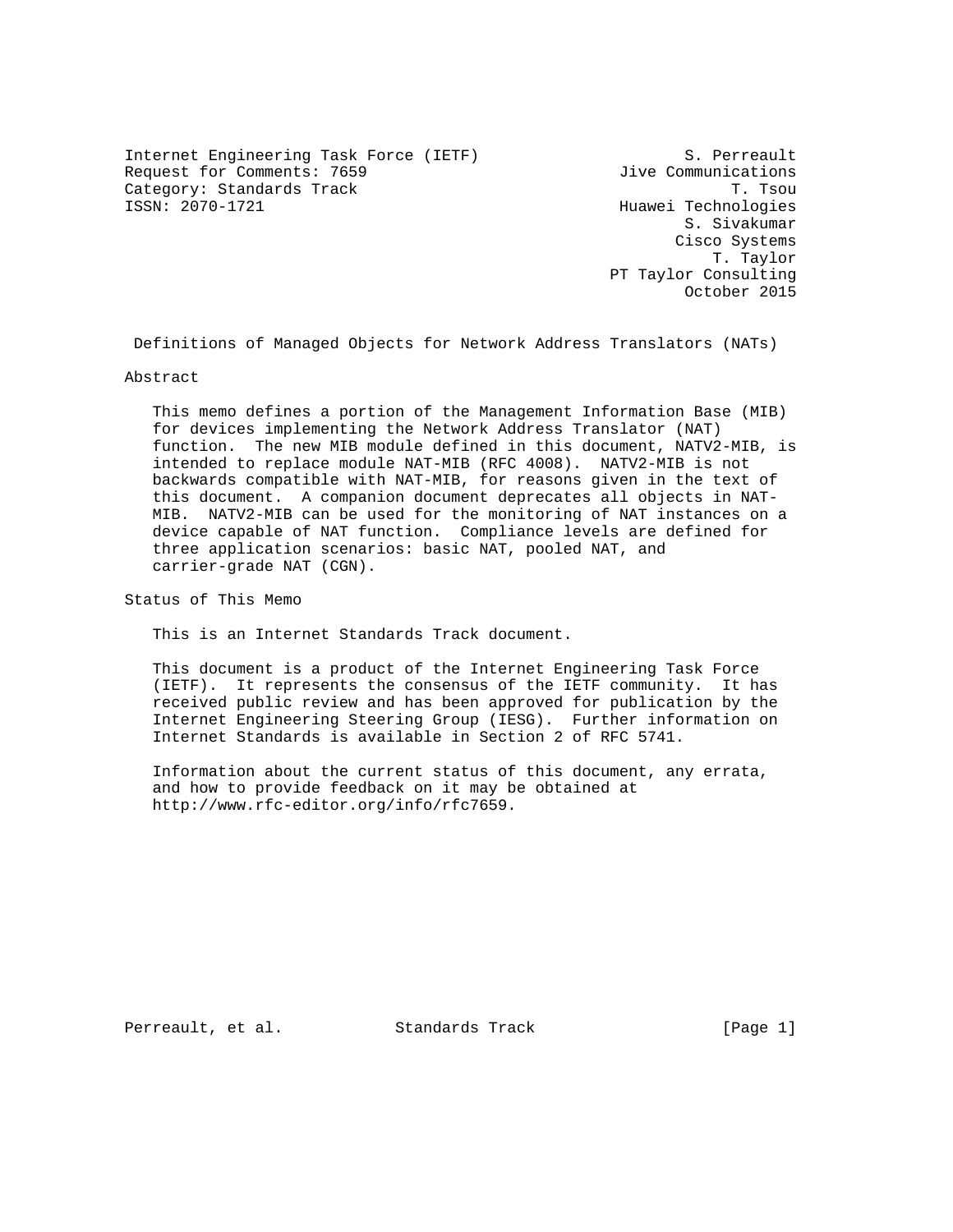# Copyright Notice

 Copyright (c) 2015 IETF Trust and the persons identified as the document authors. All rights reserved.

 This document is subject to BCP 78 and the IETF Trust's Legal Provisions Relating to IETF Documents (http://trustee.ietf.org/license-info) in effect on the date of

 publication of this document. Please review these documents carefully, as they describe your rights and restrictions with respect to this document. Code Components extracted from this document must include Simplified BSD License text as described in Section 4.e of the Trust Legal Provisions and are provided without warranty as described in the Simplified BSD License.

Table of Contents

| The Internet-Standard Management Framework<br>1.                                                                                                                                                                               | 3              |
|--------------------------------------------------------------------------------------------------------------------------------------------------------------------------------------------------------------------------------|----------------|
| 2.<br>Introduction                                                                                                                                                                                                             | $\overline{3}$ |
| 3.<br>Overview                                                                                                                                                                                                                 | 5              |
| the contract of the contract of the contract of the contract of the contract of the contract of the contract of the contract of the contract of the contract of the contract of the contract of the contract of the contract o | 5              |
| Content Provided by the NATV2-MIB Module<br>3.1.                                                                                                                                                                               |                |
| 3.1.1.<br>Configuration Data                                                                                                                                                                                                   | 5              |
| 3.1.2.                                                                                                                                                                                                                         | 6              |
| State Information<br>3.1.3.                                                                                                                                                                                                    | 9              |
| 3.1.4.<br>Statistics                                                                                                                                                                                                           | 9              |
| Outline of MIB Module Organization<br>3.2.                                                                                                                                                                                     | 12             |
| Detailed MIB Module Walk-Through<br>3 <sup>3</sup>                                                                                                                                                                             | 13             |
| 3.3.1.<br>Textual Conventions                                                                                                                                                                                                  | 13             |
| Notifications.<br>3.3.2.                                                                                                                                                                                                       | 14             |
| The Subscriber Table: natv2SubscriberTable<br>3.3.3.                                                                                                                                                                           | 14             |
| The Instance Table: natv2InstanceTable<br>3.3.4.<br>$\mathbf{r}$ . The contract of the contract of $\mathbf{r}$                                                                                                                | 15             |
| 3.3.5.<br>The Protocol Table: naty2ProtocolTable<br>$\mathbf{r}$ and $\mathbf{r}$ and $\mathbf{r}$ and $\mathbf{r}$                                                                                                            | 15             |
| 3.3.6.<br>The Address Pool Table: natv2PoolTable<br>$\mathbf{r}$ . The set of $\mathbf{r}$                                                                                                                                     | 16             |
| The Address Pool Address Range Table:<br>3.3.7.                                                                                                                                                                                |                |
| $natv2PoolRangeTable$                                                                                                                                                                                                          | 17             |
| The Address Map Table: natv2AddressMapTable<br>3.3.8.                                                                                                                                                                          | 17             |
| The Port Map Table: natv2PortMapTable<br>3.3.9.                                                                                                                                                                                | 17             |
| 3.4. Conformance: Three Application Scenarios                                                                                                                                                                                  | 18             |
| 4 <sub>1</sub>                                                                                                                                                                                                                 | 19             |
| Operational and Management Considerations<br>5.                                                                                                                                                                                | 74             |
| Configuration Requirements<br>5.1.                                                                                                                                                                                             | 74             |
| 5.2.                                                                                                                                                                                                                           | 76             |
| Transition from and Coexistence with NAT-MIB (RFC 4008).                                                                                                                                                                       |                |
| б.                                                                                                                                                                                                                             | 78             |
| 7.                                                                                                                                                                                                                             | 81             |
| 8.<br>References                                                                                                                                                                                                               | 81             |
| Normative References<br>8.1.                                                                                                                                                                                                   | 81             |
| Informative References<br>8.2.<br>.                                                                                                                                                                                            | 82             |
| Authors' Addresses                                                                                                                                                                                                             | 84             |

Perreault, et al. Standards Track [Page 2]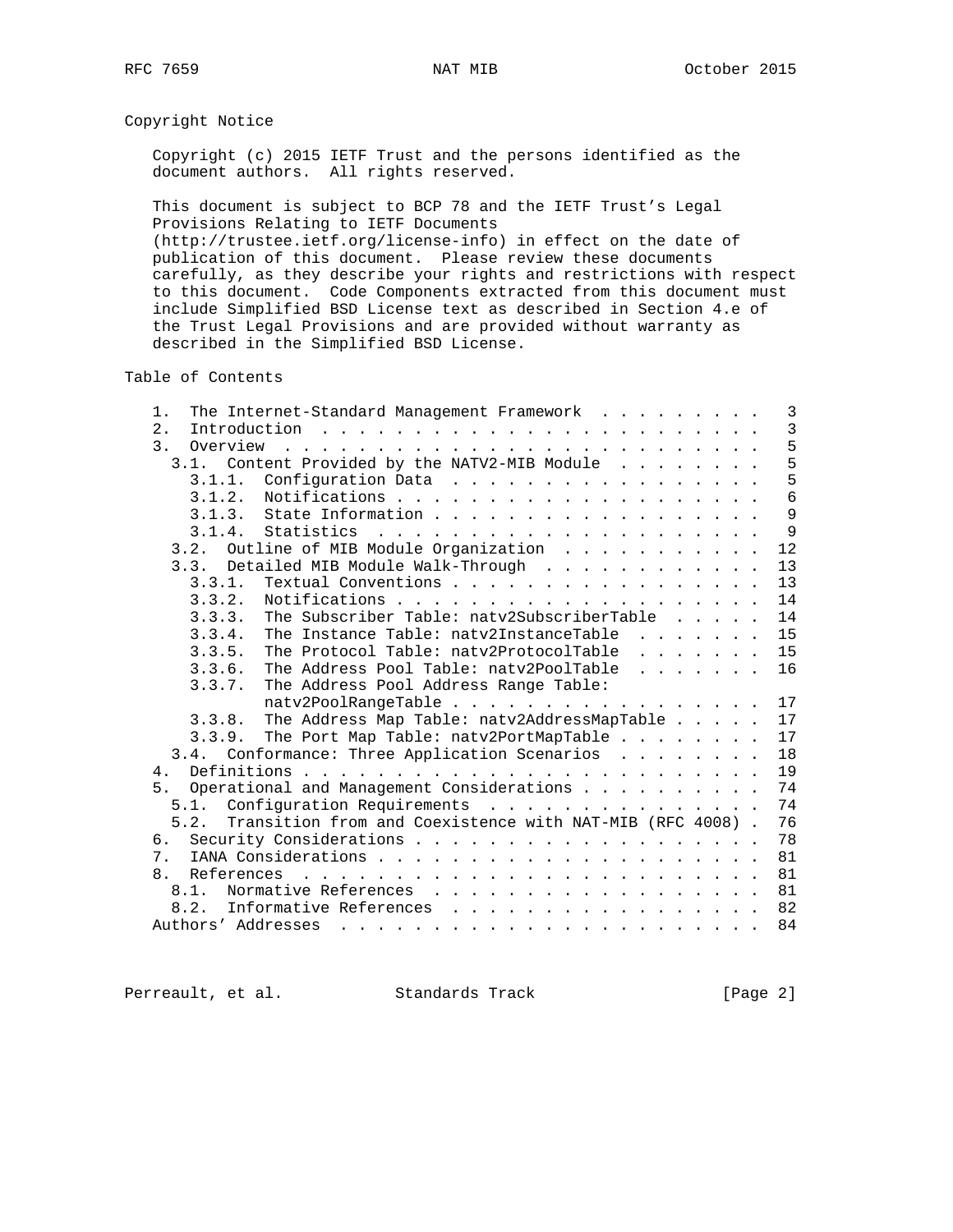1. The Internet-Standard Management Framework

 For a detailed overview of the documents that describe the current Internet-Standard Management Framework, please refer to section 7 of RFC 3410 [RFC3410].

 Managed objects are accessed via a virtual information store, termed the Management Information Base or MIB. MIB objects are generally accessed through the Simple Network Management Protocol (SNMP). Objects in the MIB are defined using the mechanisms defined in the Structure of Management Information (SMI). This memo specifies a MIB module that is compliant to the SMIv2, which is described in STD 58, RFC 2578 [RFC2578], STD 58, RFC 2579 [RFC2579] and STD 58, RFC 2580 [RFC2580].

2. Introduction

 This memo defines a portion of the Management Information Base (MIB) for devices implementing NAT functions. This MIB module, NATV2-MIB, may be used for the monitoring of such devices. NATV2-MIB supersedes NAT-MIB [RFC4008], which did not fit well with existing NAT implementations, and hence was not itself much implemented. [RFC7658] provides a detailed analysis of the deficiencies of NAT-MIB.

 Relative to [RFC4008] and based on the analysis just mentioned, the present document introduces the following changes:

- o removed all writable configuration except that related to control of the generation of notifications and the setting of quotas on the use of NAT resources;
- o minimized the read-only exposure of configuration to what is needed to provide context for the state and statistical information presented by the MIB module;
- o removed the association between mapping and interfaces, retaining only the mapping aspect;
- o replaced references to NAT types with references to NAT behaviors as specified in [RFC4787];
- o replaced a module-specific enumeration of protocols with the standard protocol numbers provided by the IANA Protocol Numbers registry.

Perreault, et al. Standards Track [Page 3]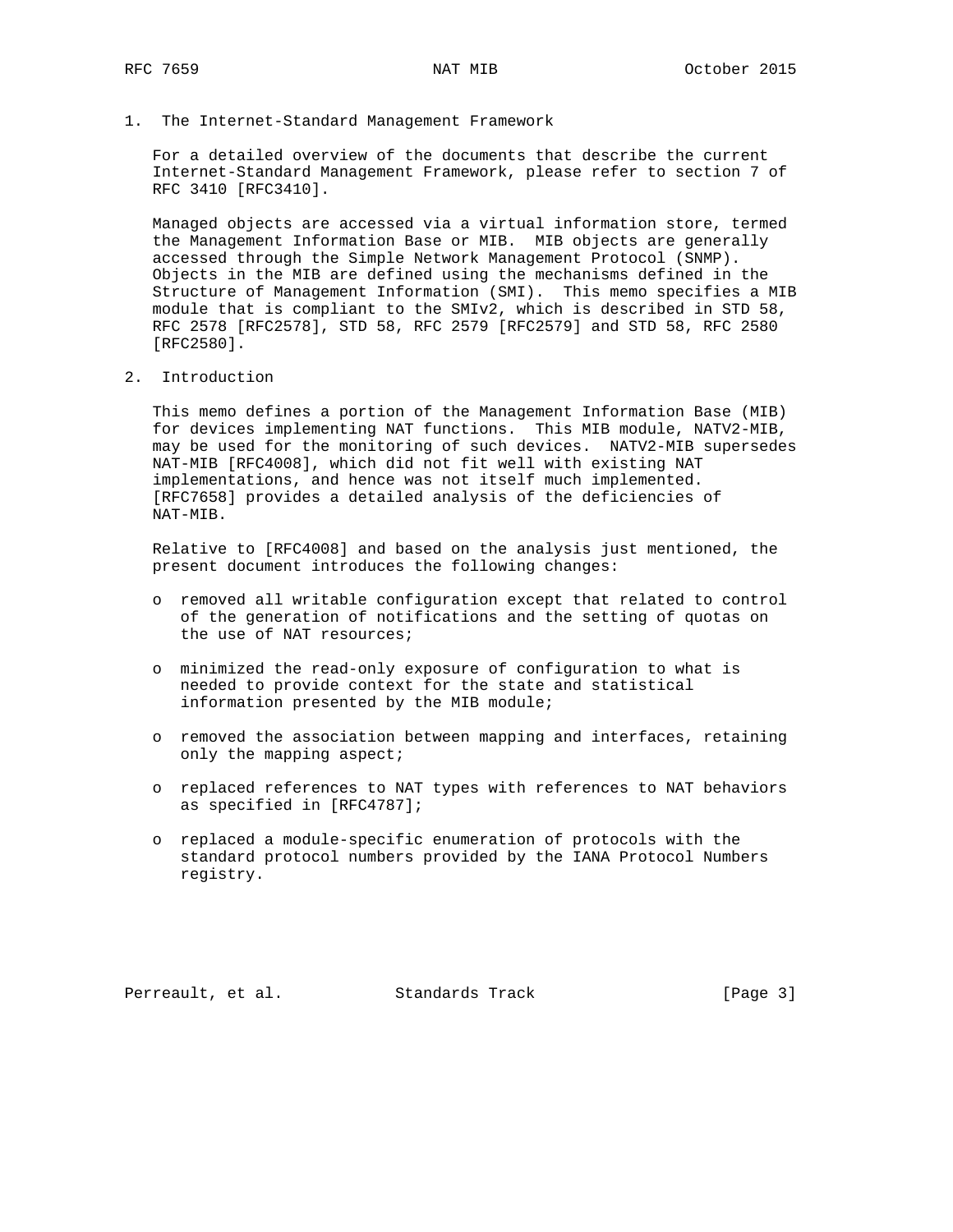This MIB module adds the following features not present in [RFC4008]:

- o additional writable protective limits on NAT state data;
- o additional objects to report state, statistics, and notifications;
- o support for the carrier-grade NAT (CGN) application, including subscriber-awareness, support for an arbitrary number of address realms, and support for multiple NAT instances running on a single device;
- o expanded support for address pools;
- o revised indexing of port map entries to simplify traceback from externally observable packet parameters to the corresponding internal endpoint.

These features are described in more detail below.

The remainder of this document is organized as follows:

- o Section 3 provides a verbal description of the content and organization of the MIB module.
- o Section 4 provides the MIB module definition.
- o Section 5 discusses operational and management issues relating to the deployment of NATV2-MIB. One of these issues is NAT management when both NAT-MIB [RFC4008] and NATV2-MIB are deployed.
- o Sections 6 and 7 provide a security discussion and a request to IANA for allocation of an object identifier for the module in the mib-2 tree, respectively.

 The key words "MUST", "MUST NOT", "REQUIRED", "SHALL", "SHALL NOT", "SHOULD", "SHOULD NOT", "RECOMMENDED", "NOT RECOMMENDED", "MAY", and "OPTIONAL" in this document are to be interpreted as described in [RFC2119].

This document uses the following terminology:

 Upper-layer protocol: The protocol following the outer IP header of a packet. This follows the terminology of [RFC2460], but as that document points out, "upper" is not necessarily a correct description of the protocol relationships (e.g., where IP is encapsulated in IP). The abbreviated term "protocol" will often be used where it is unambiguous.

Perreault, et al. Standards Track [Page 4]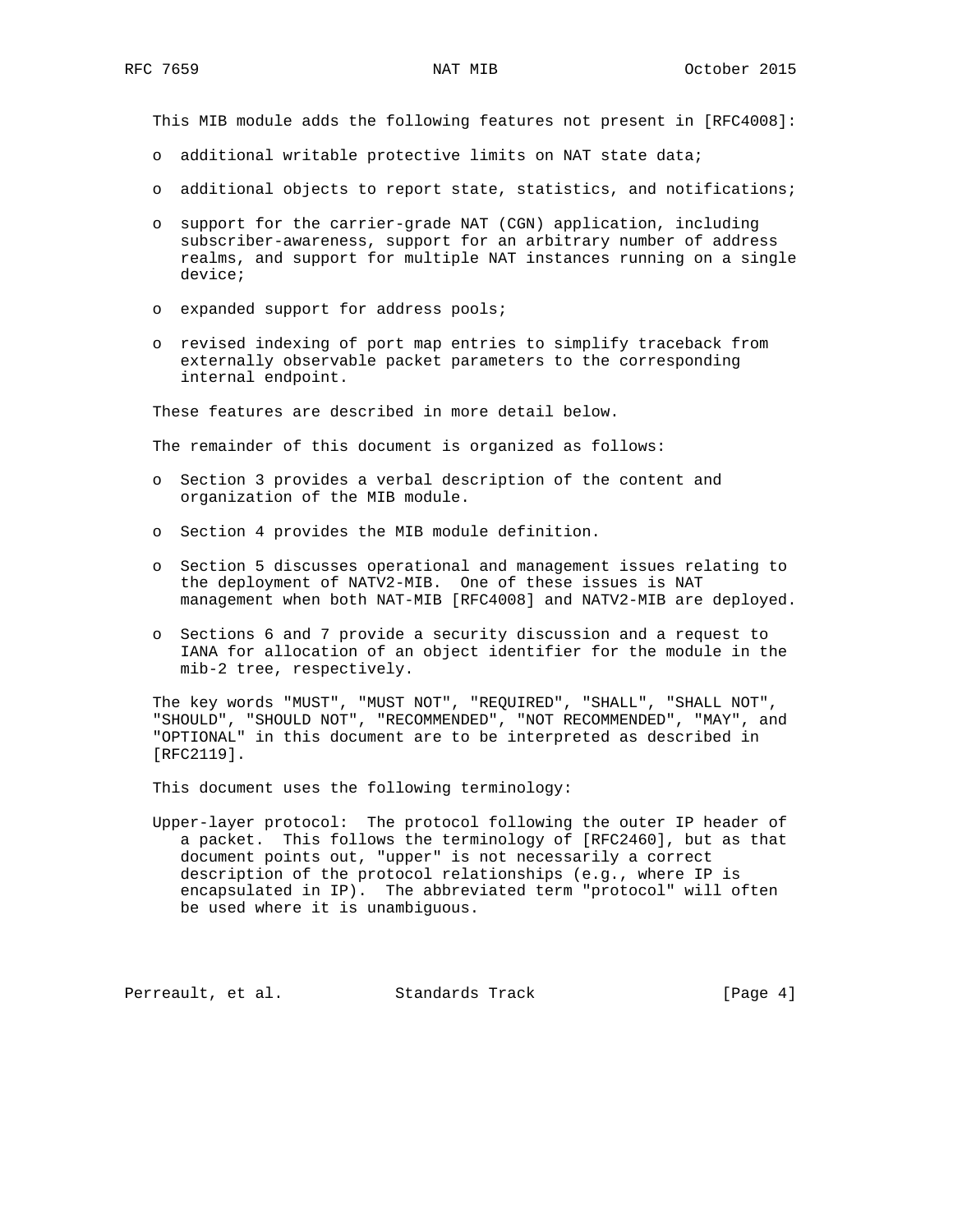Trigger: With respect to notifications, the logical recognition of the event that the notification is intended to report.

- Report: The actual production of a notification message. Reporting can happen later than triggering, or may never happen for a given notification instance, because of the operation of notification rate controls.
- Address realm: A network domain in which the network addresses are uniquely assigned to entities such that datagrams can be routed to them. (Definition taken from [RFC2663], Section 2.1.) The abbreviated term "realm" will often be used.
- 3. Overview

 This section provides a prose description of the contents and organization of the NATV2-MIB module.

3.1. Content Provided by the NATV2-MIB Module

 The content provided by the NATV2-MIB module can be classed under four headings: configuration data, notifications, state information, and statistics.

## 3.1.1. Configuration Data

 As mentioned above, the intent in designing the NATV2-MIB module was to minimize the amount of configuration data presented to that needed to give a context for interpreting the other types of information provided. Detailed descriptions of the configuration data are included with the descriptions of the individual tables. In general, that data is limited to what is needed for indexing and cross referencing between tables. The two exceptions are the objects describing NAT instance behavior in the NAT instance table and the detailed enumeration of resources allocated to each address pool in the pool table and its extension.

 The NATV2-MIB module provides three sets of read-write objects, specifically related to other aspects of the module content. The first set controls the rate at which specific notifications are generated. The second set provides thresholds used to trigger the notifications. These objects are listed in Section 3.1.2.

 A third set of read-write objects sets limits on resource consumption per NAT instance and per subscriber. When these limits are reached, packets requiring further consumption of the given resource are

Perreault, et al. Standards Track [Page 5]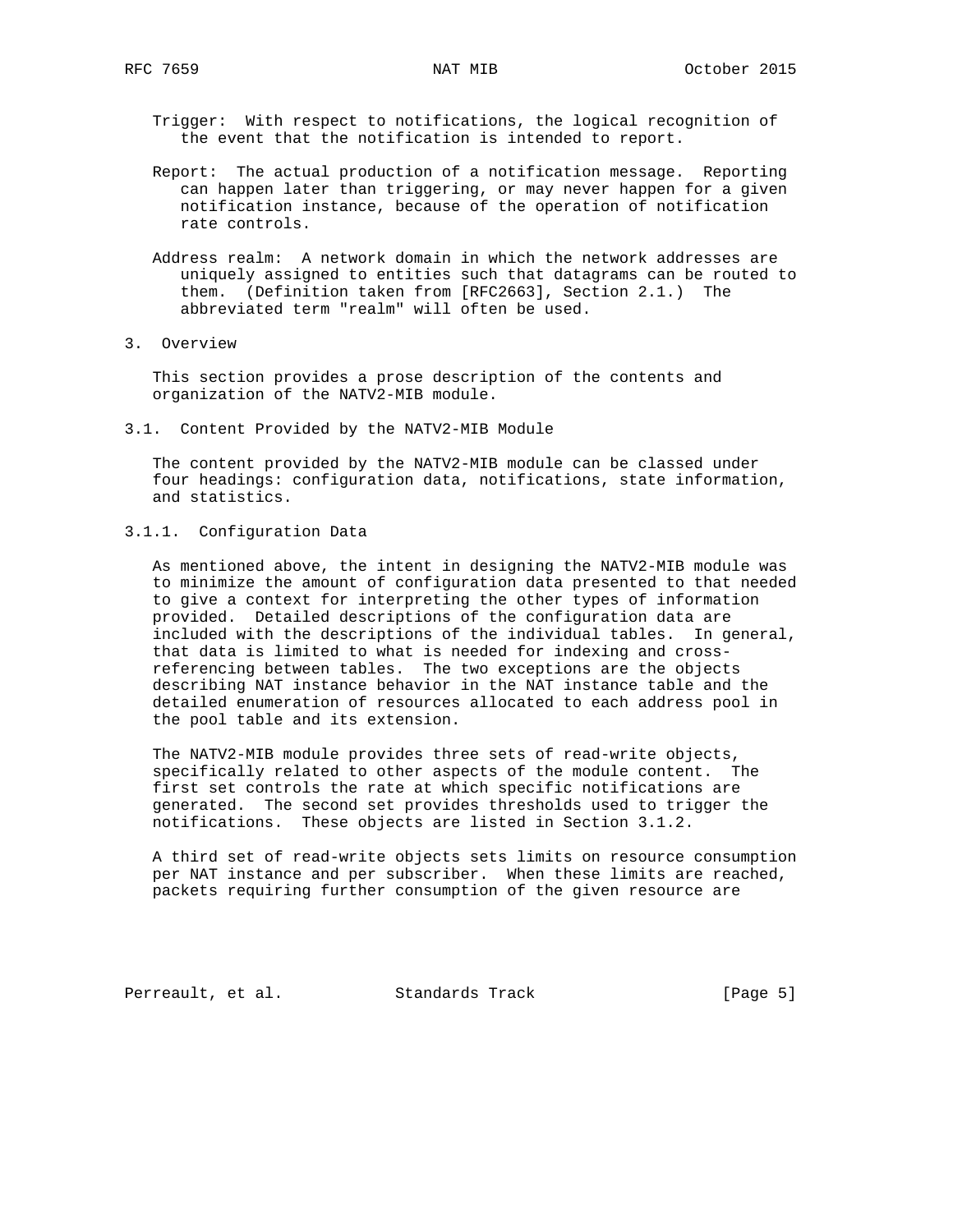dropped rather than translated. Statistics described in Section 3.1.4 record the numbers of packets dropped. Limits are provided for:

- o total number of address map entries over the NAT instance. Limit is set by object natv2InstanceLimitAddressMapEntries in table natv2InstanceTable. Dropped packets are counted in natv2InstanceAddressMapEntryLimitDrops in that table.
- o total number of port map entries over the NAT instance. Limit is set by object natv2InstanceLimitPortMapEntries in table natv2InstanceTable. Dropped packets are counted in natv2InstancePortMapEntryLimitDrops in that table.
- o total number of held fragments (applicable only when the NAT instance can receive fragments out of order; see [RFC4787], Section 11). Limit is set by object natv2InstanceLimitPendingFragments in table natv2InstanceTable. Dropped packets are counted by natv2InstanceFragmentDrops in the same table.
- o total number of active subscribers (i.e., subscribers having at least one mapping table entry) over the NAT instance. Limit is set by object natv2InstanceLimitSubscriberActives in table natv2InstanceTable. Dropped packets are counted by natv2InstanceSubscriberActiveLimitDrops in the same table.
- o number of port map entries for an individual subscriber. Limit is set by object natv2SubscriberLimitPortMapEntries in table natv2SubscriberTable. Dropped packets are counted by natv2SubscriberPortMapFailureDrops in the same table. Note that, unlike in the instance table, the per-subscriber count is lumped in with the count of packets dropped because of failures to allocate a port map entry for other reasons to save on storage.

## 3.1.2. Notifications

 NATV2-MIB provides five notifications, intended to provide warning of the need to provision or reallocate NAT resources. As indicated in the previous section, each notification is associated with two read write objects: a control on the rate at which that notification is generated and a threshold value used to trigger the notification in the first place. The default setting within the MIB module specification is that all notifications are disabled. The setting of threshold values is discussed in Section 5.

Perreault, et al. Standards Track [Page 6]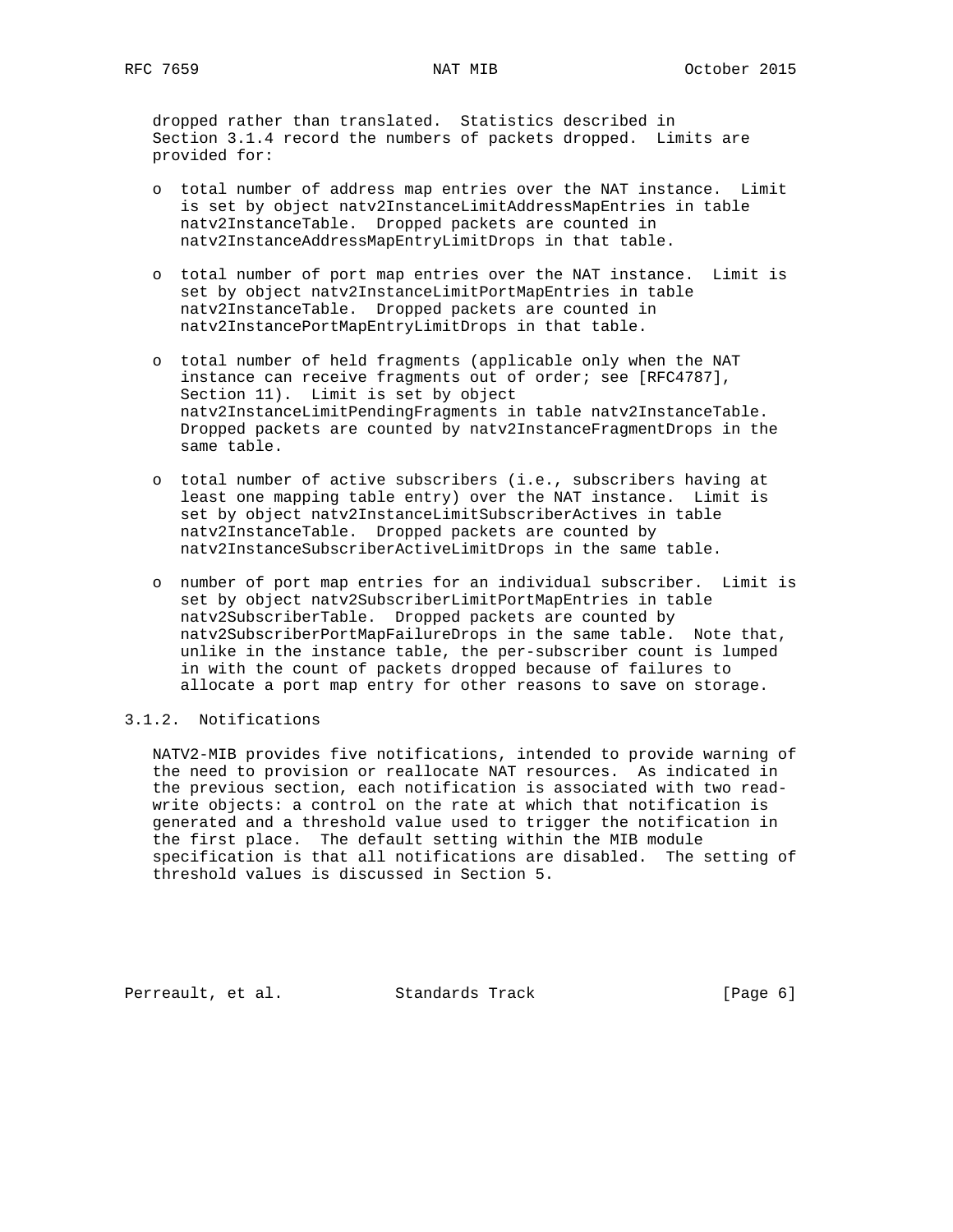The five notifications are as follows:

- o Two notifications relate to the management of address pools. One indicates that usage equals or exceeds an upper threshold and is therefore a warning that the pool may be over-utilized unless more addresses are assigned to it. The other notification indicates that usage equals or has fallen below a lower threshold, suggesting that some addresses allocated to that pool could be reallocated to other pools. Address pool usage is calculated as the percentage of the total number of ports allocated to the address pool that are already in use, for the most-mapped protocol at the time the notification is generated. The notifications identify that protocol and report the number of port map entries for that protocol in the given address pool at the moment the notification was triggered.
- o Two notifications relate to the number of address and port map entries, respectively, in total over the whole NAT instance. In both cases, the threshold that triggers the notification is an upper threshold. The notifications return the number of mapping entries of the given type, plus a cumulative counter of the number of entries created in that mapping table at the moment the notification was triggered. The intent is that the notifications provide a warning that the total number of address or port map entries is approaching the configured limit.
- o The final notification is generated on a per-subscriber basis when the number of port map entries for that subscriber crosses the associated threshold. The objects returned by this notification are similar to those returned for the instance-level mapping notifications. This notification is a warning that the number of port map entries for the subscriber is approaching the configured limit for that subscriber.

 Here is a detailed specification of the notifications. A given notification can be disabled by setting the threshold to -1 (default).

 Notification: natv2NotificationPoolUsageLow. Indicates that address pool usage for the most-mapped protocol equals or is less than the threshold value.

 Compared value: natv2PoolNotifiedPortMapEntries as a percentage of total available ports in the pool.

Threshold: natv2PoolThresholdUsageLow in natv2PoolTable.

Perreault, et al. Standards Track [Page 7]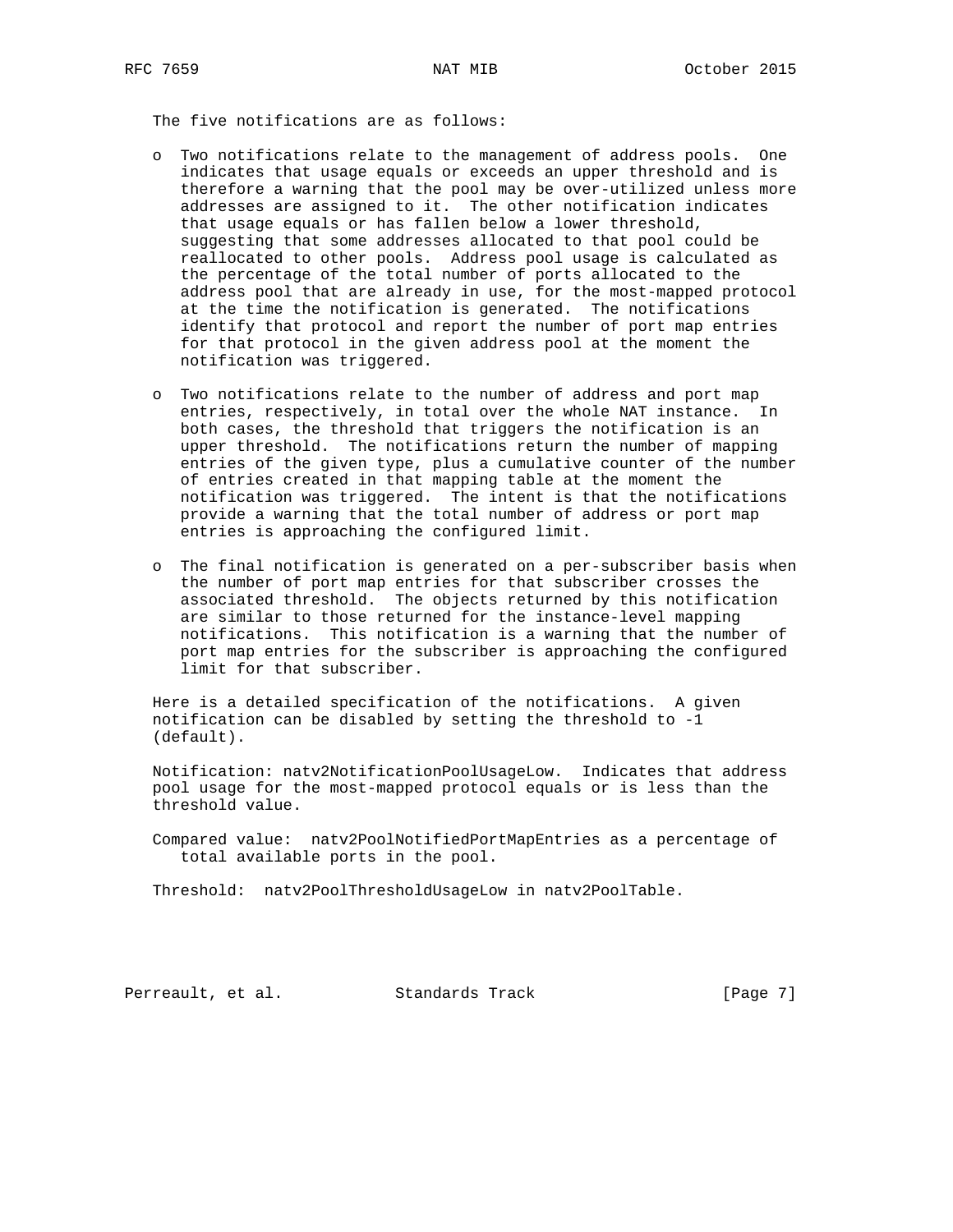Objects returned: natv2PoolNotifiedPortMapEntries and natv2PoolNotifiedPortMapProtocol in natv2PoolTable.

Rate control: natv2PoolNotificationInterval in natv2PoolTable.

 Notification: natv2NotificationPoolUsageHigh. Indicates that address pool usage for the most-mapped protocol has risen to the threshold value or more.

 Compared value: natv2PoolNotifiedPortMapEntries as a percentage of total available ports in the pool.

Threshold: natv2PoolThresholdUsageHigh in natv2PoolTable.

 Objects returned: natv2PoolNotifiedPortMapEntries and natv2PoolNotifiedPortMapProtocol in natv2PoolTable.

Rate control: natv2PoolNotificationInterval in natv2PoolTable.

 Notification: natv2NotificationInstanceAddressMapEntriesHigh. Indicates that the total number of entries in the address map table over the whole NAT instance equals or exceeds the threshold value.

 Compared value: natv2InstanceAddressMapEntries in natv2InstanceTable.

 Threshold: natv2InstanceThresholdAddressMapEntriesHigh in natv2InstanceTable.

 Objects returned: natv2InstanceAddressMapEntries and natv2InstanceAddressMapCreations in natv2InstanceTable.

 Rate control: natv2InstanceNotificationInterval in natv2InstanceTable.

 Notification: natv2NotificationInstancePortMapEntriesHigh. Indicates that the total number of entries in the port map table over the whole NAT instance equals or exceeds the threshold value.

Compared value: natv2InstancePortMapEntries in natv2InstanceTable.

 Threshold: natv2InstanceThresholdPortMapEntriesHigh in natv2InstanceTable.

 Objects returned: natv2InstancePortMapEntries and natv2InstancePortMapCreations in natv2InstanceTable.

Perreault, et al. Standards Track [Page 8]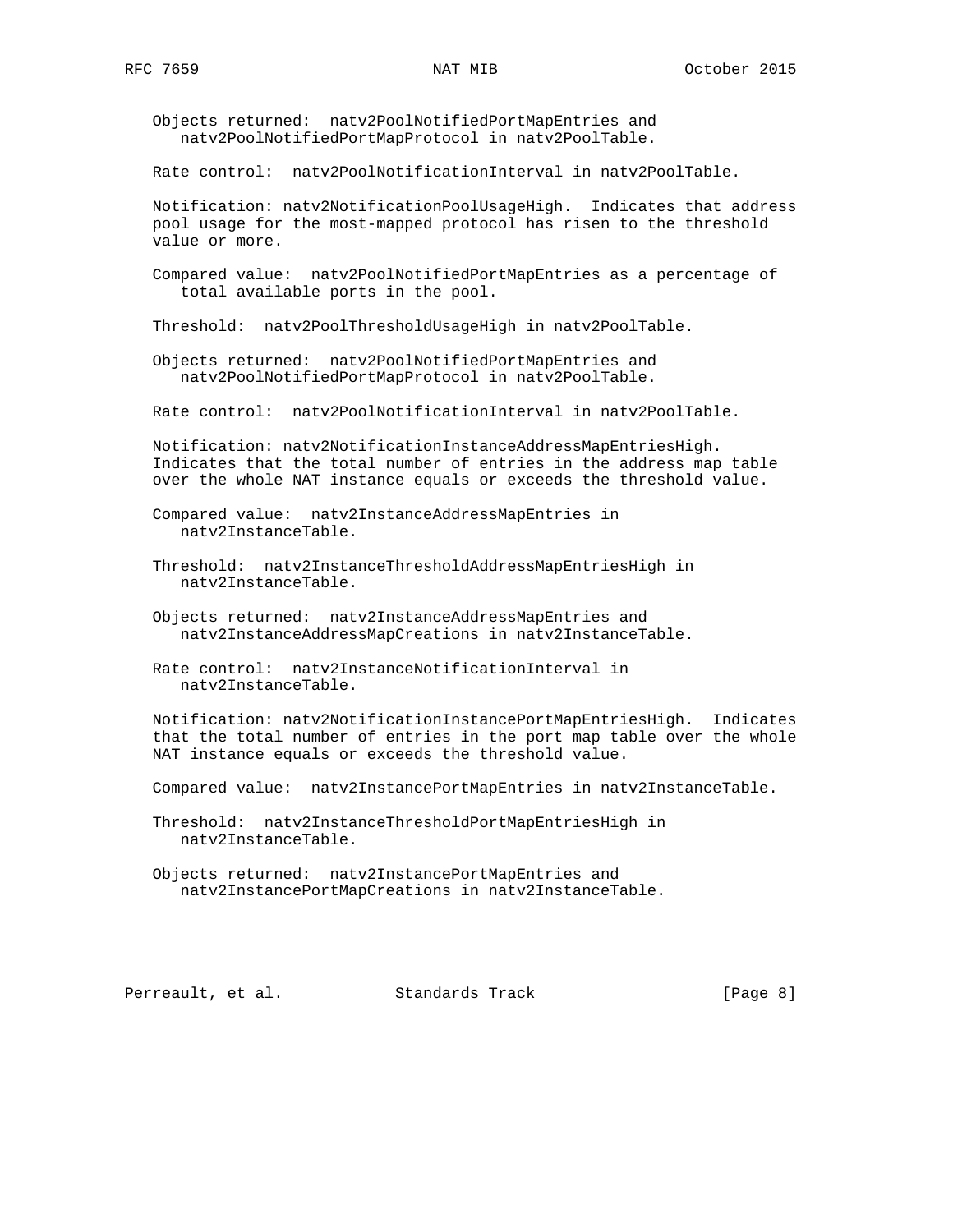Rate control: natv2InstanceNotificationInterval in natv2InstanceTable.

 Notification: natv2NotificationSubscriberPortMapEntriesHigh. Indicates that the total number of entries in the port map table for the given subscriber equals or exceeds the threshold value configured for that subscriber.

- Compared value: natv2SubscriberPortMapEntries in natv2SubscriberTable.
- Threshold: natv2SubscriberThresholdPortMapEntriesHigh in natv2SubscriberTable.
- Objects returned: natv2SubscriberPortMapEntries and natv2SubscriberPortMapCreations in natv2SubscriberTable.
- Rate control: natv2SubscriberNotificationInterval in natv2SubscriberTable.

## 3.1.3. State Information

 State information provides a snapshot of the content and extent of the NAT mapping tables at a given moment of time. The address and port mapping tables are described in detail below. In addition to these tables, two state variables are provided: current number of entries in the address mapping table, and current number of entries in the port mapping table. With one exception, these are provided at four levels of granularity: per NAT instance, per protocol, per address pool, and per subscriber. Address map entries are not tracked per protocol, since address mapping is protocol independent.

## 3.1.4. Statistics

 NATV2-MIB provides a number of counters, intended to help with both the provisioning of the NAT and the debugging of problems. As with the state data, these counters are provided at the four levels of NAT instance, protocol, address pool, and subscriber when they make sense. Each counter is cumulative, beginning from a "last discontinuity time" recorded by an object that is usually in the table containing the counter.

 The basic set of counters, as reflected in the NAT instance table, is as follows:

 Translations: number of packets processed and translated (in this case, in total for the NAT instance).

Perreault, et al. Standards Track [Page 9]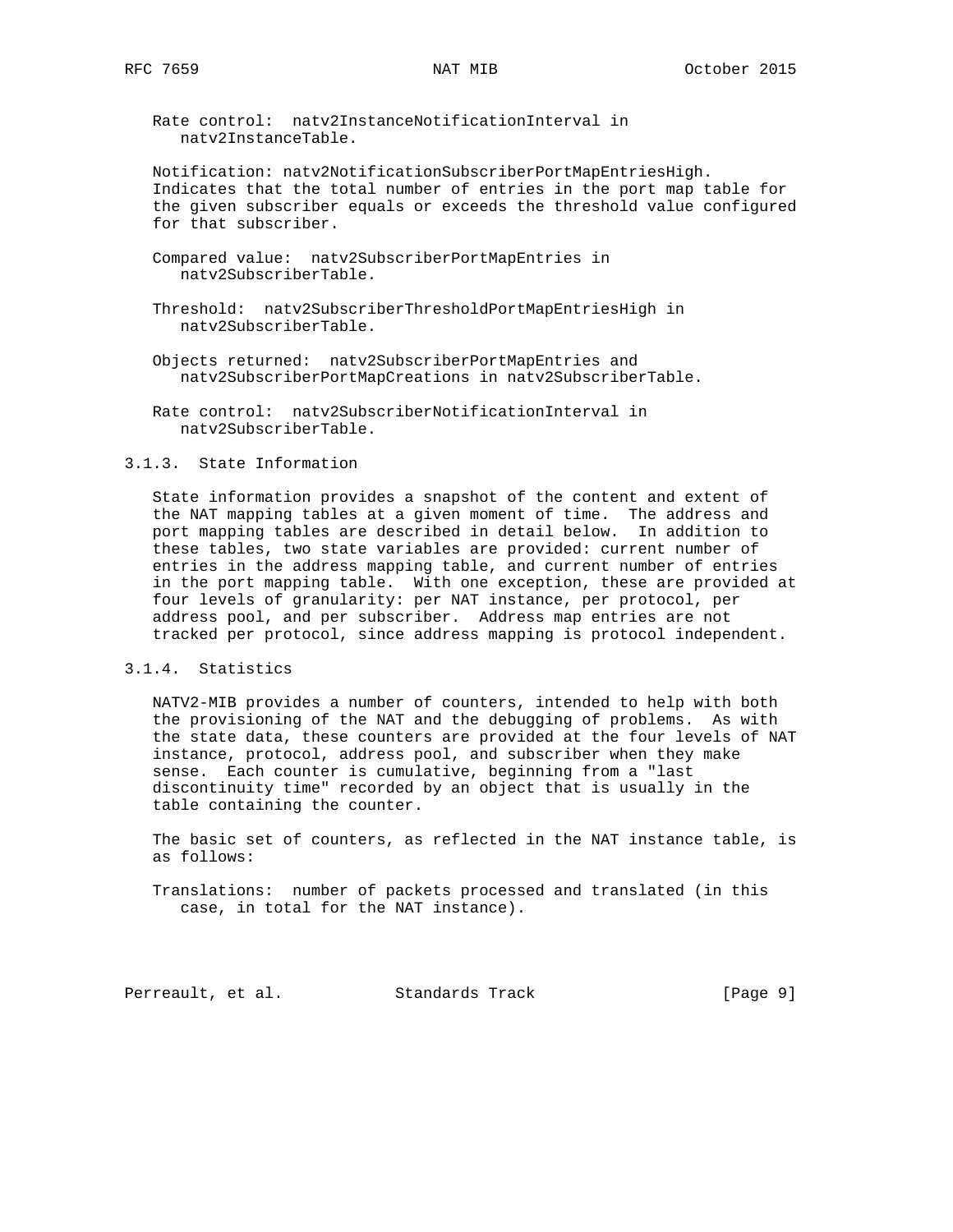- Address map entry creations: cumulative number of address map entries created, including static mappings.
- Port map entry creations: cumulative number of port map entries created, including static mappings.
- Address map limit drops: cumulative number of packets dropped rather than translated because the packet would have triggered the creation of a new address mapping, but the configured limit on number of address map entries has already been reached.
- Port map limit drops: cumulative number of packets dropped rather than translated because the packet would have triggered the creation of a new port mapping, but the configured limit on number of port map entries has already been reached.
- Active subscriber limit drops: cumulative number of packets dropped rather than translated because the packet would have triggered the creation of a new address and/or port mapping for a subscriber with no existing entries in either table, but the configured limit on number of active subscribers has already been reached.
- Address mapping failure drops: cumulative number of packets dropped because the packet would have triggered the creation of a new address mapping, but no address could be allocated in the external realm concerned because all addresses from the selected address pool (or the whole realm, if no address pool has been configured for that realm) have already been fully allocated.
- Port mapping failure drops: cumulative number of packets dropped because the packet would have triggered the creation of a new port mapping, but no port could be allocated for the protocol concerned. The precise conditions under which these packet drops occur depend on the pooling behavior [RFC4787] configured or implemented in the NAT instance. See the DESCRIPTION clause for the natv2InstancePortMapFailureDrops object for a detailed description of the different cases. These cases were defined with care to ensure that address mapping failure could be distinguished from port mapping failure.
- Fragment drops: cumulative number of packets dropped because the packet contains a fragment, and the fragment behavior [RFC4787] configured or implemented in the NAT instance indicates that the packet should be dropped. The main case is a NAT instance that meets REQ-14 of [RFC4787], hence it can receive and process out of-order fragments. In that case, dropping occurs only when the

Perreault, et al. Standards Track [Page 10]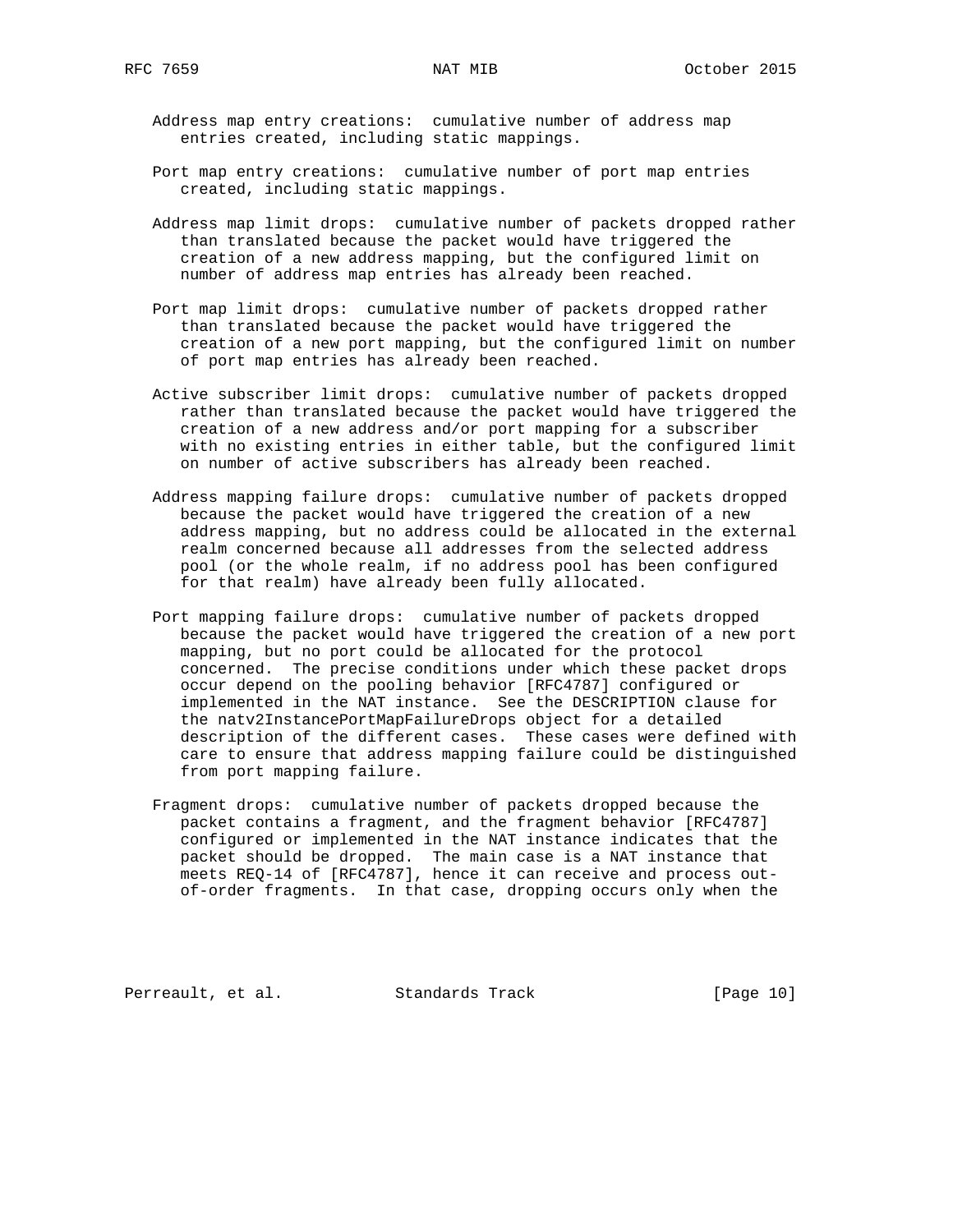configured limit on pending fragments provided by NATV2-MIB has already been reached. The other cases are detailed in the DESCRIPTION clause of the natv2InstanceFragmentBehavior object.

 Other resource drops: cumulative number of packets dropped because of unavailability of some other resource. The most likely case would be packets where the upper-layer protocol is not one supported by the NAT instance.

 Table 1 indicates the granularities at which these statistics are reported.

| Statistic                        | NAT<br>Instance | Protocol       | Pool | Subscriber     |
|----------------------------------|-----------------|----------------|------|----------------|
| Translations                     | Yes             | Yes            | No   | Yes            |
| Address map entry<br>creations   | Yes             | No             | Yes  | Yes            |
| Port map entry<br>creations      | Yes             | Yes            | Yes  | Yes            |
| Address map limit<br>drops       | Yes             | No             | No   | No             |
| Port map limit drops             | Yes             | No             | Nο   | Yes            |
| Active subscriber<br>limit drops | Yes             | No             | No   | No             |
| Address mapping<br>failure drops | Yes             | No             | Yes  | Yes            |
| Port mapping failure<br>drops    | Yes             | Yes            | Yes  | Yes            |
| Fragment drops                   | Yes             | N <sub>O</sub> | No   | N <sub>O</sub> |
| Other resource drops             | Yes             | No             | No   | No             |

Table 1: Statistics Provided By Level of Granularity

Perreault, et al. Standards Track [Page 11]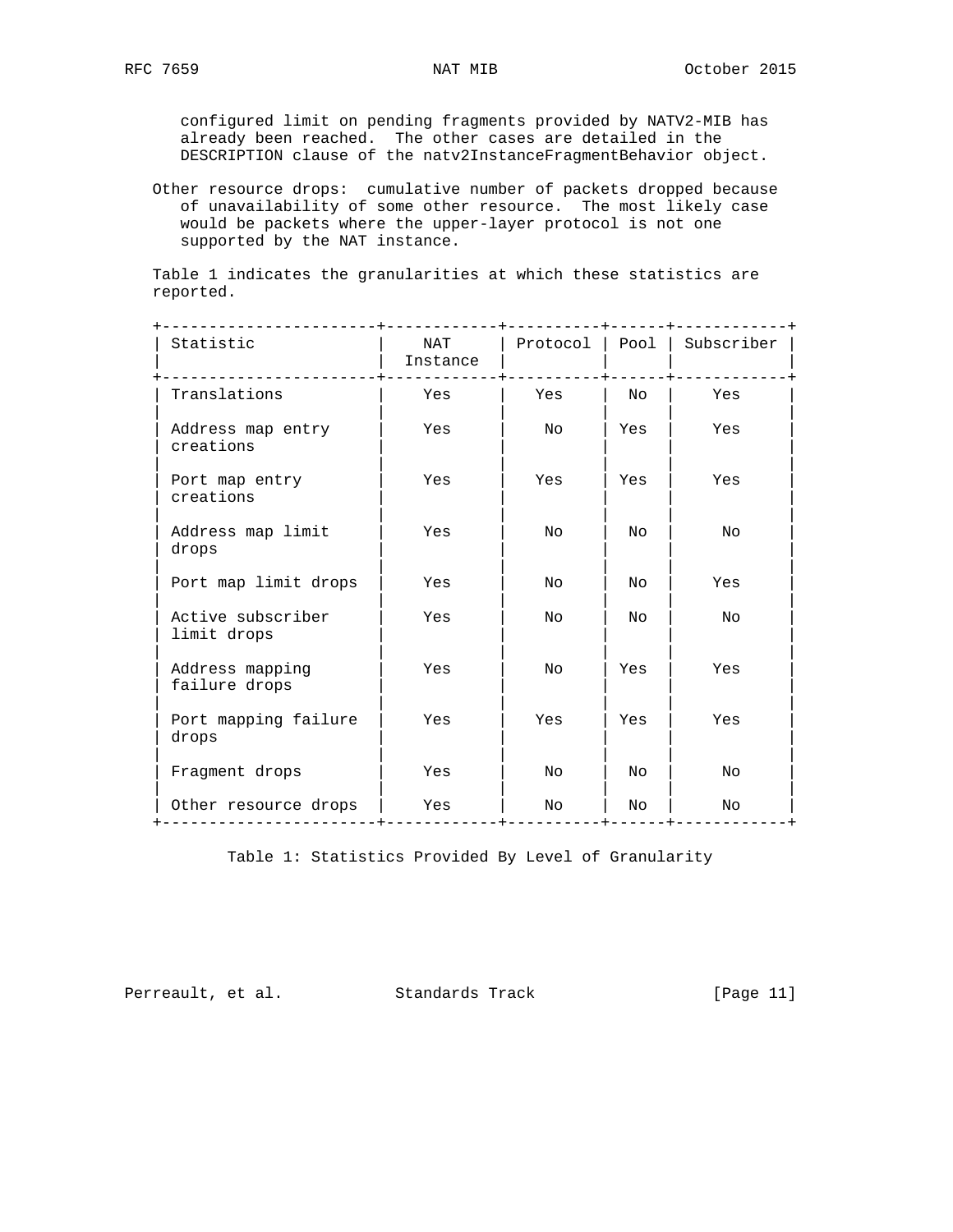# 3.2. Outline of MIB Module Organization

 Figure 1 shows how object identifiers are organized in the NATV2-MIB module. Under the general natv2MIB object identifier in the mib-2 tree, the objects are classed into four groups:

- natv2MIBNotifications(0): identifies the five notifications described in Section 3.1.2.
- natv2MIBDeviceObjects(1): identifies objects relating to the whole device, specifically, the subscriber table.
- natv2MIBInstanceObjects(2): identifies objects relating to individual NAT instances. These include the NAT instance table, the protocol table, the address pool table and its address range expansion, the address map table, and the port map table.
- natv2MIBConformance(3): identifies the group and compliance clauses, specified for the three application scenarios described in Section 3.4.

Perreault, et al. Standards Track [Page 12]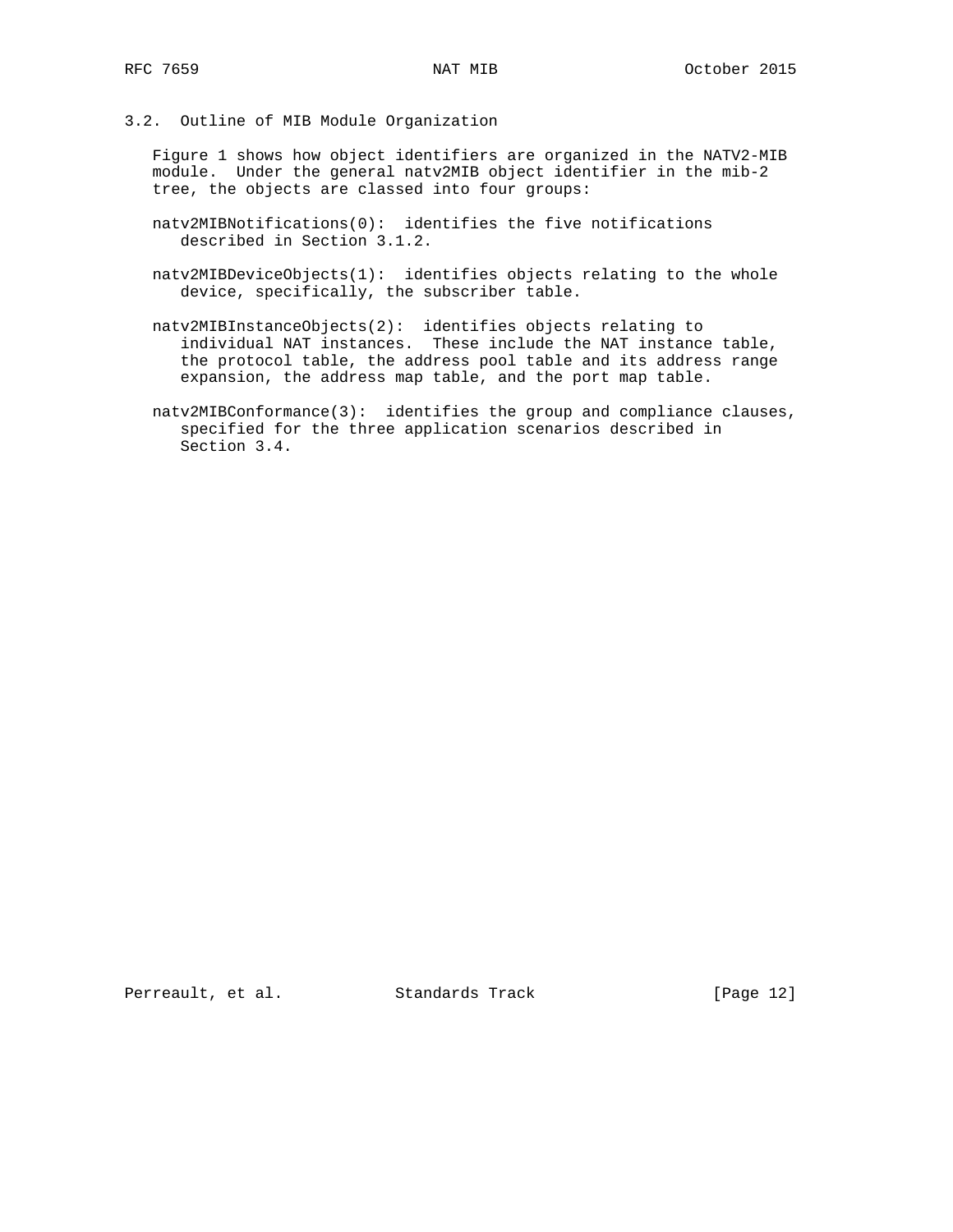

Figure 1: Organization of Object Identifiers for NATV2-MIB

 This section reviews the contents of the NATV2-MIB module. The table descriptions include references to subsections of Section 3.1 where desirable to avoid repetition of that information.

3.3.1. Textual Conventions

 The module defines four key textual conventions: ProtocolNumber, Natv2SubscriberIndex, Natv2InstanceIndex, and Natv2PoolIndex. ProtocolNumber is based on the IANA registry of protocol numbers and hence is potentially reusable by other MIB modules.

Perreault, et al. Standards Track [Page 13]

<sup>3.3.</sup> Detailed MIB Module Walk-Through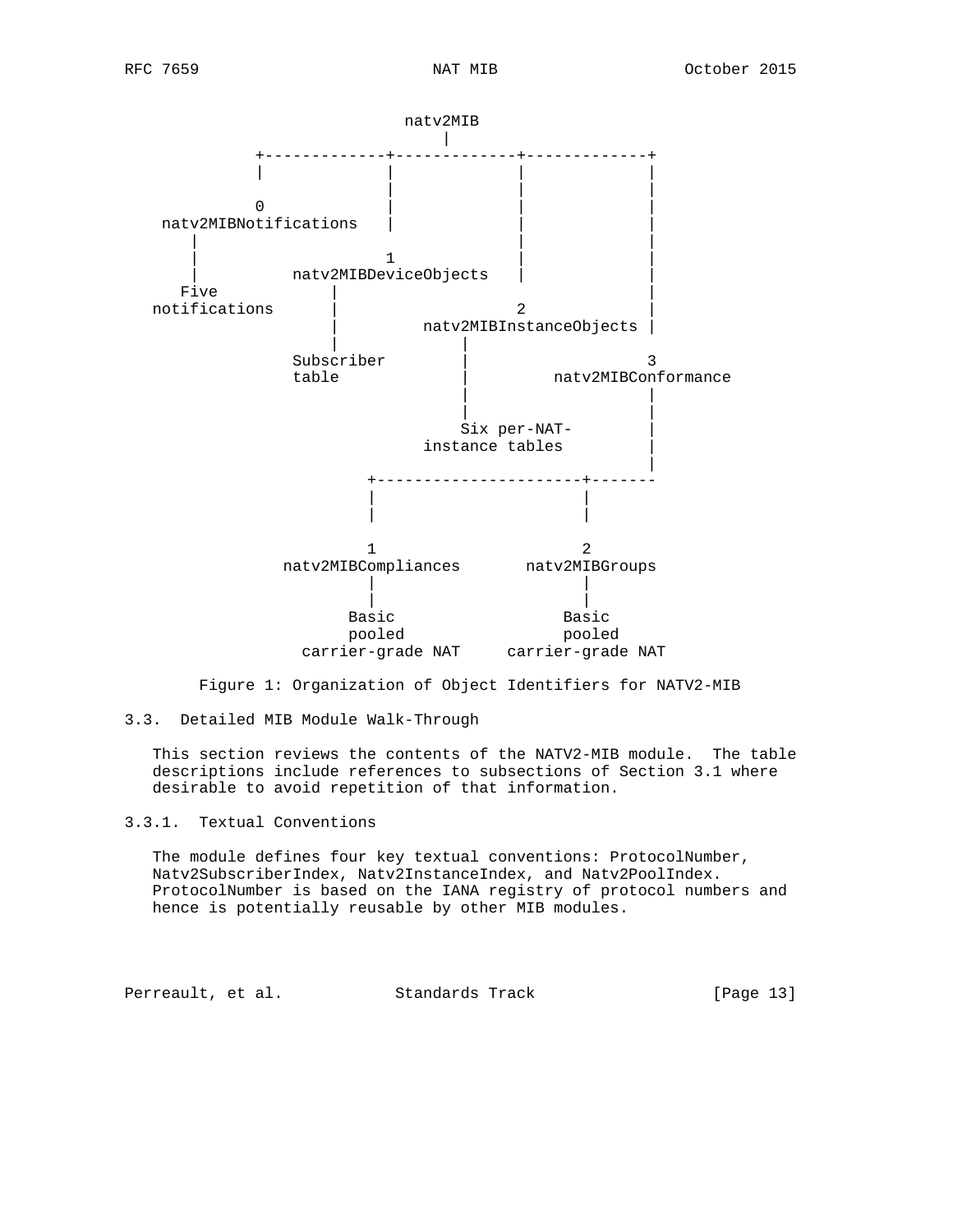Objects of type Natv2SubscriberIndex identify individual subscribers served by the NAT device. The values of these identifiers are administered and, in intent, are permanently associated with their respective subscribers. Reuse of a value after a subscriber has been deleted is discouraged. The scope of the subscriber index was defined to be at the device rather than the NAT instance level to make it easier to shift subscribers between instances (e.g., for load balancing).

 Objects of type Natv2InstanceIndex identify specific NAT instances on the device. Again, these are administered values intended to be permanently associated with the NAT instances to which they have been assigned.

 Objects of type Natv2PoolIndex identify individual address pools in a given NAT instance. As with the subscriber and instance index objects, the pool identifiers are administered and intended to be permanently associated with their respective pools.

### 3.3.2. Notifications

Notifications were described in Section 3.1.2.

3.3.3. The Subscriber Table: natv2SubscriberTable

 Table natv2SubscriberTable is indexed by the subscriber index. One conceptual row contains information relating to a specific subscriber: the subscriber's internal address or prefix for correlation with other management information; state and statistical information as described in Sections 3.1.3 and 3.1.4; the per subscriber control objects described in Section 3.1.1; and natv2SubscriberDiscontinuityTime, which provides a timestamp of the latest time following, which the statistics have accumulated without discontinuity.

 Turning back to the address information for a moment: this information includes the identity of the address realm in which the address is routable. That enables support of an arbitrary number of address realms on the same NAT instance. Address realm identifiers are administered values in the form of a limited-length SnmpAdminString. In the absence of configuration to the contrary, the default realm for all internal addresses as recorded in mapping entries is "internal".

 The term "address realm" is defined in [RFC2663], Section 2.1 and reused in subsequent NAT-related documents.

Perreault, et al. Standards Track [Page 14]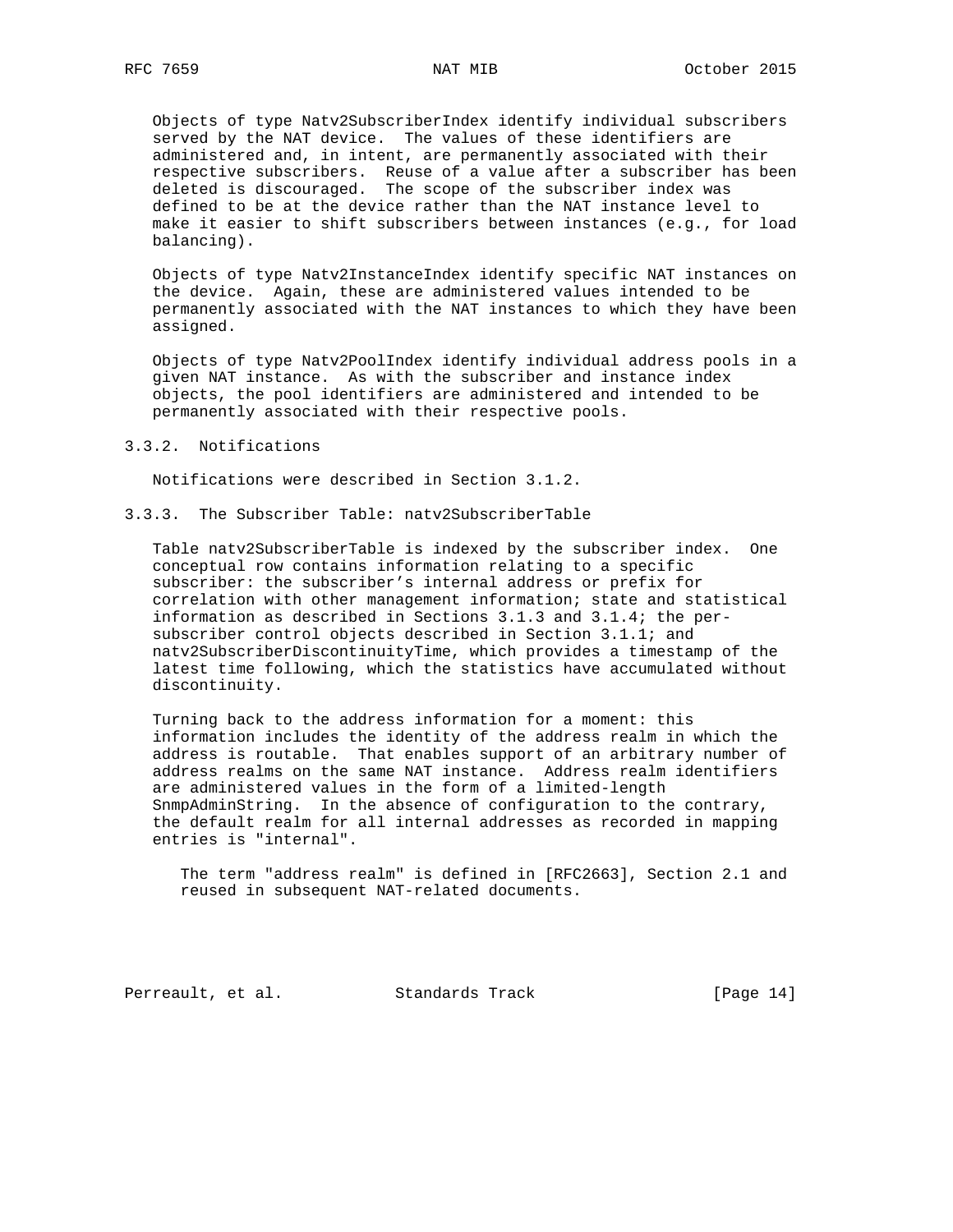In the special case of Dual-Stack Lite (DS-Lite) [RFC6333], for unique matching of the subscriber data to other information in the MIB module, it is necessary that the address information should relate to the outer IPv6 header of packets going to or from the host, with the address realm being the one in which that IPv6 address is routable. The presentation of address information for other types of tunneled access to the NAT is out of scope.

# 3.3.4. The Instance Table: natv2InstanceTable

 Table natv2InstanceTable is indexed by an object of type Natv2InstanceIndex. A conceptual row of this table provides information relating to a particular NAT instance configured on the device.

 Configuration information provided by this table includes an instance name of type DisplayString that may have been configured for this instance and a set of objects indicating, respectively, the port mapping, filtering, pooling, and fragment behaviors configured or implemented in the instance. These behaviors are all defined in [RFC4787]. Their values affect the interpretation of some of the statistics provided in the instance table.

 Read-write objects listed in Section 3.1.2 set the notification rate for instance-level notifications and set the thresholds that trigger them. Additional read-write objects described in Section 3.1.1 set limits on the number of address and port mapping entries, number of pending fragments, and number of active subscribers for the instance.

 The state and statistical information provided by this table consists of the per-instance items described in Sections 3.1.3 and 3.1.4, respectively. natv2InstanceDiscontinuityTime is a timestamp giving the time beyond which all of the statistical counters in natv2InstanceTable are guaranteed to have accumulated continuously.

3.3.5. The Protocol Table: natv2ProtocolTable

 The protocol table is indexed by the NAT instance number and an object of type ProtocolNumber as described in Section 3.3.1 (i.e., an IANA-registered protocol number). The set of protocols supported by the NAT instance is implementation dependent, but they MUST include  $ICMP(1)$ ,  $TCP(6)$ ,  $UDP(17)$ , and  $ICMPV6(58)$ . Depending on the application, it SHOULD include IPv4 encapsulation(4), IPv6 encapsulation(41), IPsec AH(51), and SCTP(132). Support of PIM(103) is highly desirable.

Perreault, et al. Standards Track [Page 15]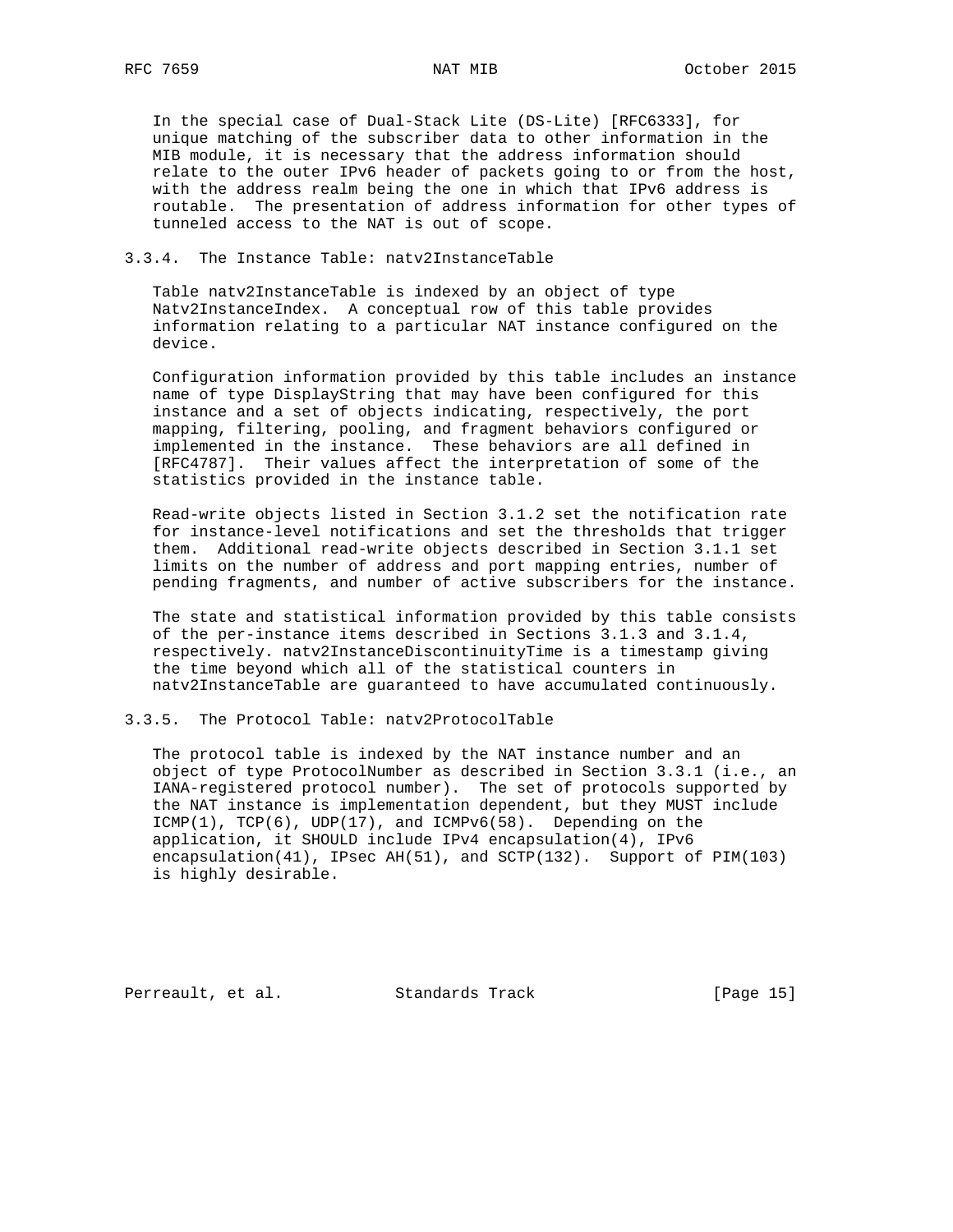This table includes no configuration information. The state and statistical information provided by this table consists of the per protocol items described in Sections 3.1.3 and 3.1.4, respectively. natv2InstanceDiscontinuityTime in natv2InstanceTable is reused as the timestamp giving the time beyond which all of the statistical counters in natv2ProtocolTable are guaranteed to have accumulated continuously. The reasoning is that any event affecting the continuity of per-protocol statistics will affect the continuity of NAT instance statistics, and vice versa.

## 3.3.6. The Address Pool Table: natv2PoolTable

 The address pool table is indexed by the NAT instance identifier for the instance on which it is provisioned, plus a pool index of type Natv2PoolIndex. Configuration information provided includes the address realm for which the pool provides addresses, the type of address (IPv4 or IPv6) supported by the realm, plus the port range it makes available for allocation. The same set of port numbers (or, in the ICMP case, identifier values) is made available for every protocol supported by the NAT instance. The port range is specified in terms of minimum and maximum port number.

 The state and statistical information provided by this table consists of the per-pool items described in Sections 3.1.3 and 3.1.4 respectively, plus two additional state objects described below. natv2PoolTable provides the pool-specific object natv2PoolDiscontinuityTime to indicate the time since the statistical counters have accumulated continuously.

 Read-write objects to set high and low thresholds for pool usage notifications and for governing the notification rate were identified in Section 3.1.2.

 Implementation note: the thresholds are defined in terms of percentage of available port utilization. The number of available ports in a pool is equal to (max port - min port + 1) (from the natv2PoolTable configuration information) multiplied by the number of addresses provisioned in the pool (sum of number of addresses provided by each natv2PoolRangeTable conceptual row relating to that pool). At configuration time, the thresholds can be recalculated in terms of total number of port map entries corresponding to the configured percentage, so that runtime comparisons to the current number of port map entries require no further arithmetic operations.

 natv2PoolTable also provides two state objects that are returned with the notifications. natv2PoolNotifiedPortMapProtocol identifies the most-mapped protocol at the time the notification was triggered.

Perreault, et al. Standards Track [Page 16]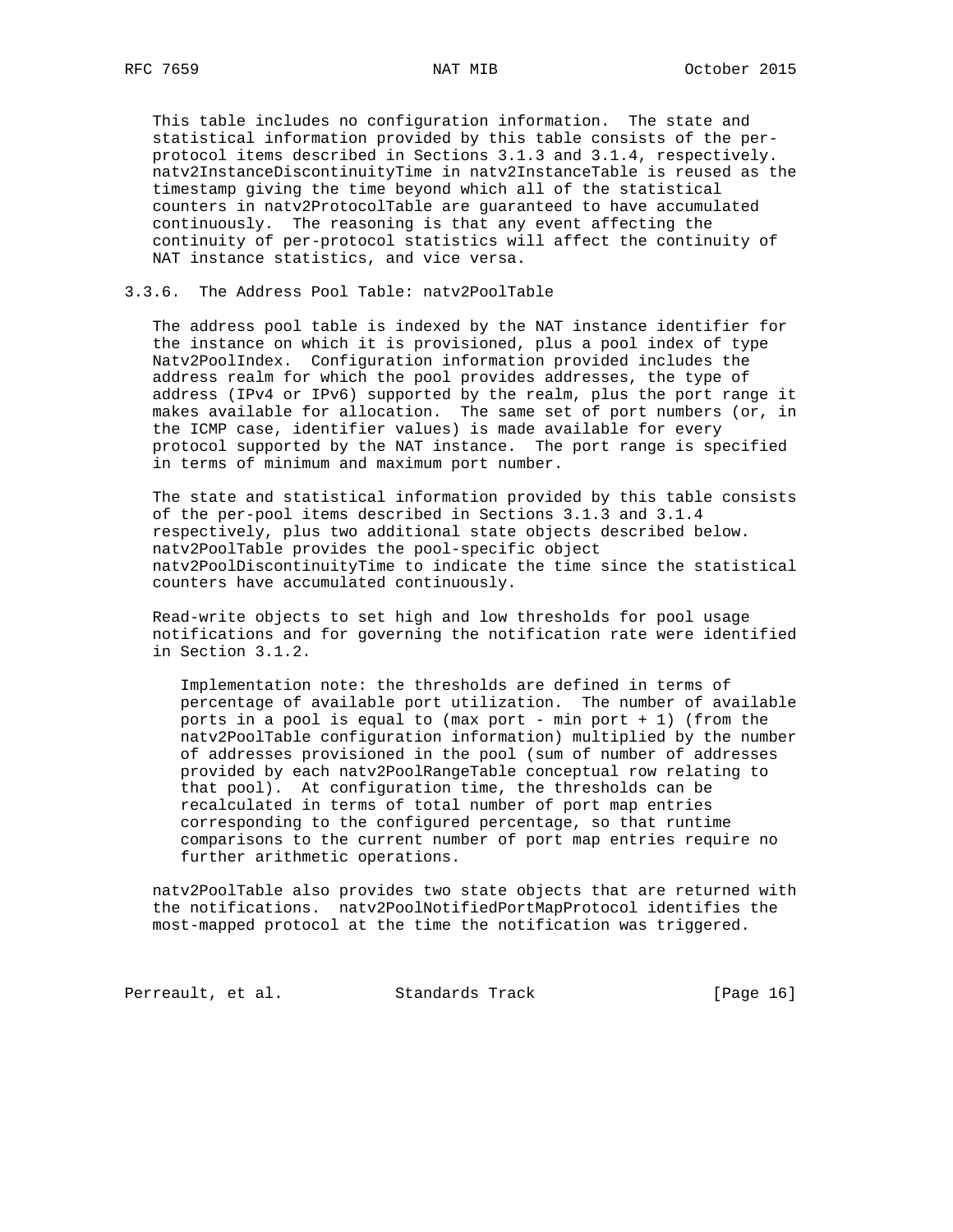natv2PoolNotifiedPortMapEntries provides the total number of port map entries for that protocol using addresses owned by this pool at that same time.

3.3.7. The Address Pool Address Range Table: natv2PoolRangeTable

 natv2PoolRangeTable provides configuration information only. It is an expansion of natv2PoolTable giving the address ranges with which a given address pool has been configured. As such, it is indexed by the combination of NAT instance index, address pool index, and a conceptual row index, where each conceptual row conveys a different address range. The address range is specified in terms of lowest address, highest address rather than the usual prefix notation to provide maximum flexibility.

3.3.8. The Address Map Table: natv2AddressMapTable

 The address map table provides a table of mappings from internal to external address at a given moment. It is indexed by the combination of NAT instance index, internal realm, internal address type (IPv4 or IPv6) in that realm, the internal address of the local host for which the map entry was created, and a conceptual row index to traverse all of the entries relating to the same internal address.

 In the special case of DS-Lite [RFC6333], the internal address and realm used in the index are those of the IPv6 outer header. The IPv4 source address for the inner header, for which [RFC6333] has reserved addresses in the 192.0.0.0/29 range, is captured in two additional objects in the corresponding conceptual row: natv2AddressMapInternalMappedAddressType and natv2AddressMapInternalMappedAddress. In cases other than DS-Lite access, these objects have no meaning. (Other tunneled access is out of scope.)

The additional information provided by natv2AddressMapTable consists of the external realm, address type in that realm, and mapped external address. Depending on implementation support, the table also provides the index of the address pool from which the external address was drawn and the index of the subscriber to which the map entry belongs.

3.3.9. The Port Map Table: natv2PortMapTable

 The port map table provides a table of mappings by protocol from external port, address, and realm to internal port, address, and realm. As such, it is indexed by the combination of NAT instance index, protocol number, external realm identifier, address type in that realm, external address, and external port. The mapping from

Perreault, et al. Standards Track [Page 17]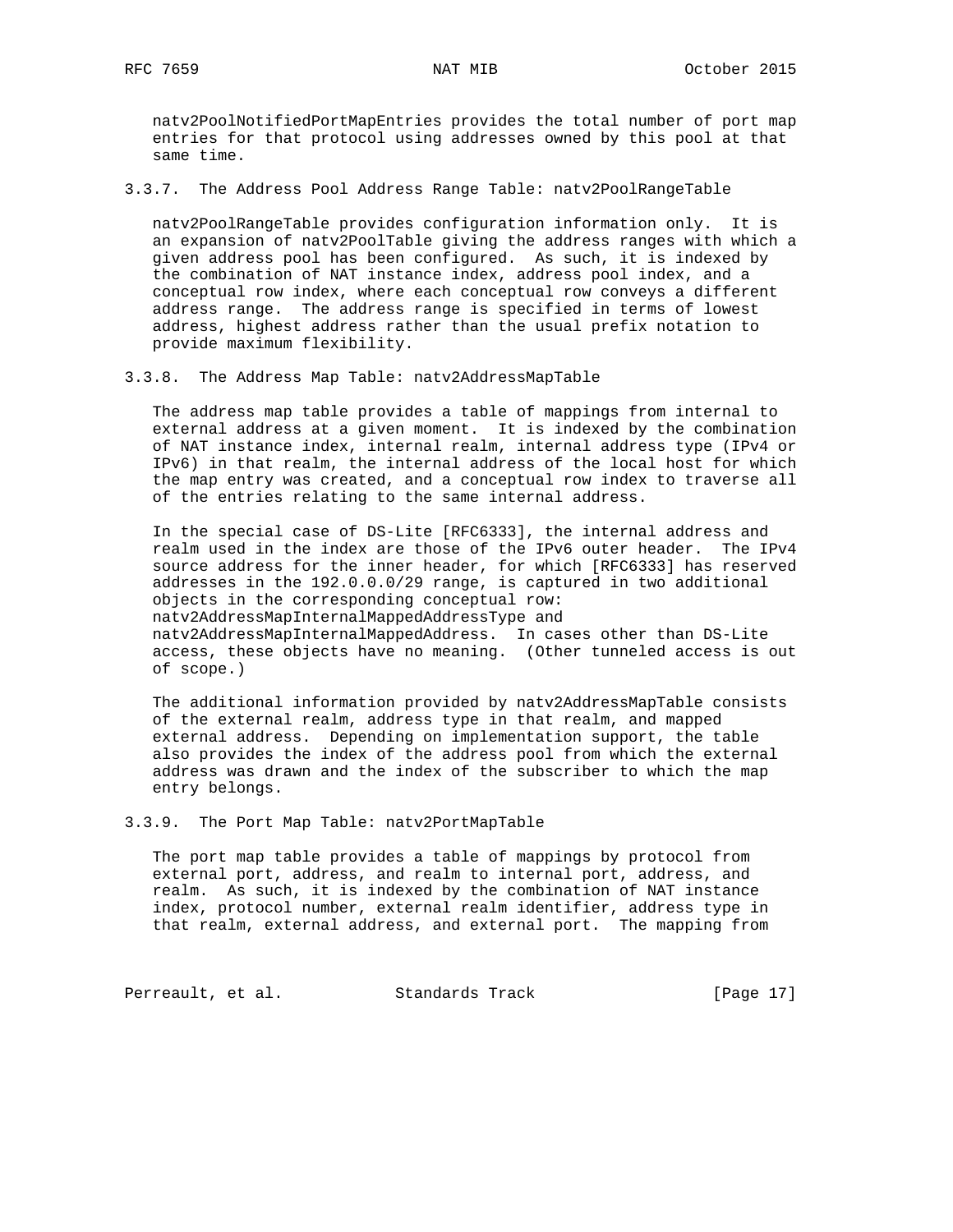external realm, address, and port to internal realm, address, and port is unique, so no conceptual row index is needed. The indexing is designed to make it easy to trace individual sessions back to the host, based on the contents of packets observed in the external realm.

 Beyond the indexing, the information provided by the port map table consists of the internal realm, address type, address, and port number, and, depending on implementation support, the index of the subscriber to which the map entry belongs.

 As with the address map table, special provision is made for the case of DS-Lite [RFC6333]. The realm and outgoing source address are those for the outer header, and the address type is IPv6. Additional objects natv2PortMapInternalMappedAddressType and natv2PortMapInternalMappedAddress capture the outgoing source address in the inner header, which will be in the well-known 192.0.0.0/29 range.

3.4. Conformance: Three Application Scenarios

 The conformance statements in NATV2-MIB provide for three application scenarios: basic NAT, NAT supporting address pools, and CGN.

 A basic NAT MAY limit the number of NAT instances it supports to one, but it MUST support indexing by NAT instance. Similarly, a basic NAT MAY limit the number of realms it supports to two. By definition, a basic NAT is not required to support the subscriber table, the address pool table, or the address pool address range table. Some individual objects in other tables are also not relevant to basic NAT.

 A NAT supporting address pools adds the address pool table and the address pool address range table to what it implements. Some individual objects in other tables also need to be implemented. A NAT supporting address pools MUST support more than two realms.

 Finally, a CGN MUST support the full contents of the MIB module. That includes the subscriber table, but it also includes the special provision for DS-Lite access in the address and port map tables.

Perreault, et al. Standards Track [Page 18]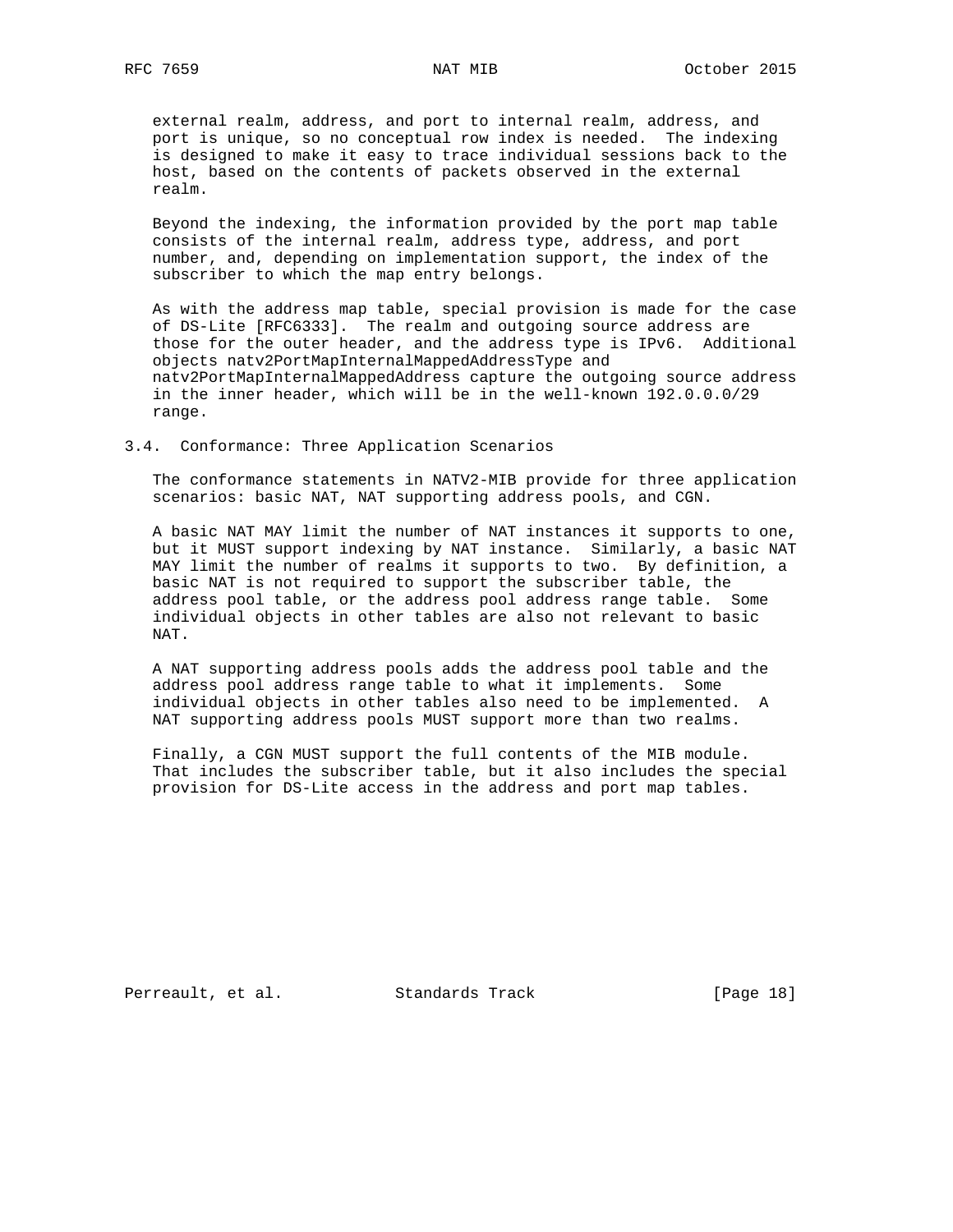4. Definitions

 This MIB module IMPORTs objects from [RFC2578], [RFC2579], [RFC2580], [RFC3411], and [RFC4001].

NATV2-MIB DEFINITIONS ::= BEGIN

### IMPORTS

 MODULE-IDENTITY, OBJECT-TYPE, Integer32, Unsigned32, Counter64,  $min-2$ , NOTIFICATION-TYPE FROM SNMPv2-SMI -- RFC 2578 TEXTUAL-CONVENTION, DisplayString, TimeStamp FROM SNMPv2-TC -- RFC 2579 MODULE-COMPLIANCE, NOTIFICATION-GROUP, OBJECT-GROUP FROM SNMPv2-CONF -- RFC 2580 SnmpAdminString FROM SNMP-FRAMEWORK-MIB -- RFC 3411 InetAddressType, InetAddress, InetAddressPrefixLength, InetPortNumber FROM INET-ADDRESS-MIB; -- RFC 4001 natv2MIB MODULE-IDENTITY LAST-UPDATED "201510020000Z" -- 2 October 2015 ORGANIZATION "IETF Behavior Engineering for Hindrance Avoidance (BEHAVE) Working Group" CONTACT-INFO "Working Group Email: behave@ietf.org Simon Perreault Jive Communications Quebec, QC Canada Email: sperreault@jive.com

Perreault, et al. Standards Track [Page 19]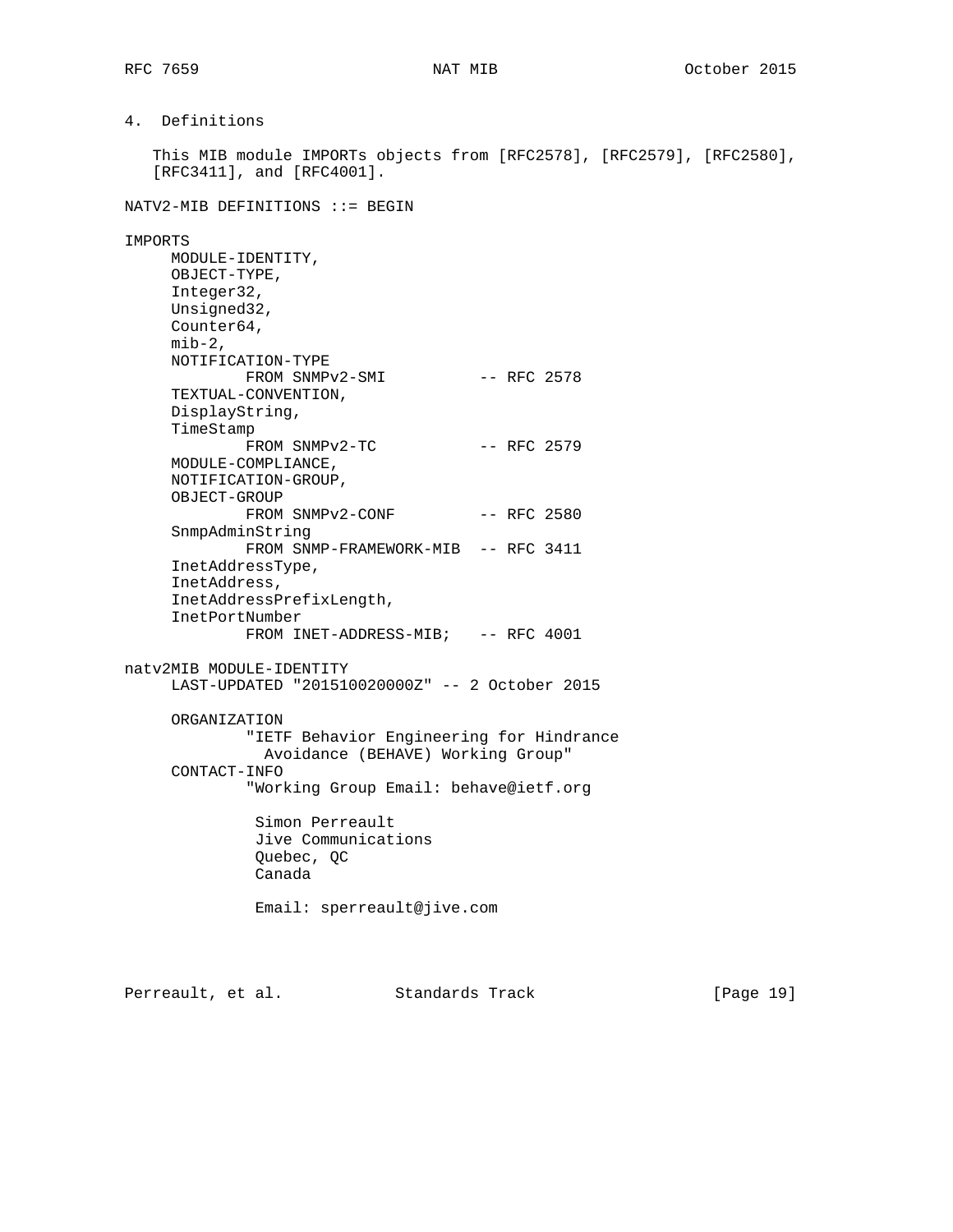Tina Tsou Huawei Technologies Bantian, Longgang Shenzhen 518129 China Email: tina.tsou.zouting@huawei.com Senthil Sivakumar Cisco Systems 7100-8 Kit Creek Road Research Triangle Park, North Carolina 27709 United States Phone: +1 919 392 5158 Email: ssenthil@cisco.com Tom Taylor PT Taylor Consulting Ottawa Canada Email: tom.taylor.stds@gmail.com" DESCRIPTION "This MIB module defines the generic managed objects for NAT. Copyright (c) 2015 IETF Trust and the persons identified as authors of the code. All rights reserved. Redistribution and use in source and binary forms, with or without modification, is permitted pursuant to, and subject to the license terms contained in, the Simplified BSD License set forth in Section 4.c of the IETF Trust's Legal Provisions Relating to IETF Documents (http://trustee.ietf.org/license-info). This version of this MIB module is part of RFC 7659; see the RFC itself for full legal notices." REVISION "201510020000Z" -- 2 October 2015 DESCRIPTION "Complete rewrite, published as RFC 7659. Replaces former version published as RFC 4008."  $::=$  { mib-2 234 } -- Textual conventions

Perreault, et al. Standards Track [Page 20]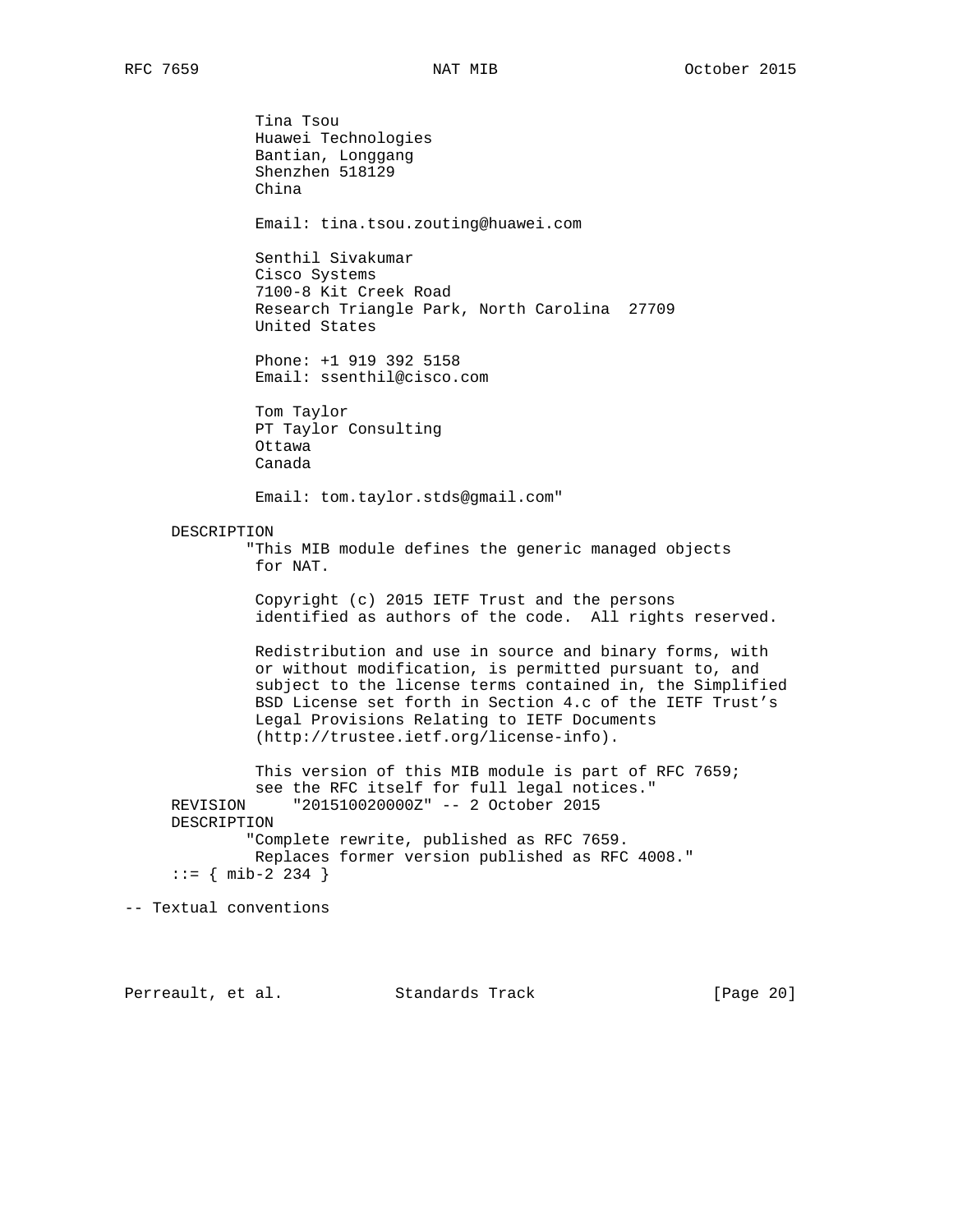```
ProtocolNumber ::= TEXTUAL-CONVENTION
     DISPLAY-HINT "d"
     STATUS current
     DESCRIPTION
         "A protocol number, from the IANA Protocol Numbers
          registry."
     REFERENCE
         "IANA Protocol Numbers,
          <http://www.iana.org/assignments/protocol-numbers>"
     SYNTAX Unsigned32 (0..255)
Natv2SubscriberIndex ::= TEXTUAL-CONVENTION
     DISPLAY-HINT "d"
     STATUS current
     DESCRIPTION
         "A unique value, greater than zero, for each subscriber
          in the managed system. The value for each
          subscriber MUST remain constant at least from one
          update of the entity's natv2SubscriberDiscontinuityTime
          object until the next update of that object. If a
          subscriber is deleted, its assigned index value MUST NOT
          be assigned to another subscriber at least until
          reinitialization of the entity's management system."
     SYNTAX Unsigned32 (1..4294967295)
Natv2SubscriberIndexOrZero ::= TEXTUAL-CONVENTION
     DISPLAY-HINT "d"
     STATUS current
     DESCRIPTION
         "This textual convention is an extension of the
          Natv2SubscriberIndex convention. The latter defines a
          greater than zero value used to identify a subscriber in
          the managed system. This extension permits the additional
          value of zero, which serves as a placeholder when no
          subscriber is associated with the object."
     SYNTAX Unsigned32 (0|1..4294967295)
Natv2InstanceIndex ::= TEXTUAL-CONVENTION
     DISPLAY-HINT "d"
     STATUS current
     DESCRIPTION
         "A unique value, greater than zero, for each NAT instance
          in the managed system. It is RECOMMENDED that values are
          assigned contiguously starting from 1. The value for each
          NAT instance MUST remain constant at least from one
          update of the entity's natv2InstanceDiscontinuityTime
          object until the next update of that object. If a NAT
          instance is deleted, its assigned index value MUST NOT
```
Perreault, et al. Standards Track [Page 21]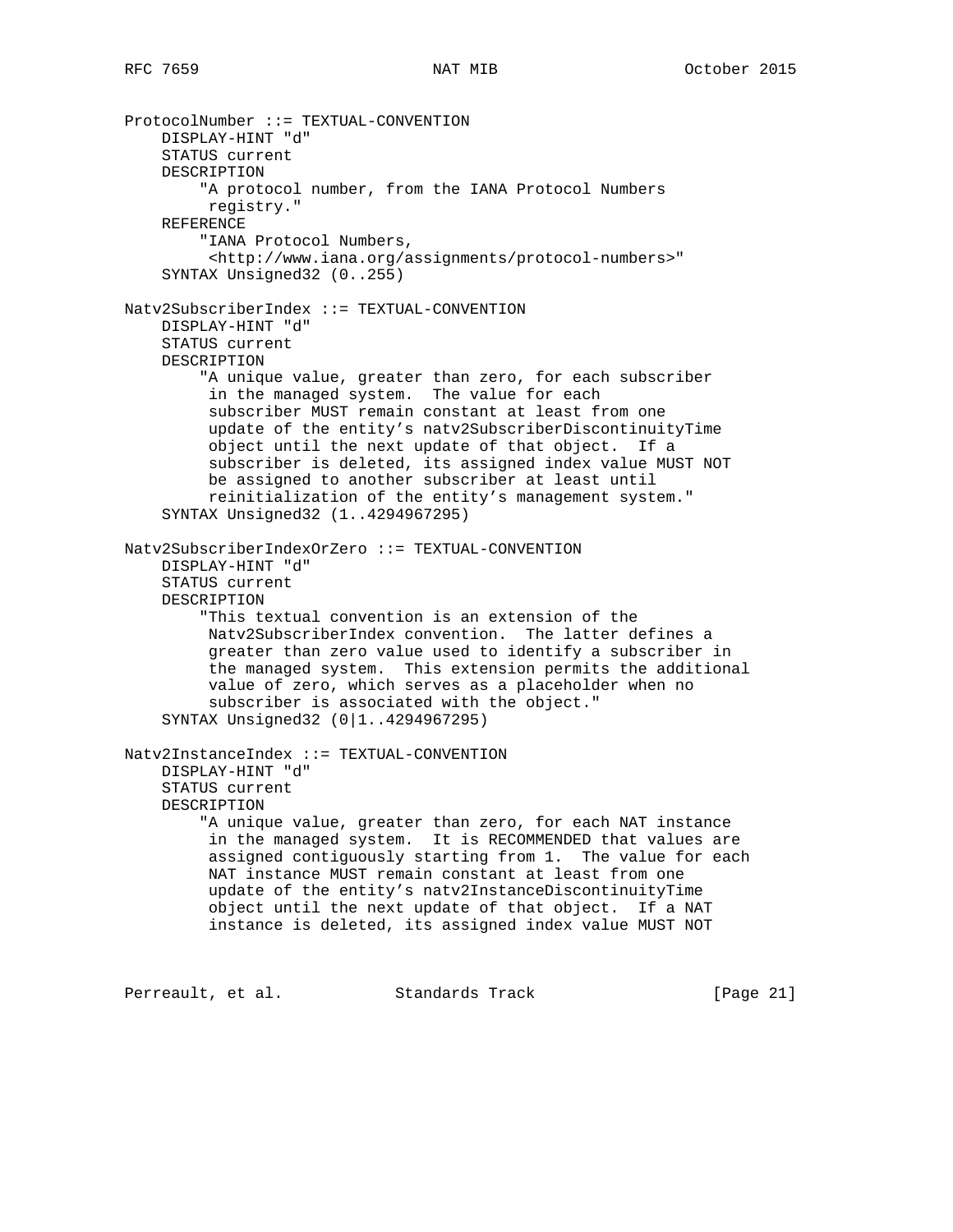be assigned to another NAT instance at least until reinitialization of the entity's management system." SYNTAX Unsigned32 (1..4294967295) Natv2PoolIndex ::= TEXTUAL-CONVENTION DISPLAY-HINT "d" STATUS current DESCRIPTION "A unique value over the containing NAT instance, greater than zero, for each address pool supported by that NAT instance. It is RECOMMENDED that values are assigned contiguously starting from 1. The value for each address pool MUST remain constant at least from one update of the entity's natv2PoolDiscontinuityTime object until the next update of that object. If an address pool is deleted, its assigned index value MUST NOT be assigned to another address pool for the same NAT instance at least until reinitialization of the entity's management system." SYNTAX Unsigned32 (1..4294967295) Natv2PoolIndexOrZero ::= TEXTUAL-CONVENTION DISPLAY-HINT "d" STATUS current DESCRIPTION "This textual convention is an extension of the Natv2PoolIndex convention. The latter defines a greater than zero value used to identify address pools in the managed system. This extension permits the additional value of zero, which serves as a placeholder when the implementation does not support address pools or no address pool is configured in a given external realm." SYNTAX Unsigned32 (0|1..4294967295) -- Notifications natv2MIBNotifications OBJECT IDENTIFIER ::= { natv2MIB 0 } natv2NotificationPoolUsageLow NOTIFICATION-TYPE OBJECTS { natv2PoolNotifiedPortMapEntries, natv2PoolNotifiedPortMapProtocol } STATUS current DESCRIPTION "This notification is triggered when an address pool's usage becomes less than or equal to the value of the natv2PoolThresholdUsageLow object for that pool, unless the notification has been disabled by setting the value of the threshold to -1. It is reported subject to the rate limitation specified by natv2PortMapNotificationInterval.

Perreault, et al. Standards Track [Page 22]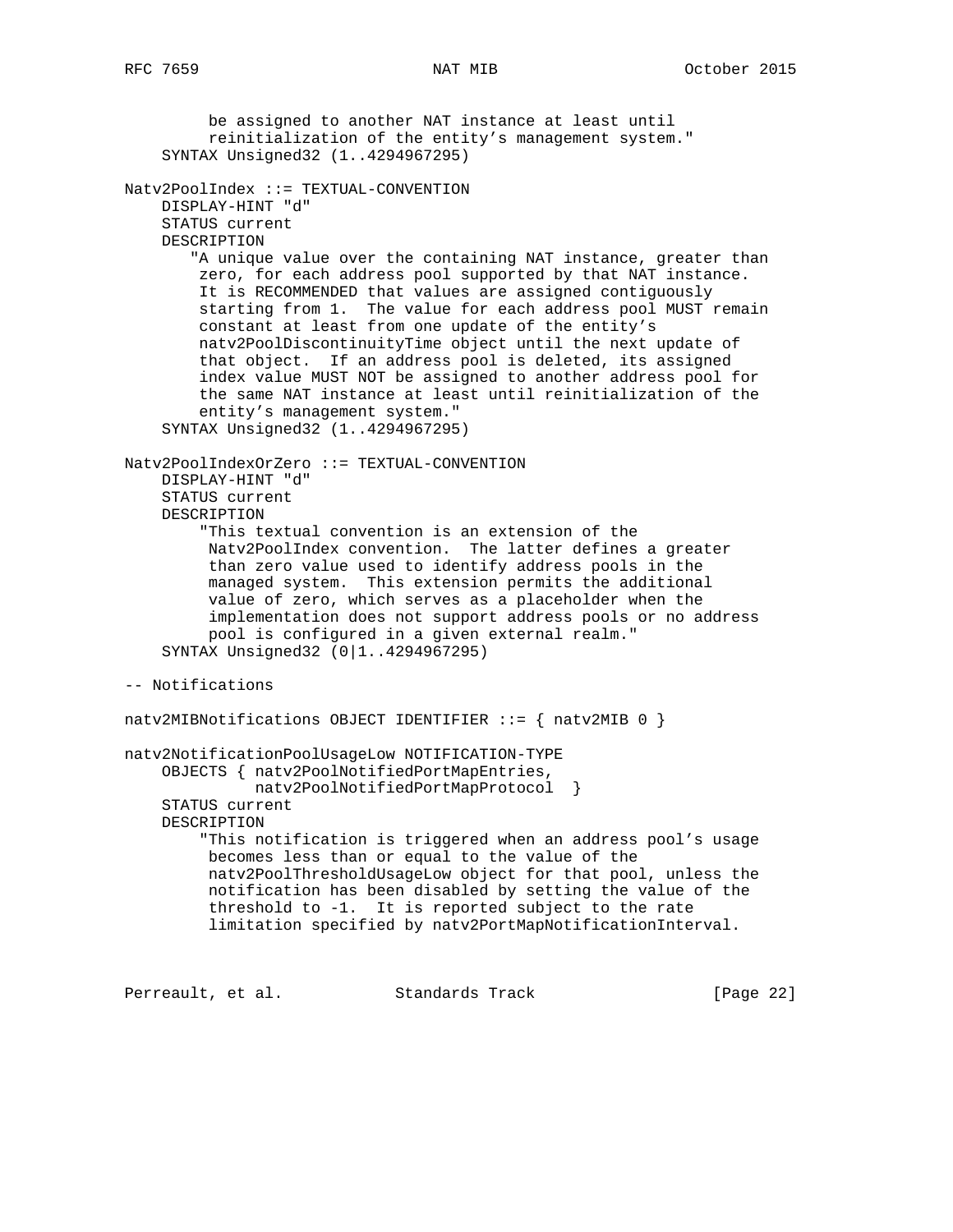```
 Address pool usage is calculated as the percentage of the
          total number of ports allocated to the address pool that are
          already in use, for the most-mapped protocol at the time
          the notification is triggered. The two returned objects are
          members of natv2PoolTable indexed by the NAT instance and
          pool indices for which the event is being reported. They
          give the number of port map entries using external addresses
          configured on the pool for the most-mapped protocol and
          identify that protocol at the time the notification was
          triggered."
     REFERENCE
         "RFC 7659, Sections 3.1.2 and 3.3.6."
     ::= { natv2MIBNotifications 1 }
natv2NotificationPoolUsageHigh NOTIFICATION-TYPE
     OBJECTS { natv2PoolNotifiedPortMapEntries,
              natv2PoolNotifiedPortMapProtocol }
     STATUS current
     DESCRIPTION
         "This notification is triggered when an address pool's usage
         becomes greater than or equal to the value of the
          natv2PoolThresholdUsageHigh object for that pool, unless
          the notification has been disabled by setting the value of
          the threshold to -1. It is reported subject to the rate
          limitation specified by natv2PortMapNotificationInterval.
          Address pool usage is calculated as the percentage of the
          total number of ports allocated to the address pool that are
          already in use, for the most-mapped protocol at the time the
          notification is triggered. The two returned objects are
          members of natv2PoolTable indexed by the NAT instance and
          pool indices for which the event is being reported. They
          give the number of port map entries using external addresses
          configured on the pool for the most-mapped protocol and
          identify that protocol at the time the notification was
          triggered."
     REFERENCE
         "RFC 7659, Sections 3.1.2 and 3.3.6."
     ::= { natv2MIBNotifications 2 }
natv2NotificationInstanceAddressMapEntriesHigh NOTIFICATION-TYPE
     OBJECTS { natv2InstanceAddressMapEntries,
              natv2InstanceAddressMapCreations }
     STATUS current
     DESCRIPTION
         "This notification is triggered when the value of
         natv2InstanceAddressMapEntries equals or exceeds the value
          of the natv2InstanceThresholdAddressMapEntriesHigh object
```
Perreault, et al. Standards Track [Page 23]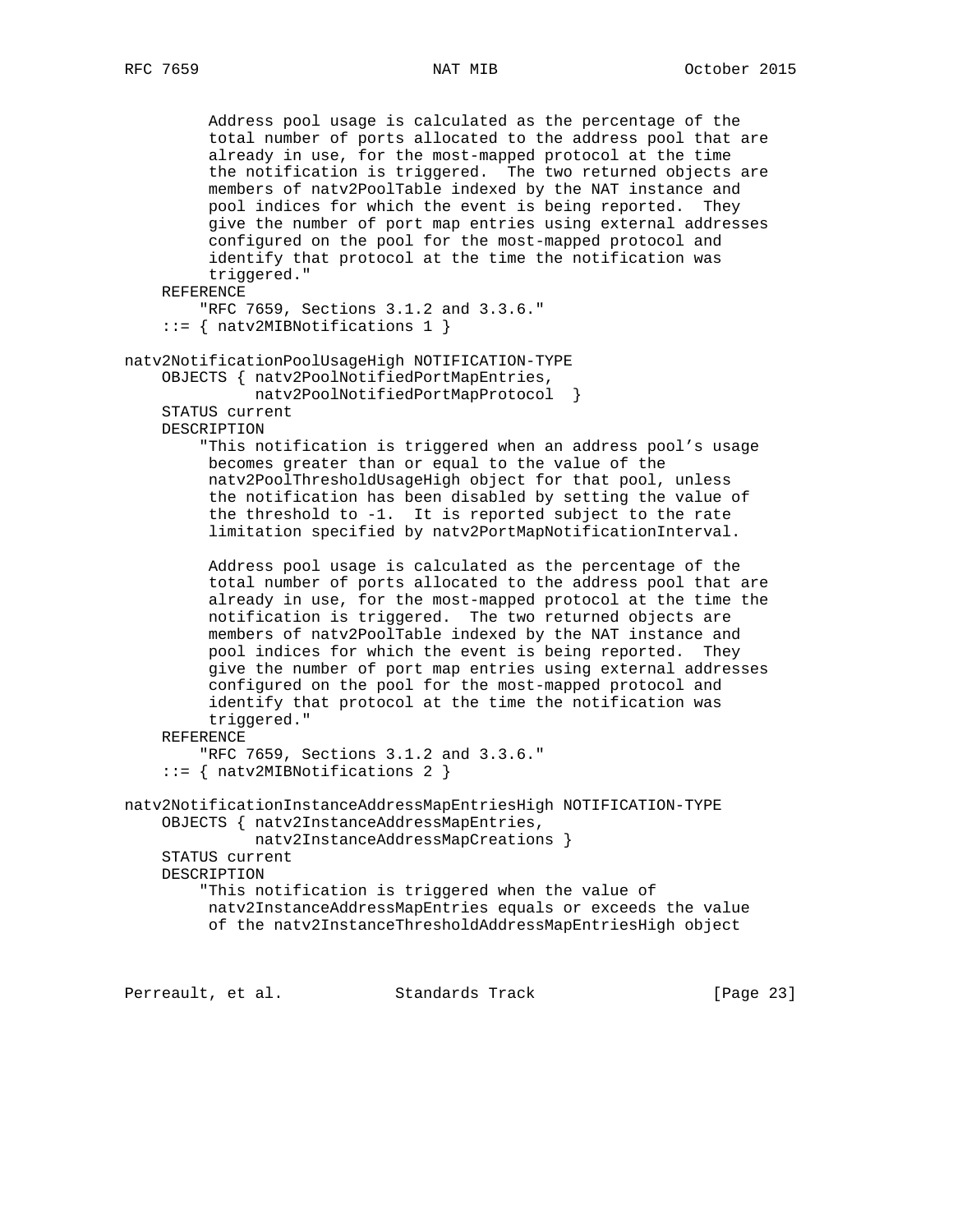```
 for the NAT instance, unless disabled by setting that
          threshold to -1. Reporting is subject to the rate limitation
          given by natv2InstanceNotificationInterval.
          natv2InstanceAddressMapEntries and
          natv2InstanceAddressMapCreations are members of table
          natv2InstanceTable indexed by the identifier of the NAT
          instance for which the event is being reported. The values
          reported are those observed at the moment the notification
          was triggered."
     REFERENCE
         "RFC 7659, Section 3.1.2."
     ::= { natv2MIBNotifications 3 }
natv2NotificationInstancePortMapEntriesHigh NOTIFICATION-TYPE
     OBJECTS { natv2InstancePortMapEntries,
              natv2InstancePortMapCreations }
     STATUS current
     DESCRIPTION
         "This notification is triggered when the value of
          natv2InstancePortMapEntries becomes greater than or equal
          to the value of natv2InstanceThresholdPortMapEntriesHigh,
          unless disabled by setting that threshold to -1. Reporting
          is subject to the rate limitation given by
          natv2InstanceNotificationInterval.
          natv2InstancePortMapEntries and
          natv2InstancePortMapCreations are members of table
          natv2InstanceTable indexed by the identifier of the NAT
          instance for which the event is being reported. The values
          reported are those observed at the moment the notification
          was triggered."
     ::= { natv2MIBNotifications 4 }
natv2NotificationSubscriberPortMappingEntriesHigh
NOTIFICATION-TYPE
     OBJECTS { natv2SubscriberPortMapEntries,
              natv2SubscriberPortMapCreations }
     STATUS current
     DESCRIPTION
         "This notification is triggered when the value of
          natv2SubscriberPortMapEntries for an individual subscriber
          becomes greater than or equal to the value of the
          natv2SubscriberThresholdPortMapEntriesHigh object for that
          subscriber, unless disabled by setting that threshold to -1.
          Reporting is subject to the rate limitation given by
          natv2SubscriberNotificationInterval.
```
Perreault, et al. Standards Track [Page 24]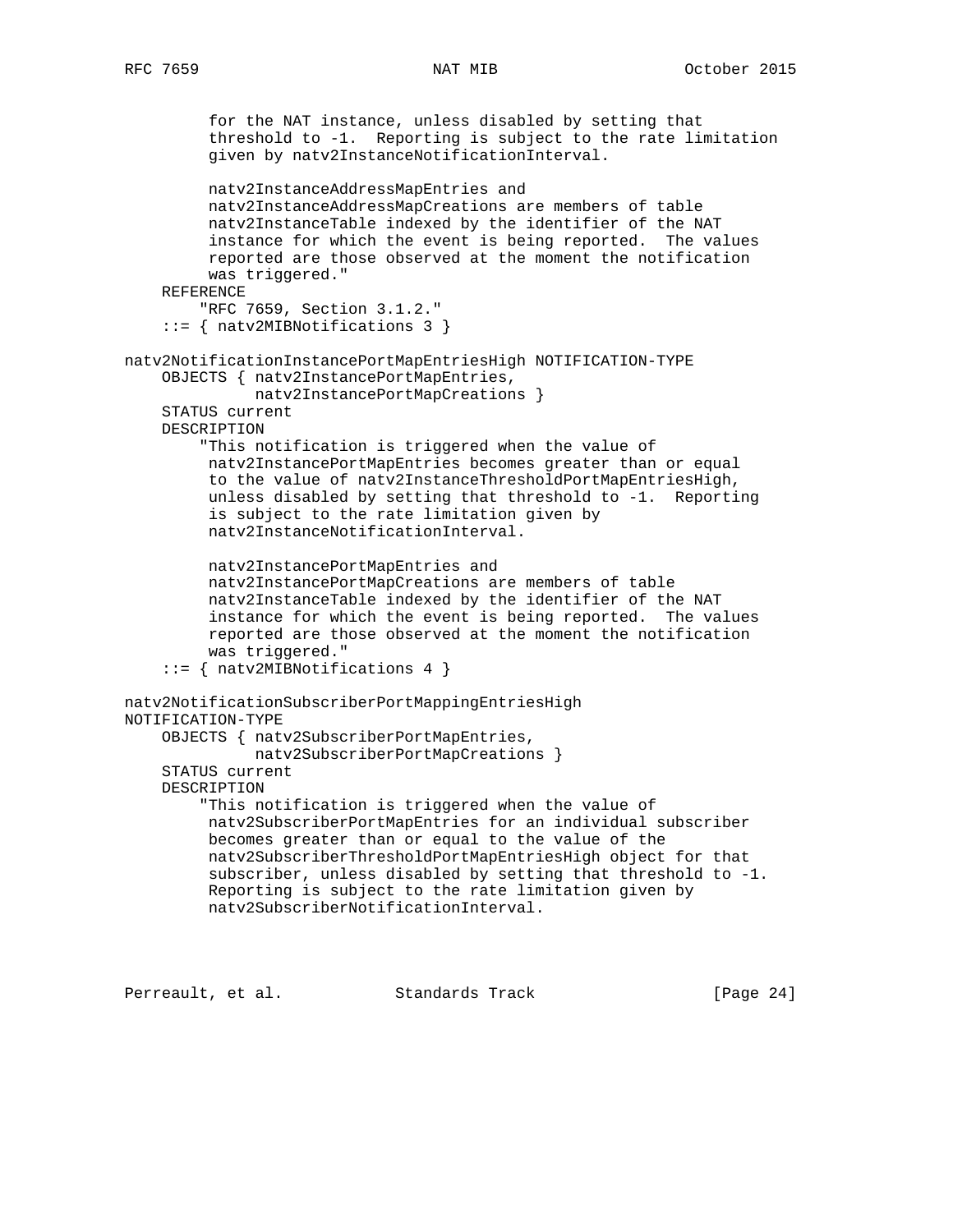natv2SubscriberPortMapEntries and natv2SubscriberPortMapCreations are members of table natv2SubscriberTable indexed by the subscriber for which the event is being reported. The values reported are those observed at the moment the notification was triggered." ::= { natv2MIBNotifications 5 } -- Device-level objects natv2MIBDeviceObjects OBJECT IDENTIFIER ::= { natv2MIB 1 } -- Subscriber table natv2SubscriberTable OBJECT-TYPE SYNTAX SEQUENCE OF Natv2SubscriberEntry MAX-ACCESS not-accessible STATUS current DESCRIPTION "Table of subscribers. As well as the subscriber index, it provides per-subscriber state and counter objects, a last discontinuity time object for the counters, and a writable threshold value and limit on port consumption." REFERENCE "RFC 7659, Section 3.3.3." ::= { natv2MIBDeviceObjects 1 } natv2SubscriberEntry OBJECT-TYPE SYNTAX Natv2SubscriberEntry MAX-ACCESS not-accessible STATUS current DESCRIPTION "Each entry describes a single subscriber." INDEX { natv2SubscriberIndex } ::= { natv2SubscriberTable 1 } Natv2SubscriberEntry ::= SEQUENCE { natv2SubscriberIndex Natv2SubscriberIndex, natv2SubscriberInternalRealm SnmpAdminString, natv2SubscriberInternalPrefixType InetAddressType, natv2SubscriberInternalPrefix InetAddress, natv2SubscriberInternalPrefixLength InetAddressPrefixLength, -- State natv2SubscriberAddressMapEntries Unsigned32, natv2SubscriberPortMapEntries entitled Unsigned32,

Perreault, et al. Standards Track [Page 25]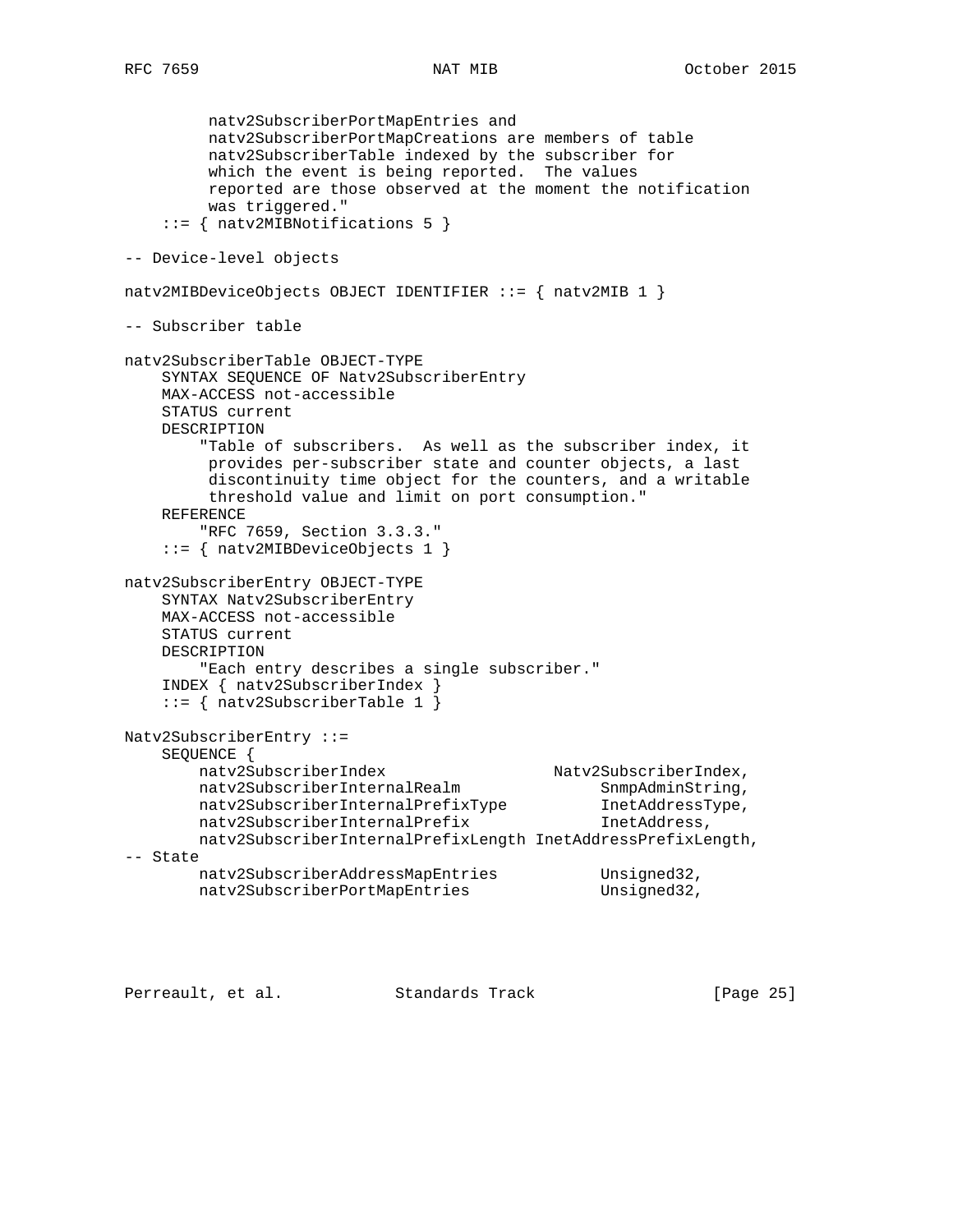```
-- Counters and last discontinuity time
natv2SubscriberTranslations extended not counter64,
natv2SubscriberAddressMapCreations Counter64,
natv2SubscriberPortMapCreations Counter64,
 natv2SubscriberAddressMapFailureDrops Counter64,
 natv2SubscriberPortMapFailureDrops Counter64,
natv2SubscriberDiscontinuityTime TimeStamp,
-- Read-write controls
       natv2SubscriberLimitPortMapEntries Unsigned32,
-- Disable notifications by setting threshold to -1
        natv2SubscriberThresholdPortMapEntriesHigh Integer32,
-- Disable limit by setting to 0
       natv2SubscriberNotificationInterval Unsigned32
     }
natv2SubscriberIndex OBJECT-TYPE
    SYNTAX Natv2SubscriberIndex
    MAX-ACCESS not-accessible
    STATUS current
    DESCRIPTION
        "A unique value, greater than zero, for each subscriber
         in the managed system. The value for each
         subscriber MUST remain constant at least from one
         update of the entity's natv2SubscriberDiscontinuityTime
         object until the next update of that object. If a
         subscriber is deleted, its assigned index value MUST NOT
         be assigned to another subscriber at least until
         reinitialization of the entity's management system."
     ::= { natv2SubscriberEntry 1 }
-- Configuration for this subscriber: realm, internal address(es)
natv2SubscriberInternalRealm OBJECT-TYPE
    SYNTAX SnmpAdminString (SIZE(0..32))
    MAX-ACCESS read-only
    STATUS current
    DESCRIPTION
        "The address realm to which this subscriber belongs. A realm
         defines an address space. All NATs support at least two
         realms.
         The default realm for subscribers is 'internal'.
         Administrators can set other values for individual
         subscribers when they are configured. The administrator MAY
         configure a new value of natv2SubscriberRealm at any time
         subsequent to initial configuration of the subscriber. If
         this happens, it MUST be treated as a point of discontinuity
         requiring an update of natv2SubscriberDiscontinuityTime.
Perreault, et al. Standards Track [Page 26]
```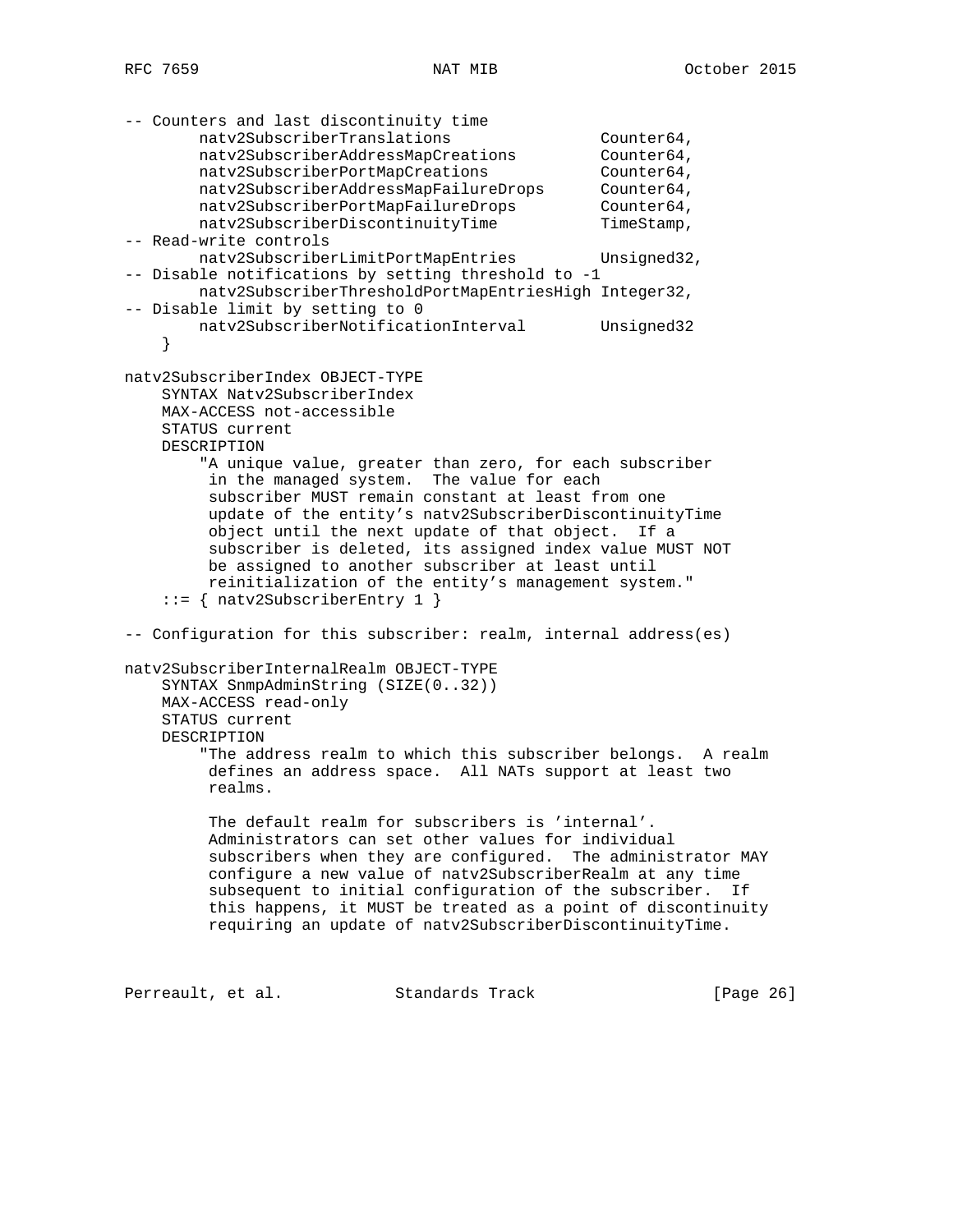When the subscriber sends a packet to the NAT through a DS-Lite (RFC 6333) tunnel, this is the realm of the outer packet header source address. Other tunneled access is out of scope." REFERENCE "Address realm: RFC 2663. DS-Lite: RFC 6333." DEFVAL { "internal" } ::= { natv2SubscriberEntry 2 } natv2SubscriberInternalPrefixType OBJECT-TYPE SYNTAX InetAddressType MAX-ACCESS read-only STATUS current DESCRIPTION "Subscriber's internal prefix type. Any value other than ipv4(1) or ipv6(2) would be unexpected. In the case of DS-Lite access, this is the prefix type (IPv6(2)) used in the outer packet header." REFERENCE "DS-Lite: RFC 6333." ::= { natv2SubscriberEntry 3 } natv2SubscriberInternalPrefix OBJECT-TYPE SYNTAX InetAddress MAX-ACCESS read-only STATUS current DESCRIPTION "Prefix assigned to a subscriber's Customer Premises Equipment (CPE). The type of this prefix is given by natv2SubscriberInternalPrefixType. Source addresses of packets outgoing from the subscriber will be contained within this prefix. In the case of DS-Lite access, the source address taken from the prefix will be that of the outer header." REFERENCE "DS-Lite: RFC 6333." ::= { natv2SubscriberEntry 4 } natv2SubscriberInternalPrefixLength OBJECT-TYPE SYNTAX InetAddressPrefixLength MAX-ACCESS read-only STATUS current DESCRIPTION "Length of the prefix assigned to a subscriber's CPE, in bits. If a single address is assigned, this will be 32 for IPv4 and 128 for IPv6." ::= { natv2SubscriberEntry 5 }

Perreault, et al. Standards Track [Page 27]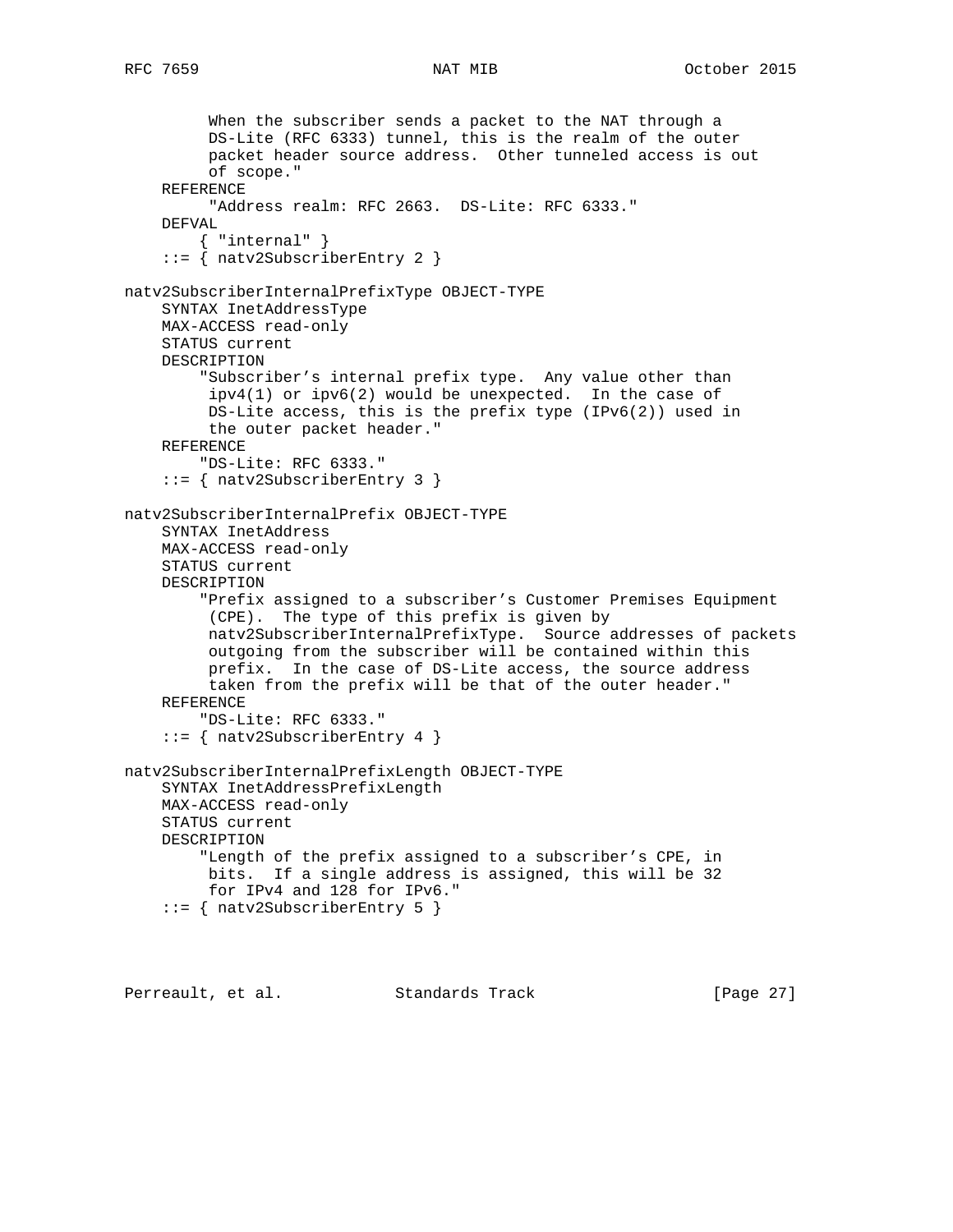```
-- State objects
natv2SubscriberAddressMapEntries OBJECT-TYPE
     SYNTAX Unsigned32
     MAX-ACCESS read-only
     STATUS current
     DESCRIPTION
         "The current number of address map entries for the
         subscriber, including static mappings. An address map entry
          maps from a given internal address and realm to an external
          address in a particular external realm. This definition
          includes 'hairpin' mappings, where the external realm is the
          same as the internal one. Address map entries are also
          tracked per instance and per address pool within the
          instance."
     REFERENCE
         "RFC 7659, Section 3.3.8."
     ::= { natv2SubscriberEntry 6 }
natv2SubscriberPortMapEntries OBJECT-TYPE
     SYNTAX Unsigned32
    MAX-ACCESS read-only
     STATUS current
     DESCRIPTION
         "The current number of port map entries in the port map table
          for the subscriber, including static mappings. A port map
          entry maps from a given external realm, address, and port
          for a given protocol to an internal realm, address, and
          port. This definition includes 'hairpin' mappings, where the
          external realm is the same as the internal one. Port map
          entries are also tracked per instance and per protocol and
          address pool within the instance."
     REFERENCE
         "RFC 7659, Section 3.3.9."
     ::= { natv2SubscriberEntry 7 }
-- Counters and last discontinuity time
natv2SubscriberTranslations OBJECT-TYPE
     SYNTAX Counter64
     MAX-ACCESS read-only
     STATUS current
     DESCRIPTION
         "The cumulative number of translated packets received from or
         sent to this subscriber. This value MUST be monotone
         increasing in the periods between updates of the entity's
         natv2SubscriberDiscontinuityTime. If a manager detects a
          change in the latter since the last time it sampled this
Perreault, et al. Standards Track [Page 28]
```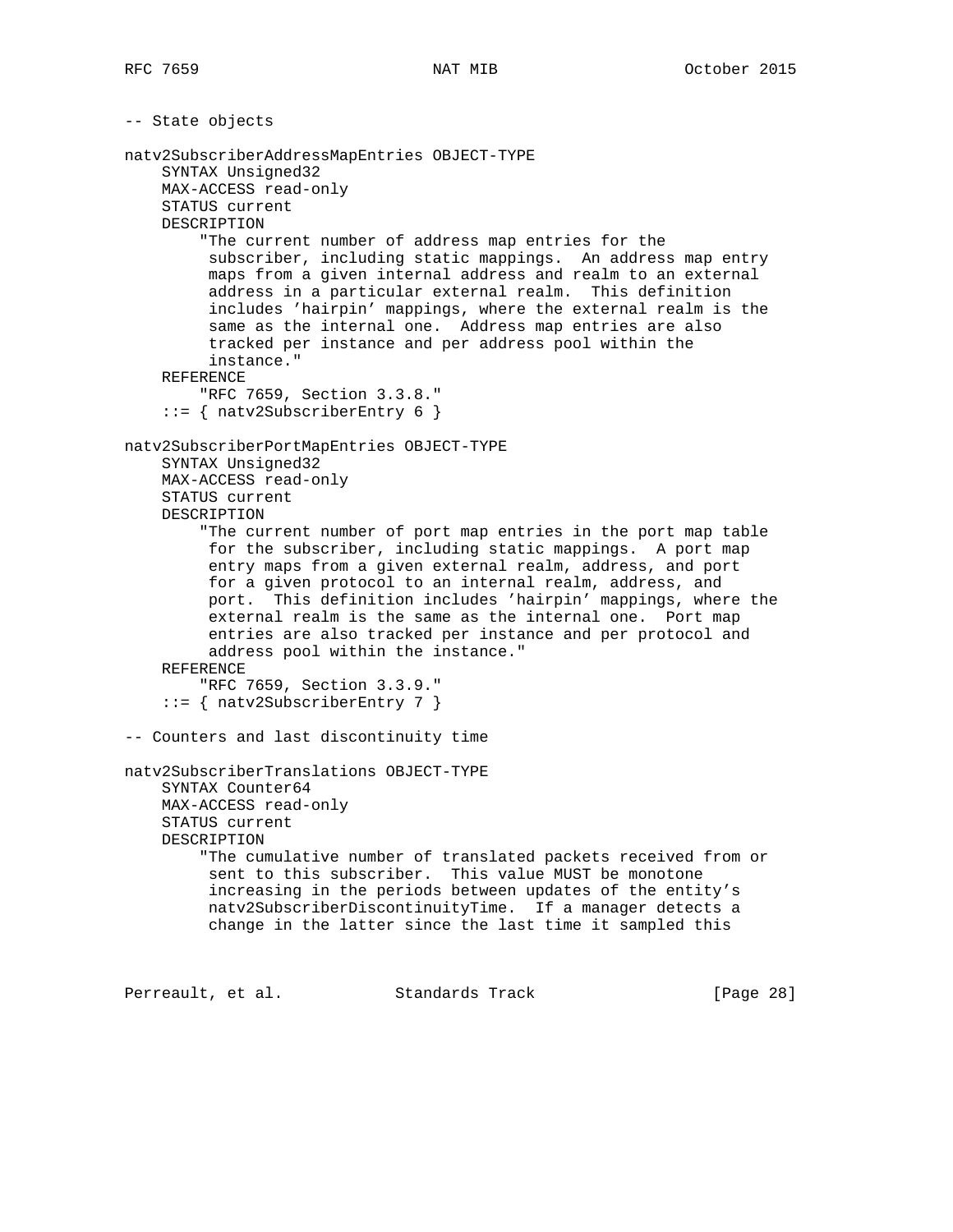counter, it SHOULD NOT make use of the difference between the latest value of the counter and any value retrieved before the new value of natv2SubscriberDiscontinuityTime." ::= { natv2SubscriberEntry 8 } natv2SubscriberAddressMapCreations OBJECT-TYPE SYNTAX Counter64 MAX-ACCESS read-only STATUS current DESCRIPTION "The cumulative number of address map entries created for this subscriber, including static mappings. Address map entries are also tracked per instance and per protocol and address pool within the instance. This value MUST be monotone increasing in the periods between updates of the entity's natv2SubscriberDiscontinuityTime. If a manager detects a change in the latter since the last time it sampled this counter, it SHOULD NOT make use of the difference between the latest value of the counter and any value retrieved before the new value of natv2SubscriberDiscontinuityTime." ::= { natv2SubscriberEntry 9 } natv2SubscriberPortMapCreations OBJECT-TYPE SYNTAX Counter64 MAX-ACCESS read-only STATUS current DESCRIPTION "The cumulative number of port map entries created for this subscriber, including static mappings. Port map entries are also tracked per instance and per protocol and address pool within the instance. This value MUST be monotone increasing in the periods between updates of the entity's natv2SubscriberDiscontinuityTime. If a manager detects a change in the latter since the last time it sampled this counter, it SHOULD NOT make use of the difference between the latest value of the counter and any value retrieved before the new value of natv2SubscriberDiscontinuityTime." ::= { natv2SubscriberEntry 10 } natv2SubscriberAddressMapFailureDrops OBJECT-TYPE SYNTAX Counter64 MAX-ACCESS read-only STATUS current

Perreault, et al. Standards Track [Page 29]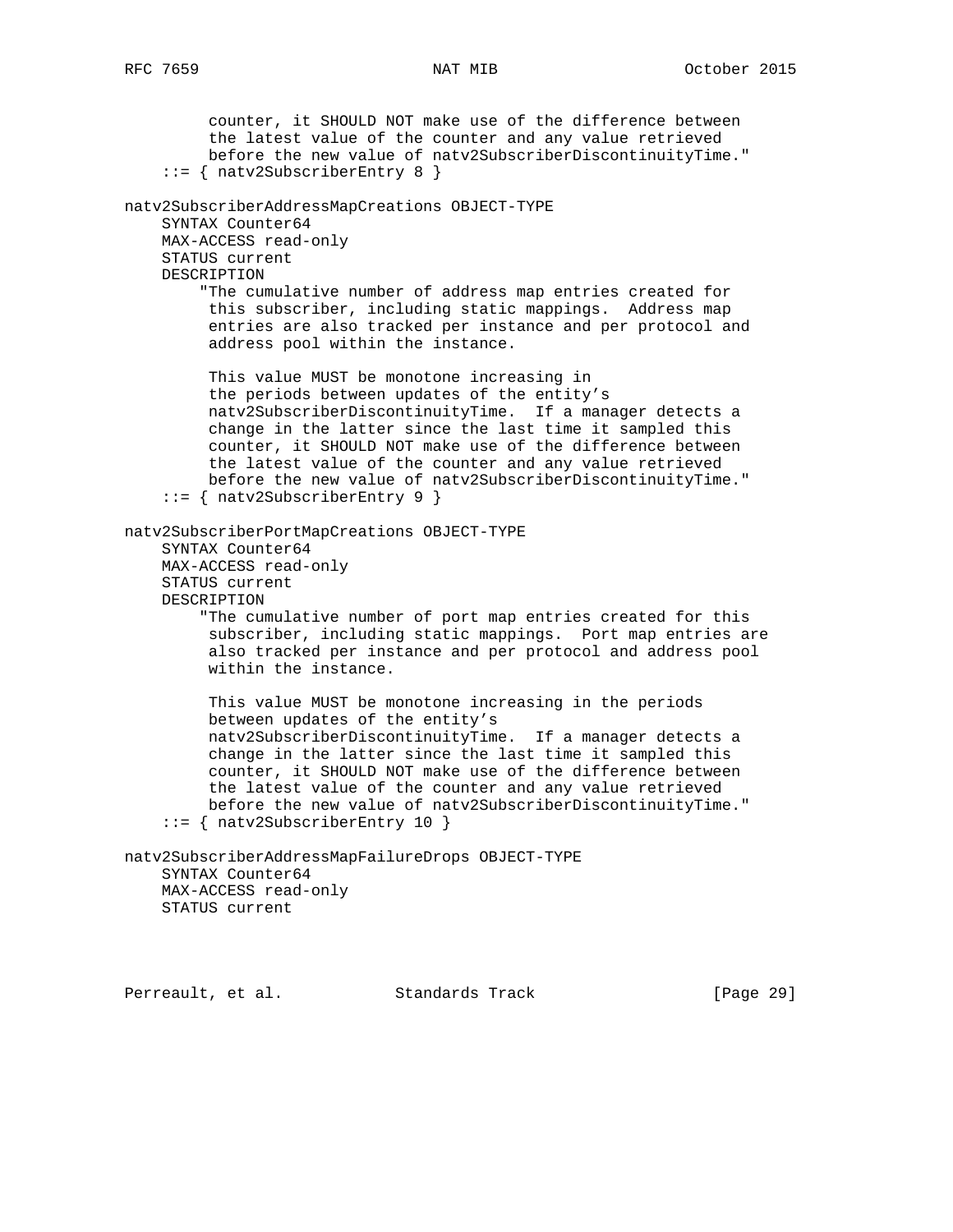DESCRIPTION "The cumulative number of packets originated by this subscriber that were dropped because the packet would have triggered the creation of a new address map entry, but no address could be allocated in the selected external realm because all addresses from the selected address pool (or the whole realm, if no address pool has been configured for that realm) have already been fully allocated. This value MUST be monotone increasing in the periods between updates of the entity's natv2SubscriberDiscontinuityTime. If a manager detects a change in the latter since the last time it sampled this counter, it SHOULD NOT make use of the difference between the latest value of the counter and any value retrieved before the new value of natv2SubscriberDiscontinuityTime." ::= { natv2SubscriberEntry 11 } natv2SubscriberPortMapFailureDrops OBJECT-TYPE SYNTAX Counter64 MAX-ACCESS read-only STATUS current DESCRIPTION "The cumulative number of packets dropped because the packet would have triggered the creation of a new port mapping, but no port could be allocated for the protocol concerned. The usual case for this will be for a NAT instance that supports address pooling and the 'Paired' pooling behavior recommended by RFC 4787, where the internal endpoint has used up all of the ports allocated to it for the address it was mapped to in the selected address pool in the external realm concerned and cannot be given more ports because - policy or implementation prevents it from having a second address in the same pool, and - policy or unavailability prevents it from acquiring more ports at its originally assigned address. If the NAT instance supports address pooling but its pooling behavior is 'Arbitrary' (meaning that the NAT instance can allocate a new port mapping for the given internal endpoint on any address in the selected address pool and is not bound to what it has already mapped for that endpoint), then this counter is incremented when all ports for the protocol concerned over the whole of the selected address pool are already in use.

Perreault, et al. Standards Track [Page 30]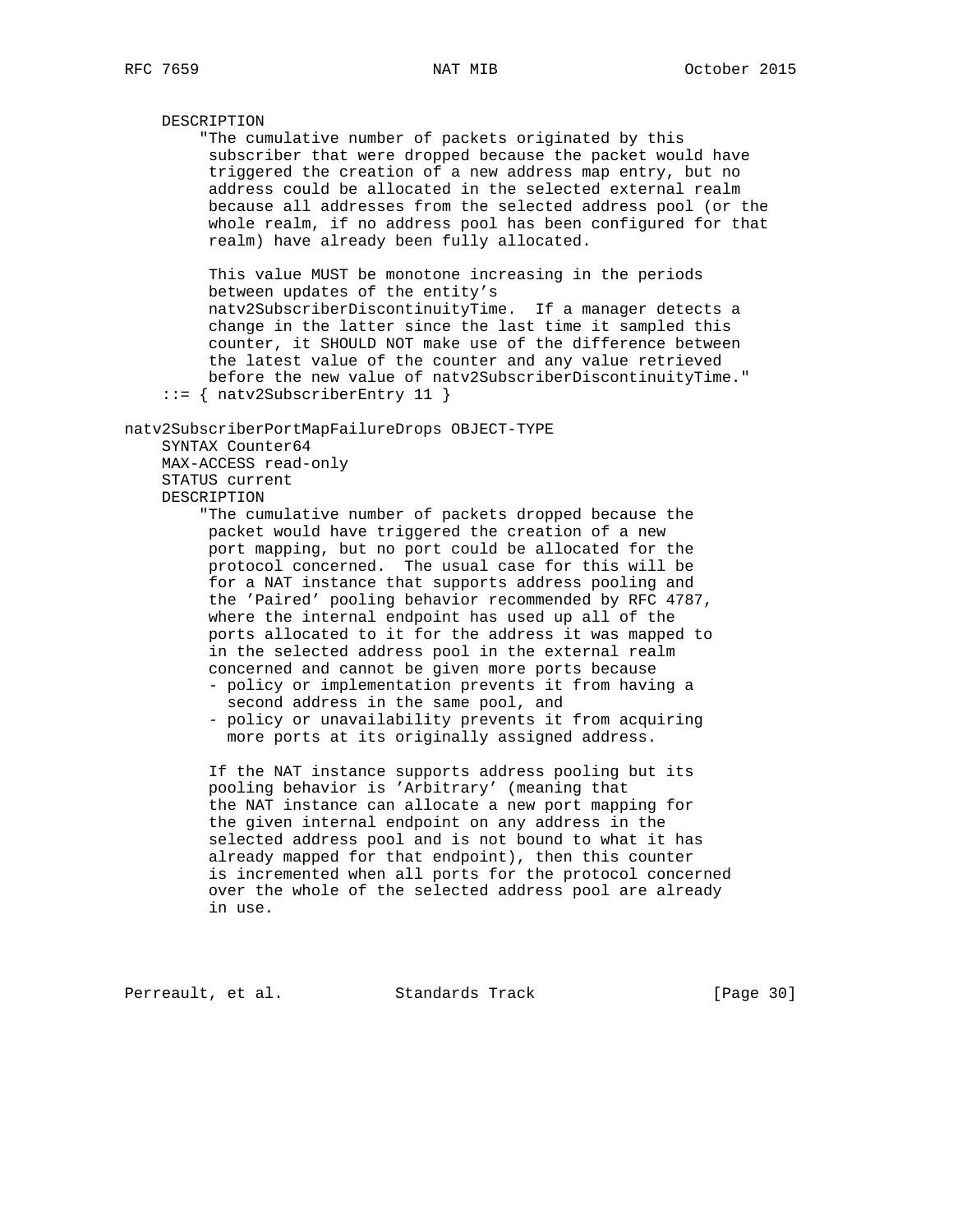As a third case, if no address pools have been configured for the external realm concerned, then this counter is incremented because all ports for the protocol involved over the whole set of addresses available for that external realm are already in use. Finally, this counter is incremented if the packet would have triggered the creation of a new port mapping, but the current value of natv2SubscriberPortMapEntries equals or exceeds the value of natv2SubscriberLimitPortMapEntries for this subscriber (unless that limit is disabled). This value MUST be monotone increasing in the periods between updates of the entity's natv2SubscriberDiscontinuityTime. If a manager detects a change in the latter since the last time it sampled this counter, it SHOULD NOT make use of the difference between the latest value of the counter and any value retrieved before the new value of natv2SubscriberDiscontinuityTime." REFERENCE "Pooling behavior: RFC 4787, end of Section 4.1." ::= { natv2SubscriberEntry 12 } natv2SubscriberDiscontinuityTime OBJECT-TYPE SYNTAX TimeStamp MAX-ACCESS read-only STATUS current DESCRIPTION "Snapshot of the value of the sysUpTime object at the beginning of the latest period of continuity of the statistical counters associated with this subscriber." ::= { natv2SubscriberEntry 14 } -- Per-subscriber limit and threshold on port mappings -- Disabled if set to zero natv2SubscriberLimitPortMapEntries OBJECT-TYPE SYNTAX Unsigned32 MAX-ACCESS read-write STATUS current DESCRIPTION "Limit on total number of port mappings active for this subscriber (natv2SubscriberPortMapEntries). Once this limit is reached, packets that might have triggered new port mappings are dropped. The number of such packets dropped is counted in natv2InstancePortMapFailureDrops. Limit is disabled if set to zero."

Perreault, et al. Standards Track [Page 31]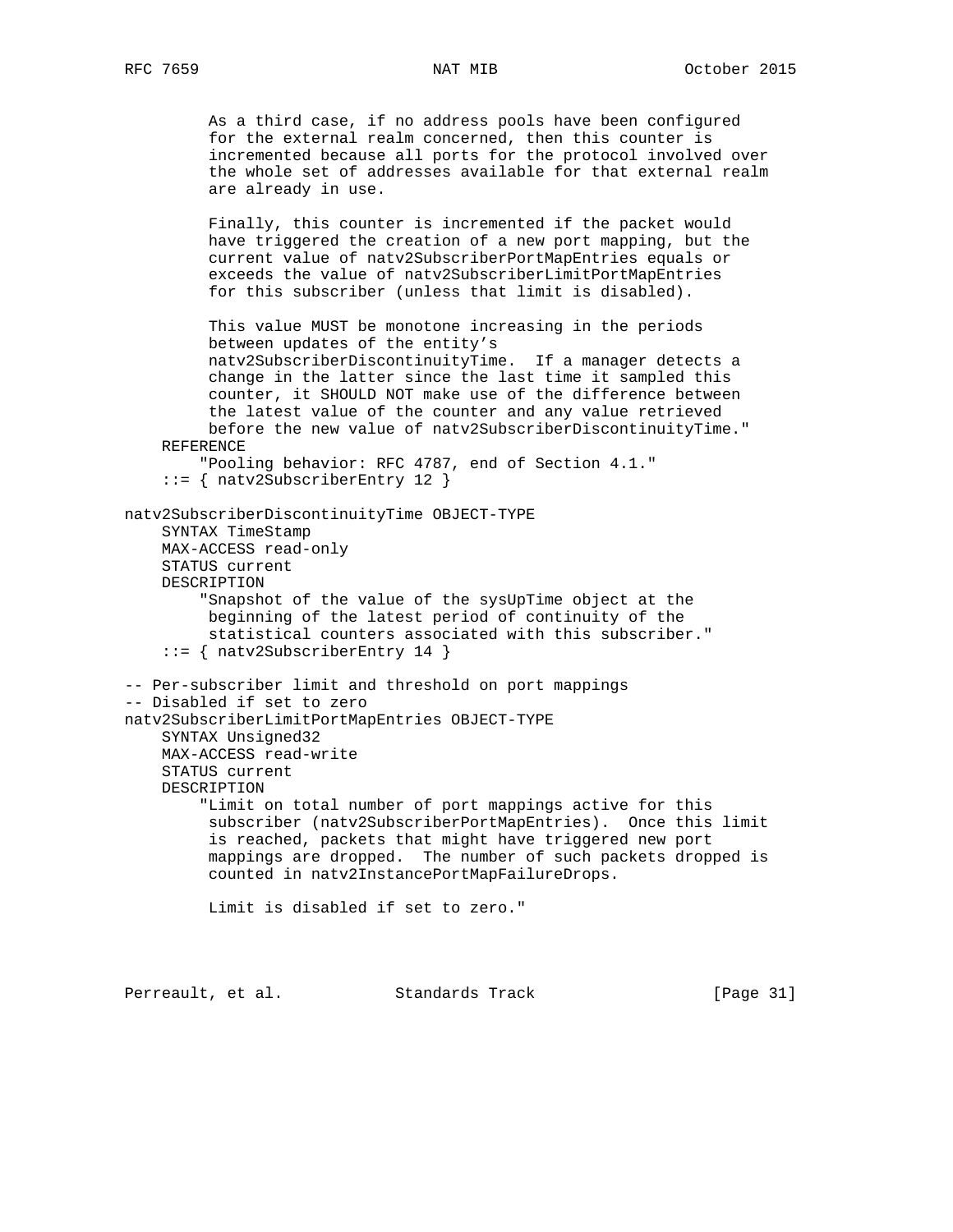```
 DEFVAL
         { 0 }
     ::= { natv2SubscriberEntry 15 }
natv2SubscriberThresholdPortMapEntriesHigh OBJECT-TYPE
     SYNTAX Integer32
     MAX-ACCESS read-write
     STATUS current
     DESCRIPTION
         "Notification threshold for total number of port mappings
         active for this subscriber. Whenever
         natv2SubscriberPortMapEntries is updated, if it equals or
          exceeds natv2SubscriberThresholdPortMapEntriesHigh, the
          notification
          natv2NotificationSubscriberPortMappingEntriesHigh is
          triggered, unless the notification is disabled by setting
          the threshold to -1. Reporting is subject to the minimum
          inter-notification interval given by
         natv2SubscriberNotificationInterval. If multiple
          notifications are triggered during one interval, the agent
          MUST report only the one containing the highest value of
         natv2SubscriberPortMapEntries and discard the others."
     DEFVAL
         \{-1\} ::= { natv2SubscriberEntry 16 }
natv2SubscriberNotificationInterval OBJECT-TYPE
     SYNTAX Unsigned32 (1..3600)
     UNITS
         "Seconds"
     MAX-ACCESS read-write
     STATUS current
     DESCRIPTION
         "Minimum number of seconds between successive
          reporting of notifications for this subscriber. Controls
         the reporting of
         natv2NotificationSubscriberPortMappingEntriesHigh."
     DEFVAL
          { 60 }
     ::= { natv2SubscriberEntry 17 }
-- Per-NAT-instance objects
natv2MIBInstanceObjects OBJECT IDENTIFIER ::= { natv2MIB 2 }
-- Instance table
Perreault, et al. Standards Track [Page 32]
```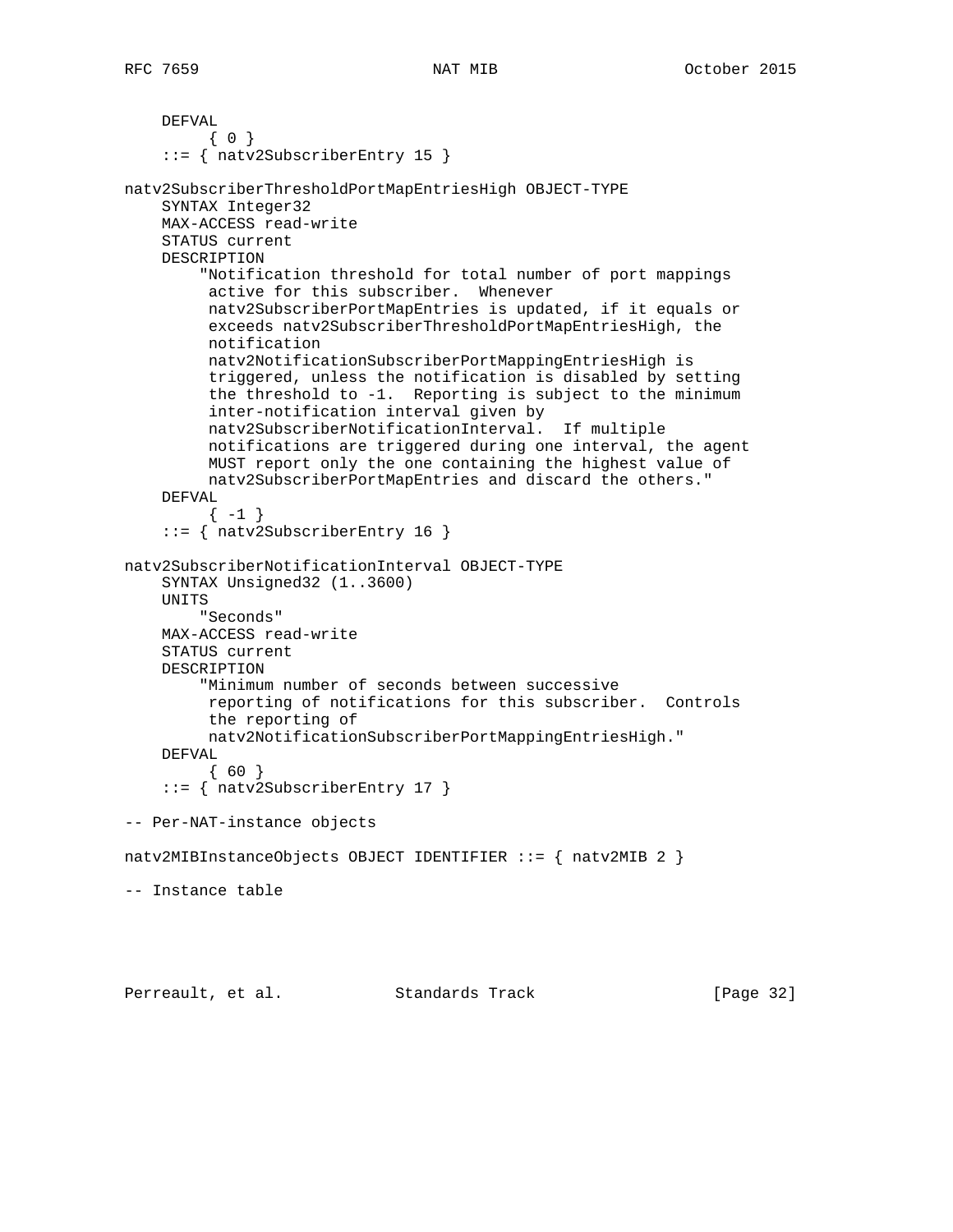natv2InstanceTable OBJECT-TYPE SYNTAX SEQUENCE OF Natv2InstanceEntry MAX-ACCESS not-accessible STATUS current DESCRIPTION

 "Table of NAT instances. As well as state and counter objects, it provides the instance index, instance name, and the last discontinuity time object that is applicable to the counters. It also contains writable thresholds for reporting of notifications and limits on usage of resources at the level of the NAT instance.

 It is assumed that NAT instances can be created and deleted dynamically, but this MIB module does not provide the means to do so. For restrictions on assignment and maintenance of the NAT index instance, see the description of natv2InstanceIndex in the table below. For the requirements on maintenance of the values of the counters in this table, see the description of natv2InstanceDiscontinuityTime in this table.

 Each NAT instance has its own resources and behavior. The resources include memory as reflected in space for map entries, processing power as reflected in the rate of map creation and deletion, and mappable addresses in each realm that can play the role of an external realm for at least some mappings for that instance. The NAT instance table includes limits and notification thresholds that relate to memory usage for mapping at the level of the whole instance. The limit on number of subscribers with active mappings is a limit to some extent on processor usage.

 The mappable 'external' addresses may or may not be organized into address pools. For a definition of address pools, see the description of natv2PoolTable. If the instance does support address pools, it also has a pooling behavior. Mapping, filtering, and pooling behavior are defined in the descriptions of the natv2InstancePortMappingBehavior, natv2InstanceFilteringBehavior, and

 natv2InstancePoolingBehavior objects in this table. The instance also has a fragmentation behavior, defined in the description of the natv2InstanceFragmentBehavior object."

REFERENCE

 "RFC 7659, Section 3.3.4. NAT behaviors: RFC 4787 (primary, UDP); RFC 5382 (TCP); RFC 5508 (ICMP); and RFC 5597 (Datagram Congestion Control Protocol (DCCP))."

::= { natv2MIBInstanceObjects 1 }

Perreault, et al. Standards Track [Page 33]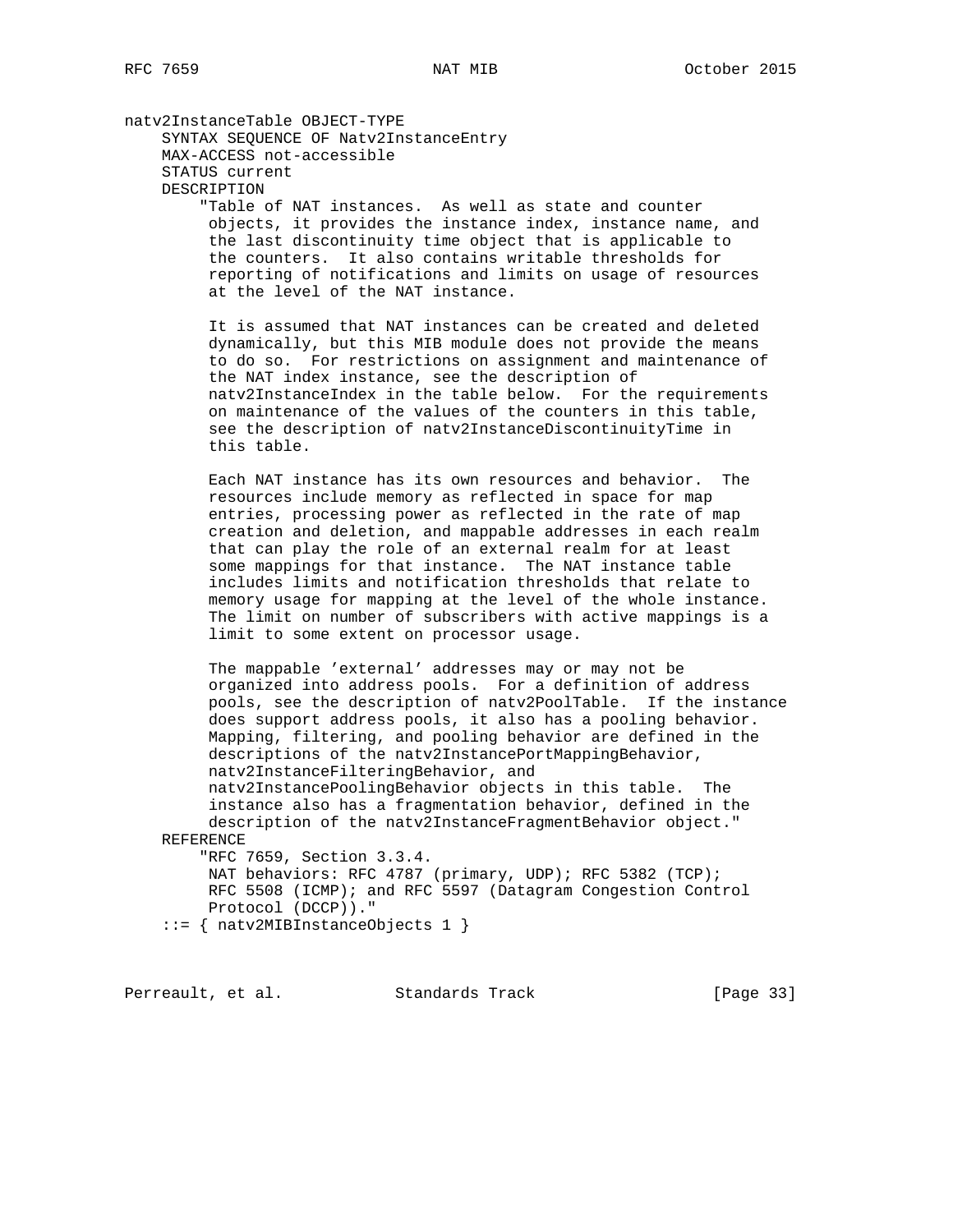| natv2InstanceEntry OBJECT-TYPE<br>SYNTAX Natv2InstanceEntry<br>MAX-ACCESS not-accessible<br>STATUS current<br>DESCRIPTION<br>"Objects related to a single NAT instance."<br>$INDEX \{ natv2InstanceIndex\}$<br>$::=$ { natv2InstanceTable 1 } |                     |
|-----------------------------------------------------------------------------------------------------------------------------------------------------------------------------------------------------------------------------------------------|---------------------|
| $Natv2InstanceEntry : :=$                                                                                                                                                                                                                     |                     |
| SEQUENCE {                                                                                                                                                                                                                                    |                     |
| natv2InstanceIndex                                                                                                                                                                                                                            | Natv2InstanceIndex, |
| natv2InstanceAlias                                                                                                                                                                                                                            | DisplayString,      |
| -- Configured behaviors                                                                                                                                                                                                                       |                     |
| natv2InstancePortMappingBehavior                                                                                                                                                                                                              | INTEGER,            |
| natv2InstanceFilteringBehavior                                                                                                                                                                                                                | INTEGER,            |
| natv2InstancePoolingBehavior                                                                                                                                                                                                                  | INTEGER,            |
| natv2InstanceFragmentBehavior                                                                                                                                                                                                                 | INTEGER,            |
| -- State                                                                                                                                                                                                                                      |                     |
| natv2InstanceAddressMapEntries                                                                                                                                                                                                                | Unsigned32,         |
| natv2InstancePortMapEntries                                                                                                                                                                                                                   | Unsigned32,         |
| -- Statistics and discontinuity time                                                                                                                                                                                                          |                     |
| natv2InstanceTranslations                                                                                                                                                                                                                     | Counter64,          |
| natv2InstanceAddressMapCreations                                                                                                                                                                                                              | Counter64,          |
| natv2InstancePortMapCreations                                                                                                                                                                                                                 | Counter64,          |
| natv2InstanceAddressMapEntryLimitDrops                                                                                                                                                                                                        | Counter64,          |
| natv2InstancePortMapEntryLimitDrops                                                                                                                                                                                                           | Counter64,          |
| natv2InstanceSubscriberActiveLimitDrops                                                                                                                                                                                                       | Counter64,          |
| natv2InstanceAddressMapFailureDrops                                                                                                                                                                                                           | Counter64,          |
| natv2InstancePortMapFailureDrops                                                                                                                                                                                                              | Counter64,          |
| natv2InstanceFragmentDrops                                                                                                                                                                                                                    | Counter64,          |
| natv2InstanceOtherResourceFailureDrops                                                                                                                                                                                                        | Counter64,          |
| natv2InstanceDiscontinuityTime                                                                                                                                                                                                                | TimeStamp,          |
| -- Notification thresholds, disabled if set to -1                                                                                                                                                                                             |                     |
| natv2InstanceThresholdAddressMapEntriesHigh Integer32,                                                                                                                                                                                        |                     |
| natv2InstanceThresholdPortMapEntriesHigh                                                                                                                                                                                                      | Integer32,          |
| natv2InstanceNotificationInterval                                                                                                                                                                                                             | Unsigned32,         |
| -- Limits, disabled if set to 0                                                                                                                                                                                                               |                     |
| natv2InstanceLimitAddressMapEntries                                                                                                                                                                                                           | Unsigned32,         |
| natv2InstanceLimitPortMapEntries                                                                                                                                                                                                              | Unsigned32,         |
| natv2InstanceLimitPendingFragments                                                                                                                                                                                                            | Unsigned32,         |
| natv2InstanceLimitSubscriberActives                                                                                                                                                                                                           | Unsigned32          |
|                                                                                                                                                                                                                                               |                     |
| natv2InstanceIndex OBJECT-TYPE<br>SYNTAX Natv2InstanceIndex                                                                                                                                                                                   |                     |
|                                                                                                                                                                                                                                               |                     |

 MAX-ACCESS not-accessible STATUS current

Perreault, et al. Standards Track [Page 34]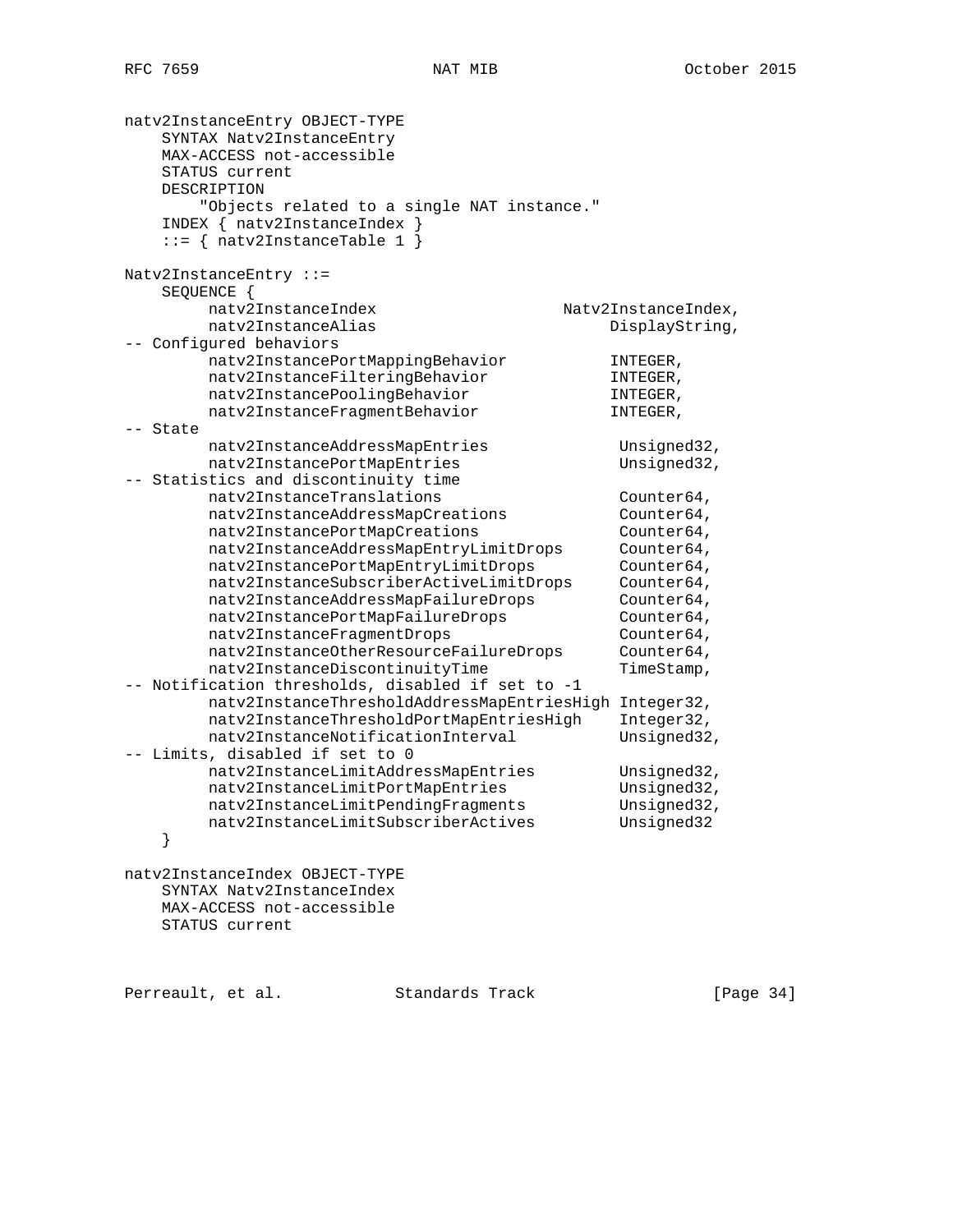```
 DESCRIPTION
         "NAT instance index. It is up to the implementation to
          determine which values correspond to in-service NAT
          instances. This object is used as an index for all tables
          defined below."
     ::= { natv2InstanceEntry 1 }
natv2InstanceAlias OBJECT-TYPE
     SYNTAX DisplayString (SIZE (0..64))
    MAX-ACCESS read-only
     STATUS current
     DESCRIPTION
         "This object is an 'alias' name for the NAT instance as
          specified by a network manager and provides a non-volatile
          'handle' for the instance.
          An example of the value that a network manager might store
          in this object for a NAT instance is the name/identifier of
          the interface that brings in internal traffic for this NAT
          instance or the name of the Virtual Routing and Forwarding
          (VRF) for internal traffic."
     ::= { natv2InstanceEntry 2 }
-- Configured behaviors
natv2InstancePortMappingBehavior OBJECT-TYPE
     SYNTAX INTEGER {
           endpointIndependent (0),
            addressDependent (1),
            addressAndPortDependent (2)
 }
     MAX-ACCESS read-only
     STATUS current
     DESCRIPTION
         "Port mapping behavior is the policy governing the selection
          of external address and port in a given realm for a given
          five-tuple of source address and port, destination address
          and port, and protocol.
          endpointIndependent(0), the behavior REQUIRED by RFC 4787,
          REQ-1, maps the source address and port to the same
          external address and port for all destination address and
          port combinations reached through the same external realm
          and using the given protocol.
```
Perreault, et al. Standards Track [Page 35]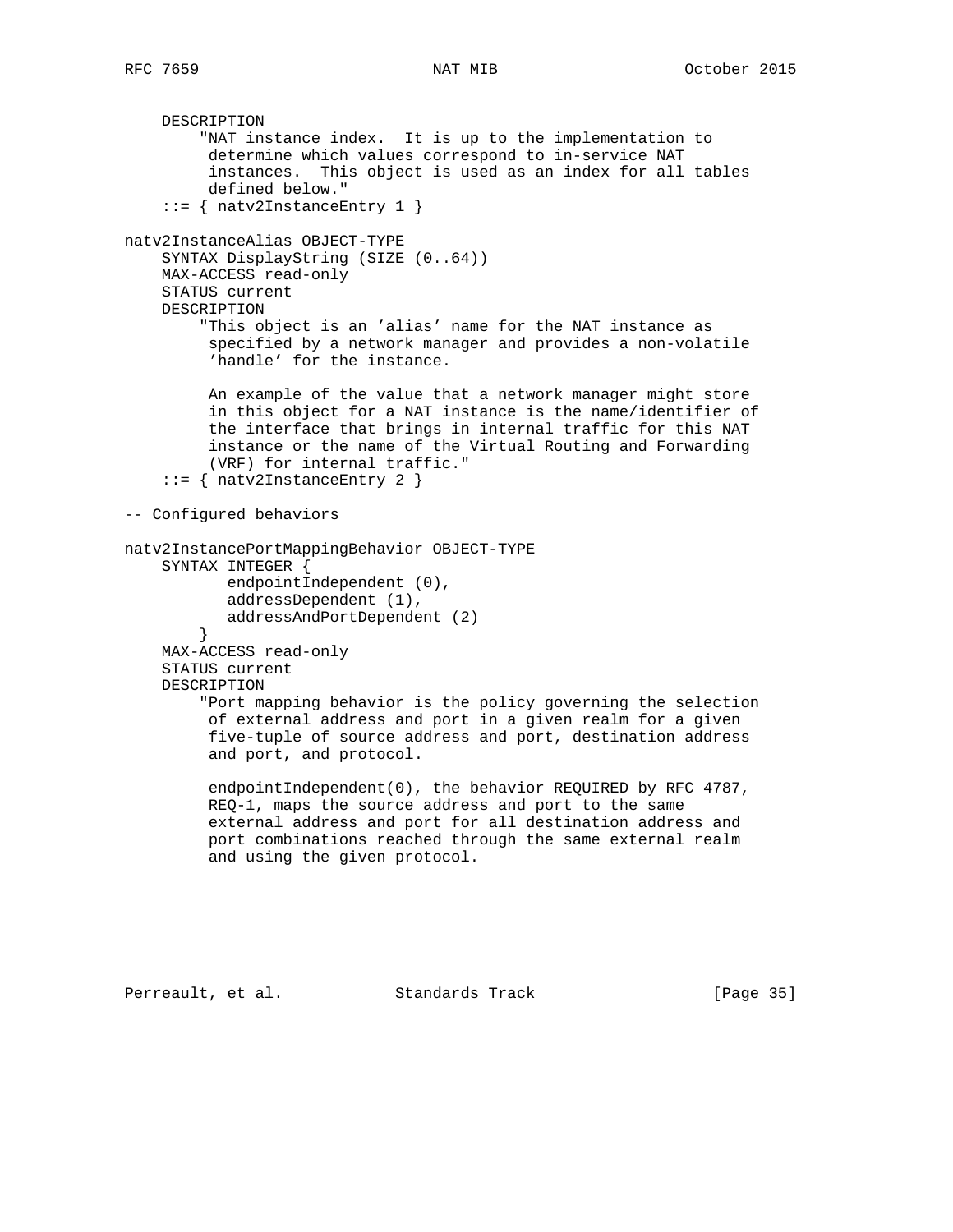addressDependent(1) maps to the same external address and port for all destination ports at the same destination address reached through the same external realm and using the given protocol. addressAndPortDependent(2) maps to a separate external address and port combination for each different destination address and port combination reached through the same external realm." REFERENCE "RFC 4787, Section 4.1." ::= { natv2InstanceEntry 3 } natv2InstanceFilteringBehavior OBJECT-TYPE SYNTAX INTEGER { endpointIndependent (0), addressDependent (1), addressAndPortDependent (2) } MAX-ACCESS read-only STATUS current DESCRIPTION "Filtering behavior is the policy governing acceptance or the dropping of packets incoming from remote sources via a given external realm and destined to a specific three-tuple of external address, port, and protocol at the NAT instance that has been assigned in a port mapping. endpointIndependent(0) accepts for translation packets from all combinations of remote address and port destined to the mapped external address and port via the given external realm and using the given protocol. addressDependent(1) accepts for translation packets from all remote ports from the same remote source address destined to the mapped external address and port via the given external realm and using the given protocol. addressAndPortDependent(2) accepts for translation only those packets with the same remote source address, port, and protocol incoming from the same external realm as identified when the applicable port map entry was created. RFC 4787, REQ-8 recommends either endpointIndependent(0) or addressDependent(1) filtering behavior depending on whether application friendliness or security takes priority." REFERENCE "RFC 4787, Section 5."

Perreault, et al. Standards Track [Page 36]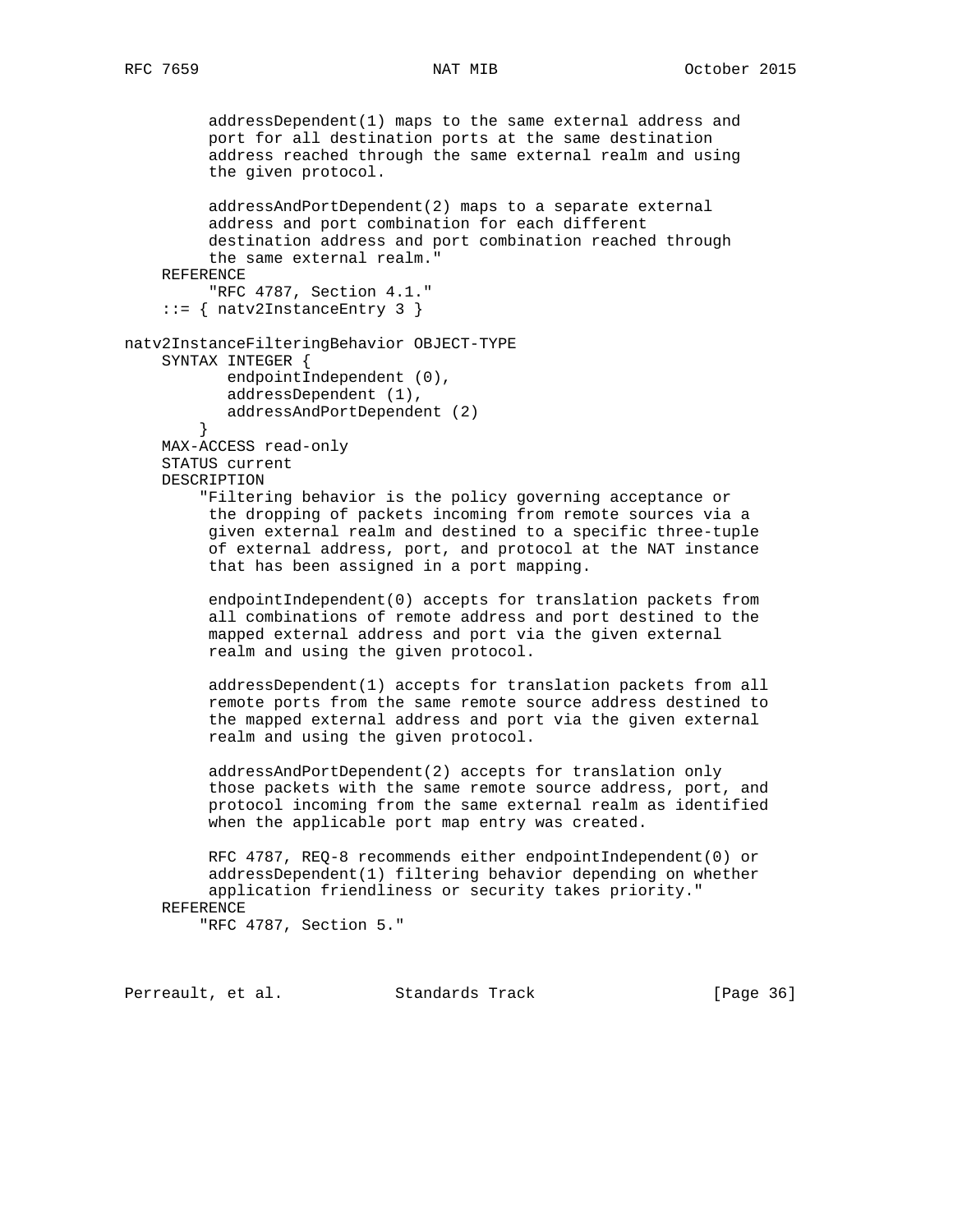```
 ::= { natv2InstanceEntry 4 }
natv2InstancePoolingBehavior OBJECT-TYPE
     SYNTAX INTEGER {
           arbitrary (0),
           paired (1)
 }
    MAX-ACCESS read-only
     STATUS current
     DESCRIPTION
         "Pooling behavior is the policy used to select the address
         for a new port mapping within a given address pool to which
          the internal address has already been mapped.
          arbitrary(0) pooling behavior means that the NAT instance
          may create the new port mapping using any address in the
          pool that has a free port for the protocol concerned.
         paired(1) pooling behavior, the behavior RECOMMENDED by RFC
          4787, REQ-2, means that once a given internal address has
         been mapped to a particular address in a particular pool,
         further mappings of the same internal address to that pool
         will reuse the previously assigned pool member address."
     REFERENCE
         "RFC 4787, near the end of Section 4.1"
    ::= { natv2InstanceEntry 5 }
natv2InstanceFragmentBehavior OBJECT-TYPE
     SYNTAX INTEGER {
           fragmentNone (0),
           fragmentInOrder (1),
        fragmentOutOfOrder (2)<br>}
 }
     MAX-ACCESS read-only
     STATUS current
     DESCRIPTION
         "Fragment behavior is the NAT instance's capability to
         receive and translate fragments incoming from remote
          sources.
          fragmentNone(0) implies no capability to translate incoming
          fragments, so all received fragments are dropped. Each
          dropped fragment is counted in natv2InstanceFragmentDrops.
          fragmentInOrder(1) implies the ability to translate
          fragments only if they are received in order, so that in
          particular the header is in the first packet. If a fragment
Perreault, et al. Standards Track [Page 37]
```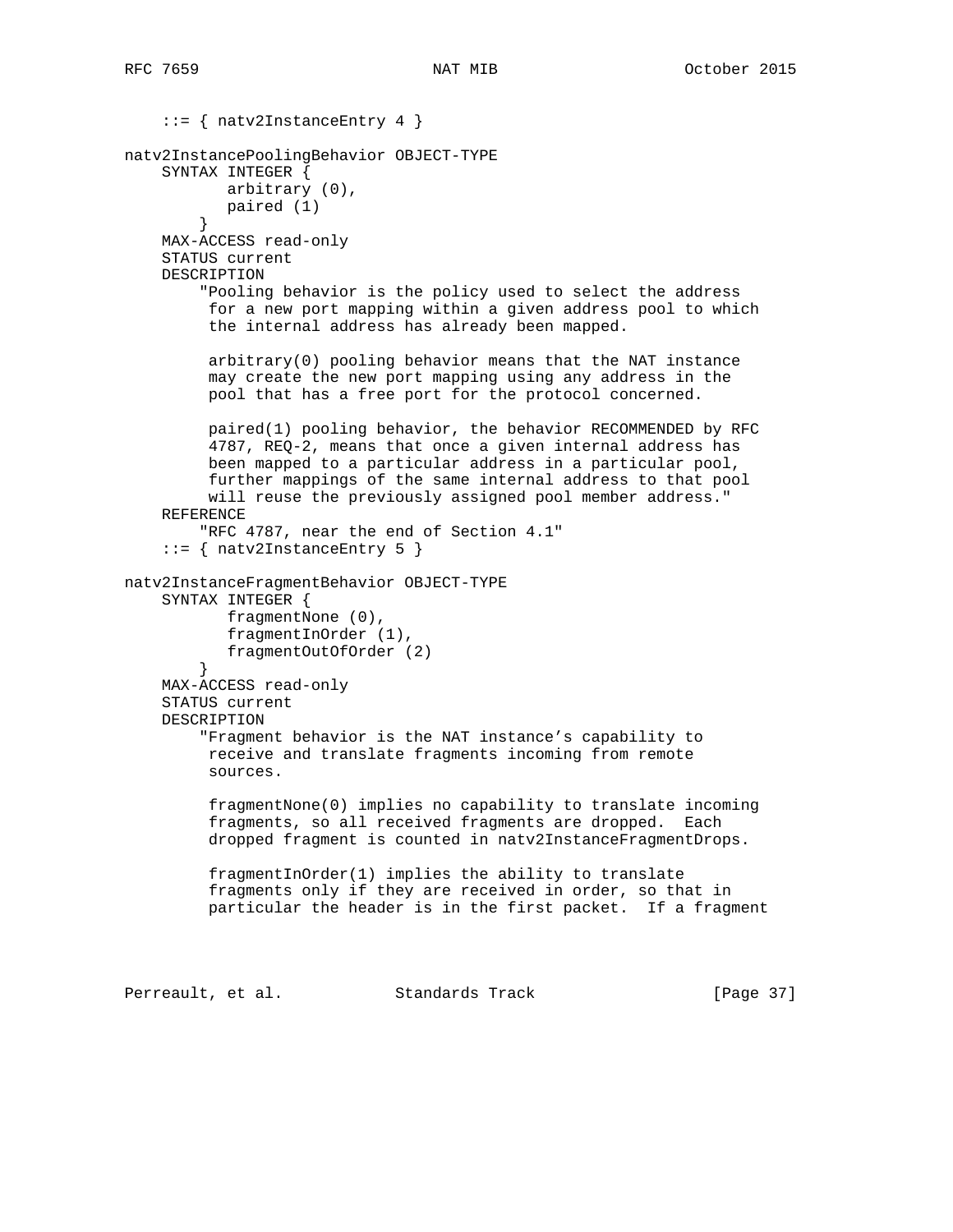is received out of order, it is dropped and counted in natv2InstanceFragmentDrops.

 fragmentOutOfOrder(2), the capability REQUIRED by RFC 4787, REQ-14, implies the capability to translate fragments even when they arrive out of order, subject to a protective limit natv2InstanceLimitPendingFragments on total number of fragments awaiting the first fragment of the chain. If the implementation supports this capability, natv2InstanceFragmentDrops is incremented only when a new fragment arrives but is dropped because the limit on pending fragments has already been reached." REFERENCE "RFC 4787, Section 11."  $::=$  { natv2InstanceEntry 6 } -- State natv2InstanceAddressMapEntries OBJECT-TYPE SYNTAX Unsigned32 MAX-ACCESS read-only STATUS current DESCRIPTION "The current number of address map entries in total over the whole NAT instance, including static mappings. An address map entry maps from a given internal address and realm to an external address in a particular external realm. This definition includes 'hairpin' mappings, where the external realm is the same as the internal one. Address map entries are also tracked per subscriber and per address pool within the instance." REFERENCE "RFC 7659, Section 3.3.8. Hairpinning: RFC 4787, Section 6."  $::=$  { natv2InstanceEntry 7 } natv2InstancePortMapEntries OBJECT-TYPE SYNTAX Unsigned32 MAX-ACCESS read-only STATUS current DESCRIPTION "The current number of entries in the port map table in total over the whole NAT instance, including static mappings. A port map entry maps from a given external realm, address, and port for a given protocol to an internal realm, address, and port. This definition includes 'hairpin' mappings, where the external realm is the same as the internal one. Port map

Perreault, et al. Standards Track [Page 38]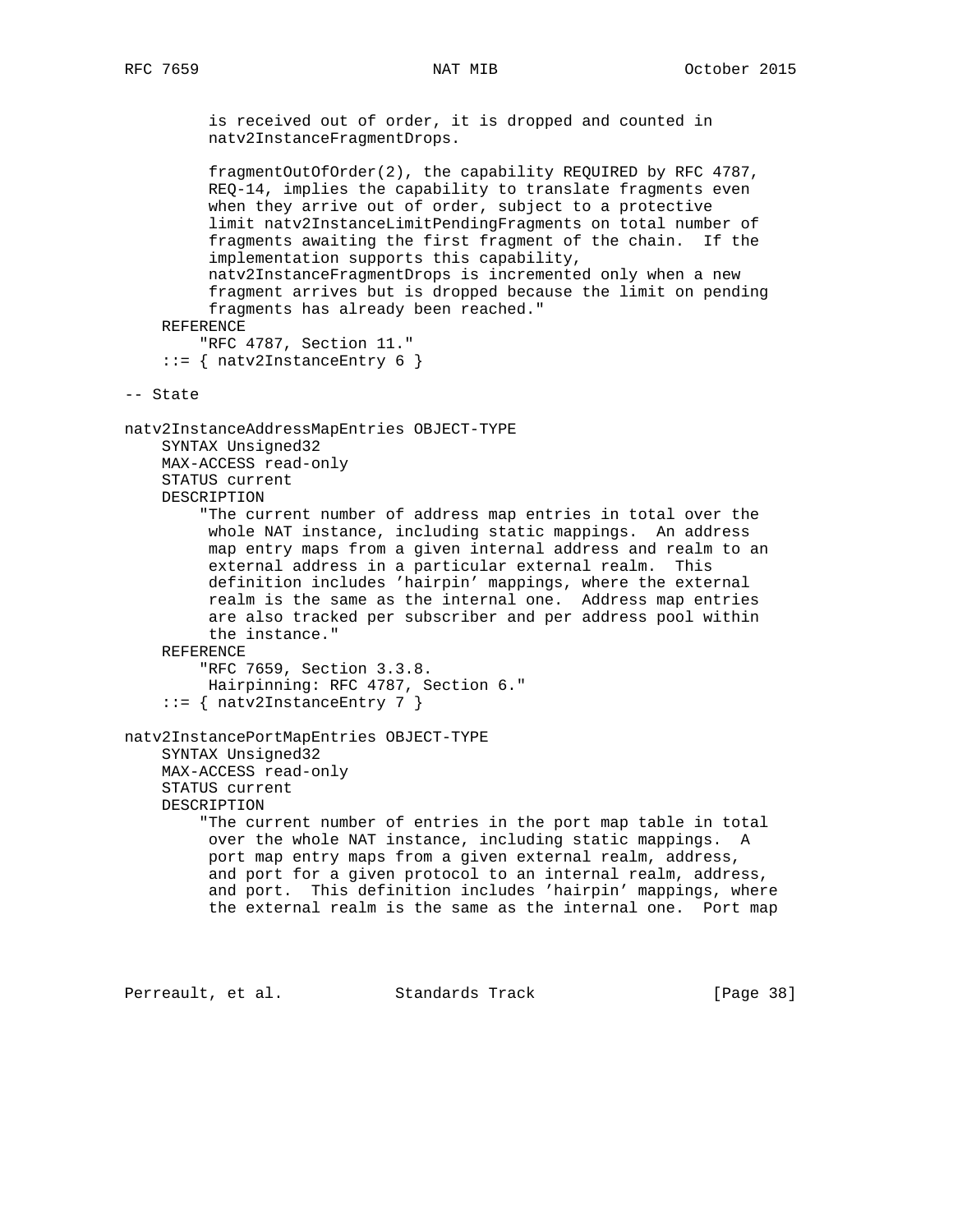entries are also tracked per subscriber and per protocol and address pool within the instance." REFERENCE "RFC 7659, Section 3.3.9. Hairpinning: RFC 4787, Section 6." ::= { natv2InstanceEntry 8 } -- Statistics natv2InstanceTranslations OBJECT-TYPE SYNTAX Counter64 MAX-ACCESS read-only STATUS current DESCRIPTION "The cumulative number of translated packets passing through this NAT instance. This value MUST be monotone increasing in the periods between updates of natv2InstanceDiscontinuityTime. If a manager detects a change in the latter since the last time it sampled this counter, it SHOULD NOT make use of the difference between the latest value of the counter and any value retrieved before the new value of natv2InstanceDiscontinuityTime." ::= { natv2InstanceEntry 9 } natv2InstanceAddressMapCreations OBJECT-TYPE SYNTAX Counter64 MAX-ACCESS read-only STATUS current DESCRIPTION "The cumulative number of address map entries created by the NAT instance, including static mappings. Address map creations are also tracked per address pool within the instance and per subscriber. This value MUST be monotone increasing in the periods between updates of natv2InstanceDiscontinuityTime. If a manager detects a change in the latter since the last time it sampled this counter, it SHOULD NOT make use of the difference between the latest value of the counter and any value retrieved before the new value of natv2InstanceDiscontinuityTime." ::= { natv2InstanceEntry 10 } natv2InstancePortMapCreations OBJECT-TYPE SYNTAX Counter64 MAX-ACCESS read-only STATUS current

Perreault, et al. Standards Track [Page 39]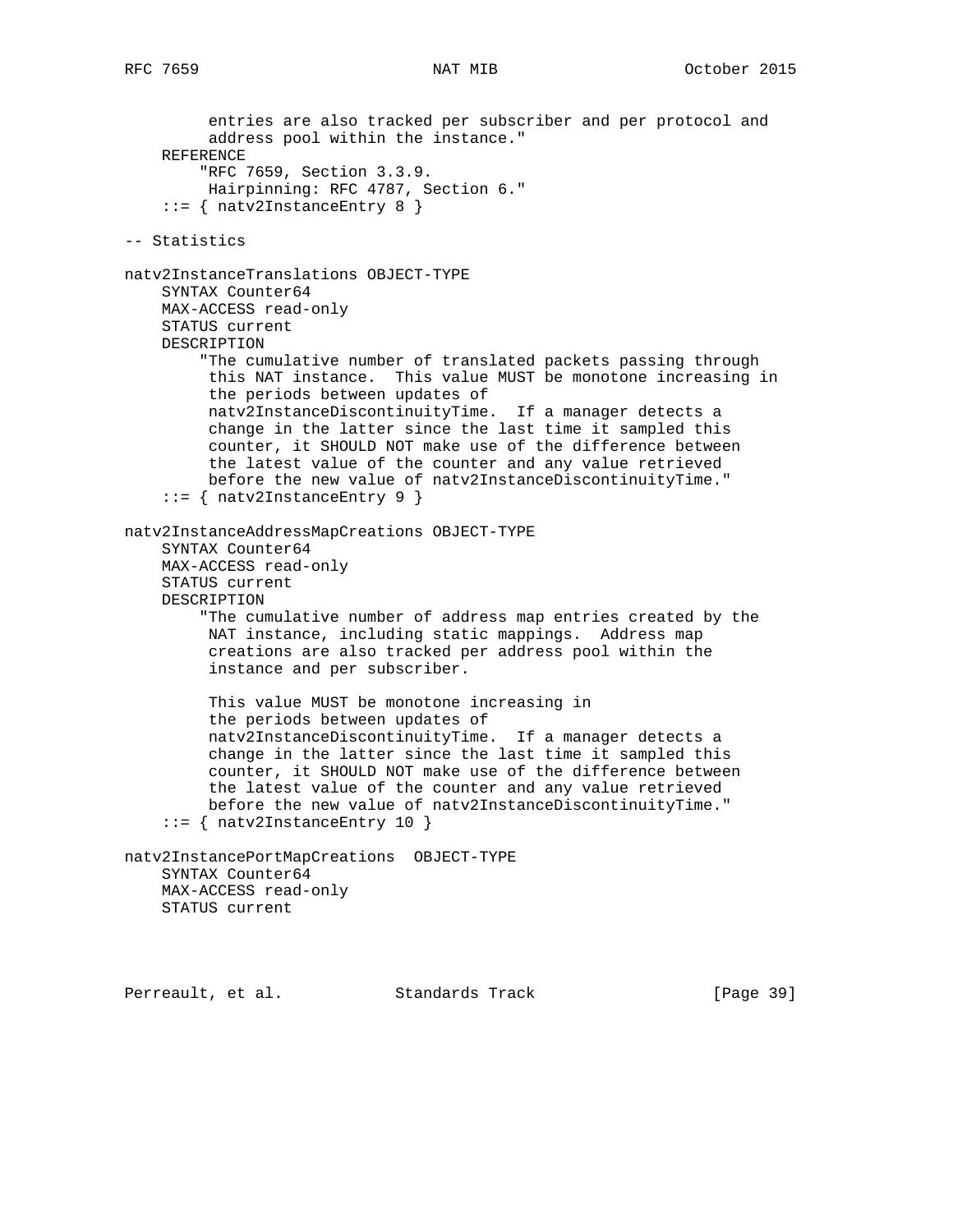DESCRIPTION "The cumulative number of port map entries created by the NAT instance, including static mappings. Port map creations are also tracked per protocol and address pool within the instance and per subscriber. This value MUST be monotone increasing in the periods between updates of natv2InstanceDiscontinuityTime. If a manager detects a change in the latter since the last time it sampled this counter, it SHOULD NOT make use of the difference between the latest value of the counter and any value retrieved before the new value of natv2InstanceDiscontinuityTime." ::= { natv2InstanceEntry 11 } natv2InstanceAddressMapEntryLimitDrops OBJECT-TYPE SYNTAX Counter64 MAX-ACCESS read-only STATUS current DESCRIPTION "The cumulative number of packets dropped rather than translated because the packet would have triggered the creation of a new address map entry, but the limit on number of address map entries for the NAT instance given by natv2InstanceLimitAddressMapEntries has already been reached. This value MUST be monotone increasing in the periods between updates of the entity's natv2InstanceDiscontinuityTime. If a manager detects a change in the latter since the last time it sampled this counter, it SHOULD NOT make use of the difference between the latest value of the counter and any value retrieved before the new value of natv2InstanceDiscontinuityTime." ::= { natv2InstanceEntry 12 } natv2InstancePortMapEntryLimitDrops OBJECT-TYPE SYNTAX Counter64 MAX-ACCESS read-only STATUS current DESCRIPTION "The cumulative number of packets dropped rather than translated because the packet would have triggered the creation of a new port map entry, but the limit on number of port map entries for the NAT instance given by natv2InstanceLimitPortMapEntries has already been reached.

Perreault, et al. Standards Track [Page 40]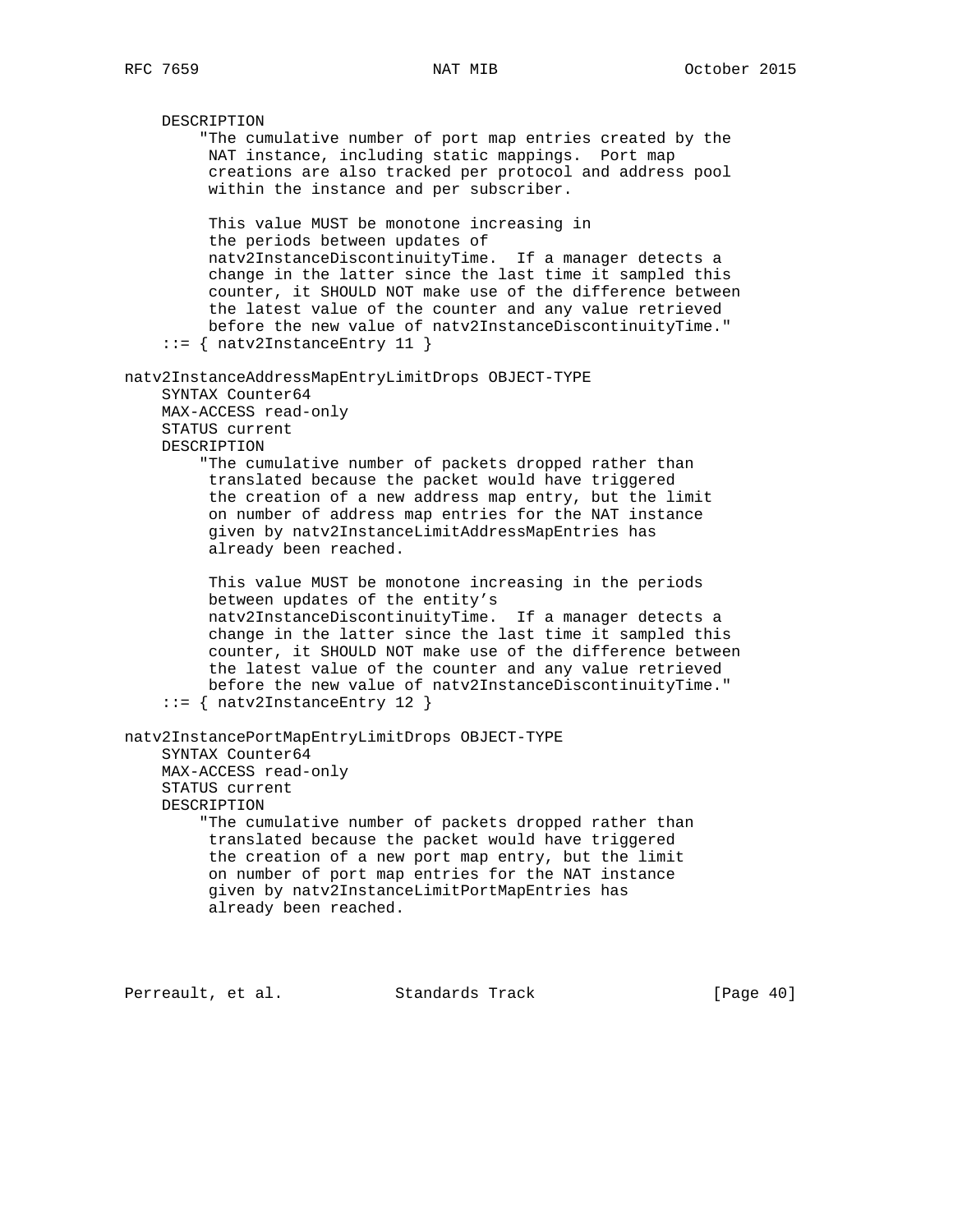This value MUST be monotone increasing in the periods between updates of the entity's natv2InstanceDiscontinuityTime. If a manager detects a change in the latter since the last time it sampled this counter, it SHOULD NOT make use of the difference between the latest value of the counter and any value retrieved before the new value of natv2InstanceDiscontinuityTime." ::= { natv2InstanceEntry 13 } natv2InstanceSubscriberActiveLimitDrops OBJECT-TYPE SYNTAX Counter64 MAX-ACCESS read-only STATUS current DESCRIPTION "The cumulative number of packets dropped rather than translated because the packet would have triggered the creation of a new mapping for a subscriber with no other active mappings, but the limit on number of active subscribers for the NAT instance given by natv2InstanceLimitSubscriberActives has already been reached. This value MUST be monotone increasing in the periods between updates of the entity's natv2InstanceDiscontinuityTime. If a manager detects a change in the latter since the last time it sampled this counter, it SHOULD NOT make use of the difference between the latest value of the counter and any value retrieved before the new value of natv2InstanceDiscontinuityTime." ::= { natv2InstanceEntry 14 } natv2InstanceAddressMapFailureDrops OBJECT-TYPE SYNTAX Counter64 MAX-ACCESS read-only STATUS current DESCRIPTION "The cumulative number of packets dropped because the packet would have triggered the creation of a new address map entry, but no address could be allocated in the selected external realm because all addresses from the selected address pool (or the whole realm, if no address pool has been configured for that realm) have already been fully allocated. This value MUST be monotone increasing in the periods between updates of the entity's natv2InstanceDiscontinuityTime. If a manager detects a change in the latter since the last time it sampled this

Perreault, et al. Standards Track [Page 41]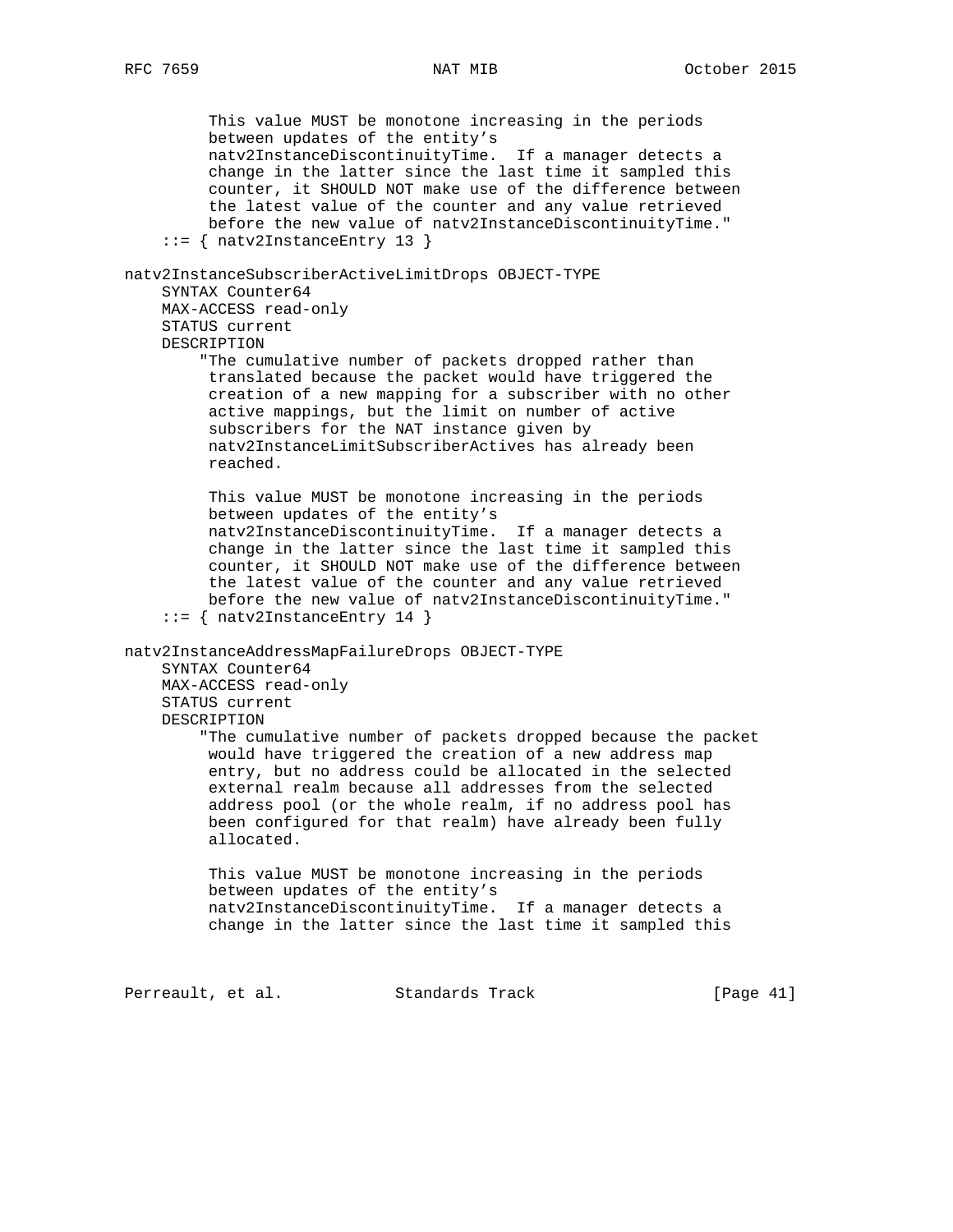counter, it SHOULD NOT make use of the difference between the latest value of the counter and any value retrieved before the new value of natv2InstanceDiscontinuityTime." ::= { natv2InstanceEntry 15 } natv2InstancePortMapFailureDrops OBJECT-TYPE SYNTAX Counter64 MAX-ACCESS read-only STATUS current DESCRIPTION "The cumulative number of packets dropped because the packet would have triggered the creation of a new port map entry, but no port could be allocated for the protocol concerned. The usual case for this will be for a NAT instance that supports address pooling and the 'Paired' pooling behavior recommended by RFC 4787, where the internal endpoint has used up all of the ports allocated to it for the address it was mapped to in the selected address pool in the external realm concerned and cannot be given more ports because - policy or implementation prevents it from having a second address in the same pool, and - policy or unavailability prevents it from acquiring more ports at its originally assigned address. If the NAT instance supports address pooling but its pooling behavior is 'Arbitrary' (meaning that the NAT instance can allocate a new port mapping for the given internal endpoint on any address in the selected address pool and is not bound to what it has already mapped for that endpoint), then this counter is incremented when all ports for the protocol concerned over the whole of the selected address pool are already in use. Finally, if no address pools have been configured for the external realm concerned, then this counter is incremented because all ports for the protocol involved over the whole set of addresses available for that external realm are already in use. This value MUST be monotone increasing in the periods between updates of the entity's natv2InstanceDiscontinuityTime. If a manager detects a change in the latter since the last time it sampled this counter, it SHOULD NOT make use of the difference between the latest value of the counter and any value retrieved before the new value of natv2InstanceDiscontinuityTime." Perreault, et al. Standards Track [Page 42]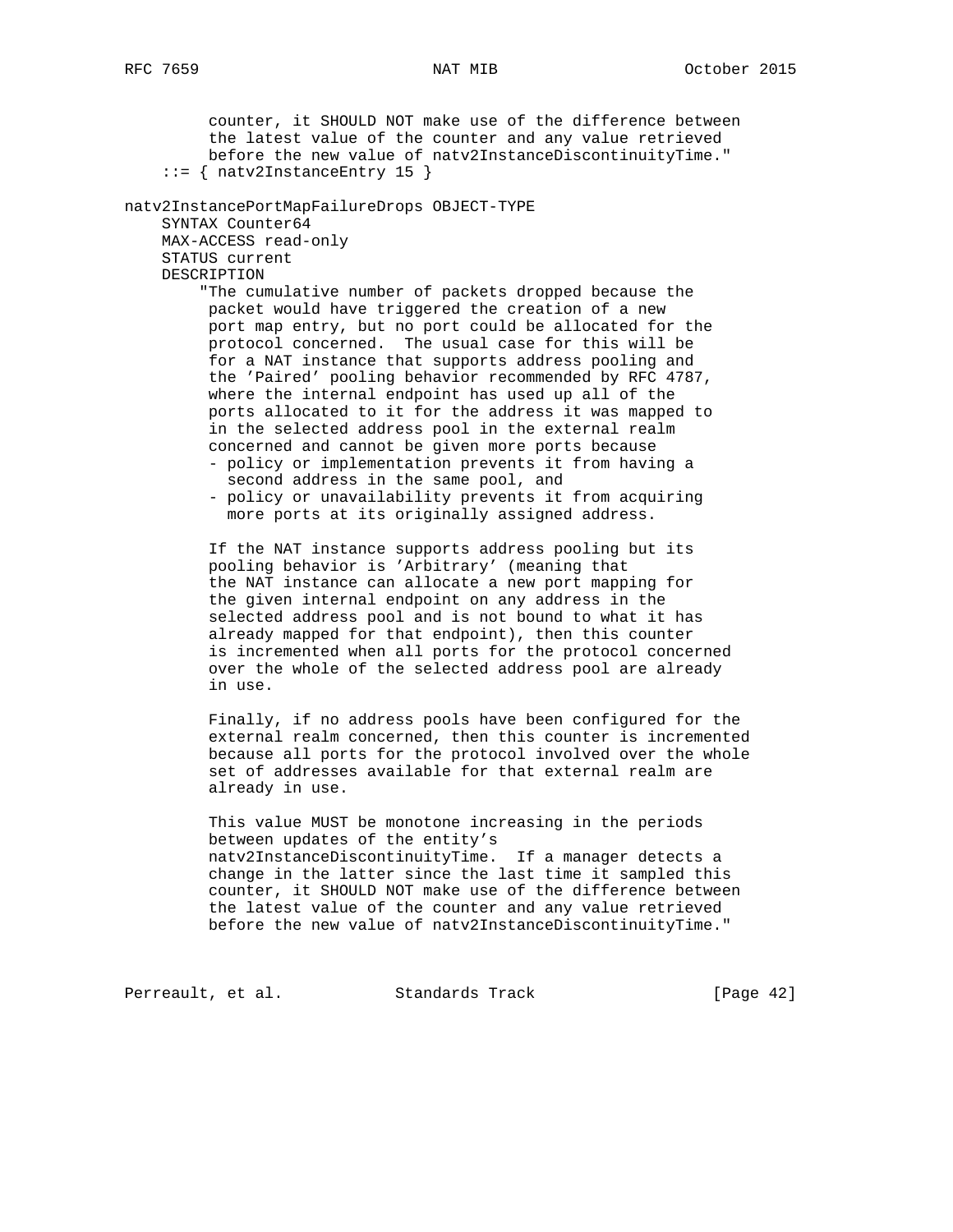REFERENCE "Pooling behavior: RFC 4787, end of Section 4.1." ::= { natv2InstanceEntry 16 } natv2InstanceFragmentDrops OBJECT-TYPE SYNTAX Counter64 MAX-ACCESS read-only STATUS current DESCRIPTION "The cumulative number of fragments received by the NAT instance but dropped rather than translated. When the NAT instance supports the 'Receive Fragment Out of Order' capability as required by RFC 4787, this occurs because the fragment was received out of order and would be added to the queue of fragments awaiting the initial fragment of the chain, but the queue has already reached the limit set by natv2InstanceLimitsPendingFragments. Counting in other cases is specified in the description of natv2InstanceFragmentBehavior. This value MUST be monotone increasing in the periods between updates of the entity's natv2InstanceDiscontinuityTime. If a manager detects a change in the latter since the last time it sampled this counter, it SHOULD NOT make use of the difference between the latest value of the counter and any value retrieved before the new value of natv2InstanceDiscontinuityTime." REFERENCE "RFC 4787, Section 11." ::= { natv2InstanceEntry 17 } natv2InstanceOtherResourceFailureDrops OBJECT-TYPE SYNTAX Counter64 MAX-ACCESS read-only STATUS current DESCRIPTION "The cumulative number of packets dropped because of unavailability of a resource other than an address or port that would have been required to process it. The most likely case is where the upper-layer protocol in the packet is not supported by the NAT instance. This value MUST be monotone increasing in the periods between updates of the entity's natv2InstanceDiscontinuityTime. If a manager detects a change in the latter since the last time it sampled this counter, it SHOULD NOT make use of the difference between the latest value of the counter and any value retrieved

Perreault, et al. Standards Track [Page 43]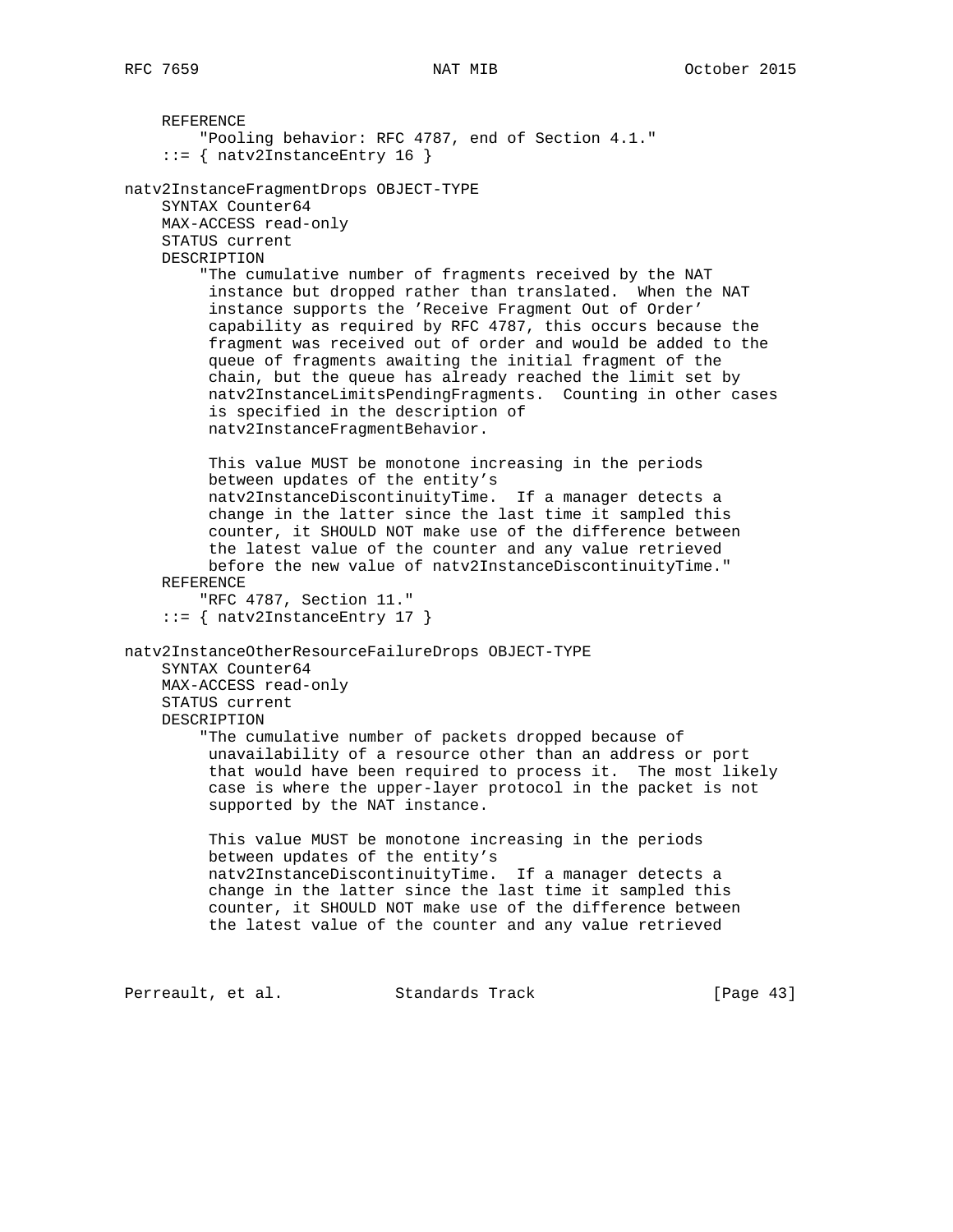before the new value of natv2InstanceDiscontinuityTime." ::= { natv2InstanceEntry 18 } natv2InstanceDiscontinuityTime OBJECT-TYPE SYNTAX TimeStamp MAX-ACCESS read-only STATUS current DESCRIPTION "Snapshot of the value of the sysUpTime object at the beginning of the latest period of continuity of the statistical counters associated with this NAT instance." ::= { natv2InstanceEntry 19 } -- Notification thresholds, disabled by setting to -1. natv2InstanceThresholdAddressMapEntriesHigh OBJECT-TYPE SYNTAX Integer32 MAX-ACCESS read-write STATUS current DESCRIPTION "Notification threshold for total number of address map entries held by this NAT instance. Whenever natv2InstanceAddressMapEntries is updated, if it equals or exceeds natv2InstanceThresholdAddressMapEntriesHigh, then natv2NotificationInstanceAddressMapEntriesHigh may be triggered, unless the notification is disabled by setting the threshold to -1. Reporting is subject to the minimum inter-notification interval given by natv2InstanceNotificationInterval. If multiple notifications are triggered during one interval, the agent MUST report only the one containing the highest value of natv2InstanceAddressMapEntries and discard the others." DEFVAL  $\{-1\}$  ::= { natv2InstanceEntry 20 } natv2InstanceThresholdPortMapEntriesHigh OBJECT-TYPE SYNTAX Integer32 MAX-ACCESS read-write STATUS current DESCRIPTION "Notification threshold for total number of port map entries held by this NAT instance. Whenever natv2InstancePortMapEntries is updated, if it equals or exceeds natv2InstanceThresholdPortMapEntriesHigh, then natv2NotificationInstancePortMapEntriesHigh may be triggered, unless the notification is disabled by setting the threshold to -1. Reporting is subject to the minimum

Perreault, et al. Standards Track [Page 44]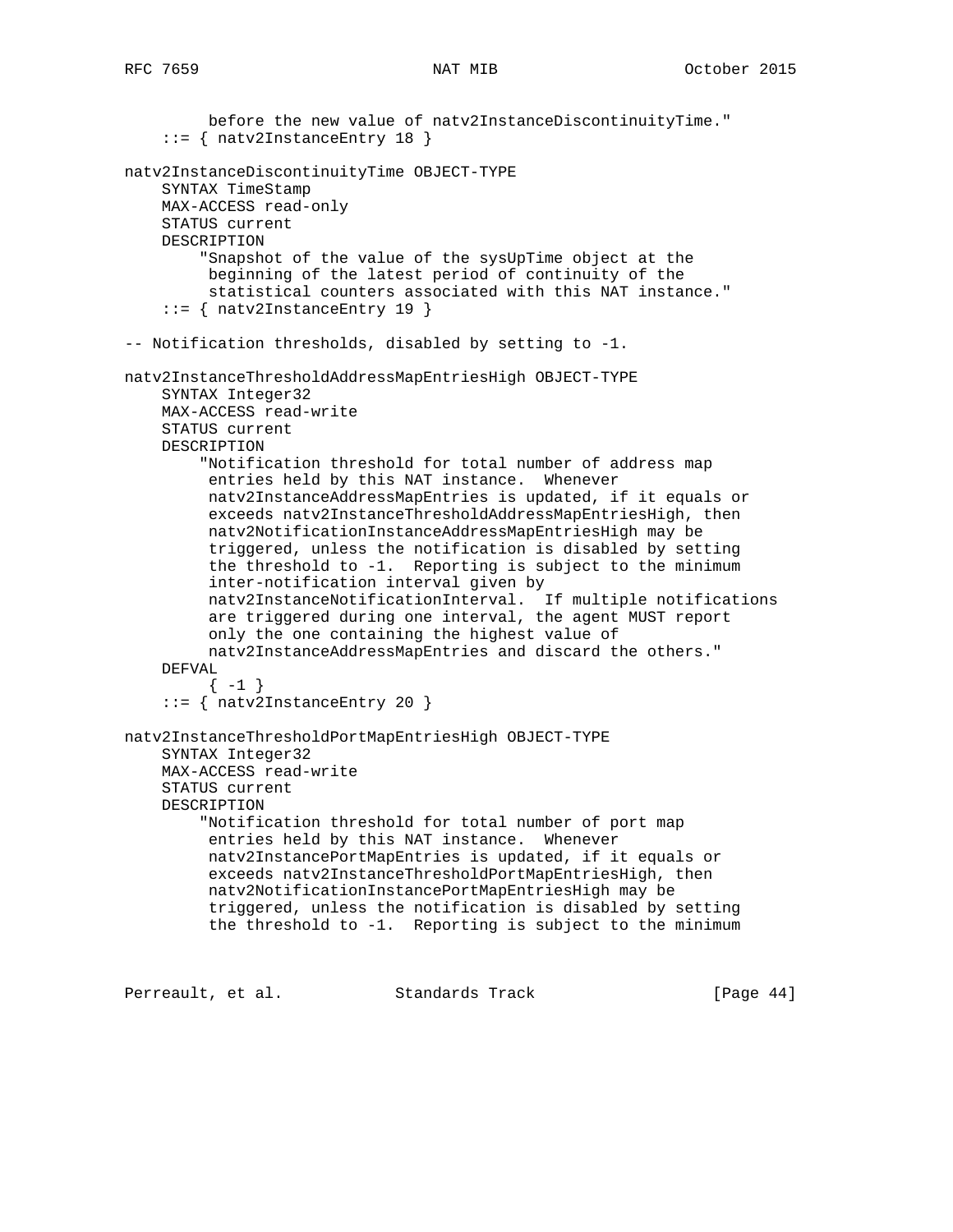```
 inter-notification interval given by
 natv2InstanceNotificationInterval. If multiple notifications
 are triggered during one interval, the agent MUST report
          only the one containing the highest value of
         natv2InstancePortMapEntries and discard the others."
     DEFVAL
       \{-1\} ::= { natv2InstanceEntry 21 }
natv2InstanceNotificationInterval OBJECT-TYPE
     SYNTAX Unsigned32 (1..3600)
     UNITS
         "Seconds"
     MAX-ACCESS read-write
     STATUS current
     DESCRIPTION
         "Minimum number of seconds between successive
         notifications for this NAT instance. Controls the reporting
         of natv2NotificationInstanceAddressMapEntriesHigh and
         natv2NotificationInstancePortMapEntriesHigh."
    DEFVAL
         { 10 }
     ::= { natv2InstanceEntry 22 }
   -- Limits, disabled if set to 0
natv2InstanceLimitAddressMapEntries OBJECT-TYPE
     SYNTAX Unsigned32
     MAX-ACCESS read-write
     STATUS current
     DESCRIPTION
         "Limit on total number of address map entries supported by
         the NAT instance. When natv2InstanceAddressMapEntries has
         reached this limit, subsequent packets that would normally
         trigger creation of a new address map entry will be dropped
          and counted in natv2InstanceAddressMapEntryLimitDrops.
          Warning of an approach to this limit can be achieved by
          setting natv2InstanceThresholdAddressMapEntriesHigh to a
          non-zero value, for example, 80% of the limit. The limit is
          disabled by setting its value to zero.
          For further information, please see the descriptions of
         natv2NotificationInstanceAddressMapEntriesHigh and
         natv2InstanceAddressMapEntries."
     DEFVAL
       { 0 }
     ::= { natv2InstanceEntry 23 }
Perreault, et al. Standards Track [Page 45]
```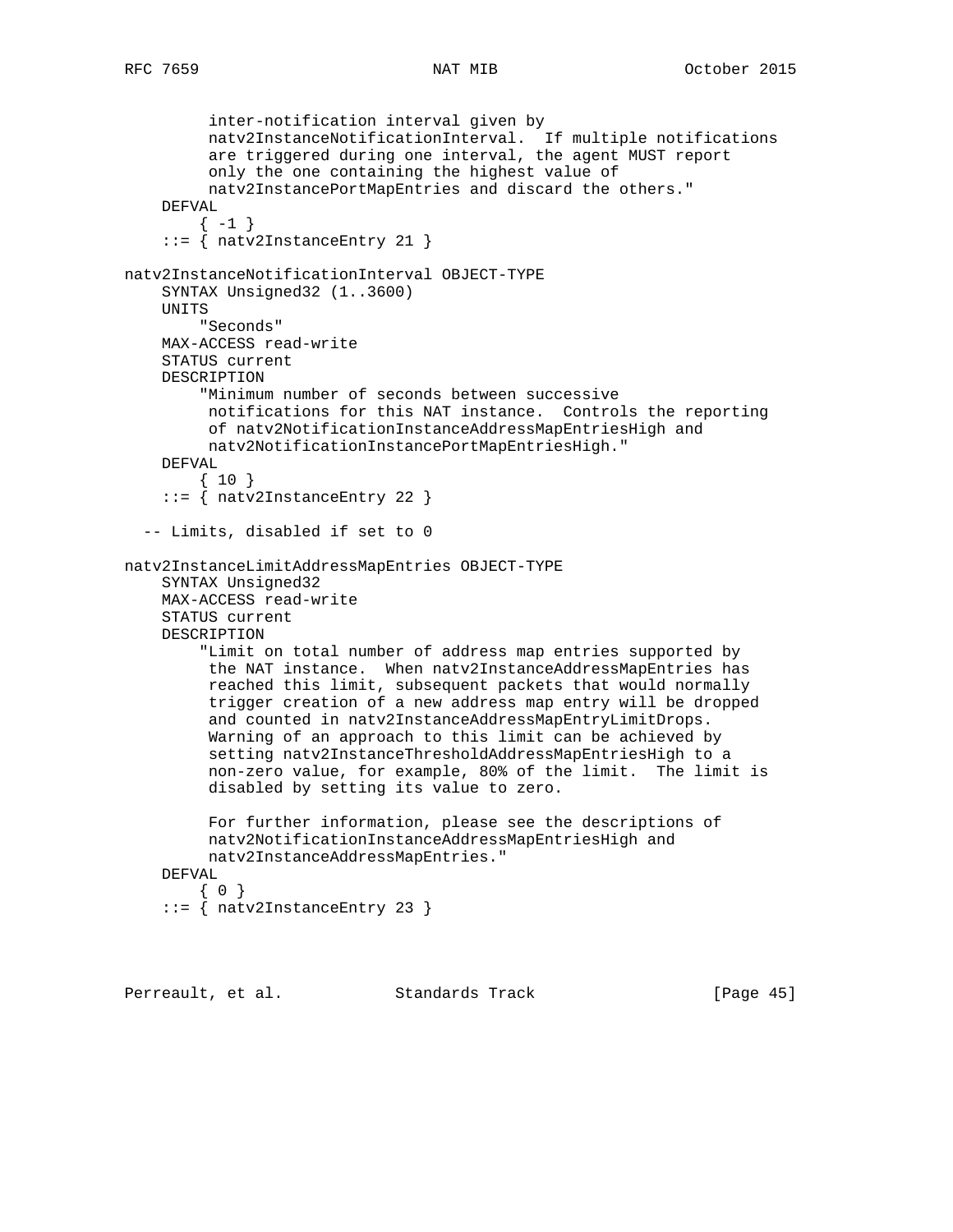```
natv2InstanceLimitPortMapEntries OBJECT-TYPE
     SYNTAX Unsigned32
     MAX-ACCESS read-write
     STATUS current
     DESCRIPTION
         "Limit on total number of port map entries supported by the
          NAT instance. When natv2InstancePortMapEntries has reached
          this limit, subsequent packets that would normally trigger
          creation of a new port map entry will be dropped and counted
          in natv2InstancePortMapEntryLimitDrops. Warning of an
          approach to this limit can be achieved by setting
          natv2InstanceThresholdPortMapEntriesHigh to a non-zero
          value, for example, 80% of the limit. The limit is disabled
          by setting its value to zero.
          For further information, please see the descriptions of
          natv2NotificationInstancePortMapEntriesHigh and
          natv2InstancePortMapEntries."
     DEFVAL
       { 0 }
     ::= { natv2InstanceEntry 24 }
natv2InstanceLimitPendingFragments OBJECT-TYPE
     SYNTAX Unsigned32
     MAX-ACCESS read-write
     STATUS current
     DESCRIPTION
         "Limit on number of out-of-order fragments received by the
          NAT instance from remote sources and held until head of
          chain appears. While the number of held fragments is at this
          limit, subsequent packets that contain fragments not
          relating to those already held will be dropped and counted
          in natv2InstancePendingFragmentLimitDrops. The limit is
          disabled by setting the value to zero.
          Applicable only when the NAT instance supports 'Receive
          Fragments Out of Order' behavior; leave at default
          otherwise. See the description of
          natv2InstanceFragmentBehavior."
     REFERENCE
          "RFC 4787, Section 11."
     DEFVAL { 0 }
     ::= { natv2InstanceEntry 25 }
natv2InstanceLimitSubscriberActives OBJECT-TYPE
     SYNTAX Unsigned32
     MAX-ACCESS read-write
     STATUS current
```
Perreault, et al. Standards Track [Page 46]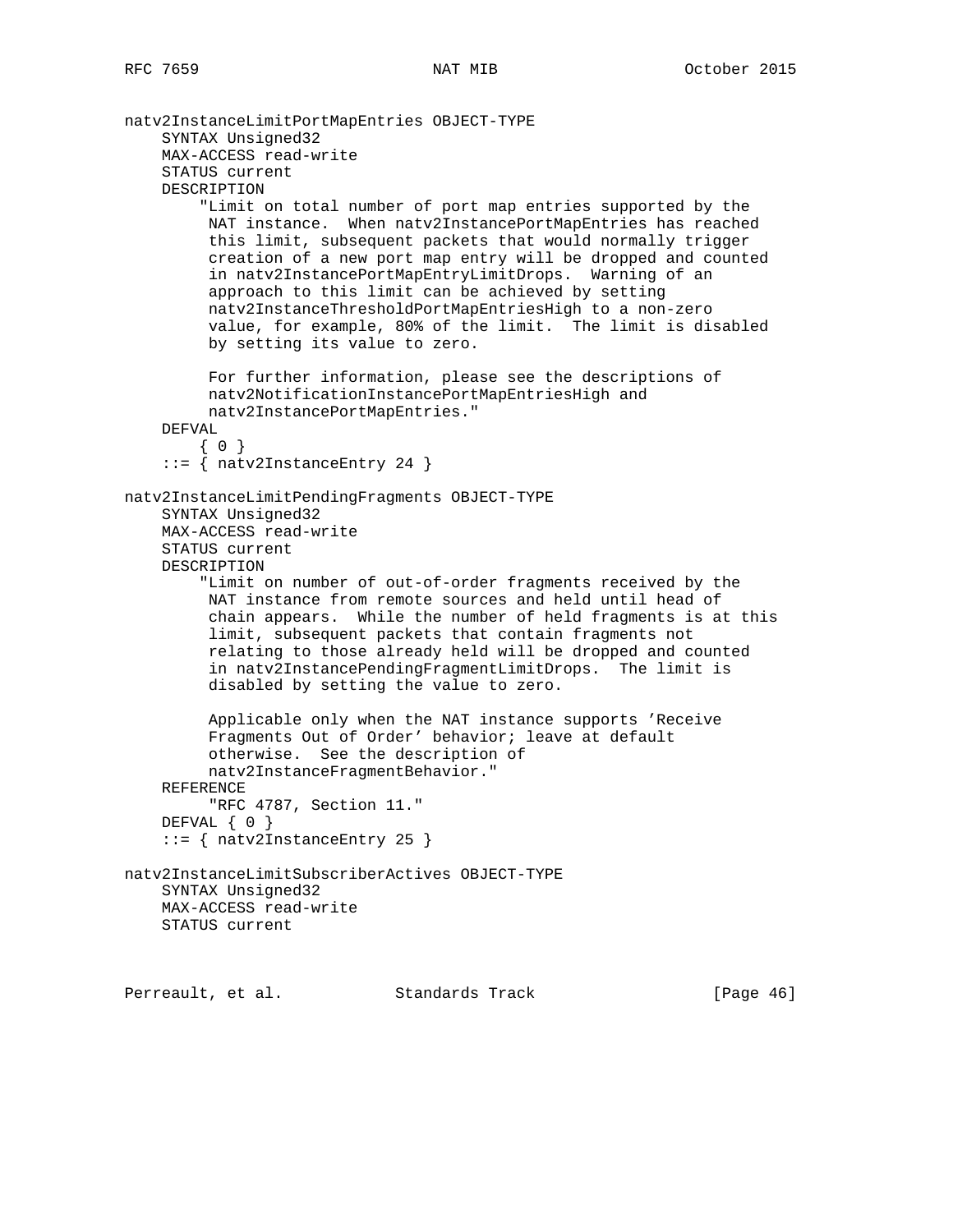```
 DESCRIPTION
         "Limit on number of total number of active subscribers
          supported by the NAT instance. An active subscriber is
         defined as any subscriber with at least one map entry,
          including static mappings. While the number of active
         subscribers is at this limit, subsequent packets that would
          otherwise trigger first mappings for newly active
          subscribers will be dropped and counted in
         natv2InstanceSubscriberActiveLimitDrops. The limit is
         disabled by setting the value to zero."
    DEFVAL \{ 0 \} ::= { natv2InstanceEntry 26 }
-- Table of counters per upper-layer protocol identified by the
-- packet header and supported by the NAT instance.
natv2ProtocolTable OBJECT-TYPE
     SYNTAX SEQUENCE OF Natv2ProtocolEntry
    MAX-ACCESS not-accessible
     STATUS current
    DESCRIPTION
         "Table of protocols with per-protocol counters. Conceptual
         rows of the table are indexed by the combination of the NAT
         instance number and the IANA-assigned upper-layer protocol
         number as given by the ProtocolNumber Textual Convention
          (TC) and contained in the packet IP header. It is up to the
          agent implementation to determine and operate upon only
         those upper-layer protocol numbers supported by the NAT
         instance."
     REFERENCE
         "RFC 7659, Section 3.3.5."
     ::= { natv2MIBInstanceObjects 2 }
natv2ProtocolEntry OBJECT-TYPE
     SYNTAX Natv2ProtocolEntry
    MAX-ACCESS not-accessible
     STATUS current
     DESCRIPTION
        "Per-protocol counters."
     INDEX { natv2ProtocolInstanceIndex,
            natv2ProtocolNumber }
     ::= { natv2ProtocolTable 1 }
Natv2ProtocolEntry ::=
     SEQUENCE {
       natv2ProtocolInstanceIndex Natv2InstanceIndex,
       natv2ProtocolNumber ProtocolNumber,
```
Perreault, et al. Standards Track [Page 47]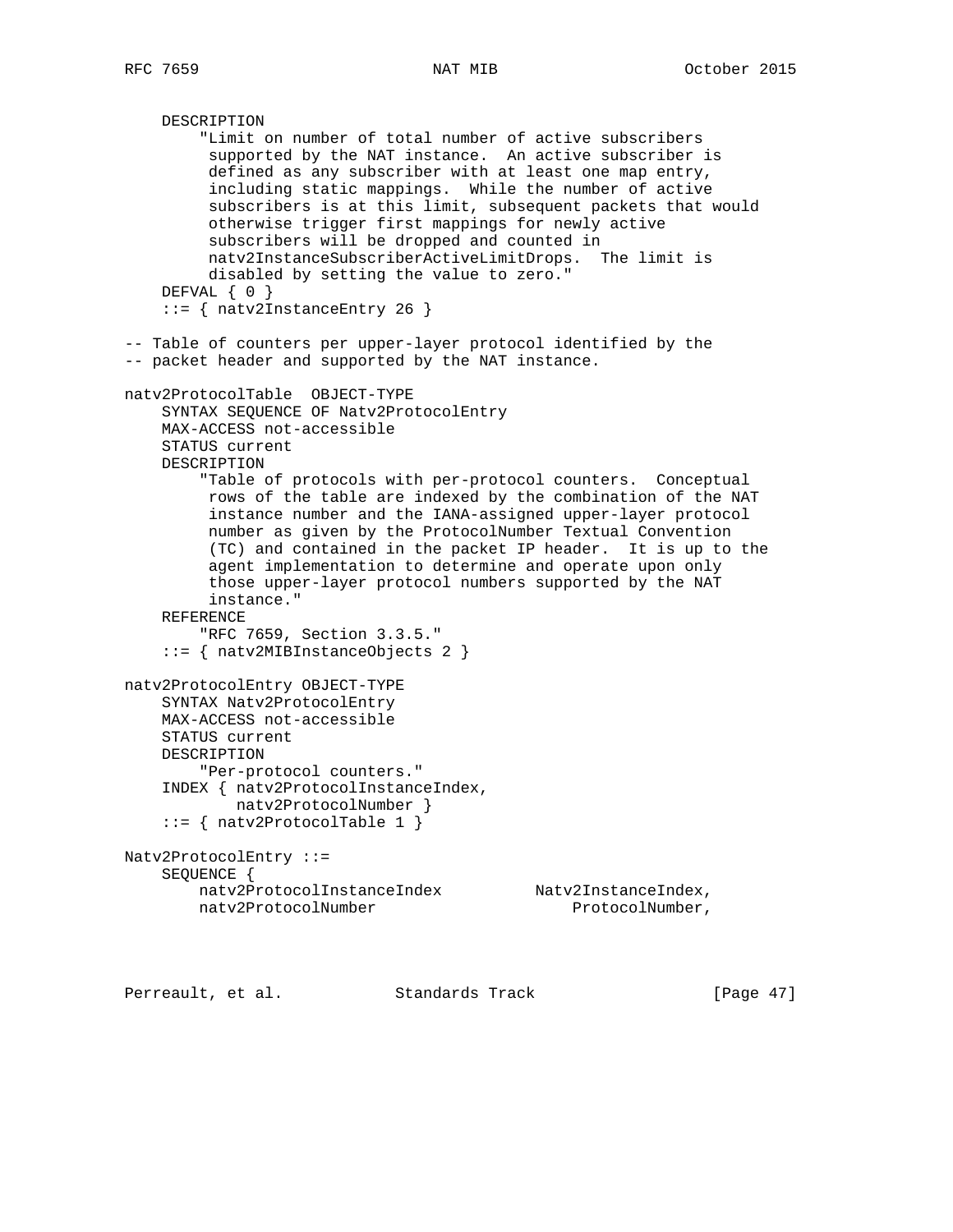-- State natv2ProtocolPortMapEntries Unsigned32, -- Statistics. Discontinuity object from instance table reused here. natv2ProtocolTranslations matv2ProtocolTranslations natv2ProtocolPortMapCreations Counter64, natv2ProtocolPortMapFailureDrops Counter64 } natv2ProtocolInstanceIndex OBJECT-TYPE SYNTAX Natv2InstanceIndex MAX-ACCESS not-accessible STATUS current DESCRIPTION "NAT instance index. It is up to the implementation to determine and operate upon only those values that correspond to in-service NAT instances."  $::=$  { natv2ProtocolEntry 1 } natv2ProtocolNumber OBJECT-TYPE SYNTAX ProtocolNumber MAX-ACCESS not-accessible STATUS current DESCRIPTION "Counters in this conceptual row apply to packets indicating the upper-layer protocol identified by the value of this object. It is up to the implementation to determine and operate upon only those values that correspond to protocols supported by the NAT instance." REFERENCE "RFC 7659, Section 3.3.5. IANA Protocol Numbers, <http://www.iana.org/assignments/protocol-numbers>" ::= { natv2ProtocolEntry 2 } -- State natv2ProtocolPortMapEntries OBJECT-TYPE SYNTAX Unsigned32 MAX-ACCESS read-only STATUS current DESCRIPTION "The current number of entries in the port map table in total over the whole NAT instance for a given protocol, including static mappings. A port map entry maps from a given external realm, address, and port for a given protocol to an internal realm, address, and port. This definition includes 'hairpin' mappings, where the external realm is the same as the internal one. Port map entries are also tracked per subscriber, per instance, and per address pool within the Perreault, et al. Standards Track [Page 48]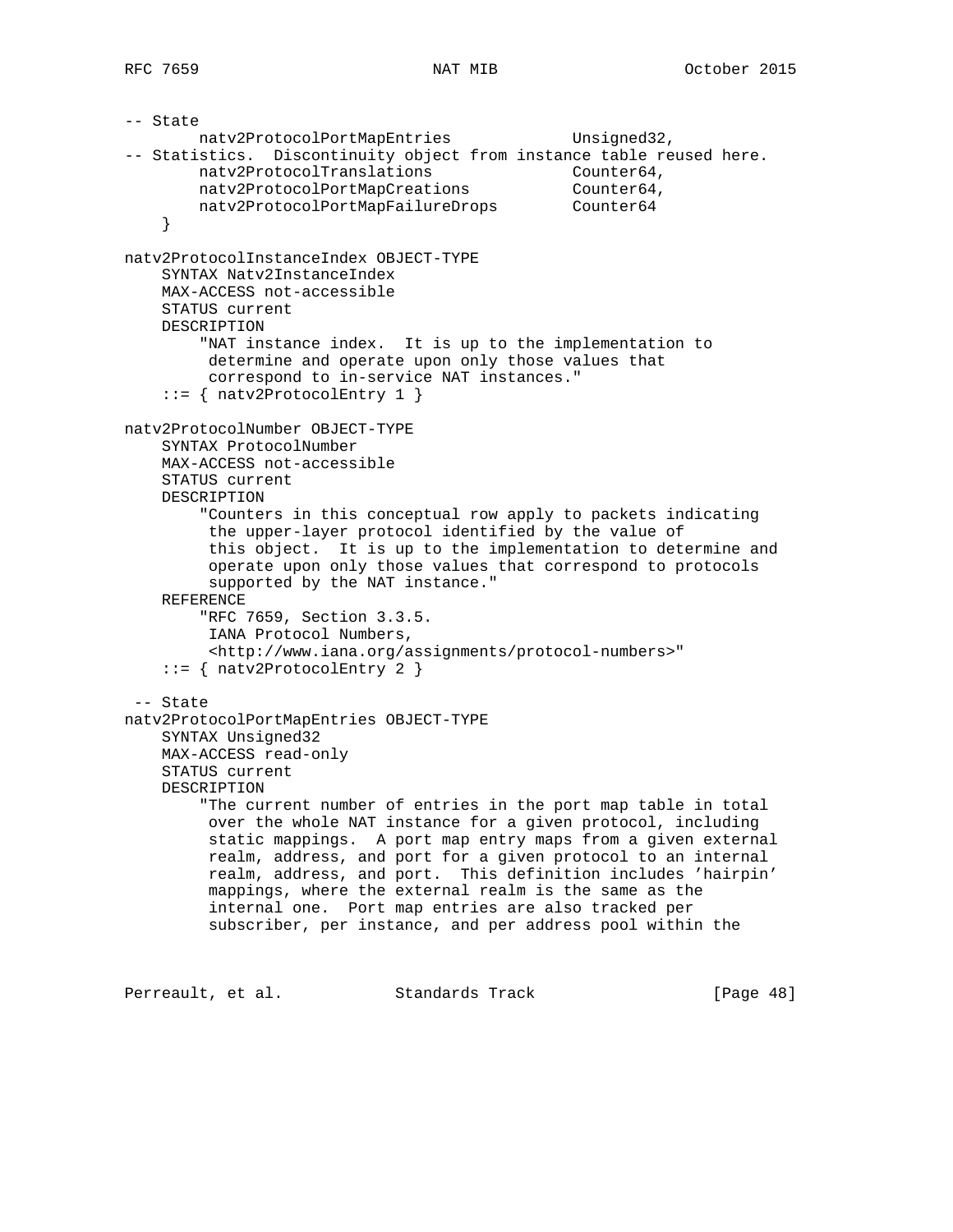instance." REFERENCE "RFC 7659, Sections 3.3.5 and 3.3.9. Hairpinning: RFC 4787, Section 6."  $::=$  { natv2ProtocolEntry 3 } -- Statistics natv2ProtocolTranslations OBJECT-TYPE SYNTAX Counter64 MAX-ACCESS read-only STATUS current DESCRIPTION "The cumulative number of packets translated by the NAT instance in either direction for the given protocol. This value MUST be monotone increasing in the periods between updates of the NAT instance natv2InstanceDiscontinuityTime. If a manager detects a change in the latter since the last time it sampled this counter, it SHOULD NOT make use of the difference between the latest value of the counter and any value retrieved before the new value of natv2InstanceDiscontinuityTime."  $::=$  { natv2ProtocolEntry 4 } natv2ProtocolPortMapCreations OBJECT-TYPE SYNTAX Counter64 MAX-ACCESS read-only STATUS current DESCRIPTION "The cumulative number of port map entries created by the NAT instance for the given protocol. This value MUST be monotone increasing in the periods between updates of the NAT instance natv2InstanceDiscontinuityTime. If a manager detects a change in the latter since the last time it sampled this counter, it SHOULD NOT make use of the difference between the latest value of the counter and any value retrieved before the new value of natv2InstanceDiscontinuityTime."  $::=$  { natv2ProtocolEntry 5 } natv2ProtocolPortMapFailureDrops OBJECT-TYPE SYNTAX Counter64 MAX-ACCESS read-only STATUS current DESCRIPTION "The cumulative number of packets dropped because the packet would have triggered the creation of a new port map entry,

Perreault, et al. Standards Track [Page 49]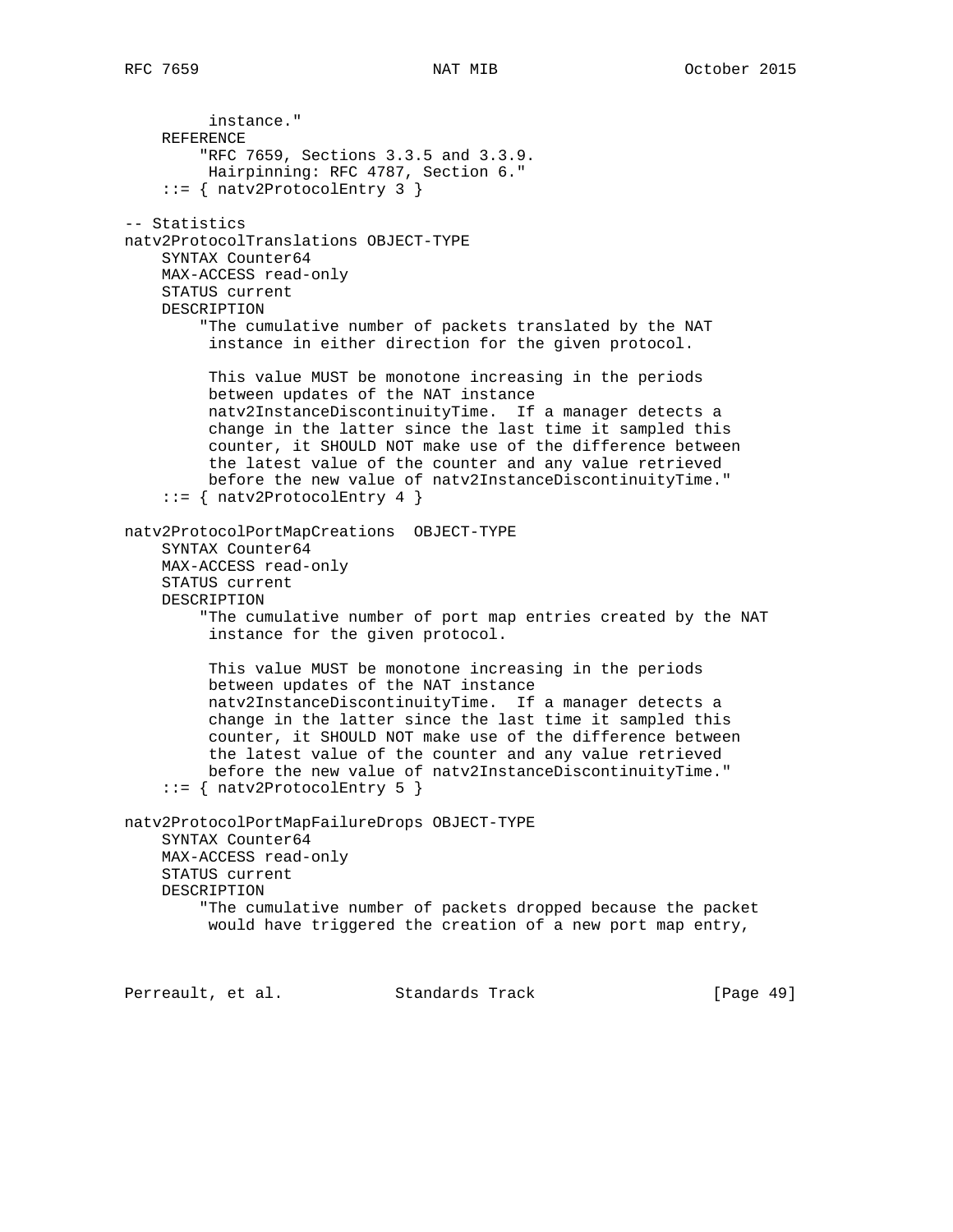but no port could be allocated for the protocol concerned. The usual case for this will be for a NAT instance that supports address pooling and the 'Paired' pooling behavior recommended by RFC 4787, where the internal endpoint has used up all of the ports allocated to it for the address it was mapped to in the selected address pool in the external realm concerned and cannot be given more ports because

- policy or implementation prevents it from having a second address in the same pool, and
- policy or unavailability prevents it from acquiring more ports at its originally assigned address.

 If the NAT instance supports address pooling but its pooling behavior is 'Arbitrary' (meaning that the NAT instance can allocate a new port mapping for the given internal endpoint on any address in the selected address pool and is not bound to what it has already mapped for that endpoint), then this counter is incremented when all ports for the protocol concerned over the whole of the selected address pool are already in use.

 Finally, if the NAT instance has no configured address pooling, then this counter is incremented because all ports for the protocol concerned over the whole of the NAT instance for the external realm concerned are already in use.

 This value MUST be monotone increasing in the periods between updates of the NAT instance natv2InstanceDiscontinuityTime. If a manager detects a change in the latter since the last time it sampled this counter, it SHOULD NOT make use of the difference between the latest value of the counter and any value retrieved before the new value of natv2InstanceDiscontinuityTime." REFERENCE

 "RFC 4787, end of Section 4.1."  $::=$  { natv2ProtocolEntry 6 }

-- pools

natv2PoolTable OBJECT-TYPE SYNTAX SEQUENCE OF Natv2PoolEntry MAX-ACCESS not-accessible STATUS current DESCRIPTION "Table of address pools, applicable only if these are supported by the NAT instance. An address pool is a set of

Perreault, et al. Standards Track [Page 50]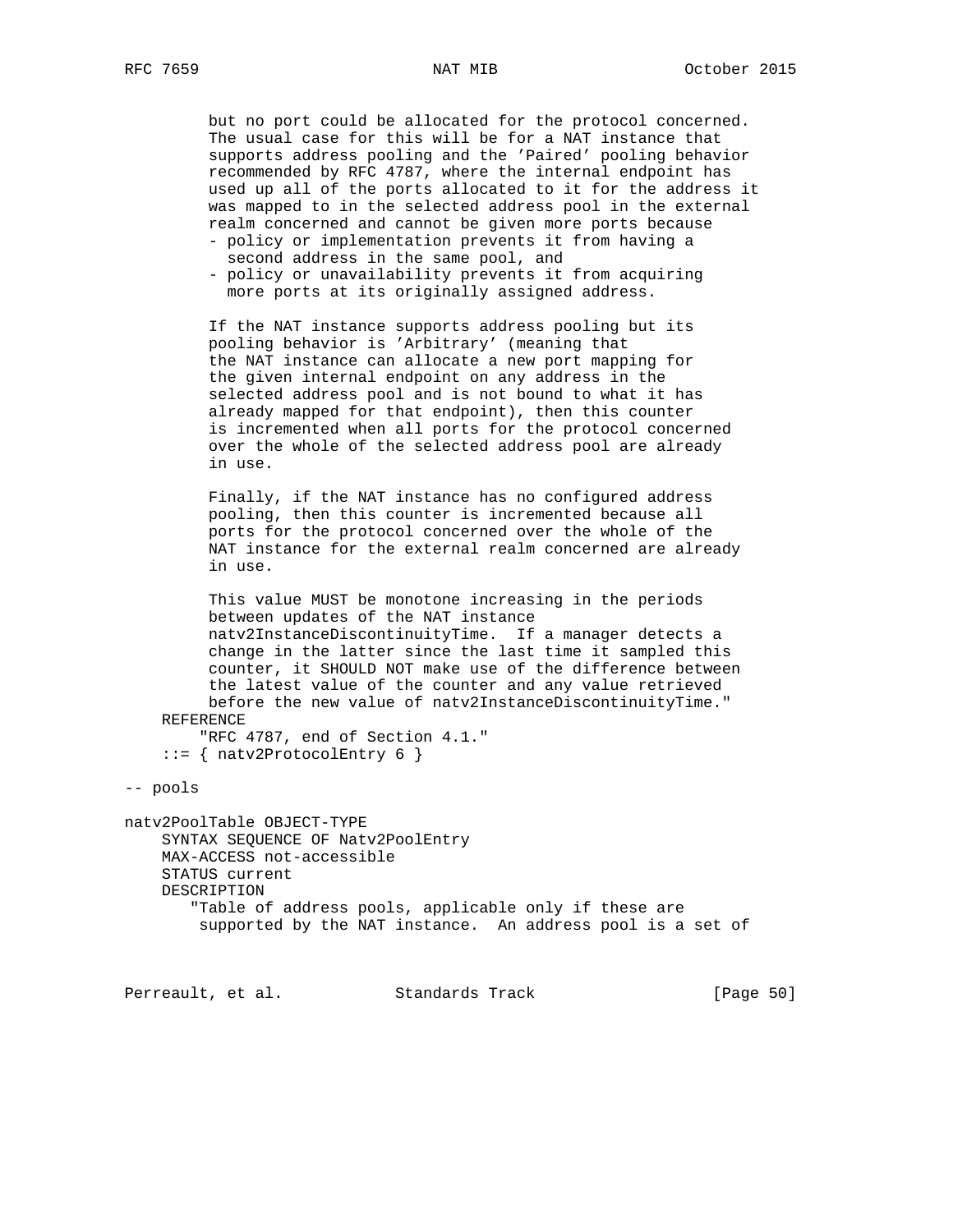addresses and ports in a particular realm, available for assignment to the 'external' portion of a mapping. Where more than one pool has been configured for the realm, policy determines which subscribers and/or services are mapped to which pool. natv2PoolTable provides basic information, state, statistics, and two notification thresholds for each pool. natv2PoolRangeTable is an expansion table for natv2PoolTable that identifies particular address ranges allocated to the pool." REFERENCE "RFC 7659, Section 3.3.6." ::= { natv2MIBInstanceObjects 3 } natv2PoolEntry OBJECT-TYPE SYNTAX Natv2PoolEntry MAX-ACCESS not-accessible STATUS current DESCRIPTION "Entry in the table of address pools." INDEX { natv2PoolInstanceIndex, natv2PoolIndex }  $::=$  { natv2PoolTable 1 } Natv2PoolEntry ::= SEQUENCE { -- Index natv2PoolInstanceIndex Natv2InstanceIndex, natv2PoolIndex Natv2PoolIndex, -- Configuration natv2PoolRealm SnmpAdminString,<br>natv2PoolAddressType SnmpAdminString, natv2PoolAddressType natv2PoolAddressType natv2PoolMinimumPort InetPortNumber, natv2PoolMaximumPort InetPortNumber, -- State natv2PoolAddressMapEntries Unsigned32, natv2PoolPortMapEntries Unsigned32, -- Statistics and discontinuity time stics and discondinately crace<br>natv2PoolAddressMapCreations Counter64, natv2PoolPortMapCreations Counter64, natv2PoolAddressMapFailureDrops Counter64, natv2PoolPortMapFailureDrops Counter64, natv2PoolDiscontinuityTime TimeStamp, -- Notification thresholds and objects returned by notifications natv2PoolThresholdUsageLow Integer32,<br>natv2PoolThresholdUsageHigh Integer32, natv2PoolThresholdUsageHigh Integer32, natv2PoolNotifiedPortMapEntries Unsigned32, natv2PoolNotifiedPortMapProtocol ProtocolNumber, natv2PoolNotificationInterval Unsigned32 }

Perreault, et al. Standards Track [Page 51]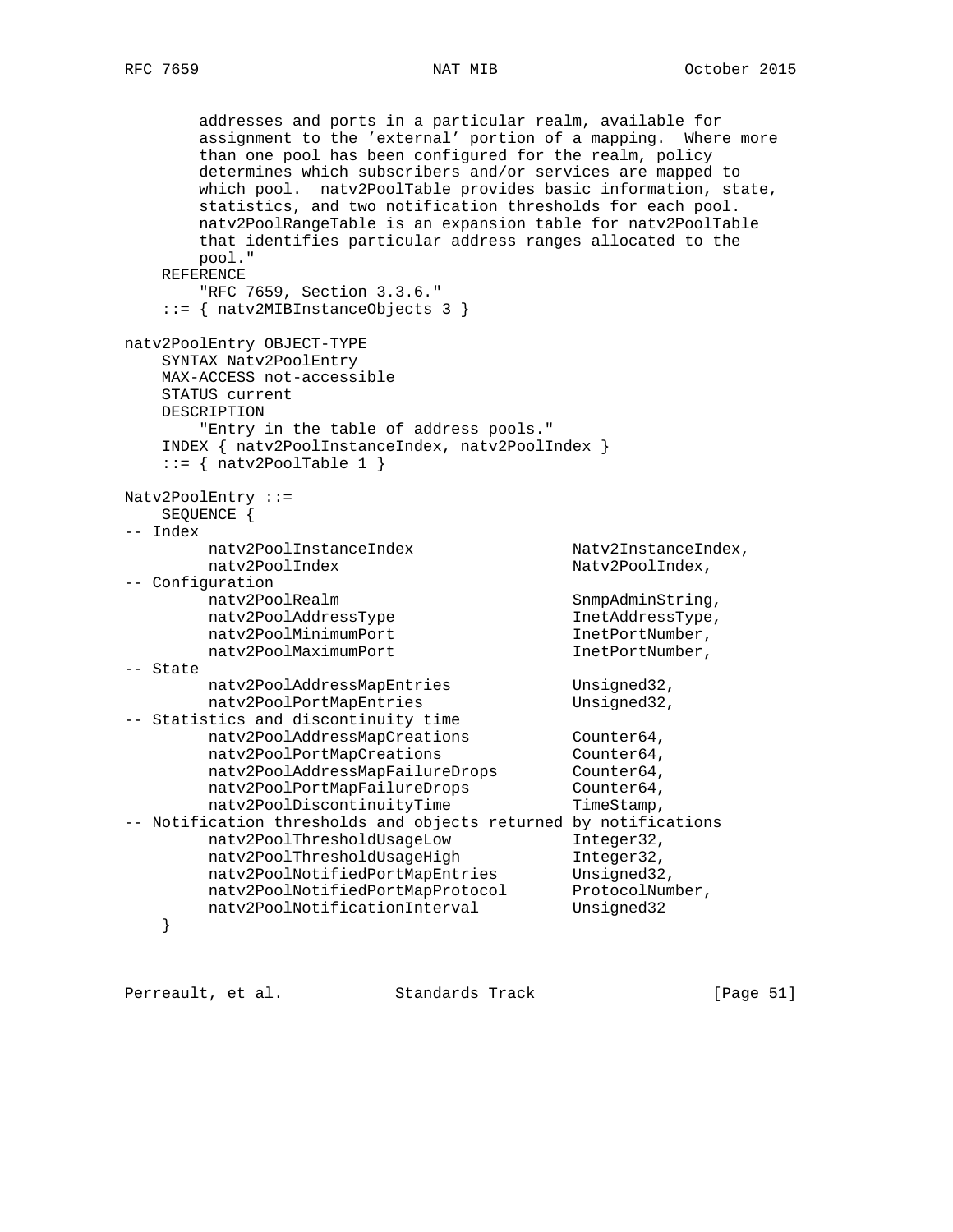```
natv2PoolInstanceIndex OBJECT-TYPE
     SYNTAX Natv2InstanceIndex
     MAX-ACCESS not-accessible
     STATUS current
     DESCRIPTION
         "NAT instance index. It is up to the agent implementation
         to determine and operate upon only those values that
          correspond to in-service NAT instances."
    ::= { natv2PoolEntry 1 }
natv2PoolIndex OBJECT-TYPE
    SYNTAX Natv2PoolIndex
     MAX-ACCESS not-accessible
     STATUS current
     DESCRIPTION
         "Index of an address pool that is unique for a given NAT
          instance. It is up to the agent implementation to determine
          and operate upon only those values that correspond to
         provisioned pools."
    ::= { natv2PoolEntry 2 }
-- Configuration
natv2PoolRealm OBJECT-TYPE
     SYNTAX SnmpAdminString (SIZE (0..32))
     MAX-ACCESS read-only
     STATUS current
     DESCRIPTION
         "Address realm to which this pool's addresses belong."
     REFERENCE
         "Address realms are discussed in Section 3.3.3 of
         RFC 7659. The primary reference is RFC 2663, Section 2.1."
    ::= { natv2PoolEntry 3 }
natv2PoolAddressType OBJECT-TYPE
     SYNTAX InetAddressType
     MAX-ACCESS read-only
     STATUS current
     DESCRIPTION
         "Address type supplied by this address pool. This will be the
          same for all pools in a given realm (by definition of an
          address realm). Values other than ipv4(1) or ipv6(2) would
          be unexpected."
     REFERENCE
         "InetAddressType in RFC 4001."
    ::= { natv2PoolEntry 4 }
natv2PoolMinimumPort OBJECT-TYPE
     SYNTAX InetPortNumber
```
Perreault, et al. Standards Track [Page 52]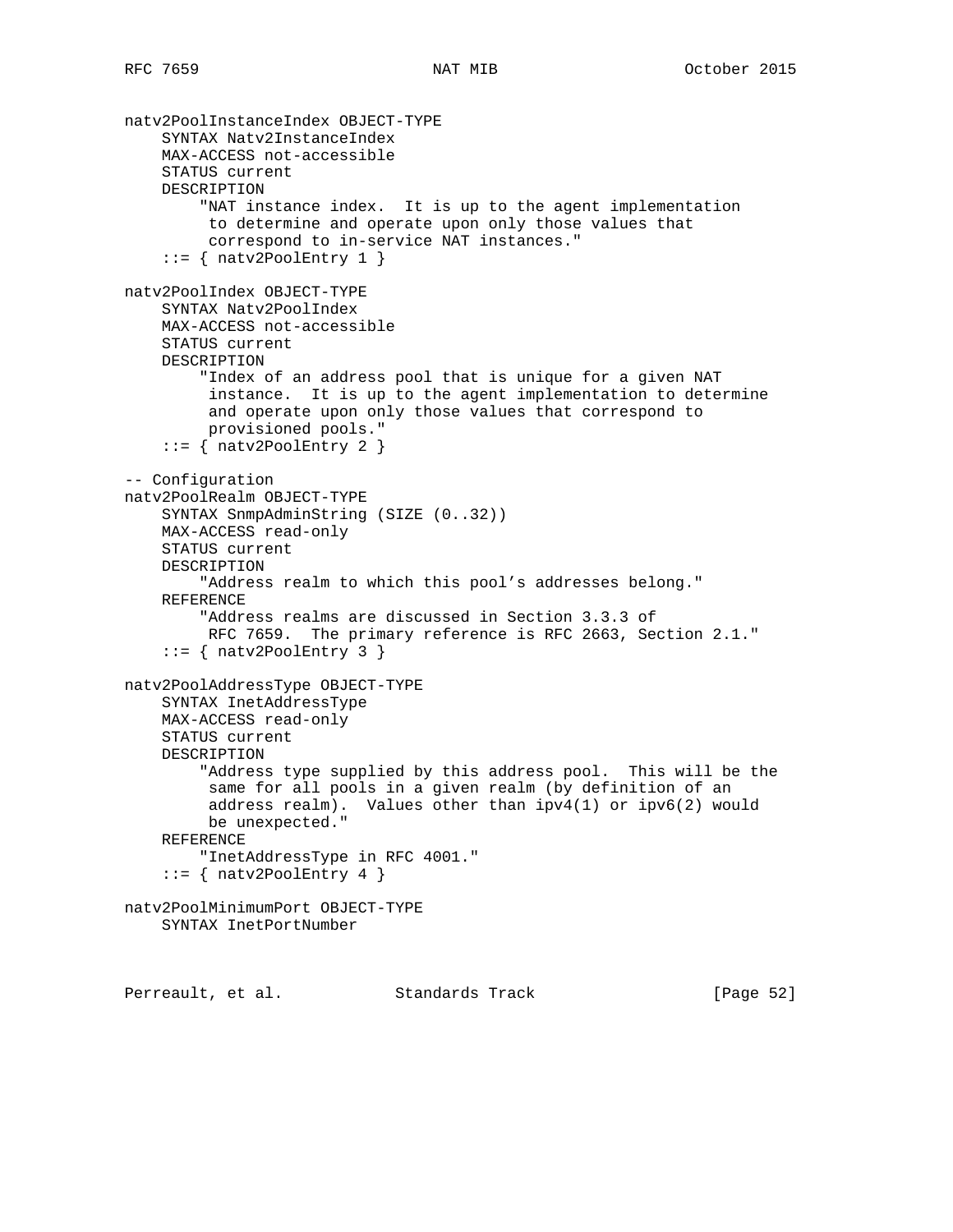```
 MAX-ACCESS read-only
     STATUS current
     DESCRIPTION
         "Minimum port number of the range that can be allocated in
          this pool. Applies to all protocols supported by the NAT
          instance."
     REFERENCE
         "InetPortNumber in RFC 4001."
    ::= { natv2PoolEntry 5 }
natv2PoolMaximumPort OBJECT-TYPE
    SYNTAX InetPortNumber
    MAX-ACCESS read-only
     STATUS current
     DESCRIPTION
         "Maximum port number of the range that can be allocated in
          this pool. Applies to all protocols supported by the NAT
          instance."
     REFERENCE
        "InetPortNumber in RFC 4001."
    ::= { natv2PoolEntry 6 }
-- State
natv2PoolAddressMapEntries OBJECT-TYPE
     SYNTAX Unsigned32
    MAX-ACCESS read-only
     STATUS current
     DESCRIPTION
         "The current number of address map entries using external
          addresses drawn from this pool, including static mappings.
          This definition includes 'hairpin' mappings, where the
          external realm is the same as the internal one. Address map
          entries are also tracked per subscriber and per instance."
     REFERENCE
         "RFC 7659, Section 3.3.8.
         Hairpinning: RFC 4787, Section 6."
    ::= { natv2PoolEntry 7 }
natv2PoolPortMapEntries OBJECT-TYPE
     SYNTAX Unsigned32
     MAX-ACCESS read-only
     STATUS current
     DESCRIPTION
         "The current number of entries in the port map table using
          external addresses and ports drawn from this pool, including
          static mappings. This definition includes 'hairpin'
          mappings, where the external realm is the same as the
          internal one. Port map entries are also tracked per
Perreault, et al. Standards Track [Page 53]
```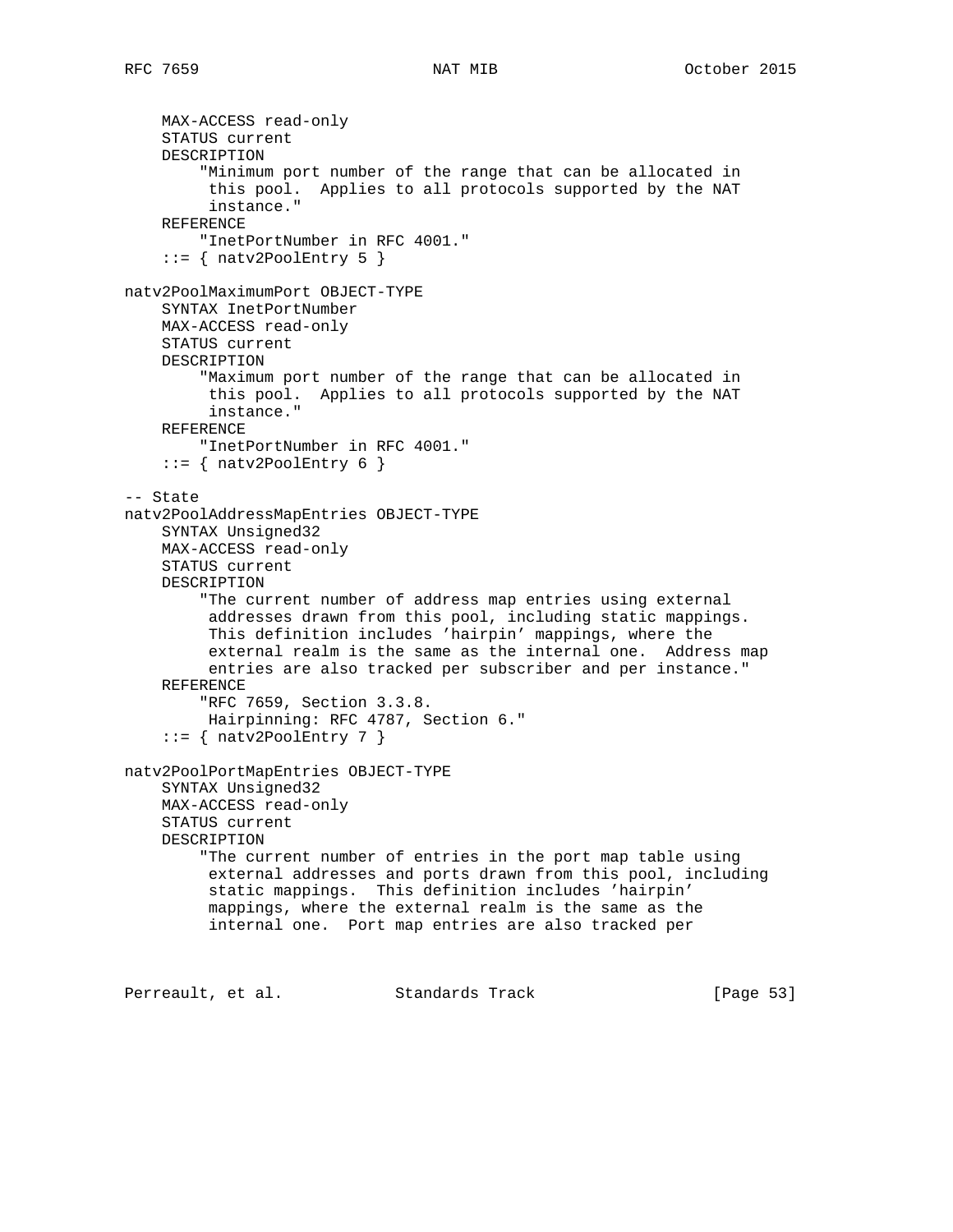```
 subscriber, per instance, and per protocol within the
          instance."
     REFERENCE
         "RFC 7659, Section 3.3.9.
          Hairpinning: RFC 4787, Section 6."
    ::= { natv2PoolEntry 8 }
-- Statistics and discontinuity time
natv2PoolAddressMapCreations OBJECT-TYPE
     SYNTAX Counter64
     MAX-ACCESS read-only
     STATUS current
     DESCRIPTION
         "The cumulative number of address map entries created in this
          pool, including static mappings. Address map entries are
          also tracked per instance and per subscriber.
          This value MUST be monotone increasing in
          the periods between updates of the entity's
          natv2PoolDiscontinuityTime. If a manager detects a
          change in the latter since the last time it sampled this
          counter, it SHOULD NOT make use of the difference between
          the latest value of the counter and any value retrieved
          before the new value of natv2PoolDiscontinuityTime."
    ::= { natv2PoolEntry 9 }
natv2PoolPortMapCreations OBJECT-TYPE
     SYNTAX Counter64
     MAX-ACCESS read-only
     STATUS current
     DESCRIPTION
         "The cumulative number of port map entries created in this
          pool, including static mappings. Port map entries are also
          tracked per instance, per protocol, and per subscriber.
          This value MUST be monotone increasing in the periods
          between updates of the entity's
          natv2PoolDiscontinuityTime. If a manager detects a
          change in the latter since the last time it sampled this
          counter, it SHOULD NOT make use of the difference between
          the latest value of the counter and any value retrieved
          before the new value of natv2PoolDiscontinuityTime."
    ::= { natv2PoolEntry 10 }
natv2PoolAddressMapFailureDrops OBJECT-TYPE
     SYNTAX Counter64
     MAX-ACCESS read-only
     STATUS current
```
Perreault, et al. Standards Track [Page 54]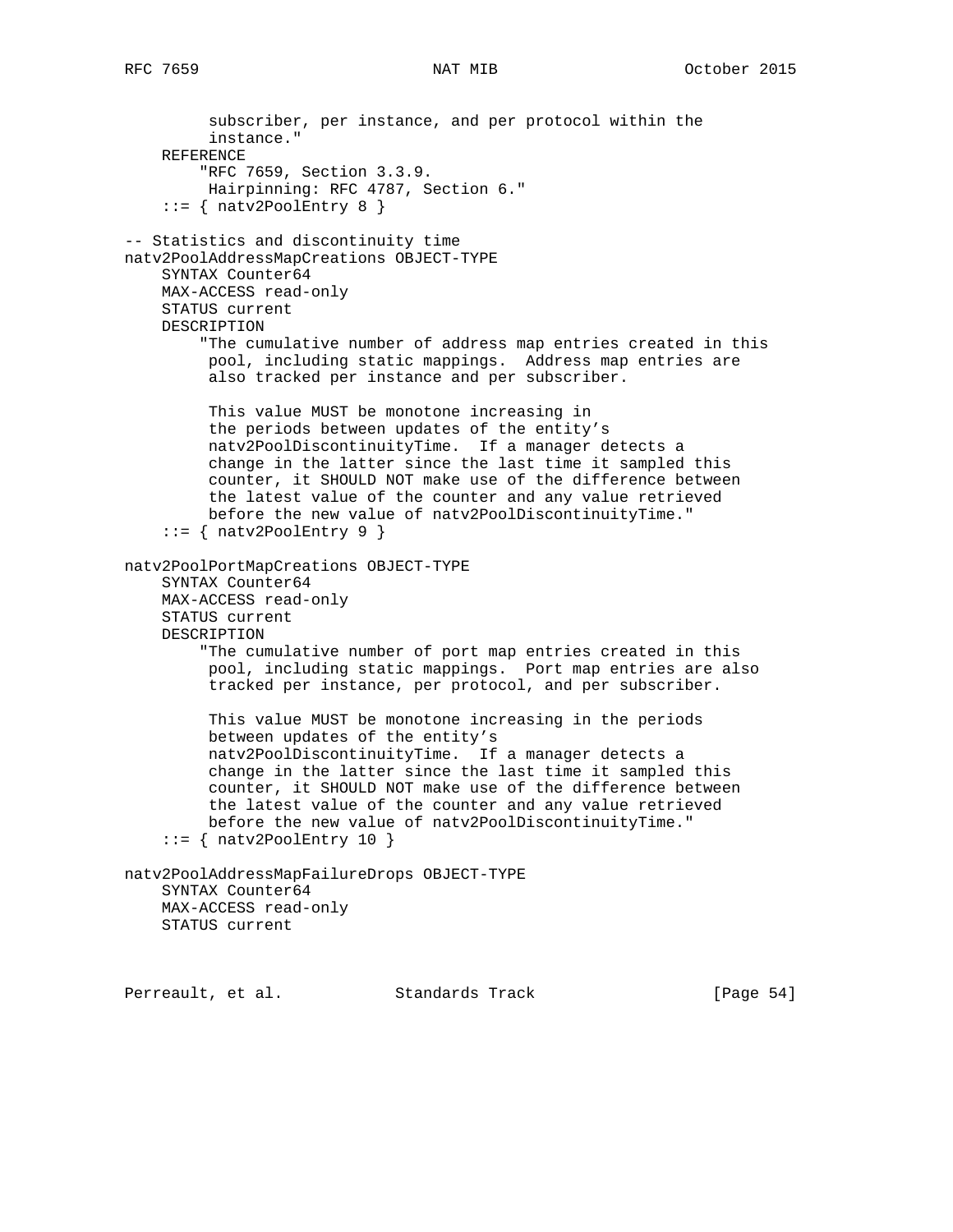# DESCRIPTION "The cumulative number of packets originated by the subscriber that were dropped because the packet would have triggered the creation of a new address map entry, but no address could be allocated from this address pool because all addresses in the pool have already been fully allocated. Counters of this event are also provided per instance, per protocol, and per subscriber. This value MUST be monotone increasing in the periods between updates of the entity's natv2PoolDiscontinuityTime. If a manager detects a change in the latter since the last time it sampled this counter, it SHOULD NOT make use of the difference between the latest value of the counter and any value retrieved before the new value of natv2PoolDiscontinuityTime."  $::=$  { natv2PoolEntry 11 } natv2PoolPortMapFailureDrops OBJECT-TYPE SYNTAX Counter64 MAX-ACCESS read-only STATUS current DESCRIPTION "The cumulative number of packets dropped because the packet would have triggered the creation of a new port map entry, but no port could be allocated for the protocol concerned. The usual case for this will be for a NAT instance that supports the 'Paired' pooling behavior recommended by RFC 4787, where the internal endpoint has used up all of the ports allocated to it for the address it was mapped to in this pool and cannot be given more ports because - policy or implementation prevents it from having a second address in the same pool, and - policy or unavailability prevents it from acquiring more ports at its originally assigned address. If the NAT instance pooling behavior is 'Arbitrary' (meaning that the NAT instance can allocate a new port mapping for the given internal endpoint on any address in the selected address pool and is not bound to what it has already mapped for that endpoint), then this counter is incremented when all ports for the protocol concerned over the whole of this address pool are already in use. This value MUST be monotone increasing in the periods

 between updates of the entity's natv2PoolDiscontinuityTime. If a manager detects a change in the latter since the last time it sampled this

Perreault, et al. Standards Track [Page 55]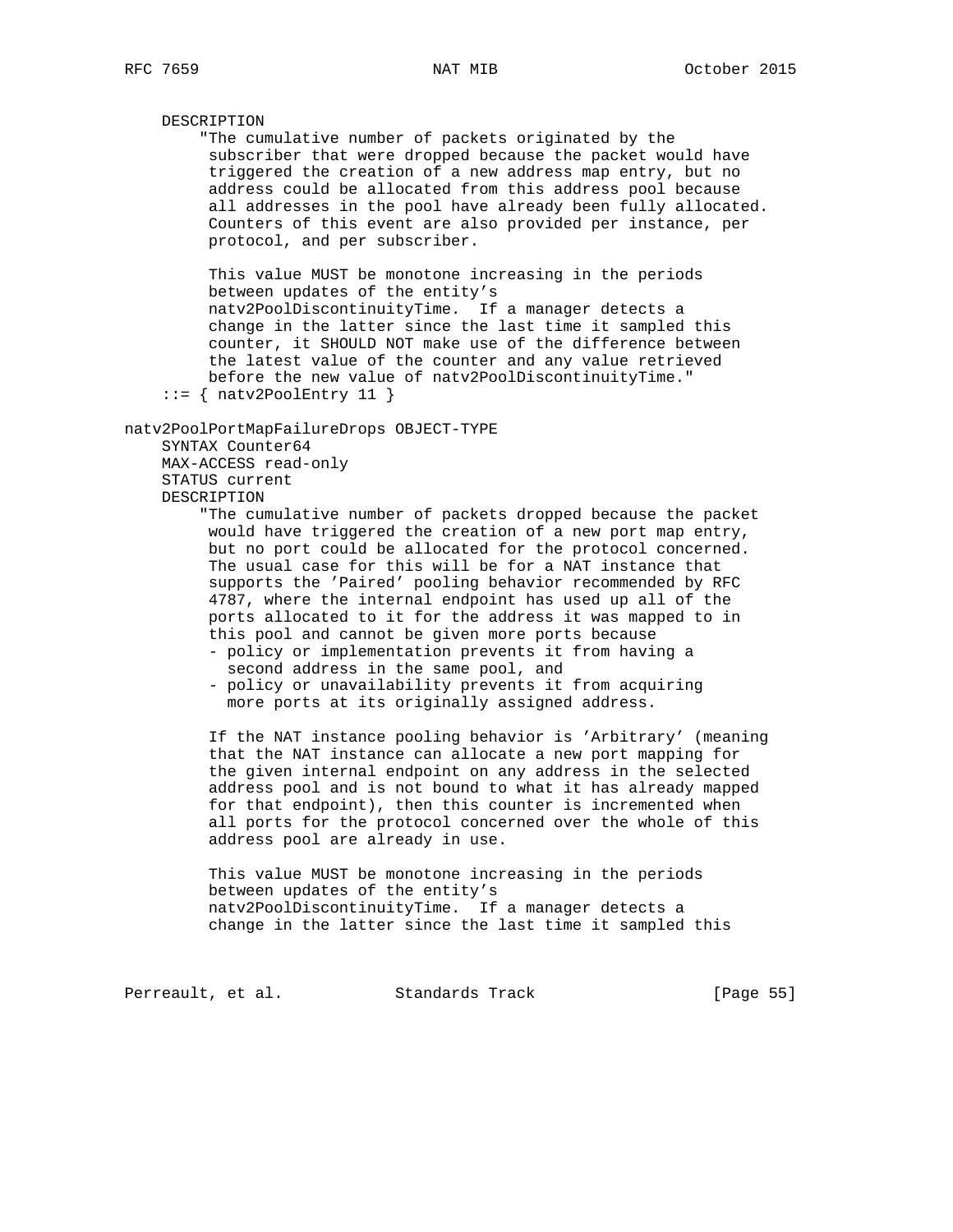counter, it SHOULD NOT make use of the difference between the latest value of the counter and any value retrieved before the new value of natv2PoolDiscontinuityTime." REFERENCE "Pooling behavior: RFC 4787, end of Section 4.1."  $::=$  { natv2PoolEntry 12 } natv2PoolDiscontinuityTime OBJECT-TYPE SYNTAX TimeStamp MAX-ACCESS read-only STATUS current DESCRIPTION "Snapshot of the value of the sysUpTime object at the beginning of the latest period of continuity of the statistical counters associated with this address pool. This MUST be initialized when the address pool is configured and MUST be updated whenever the port or address ranges allocated to the pool change."  $::=$  { natv2PoolEntry 13 } -- Notification thresholds and objects returned by notifications natv2PoolThresholdUsageLow OBJECT-TYPE SYNTAX Integer32 (-1|0..100) UNITS "Percent" MAX-ACCESS read-write STATUS current DESCRIPTION "Threshold for reporting low utilization of the address pool. Utilization at a given instant is calculated as the percentage of ports allocated in port map entries for the most-used protocol at that instant. If utilization is less than or equal to natv2PoolThresholdUsageLow, an instance of natv2NotificationPoolUsageLow may be triggered, unless disabled by setting it to -1. Reporting is subject to the per-pool notification interval given by natv2PoolNotificationInterval. If multiple notifications are triggered during one interval, the agent MUST report only the one with the lowest value of natv2PoolNotifiedPortMapEntries and discard the others. Implementation note: the percentage specified by this object can be converted to a number of port map entries at configuration time (after port and address ranges have been configured or reconfigured) and compared to the current value of natv2PoolNotifiedPortMapEntries." REFERENCE "RFC 7659, Sections 3.1.2 and 3.3.6."

Perreault, et al. Standards Track [Page 56]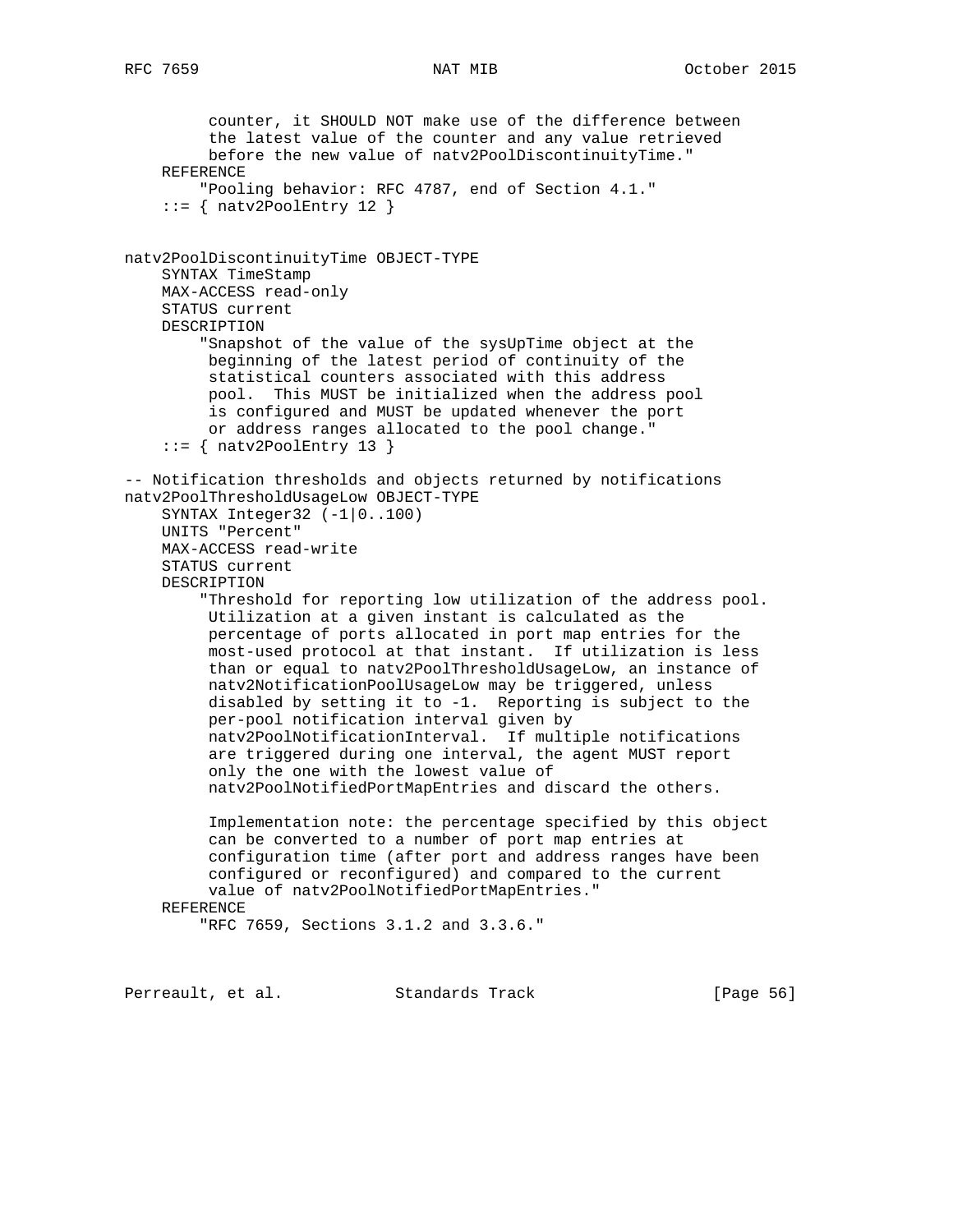```
DEFVAL \{-1\}::= { natv2PoolEntry 14 }
natv2PoolThresholdUsageHigh OBJECT-TYPE
     SYNTAX Integer32 (-1|0..100)
     UNITS "Percent"
     MAX-ACCESS read-write
     STATUS current
     DESCRIPTION
         "Threshold for reporting high utilization of the address
          pool. Utilization at a given instant is calculated as the
          percentage of ports allocated in port map entries for the
          most-used protocol at that instant. If utilization is
          greater than or equal to natv2PoolThresholdUsageHigh, an
          instance of natv2NotificationPoolUsageHigh may be triggered,
          unless disabled by setting it to -1.
          Reporting is subject to the per-pool notification interval
          given by natv2PoolNotificationInterval. If multiple
          notifications are triggered during one interval, the agent
          MUST report only the one with the highest value of
          natv2PoolNotifiedPortMapEntries and discard the others.
          In the rare case where both upper and lower thresholds
          are crossed in the same interval, the agent MUST report only
          the upper-threshold notification.
          Implementation note: the percentage specified by this object
          can be converted to a number of port map entries at
          configuration time (after port and address ranges have been
          configured or reconfigured) and compared to the current
          value of natv2PoolNotifiedPortMapEntries."
    DEFVAL \{-1\}::= { natv2PoolEntry 15 }
natv2PoolNotifiedPortMapEntries OBJECT-TYPE
     SYNTAX Unsigned32
     MAX-ACCESS accessible-for-notify
     STATUS current
     DESCRIPTION
         "Number of port map entries using addresses and ports from
          this address pool for the most-used protocol at a given
          instant. One of the objects returned by
          natv2NotificationPoolUsageLow and
         natv2NotificationPoolUsageHigh."
    ::= { natv2PoolEntry 16 }
natv2PoolNotifiedPortMapProtocol OBJECT-TYPE
     SYNTAX ProtocolNumber
```
Perreault, et al. Standards Track [Page 57]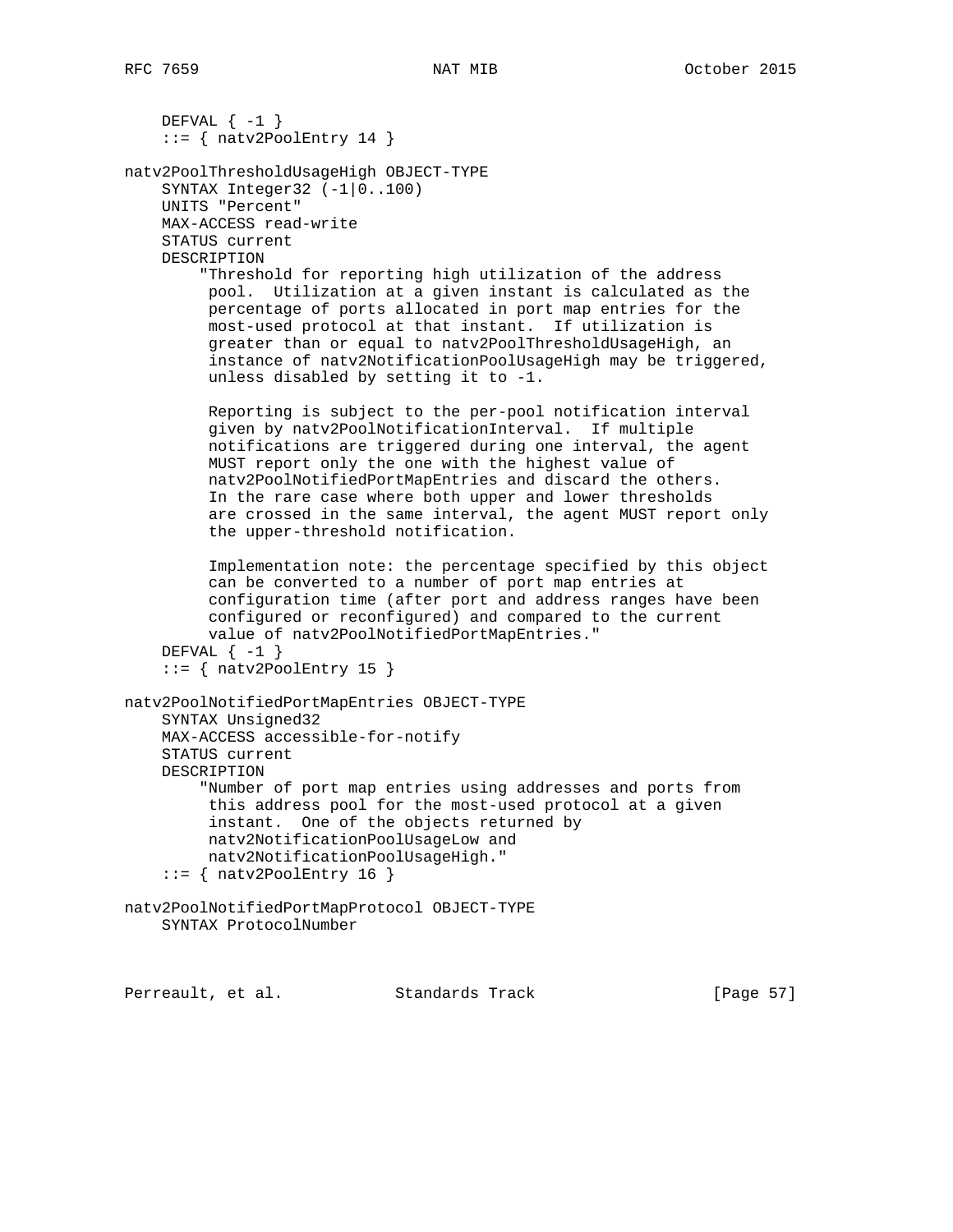```
 MAX-ACCESS accessible-for-notify
     STATUS current
     DESCRIPTION
         "The most-used protocol (i.e., with the largest number of
          port map entries) mapped into this address pool at a given
          instant. One of the objects returned by
          natv2NotificationPoolUsageLow and
          natv2NotificationPoolUsageHigh."
    ::= { natv2PoolEntry 17 }
natv2PoolNotificationInterval OBJECT-TYPE
     SYNTAX Unsigned32 (1..3600)
     UNITS
        "Seconds"
     MAX-ACCESS read-write
     STATUS current
     DESCRIPTION
         "Minimum number of seconds between successive
          notifications for this address pool. Controls the generation
          of natv2NotificationPoolUsageLow and
         natv2NotificationPoolUsageHigh."
     DEFVAL
        {20}::= { natv2PoolEntry 18 }
natv2PoolRangeTable OBJECT-TYPE
     SYNTAX SEQUENCE OF Natv2PoolRangeEntry
     MAX-ACCESS not-accessible
     STATUS current
     DESCRIPTION
         "This table contains address ranges used by pool entries.
          It is an expansion of natv2PoolTable."
     REFERENCE
         "RFC 7659, Section 3.3.7."
     ::= { natv2MIBInstanceObjects 4 }
natv2PoolRangeEntry OBJECT-TYPE
     SYNTAX Natv2PoolRangeEntry
     MAX-ACCESS not-accessible
     STATUS current
     DESCRIPTION
         "NAT pool address range."
     INDEX {
         natv2PoolRangeInstanceIndex,
         natv2PoolRangePoolIndex,
         natv2PoolRangeRowIndex
     }
```
Perreault, et al. Standards Track [Page 58]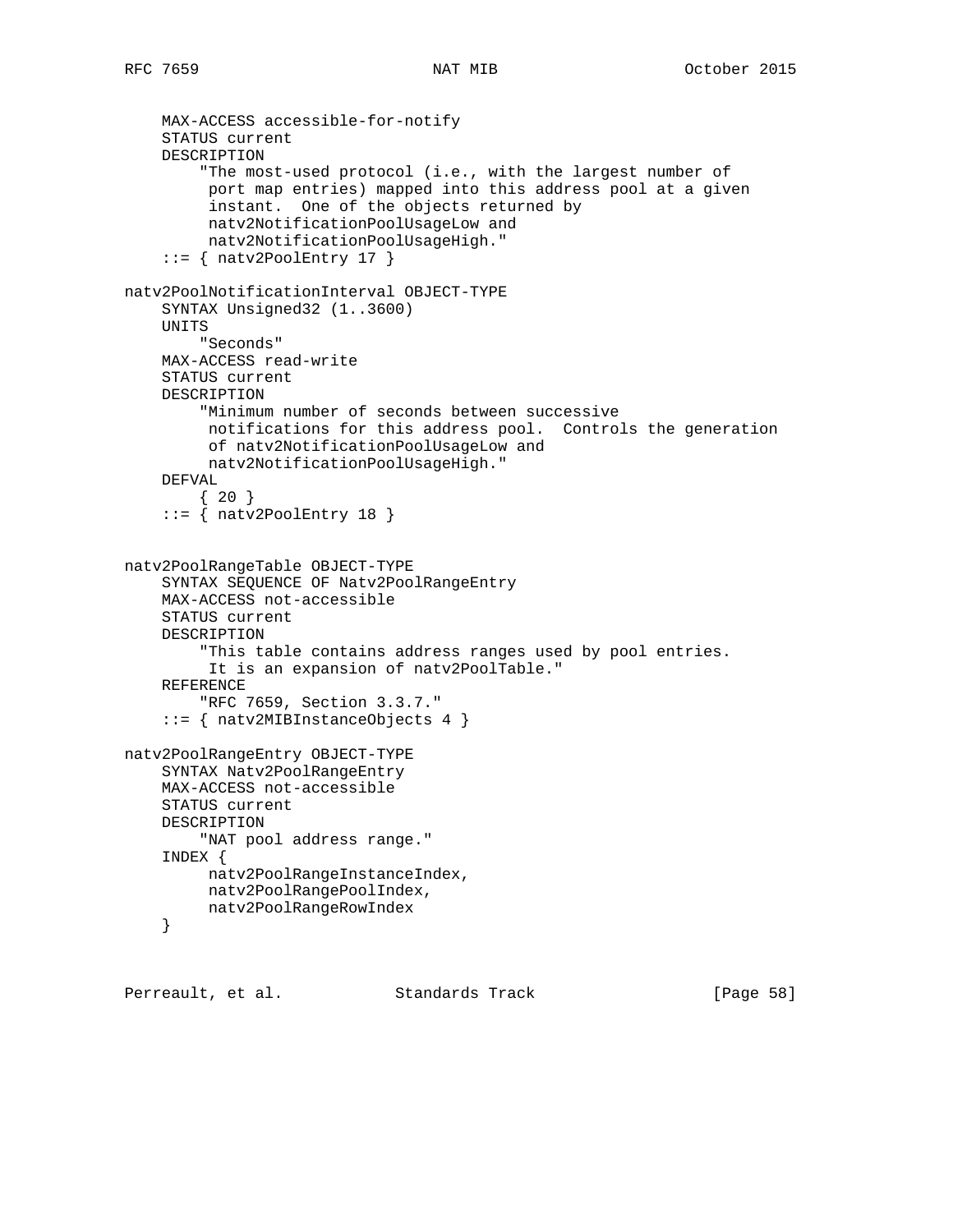```
 ::= { natv2PoolRangeTable 1 }
Natv2PoolRangeEntry ::=
    SEQUENCE {
 natv2PoolRangeInstanceIndex Natv2InstanceIndex,
 natv2PoolRangePoolIndex Natv2PoolIndex,
natv2PoolRangeRowIndex Unsigned32,
natv2PoolRangeBegin inetAddress,
 natv2PoolRangeEnd InetAddress
     }
natv2PoolRangeInstanceIndex OBJECT-TYPE
     SYNTAX Natv2InstanceIndex
    MAX-ACCESS not-accessible
    STATUS current
    DESCRIPTION
         "Index of the NAT instance on which the address pool and this
         address range are configured. See Natv2InstanceIndex."
     ::= { natv2PoolRangeEntry 1 }
natv2PoolRangePoolIndex OBJECT-TYPE
     SYNTAX Natv2PoolIndex
    MAX-ACCESS not-accessible
    STATUS current
    DESCRIPTION
         "Index of the address pool to which this address range
         belongs. See Natv2PoolIndex."
     ::= { natv2PoolRangeEntry 2 }
natv2PoolRangeRowIndex OBJECT-TYPE
    SYNTAX Unsigned32
    MAX-ACCESS not-accessible
    STATUS current
    DESCRIPTION
         "Row index for successive range entries for the same
         address pool."
     ::= { natv2PoolRangeEntry 3 }
natv2PoolRangeBegin OBJECT-TYPE
    SYNTAX InetAddress
    MAX-ACCESS read-only
    STATUS current
    DESCRIPTION
        "Lowest address included in this range. The type of address
         (IPv4 or IPv6) is given by natv2PoolAddressType
         in natv2PoolTable."
     ::= { natv2PoolRangeEntry 4 }
```
Perreault, et al. Standards Track [Page 59]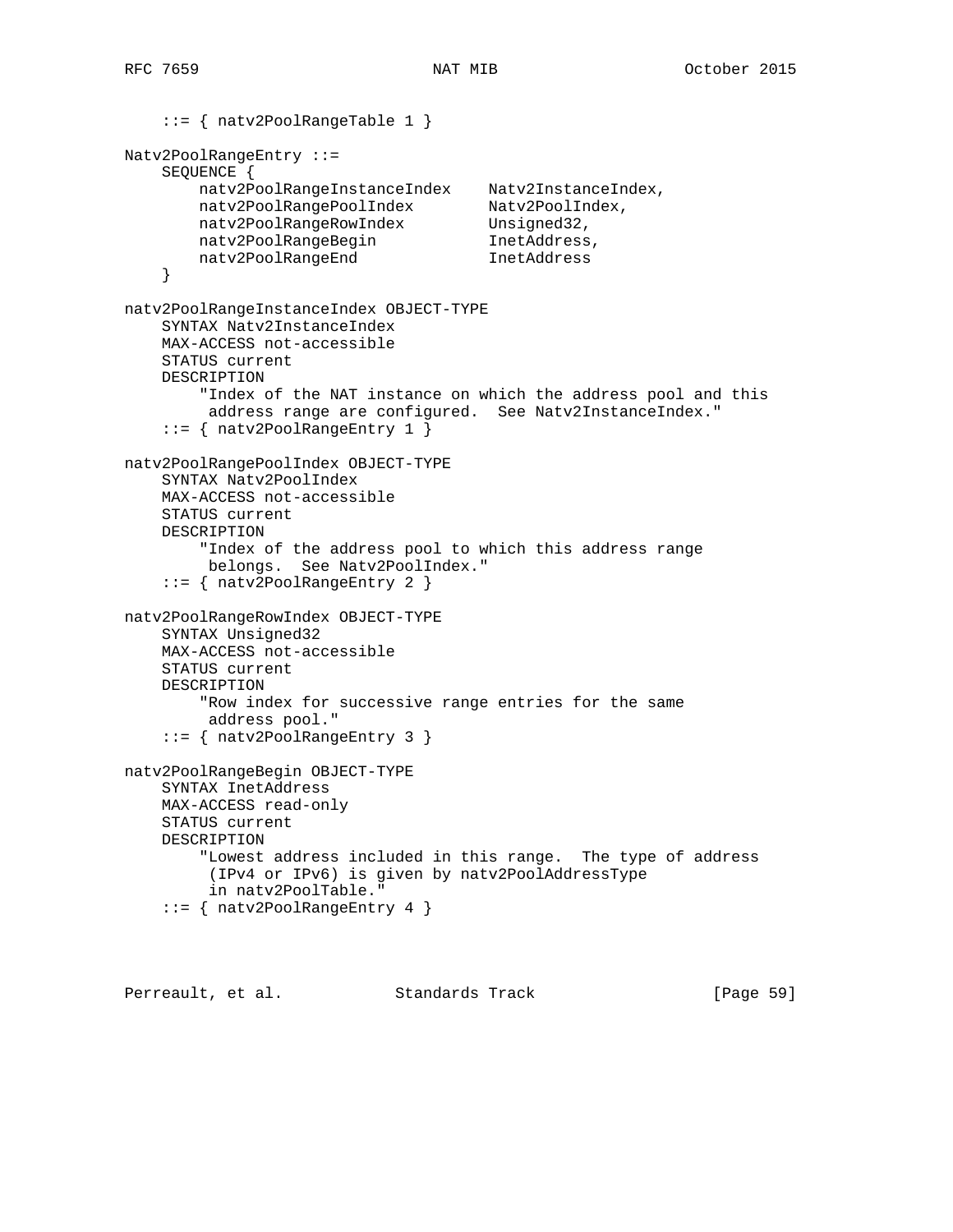```
natv2PoolRangeEnd OBJECT-TYPE
     SYNTAX InetAddress
     MAX-ACCESS read-only
     STATUS current
     DESCRIPTION
         "Highest address included in this range. The type of address
         (IPv4 or IPv6) is given by natv2PoolAddressType
          in natv2PoolTable."
     ::= { natv2PoolRangeEntry 5 }
-- Indexed mapping tables
-- Address Map Table. Mapped from the internal to external address.
natv2AddressMapTable OBJECT-TYPE
     SYNTAX SEQUENCE OF Natv2AddressMapEntry
     MAX-ACCESS not-accessible
     STATUS current
     DESCRIPTION
         "Table of mappings from the internal to external address. By
          definition, this is a snapshot of NAT instance state at a
          given moment. Indexed by NAT instance, internal realm, and
          internal address in that realm. Provides the mapped external
          address and, depending on implementation support, identifies
          the address pool from which the external address and port
          were taken and the index of the subscriber to which the
          mapping has been allocated.
          In the case of DS-Lite (RFC 6333), the indexing realm and
          address are those of the IPv6 encapsulation rather than the
          IPv4 inner packet."
     REFERENCE
         "RFC 7659, Section 3.3.8. DS-Lite: RFC 6333"
     ::= { natv2MIBInstanceObjects 5 }
natv2AddressMapEntry OBJECT-TYPE
     SYNTAX Natv2AddressMapEntry
     MAX-ACCESS not-accessible
     STATUS current
     DESCRIPTION
         "Mapping from internal to external address."
     INDEX { natv2AddressMapInstanceIndex,
             natv2AddressMapInternalRealm,
             natv2AddressMapInternalAddressType,
            natv2AddressMapInternalAddress,
            natv2AddressMapRowIndex }
     ::= { natv2AddressMapTable 1 }
```
Perreault, et al. Standards Track [Page 60]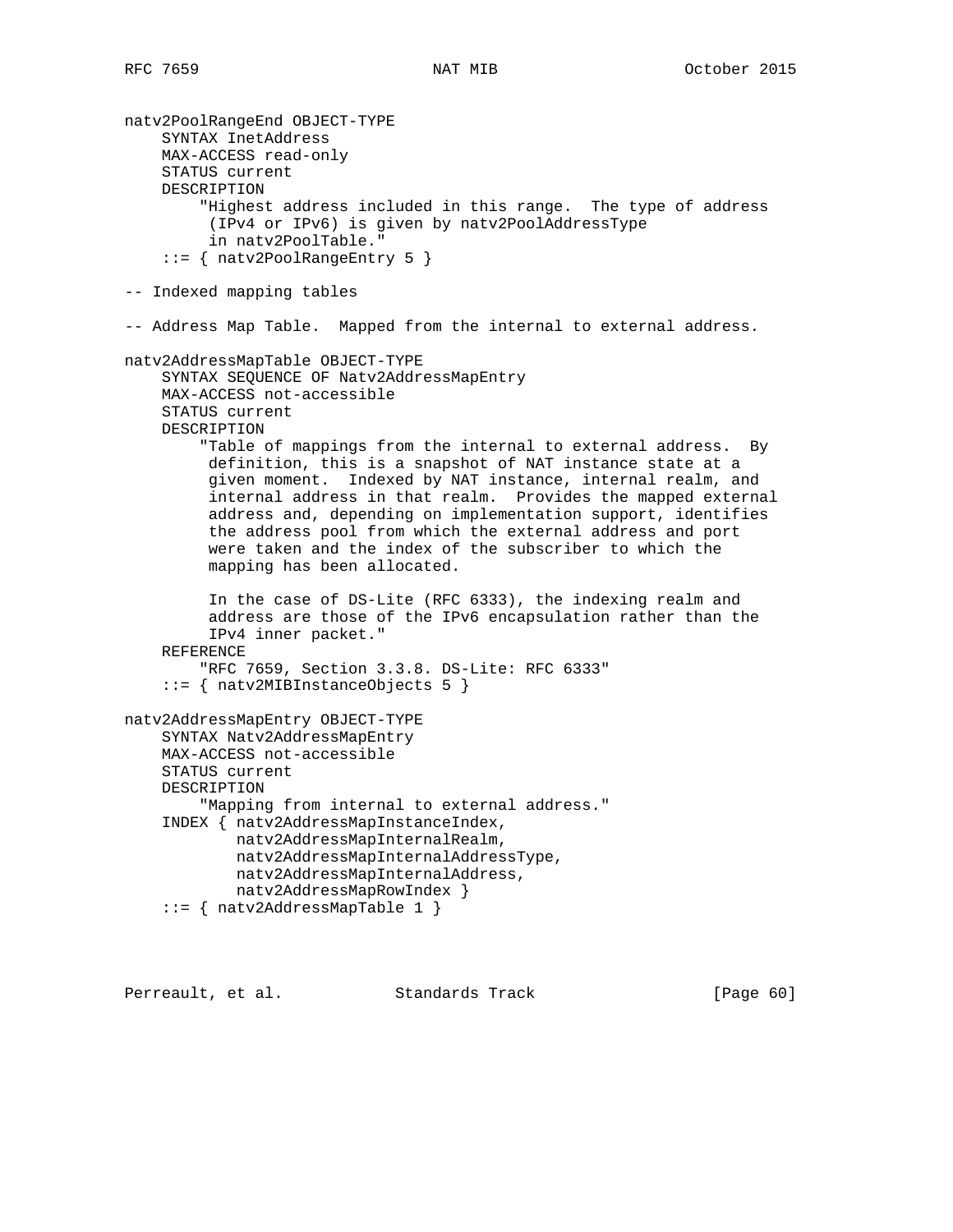Natv2AddressMapEntry ::= SEQUENCE { natv2AddressMapInstanceIndex Natv2InstanceIndex, natv2AddressMapInternalRealm SnmpAdminString, natv2AddressMapInternalAddressType InetAddressType, natv2AddressMapInternalAddress InetAddress, natv2AddressMapRowIndex Unsigned32, natv2AddressMapInternalMappedAddressType InetAddressType, natv2AddressMapInternalMappedAddress InetAddress, natv2AddressMapExternalRealm SnmpAdminString, natv2AddressMapExternalAddressType InetAddressType, natv2AddressMapExternalAddress InetAddress, natv2AddressMapExternalPoolIndex Natv2PoolIndexOrZero, natv2AddressMapSubscriberIndex Natv2SubscriberIndexOrZero } natv2AddressMapInstanceIndex OBJECT-TYPE SYNTAX Natv2InstanceIndex MAX-ACCESS not-accessible STATUS current DESCRIPTION "Index of the NAT instance that generated this address map." ::= { natv2AddressMapEntry 1 } natv2AddressMapInternalRealm OBJECT-TYPE SYNTAX SnmpAdminString (SIZE(0..32)) MAX-ACCESS not-accessible STATUS current DESCRIPTION "Realm to which the internal address belongs. In most cases, this is the realm defining the address space of the packet being translated. However, in the case of DS-Lite (RFC 6333), this realm defines the IPv6 outer header address space. It is the combination of that outer header and the inner IPv4 packet header that is remapped to the external address and realm. The corresponding IPv4 realm is restricted in scope to the tunnel, so there is no point in identifying it. The mapped IPv4 address will normally be the well-known value 192.0.0.2, or at least lie in the reserved 192.0.0.0/29 range. If natv2AddressMapSubscriberIndex in this table is a valid subscriber index (i.e., greater than zero), then the value of natv2AddressMapInternalRealm MUST be identical to the value of natv2SubscriberRealm associated with that index." REFERENCE "DS-Lite: RFC 6333, Sections 5.7 (for well-known addresses) and 6.6 (on the need to have the IPv6 tunnel address in

Perreault, et al. Standards Track [Page 61]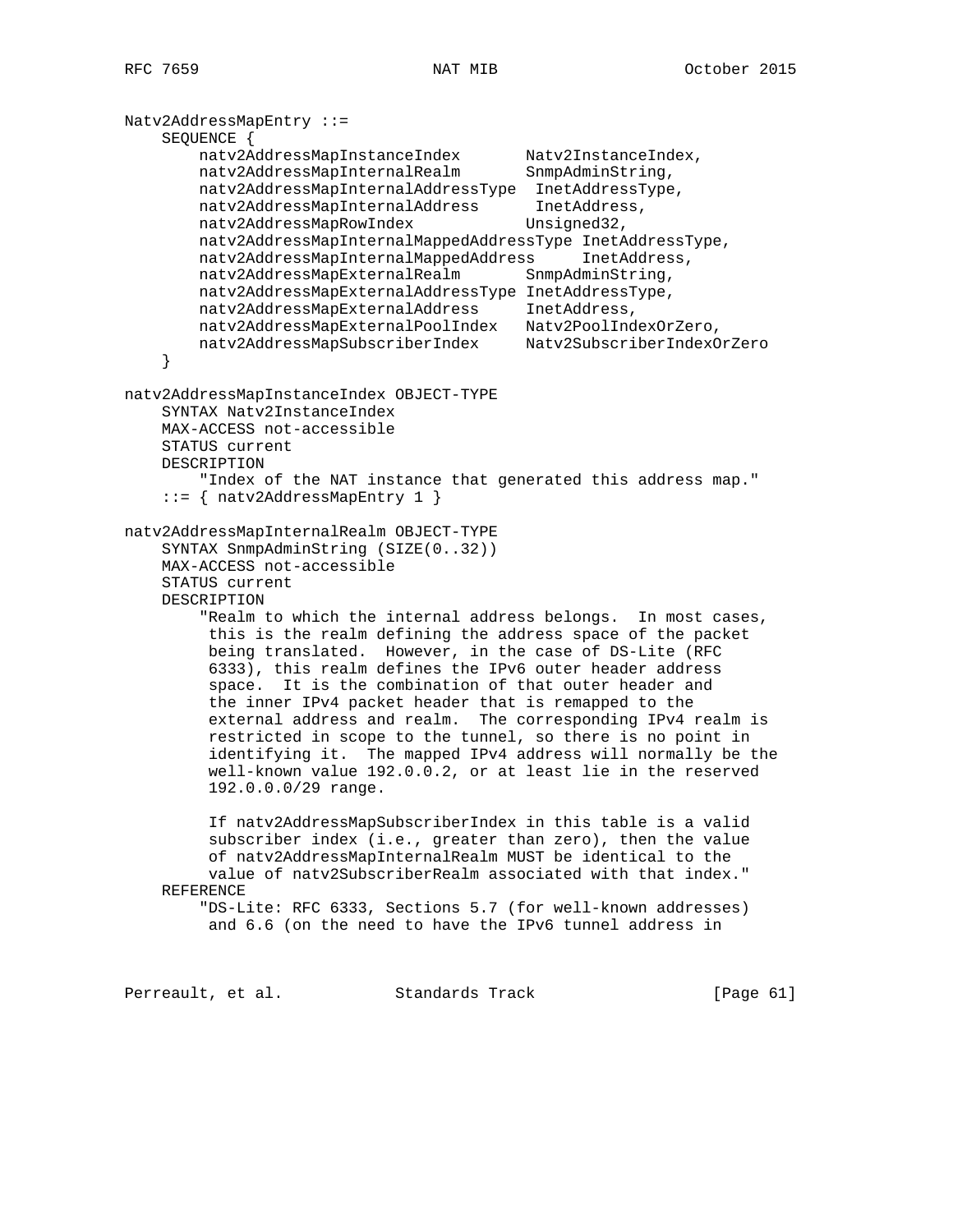the NAT mapping tables)." ::= { natv2AddressMapEntry 2 } natv2AddressMapInternalAddressType OBJECT-TYPE SYNTAX InetAddressType MAX-ACCESS not-accessible STATUS current DESCRIPTION "Address type in the header of packets on the interior side of this mapping. Any value other than ipv4(1) or ipv6(2) would be unexpected. In the DS-Lite case, the address type is ipv6(2)." REFERENCE "DS-Lite: RFC 6333, Sections 5.7 (for well-known addresses) and 6.6 (on the need to have the IPv6 tunnel source address in the NAT mapping tables)." ::= { natv2AddressMapEntry 3 } natv2AddressMapInternalAddress OBJECT-TYPE SYNTAX InetAddress (SIZE (0..16)) MAX-ACCESS not-accessible STATUS current DESCRIPTION "Source address of packets originating from the interior of the association provided by this mapping. The address type is given by natv2AddressMapInternalAddressType. In the case of DS-Lite (RFC 6333), this is the IPv6 tunnel source address. The mapping in this case is considered to be from the combination of the IPv6 tunnel source address natv2AddressMapInternalRealmAddress and the well-known IPv4 inner source address natv2AddressMapInternalMappedAddress to the external address." REFERENCE "DS-Lite: RFC 6333, Sections 5.7 (for well-known addresses) and 6.6 (on the need to have the IPv6 tunnel address in the NAT mapping tables)." ::= { natv2AddressMapEntry 4 } natv2AddressMapRowIndex OBJECT-TYPE SYNTAX Unsigned32 MAX-ACCESS not-accessible STATUS current DESCRIPTION "Index of a conceptual row corresponding to a mapping of the given internal realm and address to a single external realm and address. Multiple rows will be present because of a

Perreault, et al. Standards Track [Page 62]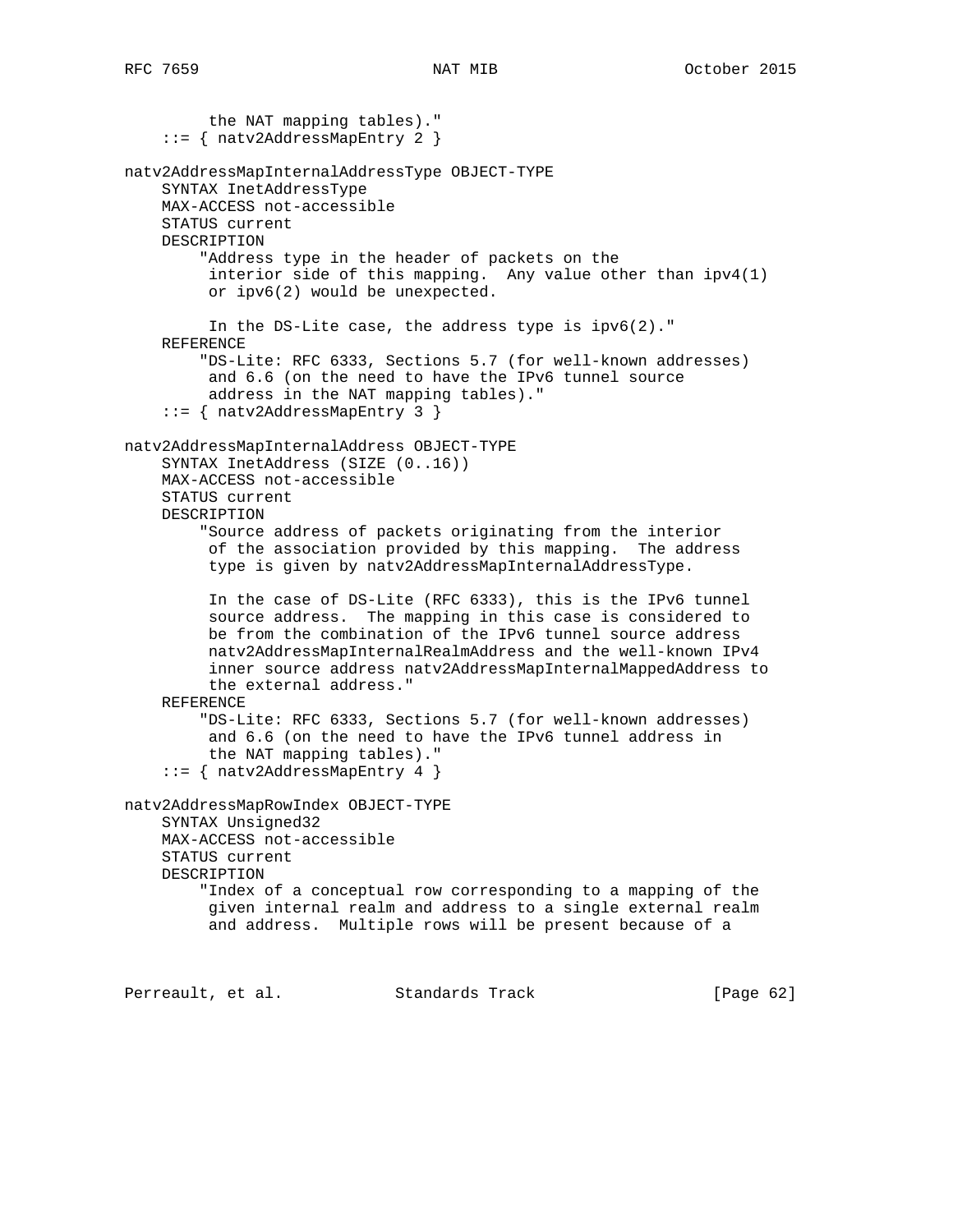```
 promiscuous external address selection policy, policies
          associating the same internal address with different address
          pools, or because the same internal realm-address
          combination is communicating with multiple external address
          realms."
     ::= { natv2AddressMapEntry 5 }
natv2AddressMapInternalMappedAddressType OBJECT-TYPE
     SYNTAX InetAddressType
     MAX-ACCESS read-only
     STATUS current
     DESCRIPTION
         "Internal address type actually translated by this mapping.
         Any value other than ipv4(1) or ipv6(2) would be unexpected.
          In the general case, this is the same as given by
          natv2AddressMapInternalRealmAddressType. In the
          tunneled case, it is the address type used in the
          encapsulated packet header. In particular, in the DS-Lite
          case, the mapped address type is ipv4(1)."
     REFERENCE
         "DS-Lite: RFC 6333."
     ::= { natv2AddressMapEntry 6 }
natv2AddressMapInternalMappedAddress OBJECT-TYPE
     SYNTAX InetAddress
     MAX-ACCESS read-only
     STATUS current
     DESCRIPTION
         "Internal address actually translated by this mapping. In the
          general case, this is the same as
          natv2AddressMapInternalRealmAddress. The address type is
          given by natv2AddressMapInternalMappedAddressType. In the
          case of DS-Lite (RFC 6333), this is the source address of
          the encapsulated IPv4 packet, normally lying in the well-known
          range 192.0.0.0/29. The mapping in this case is considered
          to be from the combination of the IPv6 tunnel source address
          natv2AddressMapInternalRealmAddress and the well-known IPv4
          inner source address natv2AddressMapInternalMappedAddress to
          the external address."
     REFERENCE
         "DS-Lite: RFC 6333, Sections 5.7 (for well-known addresses)
          and 6.6 (on the need to have the IPv6 tunnel address in
          the NAT mapping tables)."
     ::= { natv2AddressMapEntry 7 }
natv2AddressMapExternalRealm OBJECT-TYPE
     SYNTAX SnmpAdminString (SIZE(0..32))
     MAX-ACCESS read-only
```
Perreault, et al. Standards Track [Page 63]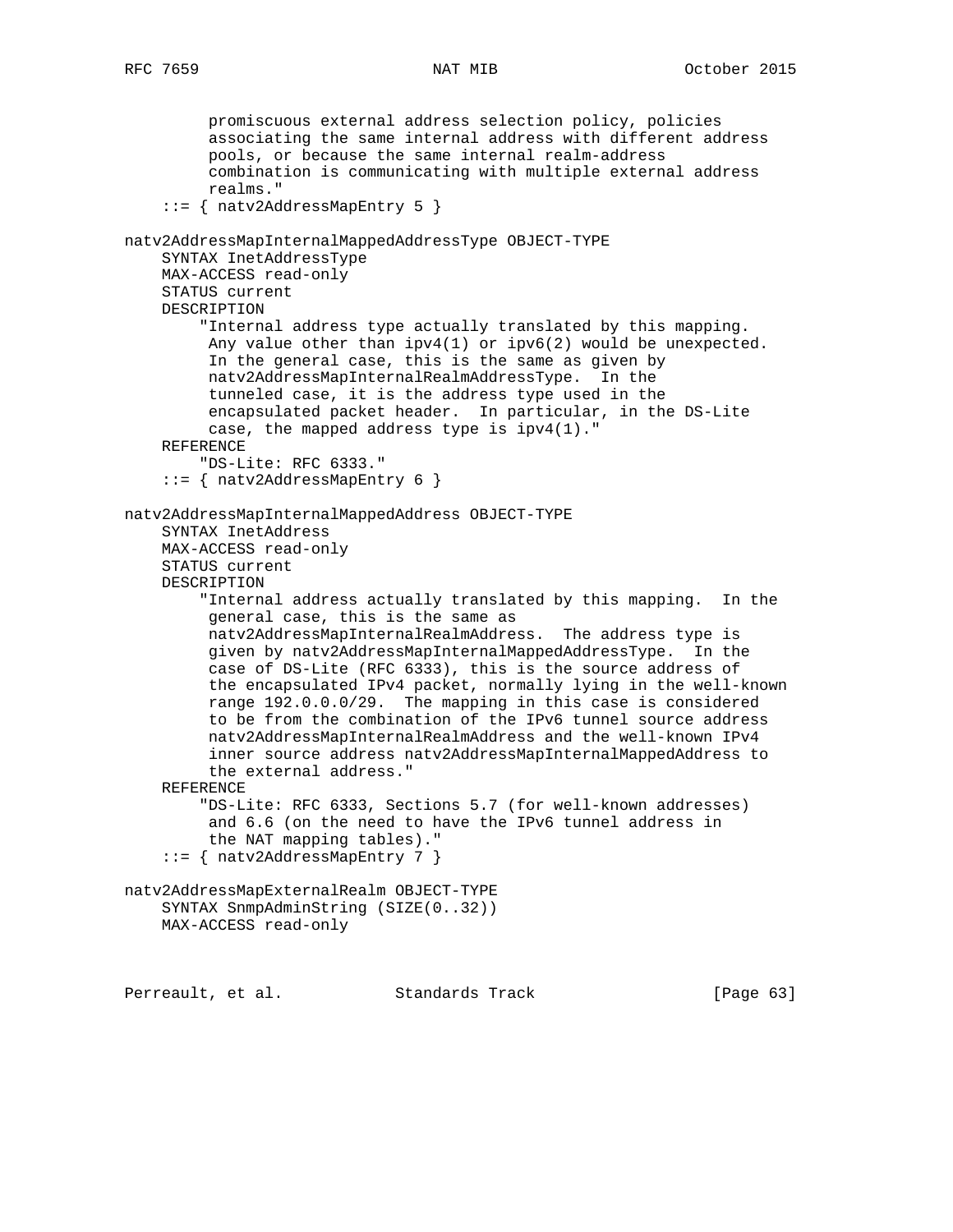```
 STATUS current
     DESCRIPTION
         "External address realm to which this mapping maps the
          internal address. This can be the same as the internal realm
          in the case of a 'hairpin' connection, but otherwise will be
          different."
     ::= { natv2AddressMapEntry 8 }
natv2AddressMapExternalAddressType OBJECT-TYPE
     SYNTAX InetAddressType
     MAX-ACCESS read-only
     STATUS current
     DESCRIPTION
         "Address type for the external realm. Any value other than
          ipv4(1) or ipv6(2) would be unexpected."
     ::= { natv2AddressMapEntry 9 }
natv2AddressMapExternalAddress OBJECT-TYPE
     SYNTAX InetAddress
     MAX-ACCESS read-only
     STATUS current
     DESCRIPTION
         "External address to which the internal address is mapped.
          The address type is given by
          natv2AddressMapExternalAddressType.
          In the DS-Lite case, the mapping is from the combination of
          the internal IPv6 tunnel source address as presented in this
          table and the well-known IPv4 source address of the
          encapsulated IPv4 packet."
     REFERENCE
```
 "DS-Lite: RFC 6333, Sections 5.7 (for well-known addresses) and 6.6 (on the need to have the IPv6 tunnel address in the NAT mapping tables)." ::= { natv2AddressMapEntry 10 }

```
natv2AddressMapExternalPoolIndex OBJECT-TYPE
     SYNTAX Natv2PoolIndexOrZero
     MAX-ACCESS read-only
     STATUS current
     DESCRIPTION
         "Index of the address pool in the external realm from which
          the mapped external address given in
          natv2AddressMapExternalAddress was taken. Zero if the
          implementation does not support address pools but has chosen
          to support this object or if no pool was configured for the
          given external realm."
     ::= { natv2AddressMapEntry 11 }
```
Perreault, et al. Standards Track [Page 64]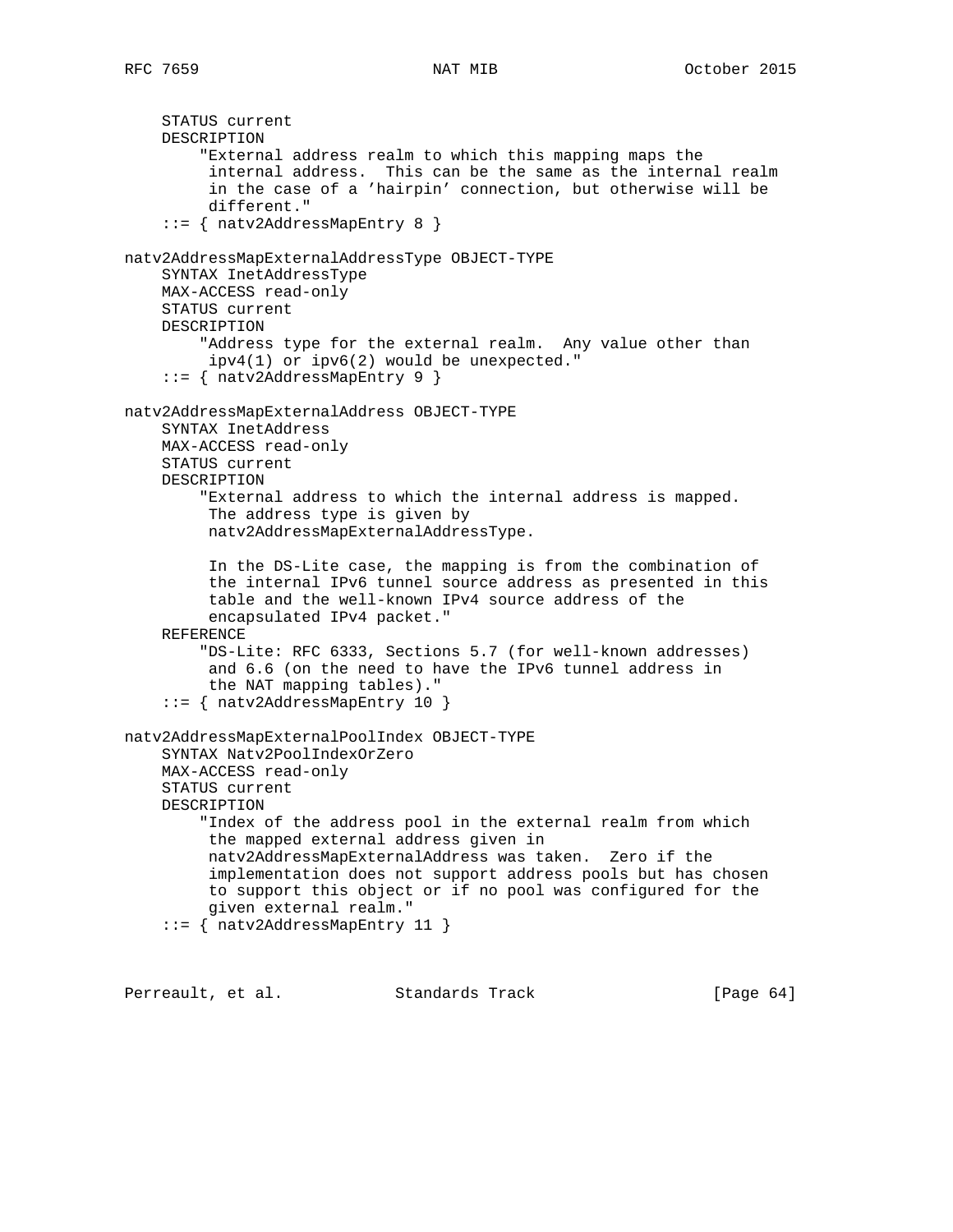natv2AddressMapSubscriberIndex OBJECT-TYPE SYNTAX Natv2SubscriberIndexOrZero MAX-ACCESS read-only STATUS current DESCRIPTION "Index of the subscriber to which this address mapping applies, or zero if no subscribers are configured on this NAT instance." ::= { natv2AddressMapEntry 12 } -- natv2PortMapTable natv2PortMapTable OBJECT-TYPE SYNTAX SEQUENCE OF Natv2PortMapEntry MAX-ACCESS not-accessible STATUS current DESCRIPTION "Table of port map entries indexed by the NAT instance, protocol, and external realm and address. A port map entry associates an internal upper-layer protocol endpoint with an endpoint for the same protocol in the given external realm. By definition, this is a snapshot of NAT instance state at a given moment. The table provides the basic mapping information. In the case of DS-Lite (RFC 6333), the table provides the internal IPv6 tunnel source address in natv2PortMapInternalRealmAddress and the IPv4 source address of the encapsulated packet that is actually translated in natv2PortMapInternalMappedAddress. In the general (non-DS- Lite) case, those two objects will have the same value." REFERENCE "RFC 7659, Section 3.3.9. DS-Lite: RFC 6333, Sections 5.7 (for well-known addresses) and 6.6 (on the need to have the IPv6 tunnel address in the NAT mapping tables)." ::= { natv2MIBInstanceObjects 6 } natv2PortMapEntry OBJECT-TYPE SYNTAX Natv2PortMapEntry MAX-ACCESS not-accessible STATUS current DESCRIPTION "A single NAT mapping." INDEX { natv2PortMapInstanceIndex, natv2PortMapProtocol, natv2PortMapExternalRealm, natv2PortMapExternalAddressType,

Perreault, et al. Standards Track [Page 65]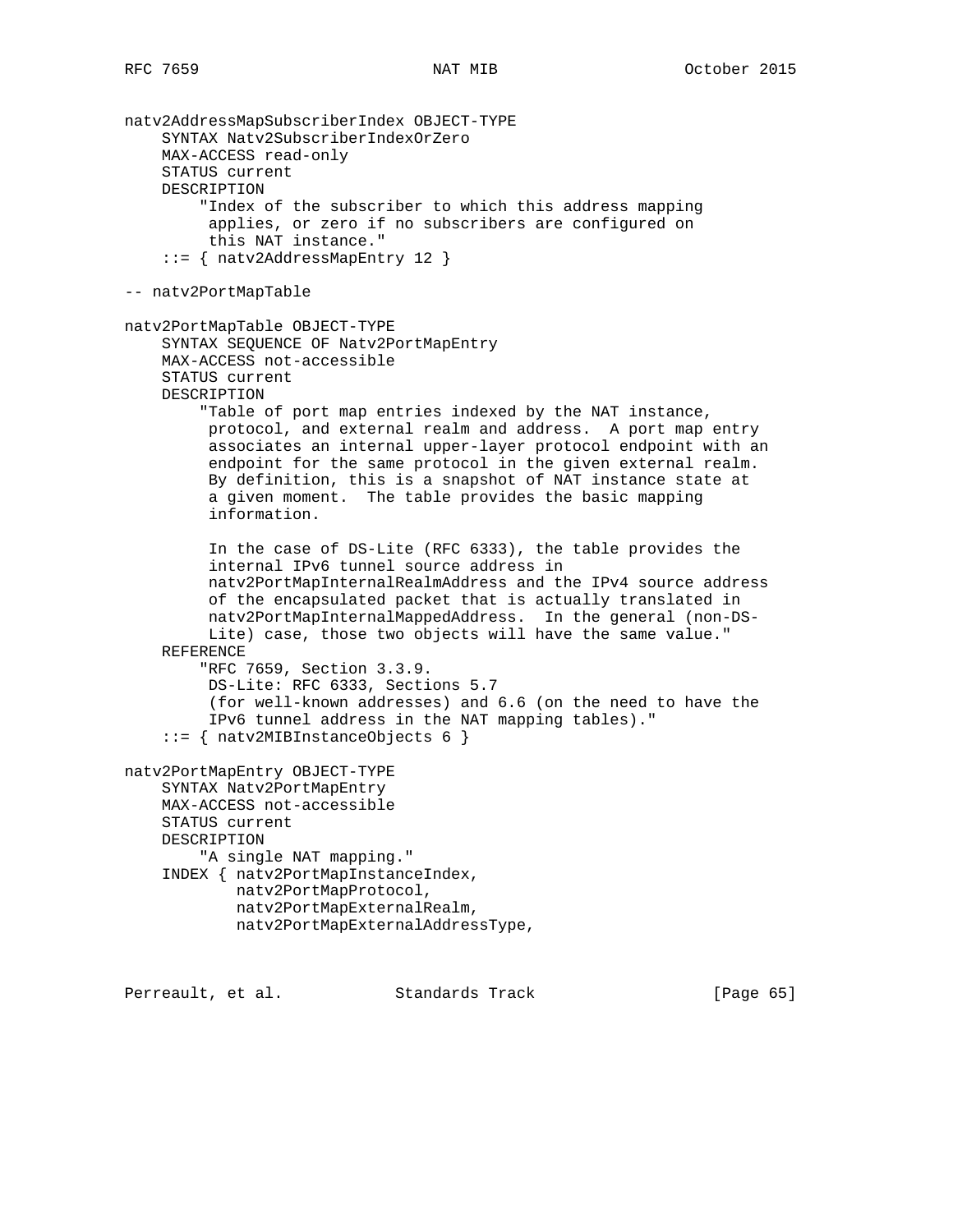```
 natv2PortMapExternalAddress,
            natv2PortMapExternalPort }
     ::= { natv2PortMapTable 1 }
Natv2PortMapEntry ::=
    SEQUENCE {
       natv2PortMapInstanceIndex Natv2InstanceIndex,
natv2PortMapProtocol ProtocolNumber,
natv2PortMapExternalRealm SnmpAdminString,
        natv2PortMapExternalAddressType InetAddressType,
 natv2PortMapExternalAddress InetAddress,
 natv2PortMapExternalPort InetPortNumber,
natv2PortMapInternalRealm SnmpAdminString,
 natv2PortMapInternalAddressType InetAddressType,
 natv2PortMapInternalAddress InetAddress,
        natv2PortMapInternalMappedAddressType InetAddressType,
        natv2PortMapInternalMappedAddress InetAddress,
natv2PortMapInternalPort 1netPortNumber,
 natv2PortMapExternalPoolIndex Natv2PoolIndexOrZero,
 natv2PortMapSubscriberIndex Natv2SubscriberIndexOrZero
     }
natv2PortMapInstanceIndex OBJECT-TYPE
    SYNTAX Natv2InstanceIndex
    MAX-ACCESS not-accessible
    STATUS current
    DESCRIPTION
        "Index of the NAT instance that created this port map entry."
     ::= { natv2PortMapEntry 1 }
natv2PortMapProtocol OBJECT-TYPE
    SYNTAX ProtocolNumber
    MAX-ACCESS not-accessible
    STATUS current
    DESCRIPTION
        "The map entry's upper-layer protocol number."
     ::= { natv2PortMapEntry 2 }
natv2PortMapExternalRealm OBJECT-TYPE
    SYNTAX SnmpAdminString (SIZE(0..32))
    MAX-ACCESS not-accessible
    STATUS current
    DESCRIPTION
        "The realm to which natv2PortMapExternalAddress belongs."
     ::= { natv2PortMapEntry 3 }
natv2PortMapExternalAddressType OBJECT-TYPE
    SYNTAX InetAddressType
```
Perreault, et al. Standards Track [Page 66]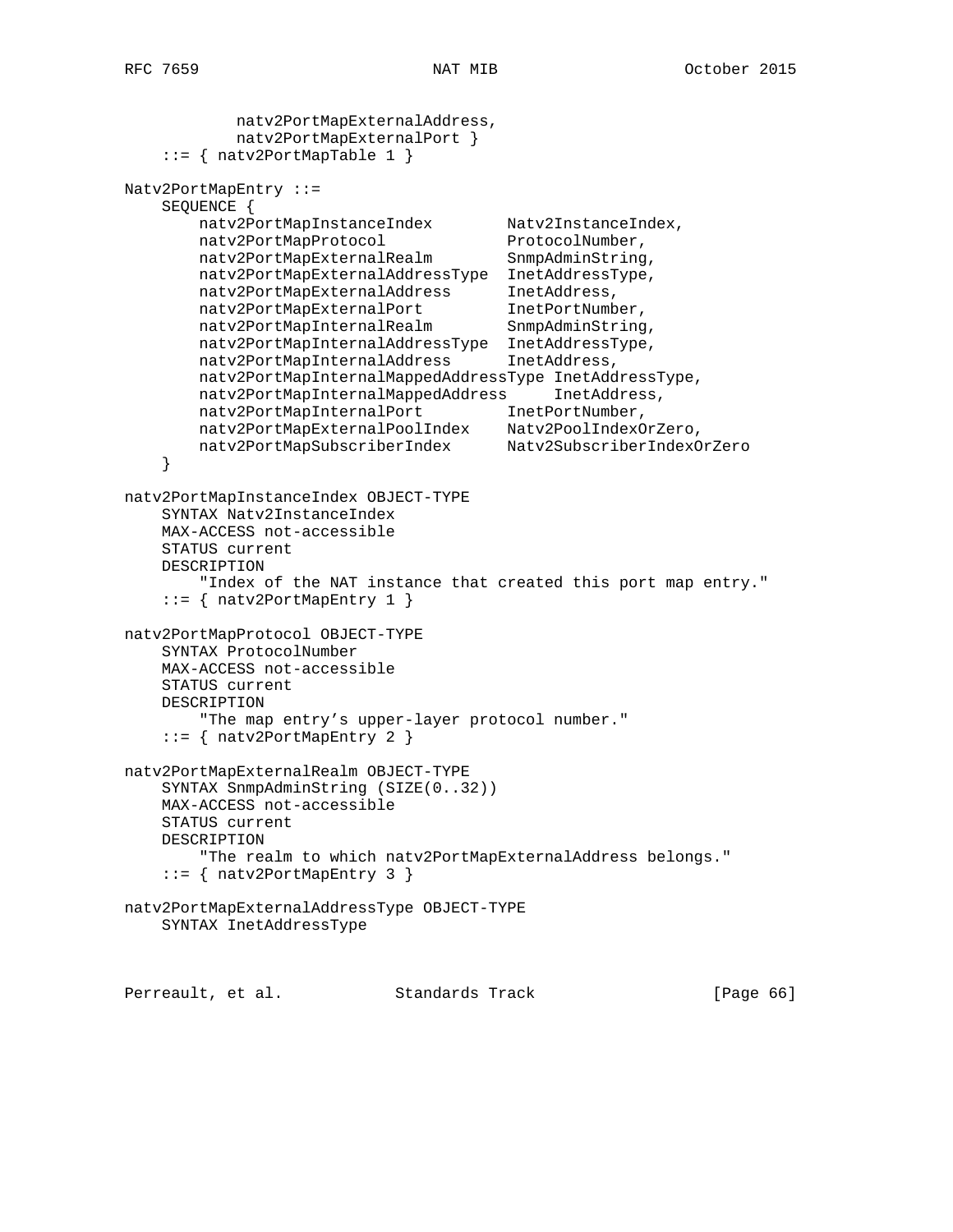MAX-ACCESS not-accessible STATUS current DESCRIPTION "Address type for the external realm. A value other than ipv4(1) or ipv6(2) would be unexpected."  $::=$  { natv2PortMapEntry 4 } natv2PortMapExternalAddress OBJECT-TYPE SYNTAX InetAddress (SIZE (0..16)) MAX-ACCESS not-accessible STATUS current DESCRIPTION "The mapping's assigned external address. (This address is taken from the address pool identified by natv2PortMapExternalPoolIndex, if the implementation supports address pools and pools are configured for the given external realm.) This is the source address for translated outgoing packets. The address type is given by natv2PortMapExternalAddressType." ::= { natv2PortMapEntry 5 } natv2PortMapExternalPort OBJECT-TYPE SYNTAX InetPortNumber MAX-ACCESS not-accessible STATUS current DESCRIPTION "The mapping's assigned external port number. This is the source port for translated outgoing packets. If the internal port number given by natv2PortMapInternalPort is zero, this value MUST also be zero. Otherwise, this MUST be a non-zero value." ::= { natv2PortMapEntry 6 } natv2PortMapInternalRealm OBJECT-TYPE SYNTAX SnmpAdminString (SIZE(0..32)) MAX-ACCESS read-only STATUS current DESCRIPTION "The realm to which natv2PortMapInternalRealmAddress belongs. In the general case, this realm contains the address that is being translated. In the DS-Lite (RFC 6333) case, this realm defines the IPv6 address space from which the tunnel source address is taken. The realm of the encapsulated IPv4 address is restricted in scope to the tunnel, so there is no point in identifying it separately." REFERENCE "DS-Lite: RFC 6333."

Perreault, et al. Standards Track [Page 67]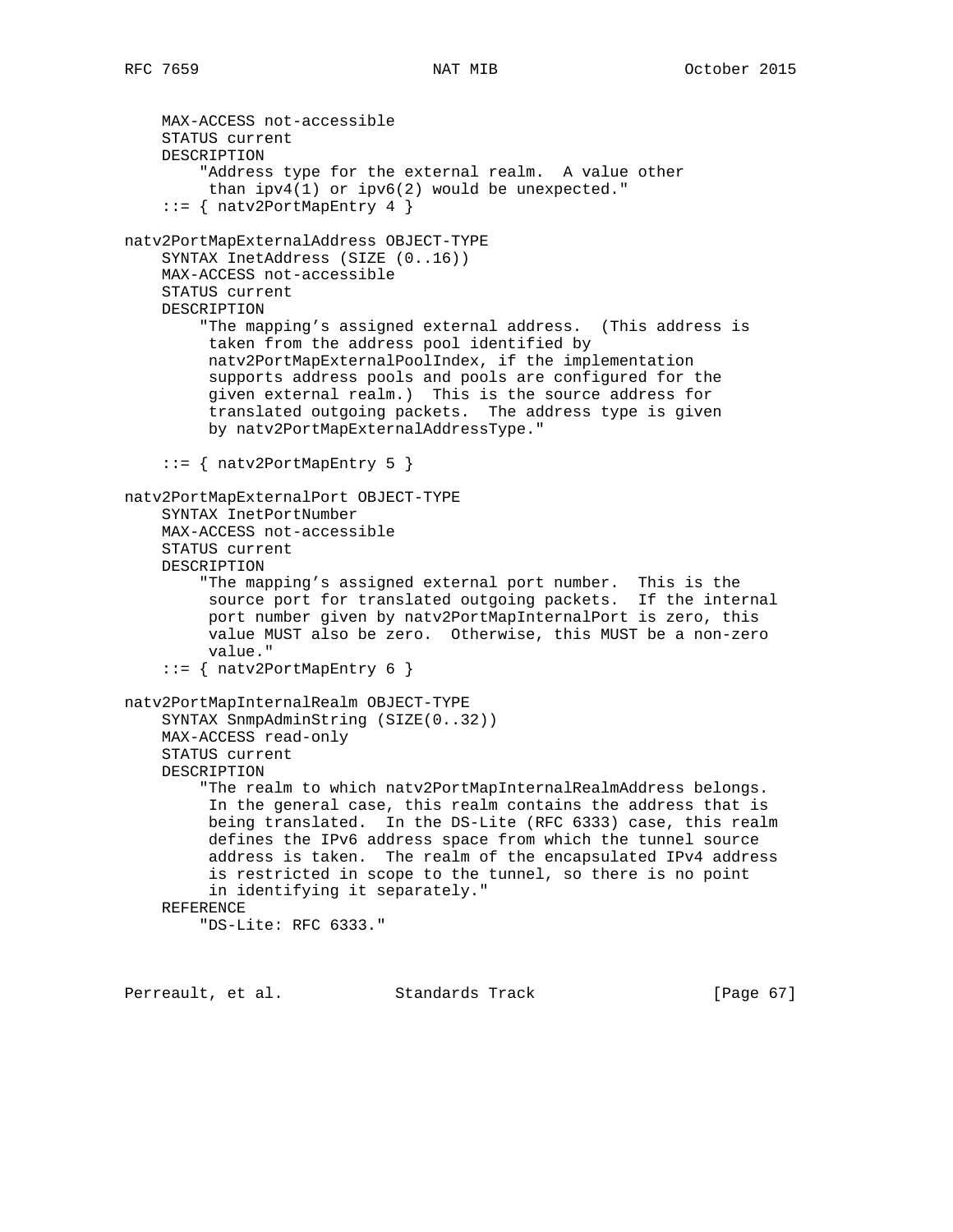```
 ::= { natv2PortMapEntry 7 }
natv2PortMapInternalAddressType OBJECT-TYPE
     SYNTAX InetAddressType
     MAX-ACCESS read-only
     STATUS current
     DESCRIPTION
         "Address type for addresses in the realm identified by
         natv2PortMapInternalRealm."
     ::= { natv2PortMapEntry 8 }
natv2PortMapInternalAddress OBJECT-TYPE
     SYNTAX InetAddress
     MAX-ACCESS read-only
     STATUS current
     DESCRIPTION
         "Source address for packets received under this mapping on
          the internal side of the NAT instance. In the general case,
          this address is the same as the address given in
          natv2PortMapInternalMappedAddress. In the DS-Lite case,
          natv2PortMapInternalAddress is the IPv6 tunnel source
          address. The address type is given
         by natv2PortMapInternalAddressType."
     REFERENCE
         "DS-Lite: RFC 6333, Sections 5.7 (for well-known addresses)
          and 6.6 (on the need to have the IPv6 tunnel address in
         the NAT mapping tables)."
     ::= { natv2PortMapEntry 9 }
natv2PortMapInternalMappedAddressType OBJECT-TYPE
     SYNTAX InetAddressType
     MAX-ACCESS read-only
     STATUS current
     DESCRIPTION
         "Internal address type actually translated by this mapping.
        Any value other than ipv4(1) or ipv6(2) would be unexpected.
          In the general case, this is the same as given by
          natv2AddressMapInternalAddressType. In the DS-Lite
          case, the address type is ipv4(1)."
     REFERENCE
         "DS-Lite: RFC 6333."
    ::= { natv2PortMapEntry 10 }
natv2PortMapInternalMappedAddress OBJECT-TYPE
     SYNTAX InetAddress
    MAX-ACCESS read-only
    STATUS current
    DESCRIPTION
Perreault, et al. Standards Track [Page 68]
```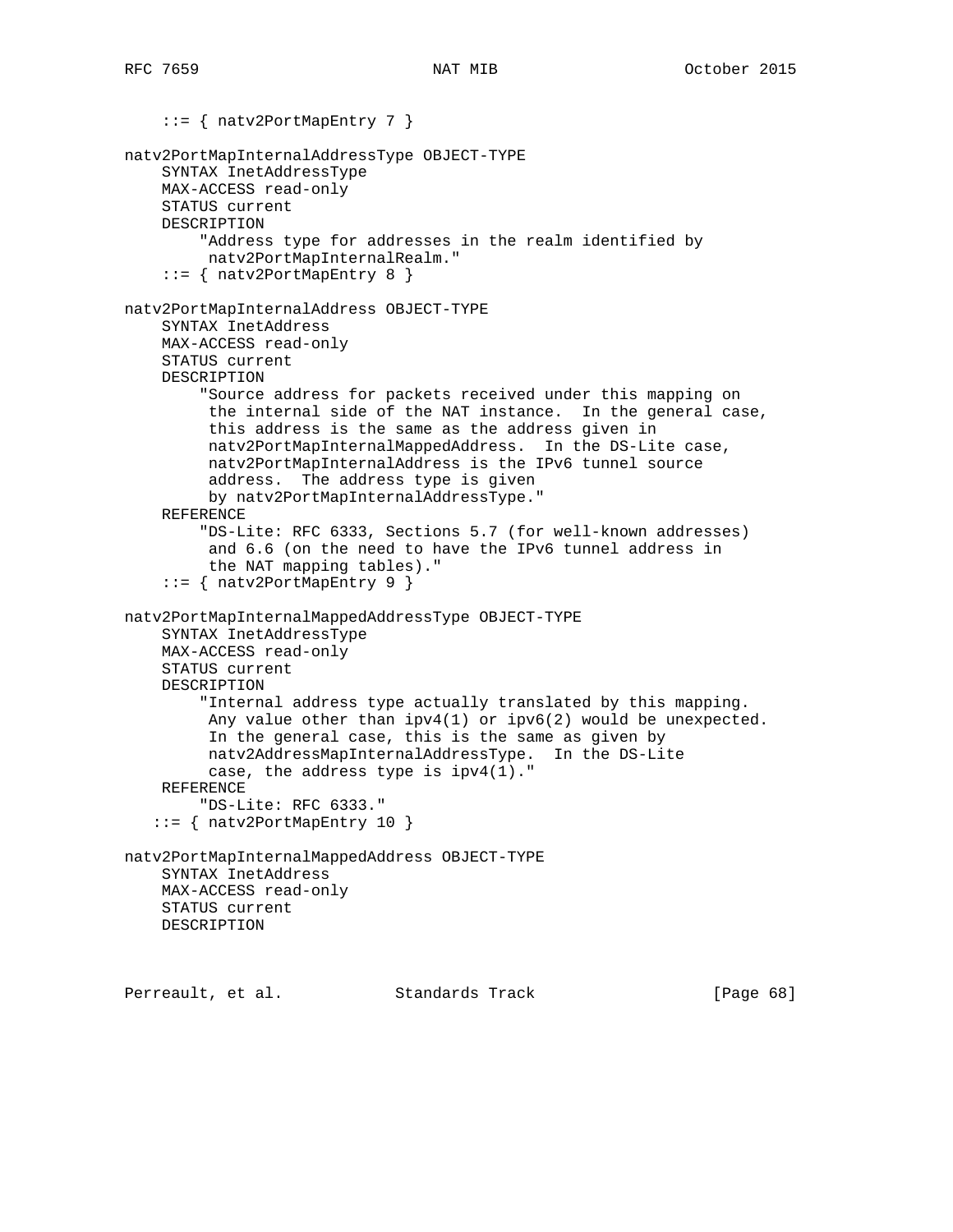"Internal address actually translated by this mapping. In the general case, this is the same as natv2PortMapInternalRealmAddress. The address type is given by natv2PortMapInternalMappedAddressType. In the case of DS-Lite (RFC 6333), this is the source address of the encapsulated IPv4 packet, normally selected from the well-known range 192.0.0.0/29. The mapping in this case is considered to be from the external address to the combination of the IPv6 tunnel source address natv2PortMapInternalRealmAddress and the well-known IPv4 inner source address natv2PortMapInternalMappedAddress." REFERENCE "DS-Lite: RFC 6333, Sections 5.7 (for well-known addresses) and 6.6 (on the need to have the IPv6 tunnel address in the NAT mapping tables)." ::= { natv2PortMapEntry 11 } natv2PortMapInternalPort OBJECT-TYPE SYNTAX InetPortNumber MAX-ACCESS read-only STATUS current DESCRIPTION "The mapping's internal port number. If this is zero, ports are not translated (i.e., the NAT instance is a pure NAT rather than a Network Address and Port Translator (NAPT))." ::= { natv2PortMapEntry 12 } natv2PortMapExternalPoolIndex OBJECT-TYPE SYNTAX Natv2PoolIndexOrZero MAX-ACCESS read-only STATUS current DESCRIPTION "Identifies the address pool from which the external address in this port map entry was taken. Zero if the implementation does not support address pools but has chosen to support this object or if no pools are configured for the given external realm." ::= { natv2PortMapEntry 13 } natv2PortMapSubscriberIndex OBJECT-TYPE SYNTAX Natv2SubscriberIndexOrZero MAX-ACCESS read-only STATUS current DESCRIPTION "Subscriber using this map entry. Zero if the implementation does not support subscribers but has chosen to support this object."

Perreault, et al. Standards Track [Page 69]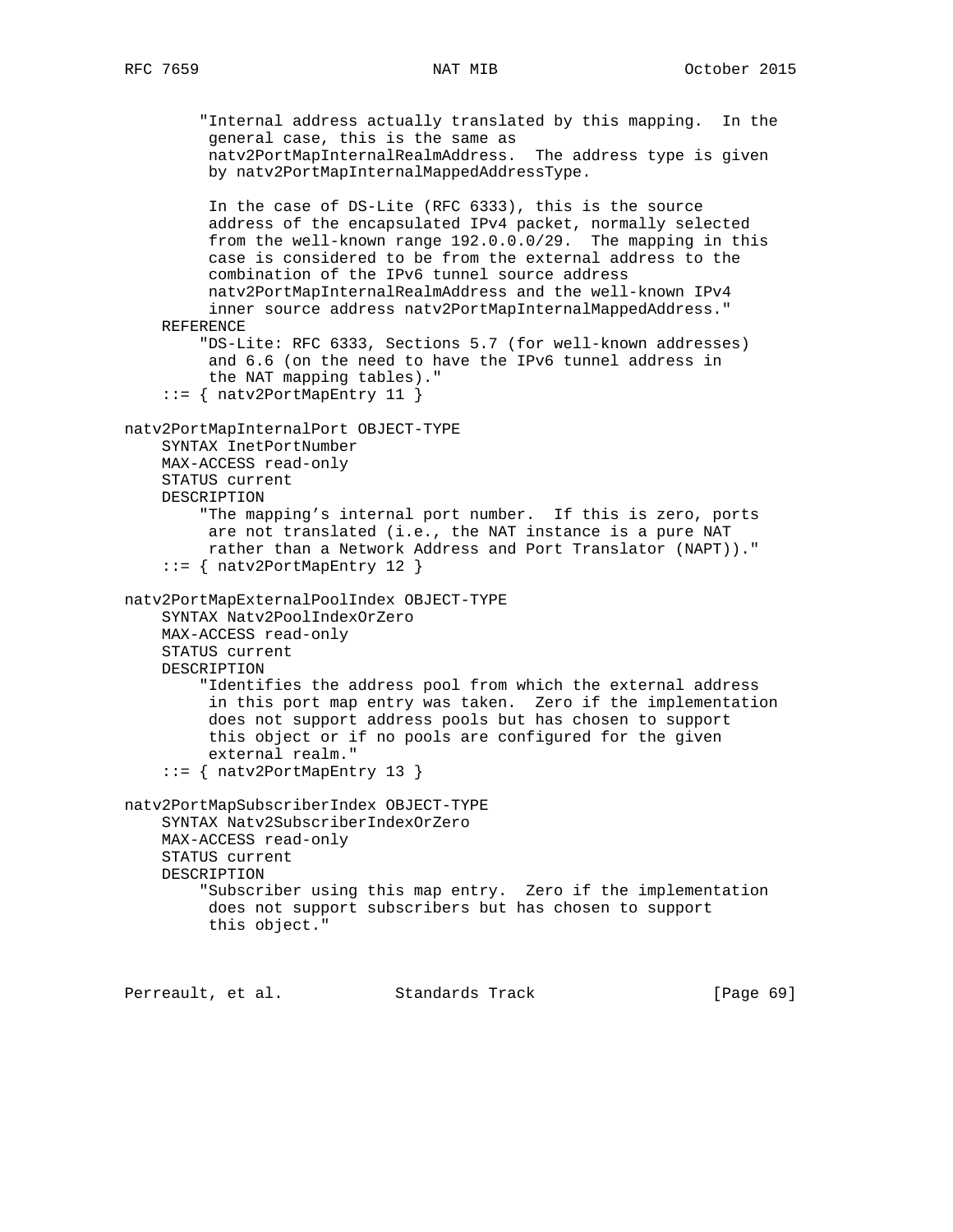```
 ::= { natv2PortMapEntry 14 }
-- Conformance section. Specifies three cumulatively more extensive
-- applications: basic NAT, pooled NAT, and carrier-grade NAT.
natv2MIBConformance OBJECT IDENTIFIER ::= { natv2MIB 3 }
natv2MIBCompliances OBJECT IDENTIFYER ::= { natv2MIBConformance 1 }natv2MIBGroups OBJECT IDENTIFIER ::= { natv2MIBConformance 2 }
natv2MIBBasicCompliance MODULE-COMPLIANCE
    STATUS current
    DESCRIPTION
         "Describes the requirements for conformance to the basic NAT
         application of NATV2-MIB."
    MODULE -- this module
        MANDATORY-GROUPS { natv2BasicNotificationGroup,
                          natv2BasicInstanceLevelGroup
 }
     ::= { natv2MIBCompliances 1 }
natv2MIBPooledNATCompliance MODULE-COMPLIANCE
    STATUS current
    DESCRIPTION
         "Describes the requirements for conformance to the pooled NAT
         application of NATV2-MIB."
    MODULE -- this module
        MANDATORY-GROUPS { natv2BasicNotificationGroup,
                          natv2BasicInstanceLevelGroup,
                          natv2PooledNotificationGroup,
                          natv2PooledInstanceLevelGroup
 }
     ::= { natv2MIBCompliances 2 }
natv2MIBCGNCompliance MODULE-COMPLIANCE
    STATUS current
    DESCRIPTION
         "Describes the requirements for conformance to the
         carrier-grade NAT application of NATV2-MIB."
    MODULE -- this module
        MANDATORY-GROUPS { natv2BasicNotificationGroup,
                           natv2BasicInstanceLevelGroup,
                          natv2PooledNotificationGroup,
                          natv2PooledInstanceLevelGroup,
                          natv2CGNNotificationGroup,
                          natv2CGNDeviceLevelGroup,
                         natv2CGNInstanceLevelGroup
 }
Perreault, et al. Standards Track [Page 70]
```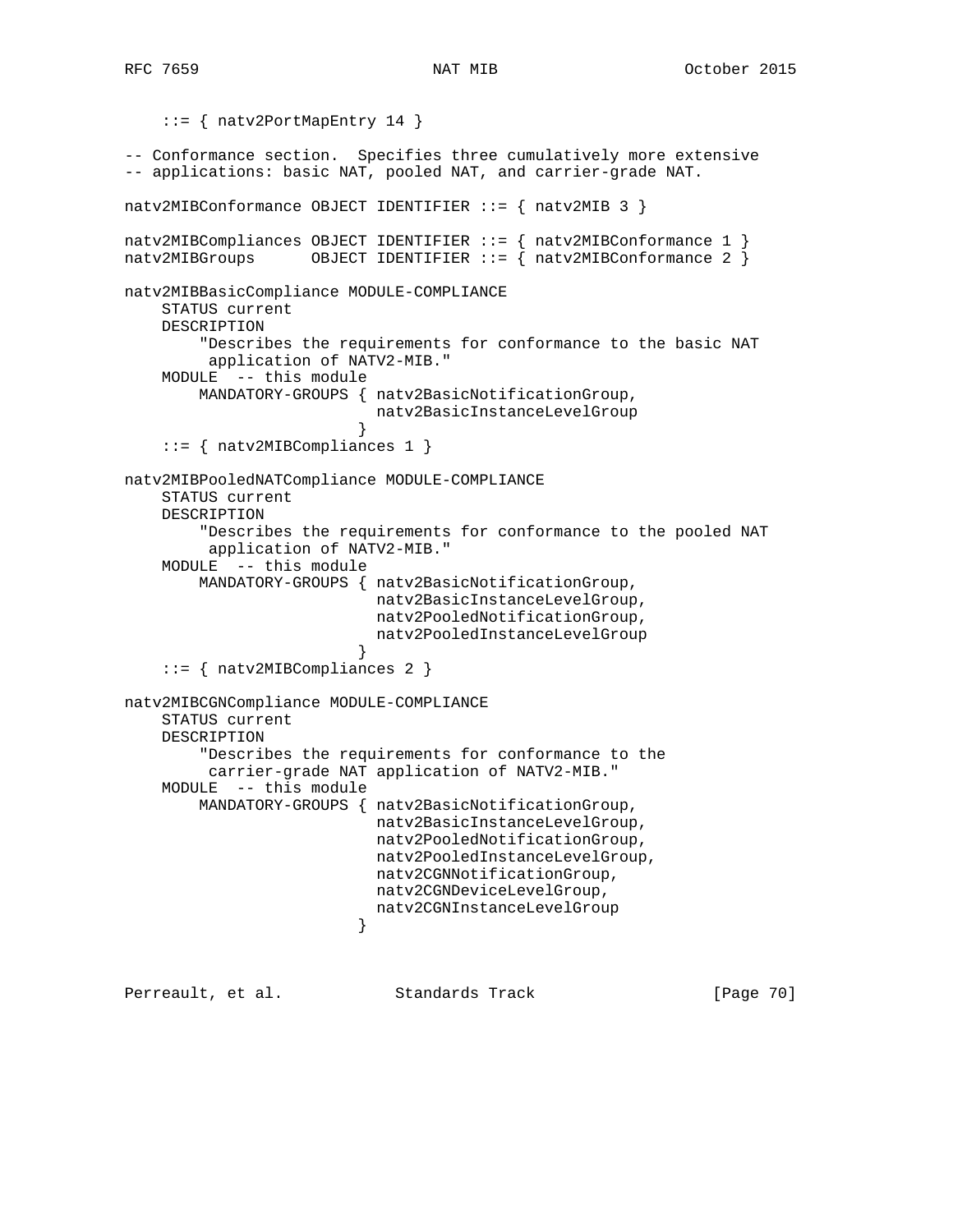```
 ::= { natv2MIBCompliances 3 }
-- Groups
natv2BasicNotificationGroup NOTIFICATION-GROUP
     NOTIFICATIONS {
          natv2NotificationInstanceAddressMapEntriesHigh,
          natv2NotificationInstancePortMapEntriesHigh
     }
     STATUS current
     DESCRIPTION
         "Notifications that MUST be supported by all NAT
          applications."
    ::= { natv2MIBGroups 1 }
natv2BasicInstanceLevelGroup OBJECT-GROUP
     OBJECTS {
-- from natv2InstanceTable
               natv2InstanceAlias,
               natv2InstancePortMappingBehavior,
               natv2InstanceFilteringBehavior,
               natv2InstanceFragmentBehavior,
               natv2InstanceAddressMapEntries,
               natv2InstancePortMapEntries,
               natv2InstanceTranslations,
               natv2InstanceAddressMapCreations,
               natv2InstanceAddressMapEntryLimitDrops,
               natv2InstanceAddressMapFailureDrops,
               natv2InstancePortMapCreations,
               natv2InstancePortMapEntryLimitDrops,
               natv2InstancePortMapFailureDrops,
               natv2InstanceFragmentDrops,
               natv2InstanceOtherResourceFailureDrops,
               natv2InstanceDiscontinuityTime,
               natv2InstanceThresholdAddressMapEntriesHigh,
               natv2InstanceThresholdPortMapEntriesHigh,
               natv2InstanceNotificationInterval,
               natv2InstanceLimitAddressMapEntries,
               natv2InstanceLimitPortMapEntries,
               natv2InstanceLimitPendingFragments,
-- from natv2ProtocolTable
               natv2ProtocolPortMapEntries,
               natv2ProtocolTranslations,
               natv2ProtocolPortMapCreations,
               natv2ProtocolPortMapFailureDrops,
-- from natv2AddressMapTable
               natv2AddressMapExternalRealm,
               natv2AddressMapExternalAddressType,
```
Perreault, et al. Standards Track [Page 71]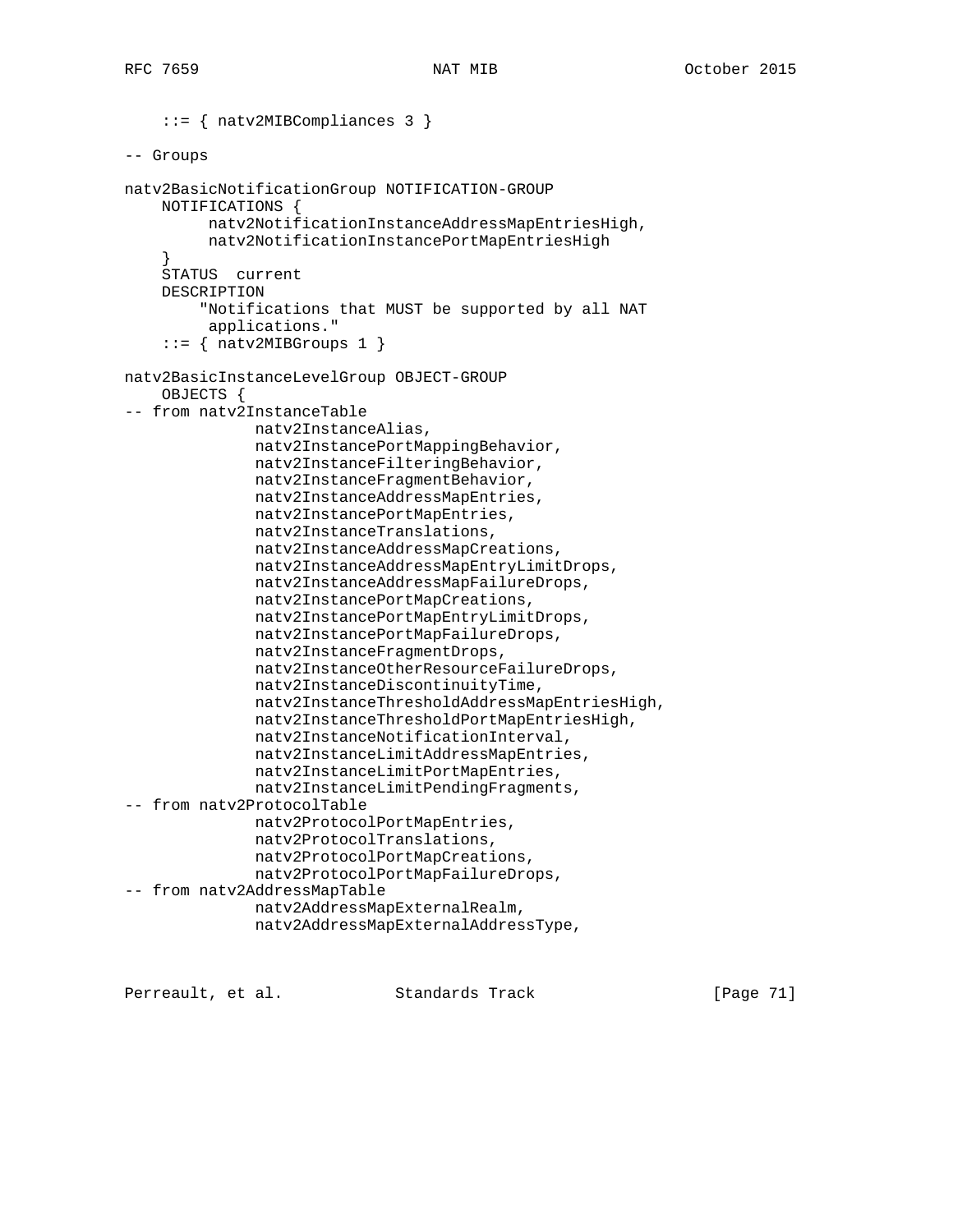```
 natv2AddressMapExternalAddress,
-- from natv2PortMapTable
               natv2PortMapInternalRealm,
               natv2PortMapInternalAddressType,
               natv2PortMapInternalAddress,
               natv2PortMapInternalPort
 }
     STATUS current
     DESCRIPTION
         "Per-instance objects that MUST be supported by
          implementations of all NAT applications."
     ::= { natv2MIBGroups 2 }
natv2PooledNotificationGroup NOTIFICATION-GROUP
     NOTIFICATIONS {
          natv2NotificationPoolUsageLow,
          natv2NotificationPoolUsageHigh
 }
     STATUS current
     DESCRIPTION
         "Notifications that MUST be supported by pooled and
         carrier-grade NAT applications."
     ::= { natv2MIBGroups 3 }
natv2PooledInstanceLevelGroup OBJECT-GROUP
     OBJECTS {
-- from natv2InstanceTable
                     natv2InstancePoolingBehavior,
-- from natv2PoolTable
                    natv2PoolRealm,
                     natv2PoolAddressType,
                     natv2PoolMinimumPort,
                     natv2PoolMaximumPort,
                     natv2PoolAddressMapEntries,
                     natv2PoolPortMapEntries,
                     natv2PoolAddressMapCreations,
                     natv2PoolPortMapCreations,
                     natv2PoolAddressMapFailureDrops,
                     natv2PoolPortMapFailureDrops,
                     natv2PoolDiscontinuityTime,
                     natv2PoolThresholdUsageLow,
                     natv2PoolThresholdUsageHigh,
                     natv2PoolNotifiedPortMapEntries,
                     natv2PoolNotifiedPortMapProtocol,
                     natv2PoolNotificationInterval,
-- from natv2PoolRangeTable
                     natv2PoolRangeBegin,
                     natv2PoolRangeEnd,
```
Perreault, et al. Standards Track [Page 72]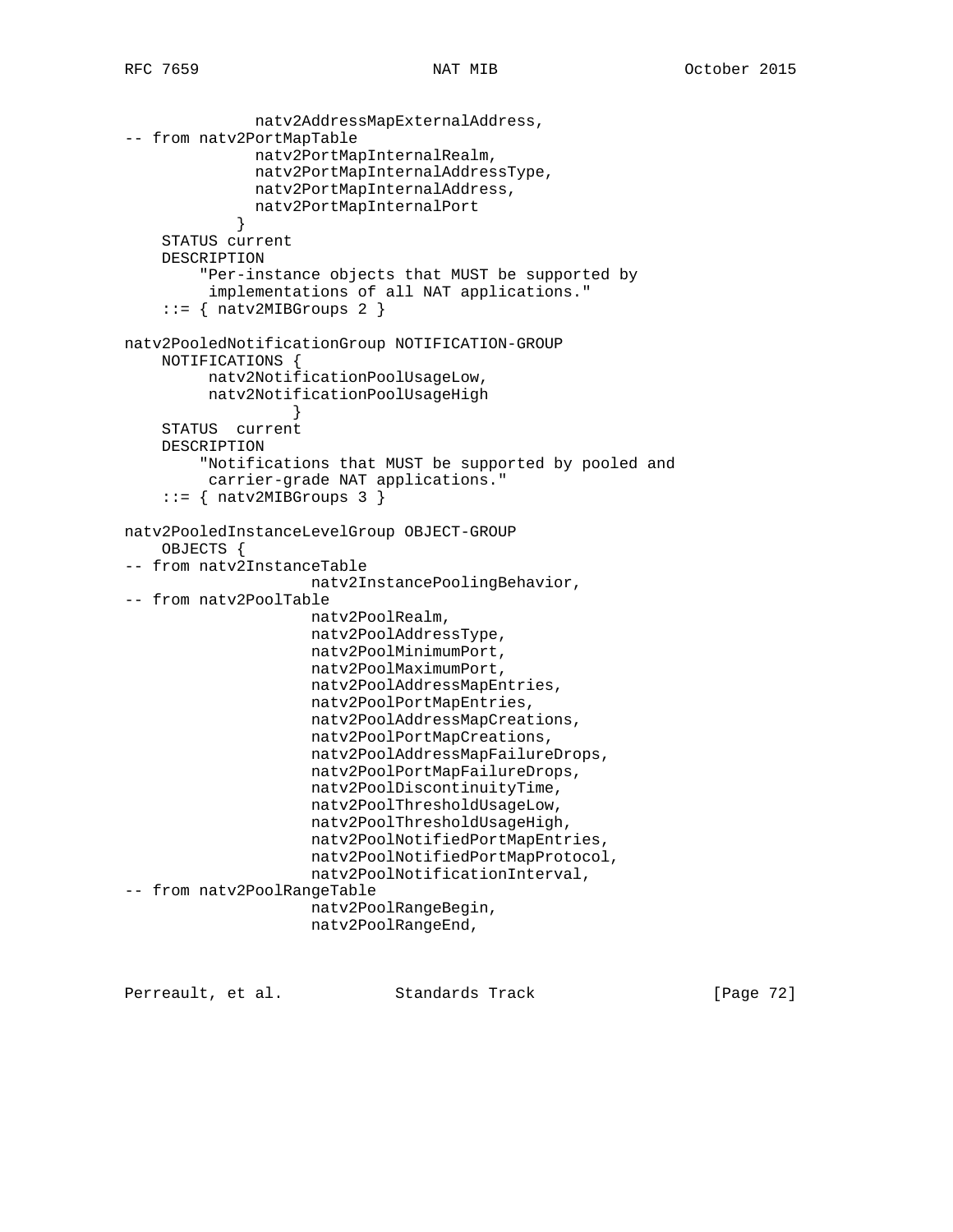```
-- from natv2AddressMapTable
                     natv2AddressMapExternalPoolIndex,
-- from natv2PortMapTable
                     natv2PortMapExternalPoolIndex
 }
     STATUS current
     DESCRIPTION
         "Per-instance objects that MUST be supported by
          implementations of the pooled and carrier-grade
         NAT applications."
    ::= { natv2MIBGroups 4 }
natv2CGNNotificationGroup NOTIFICATION-GROUP
     NOTIFICATIONS {
          natv2NotificationSubscriberPortMappingEntriesHigh
 }
     STATUS current
     DESCRIPTION
         "Notification that MUST be supported by implementations
         of the carrier-grade NAT application."
    ::= { natv2MIBGroups 5 }
natv2CGNDeviceLevelGroup OBJECT-GROUP
     OBJECTS {
-- from table natv2SubscriberTable
               natv2SubscriberInternalRealm,
               natv2SubscriberInternalPrefixType,
               natv2SubscriberInternalPrefix,
               natv2SubscriberInternalPrefixLength,
               natv2SubscriberAddressMapEntries,
               natv2SubscriberPortMapEntries,
               natv2SubscriberTranslations,
               natv2SubscriberAddressMapCreations,
               natv2SubscriberPortMapCreations,
               natv2SubscriberAddressMapFailureDrops,
               natv2SubscriberPortMapFailureDrops,
               natv2SubscriberDiscontinuityTime,
               natv2SubscriberLimitPortMapEntries,
               natv2SubscriberThresholdPortMapEntriesHigh,
               natv2SubscriberNotificationInterval
 }
     STATUS current
     DESCRIPTION
         "Device-level objects that MUST be supported by the
         carrier-grade NAT application."
    ::= { natv2MIBGroups 6 }
natv2CGNInstanceLevelGroup OBJECT-GROUP
```
Perreault, et al. Standards Track [Page 73]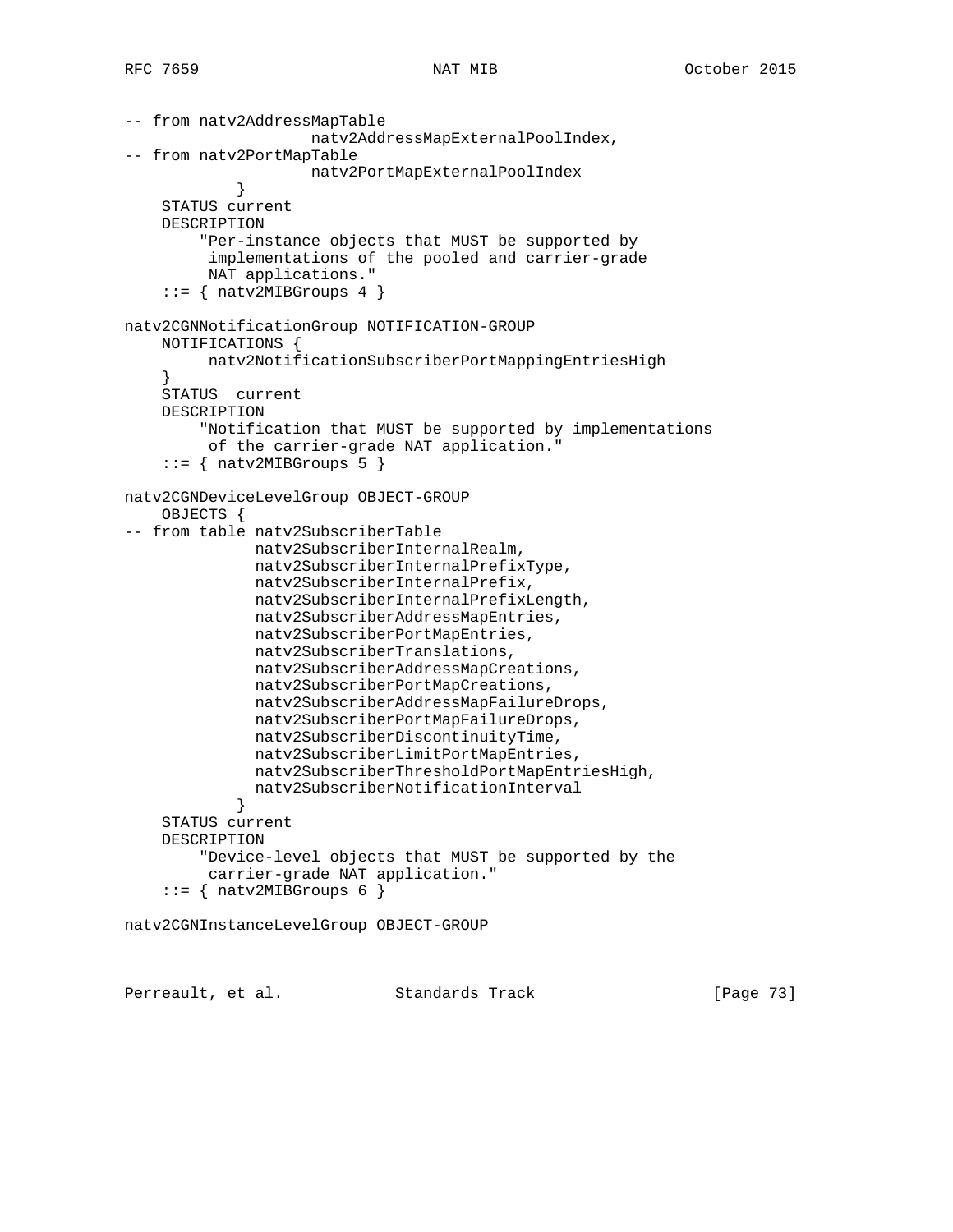```
 OBJECTS {
 -- from natv2InstanceTable
            natv2InstanceSubscriberActiveLimitDrops,
            natv2InstanceLimitSubscriberActives,
 -- from natv2AddressMapTable
            natv2AddressMapInternalMappedAddressType,
            natv2AddressMapInternalMappedAddress,
            natv2AddressMapSubscriberIndex,
 -- from natv2PortMapTable
           natv2PortMapInternalMappedAddressType,
            natv2PortMapInternalMappedAddress,
           natv2PortMapSubscriberIndex
          }
  STATUS current
 DESCRIPTION
      "Per-instance objects that MUST be supported by the
      carrier-grade NAT application."
 ::= { natv2MIBGroups 7 }
```
END

5. Operational and Management Considerations

 This section covers two particular areas of operations and management: configuration requirements and transition from or coexistence with the MIB module in [RFC4008].

```
5.1. Configuration Requirements
```
 This MIB module assumes that the following information is configured on the NAT device by means outside the scope of the present document or is imposed by the implementation:

- o the set of address realms to which the device connects;
- o for the CGN application, per-subscriber information including subscriber index, address realm, assigned prefix or address, and (possibly) policies regarding address pool selection in the various possible address realms to which the subscriber may connect. In the particular case of DS-Lite [RFC6333] access, as well as the assigned outer-layer (IPv6) prefix or address, the subscriber information will include an inner (IPv4) source address, usually 192.0.0.2;
- o the set of NAT instances running on the device, identified by NAT instance index and name;

Perreault, et al. Standards Track [Page 74]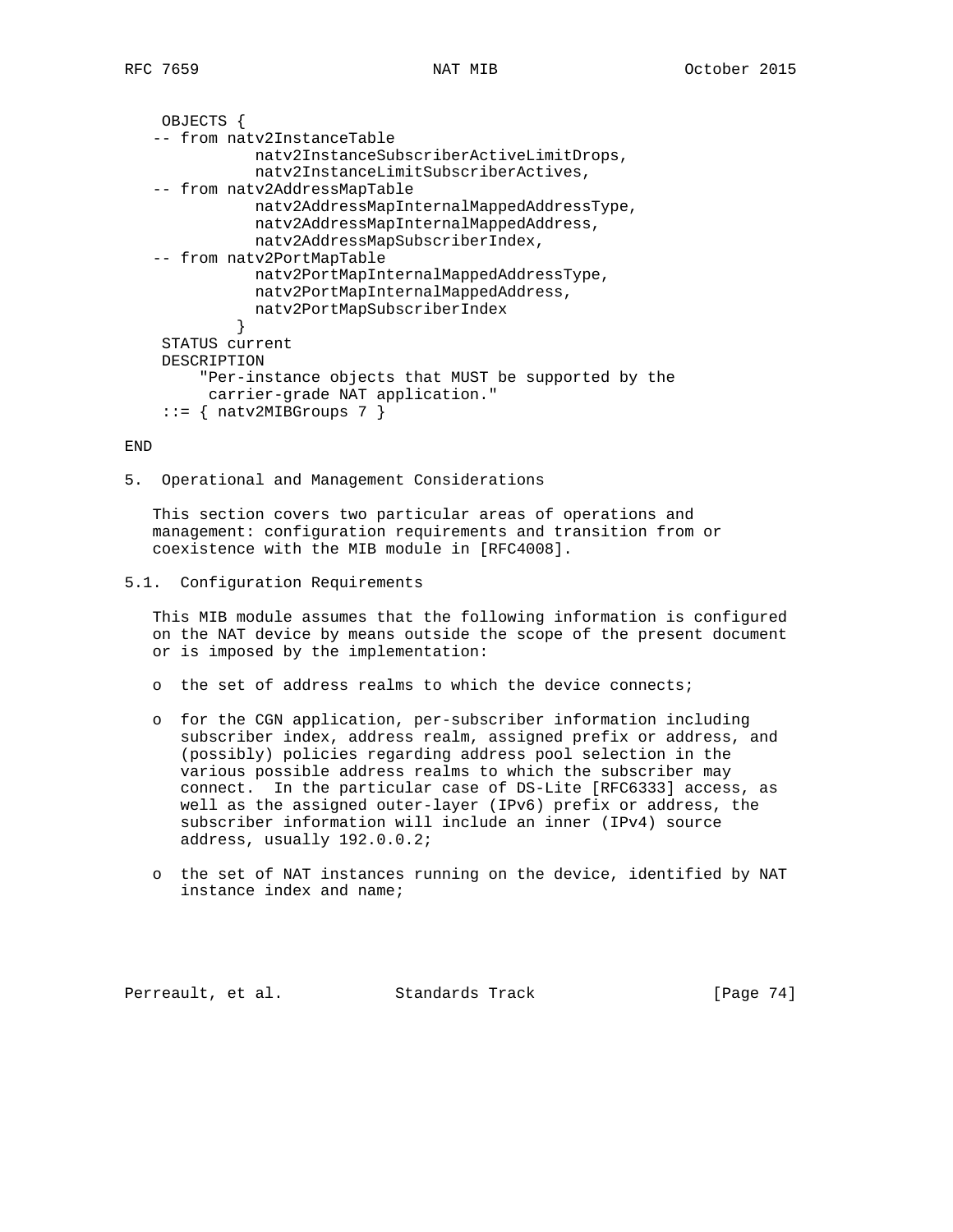- o the port mapping, filtering, pooling, and fragment behavior for each NAT instance;
- o the set of protocols supported by each NAT instance;
- o for the pooled NAT and CGN applications, address pool information for each NAT instance, including for each pool the pool index, address realm, address type, minimum and maximum port number, the address ranges assigned to that pool, and policies for access to that pool's resources;
- o static address and port map entries.

 As described in previous sections, this MIB module does provide read write objects for control of notifications (see especially Section 3.1.2) and limiting of resource consumption (Section 3.1.1). This document is written in advance of any practical experience with the setting of these values and can thus provide only general principles for how to set them.

 By default, the MIB module definition disables notifications until they are explicitly enabled by the operator, using the associated threshold value to do so. To make use of the notifications, the operator may wish to take the following considerations into account.

 Except for the low address pool utilization notification, the notifications imply that some sort of administrative action is required to mitigate an impending shortage of a particular resource. The choice of value for the triggering threshold needs to take two factors into account: the volatility of usage of the given resource, and the amount of time the operator needs to mitigate the potential overload situation. That time could vary from almost immediate to several weeks required to order and install new hardware or software.

 To give a numeric example, if average utilization is going up 1% per week but can vary 10% around that average in any given hour, and it takes two weeks to carry through mitigating measures, the threshold should be set to 88% of the corresponding limit (two weeks' growth plus 10% volatility margin). If mitigating measures can be carried out immediately, this can rise to 90%. For this particular example, that change is insignificant, but in other cases the difference may be large enough to matter in terms of reduced load on the management plane.

 The notification rate-limit settings really depend on the operator's processes but are a tradeoff between reliably reporting the notified condition and not having it overload the management plane. Reliability rises in importance with the importance of the resource

Perreault, et al. Standards Track [Page 75]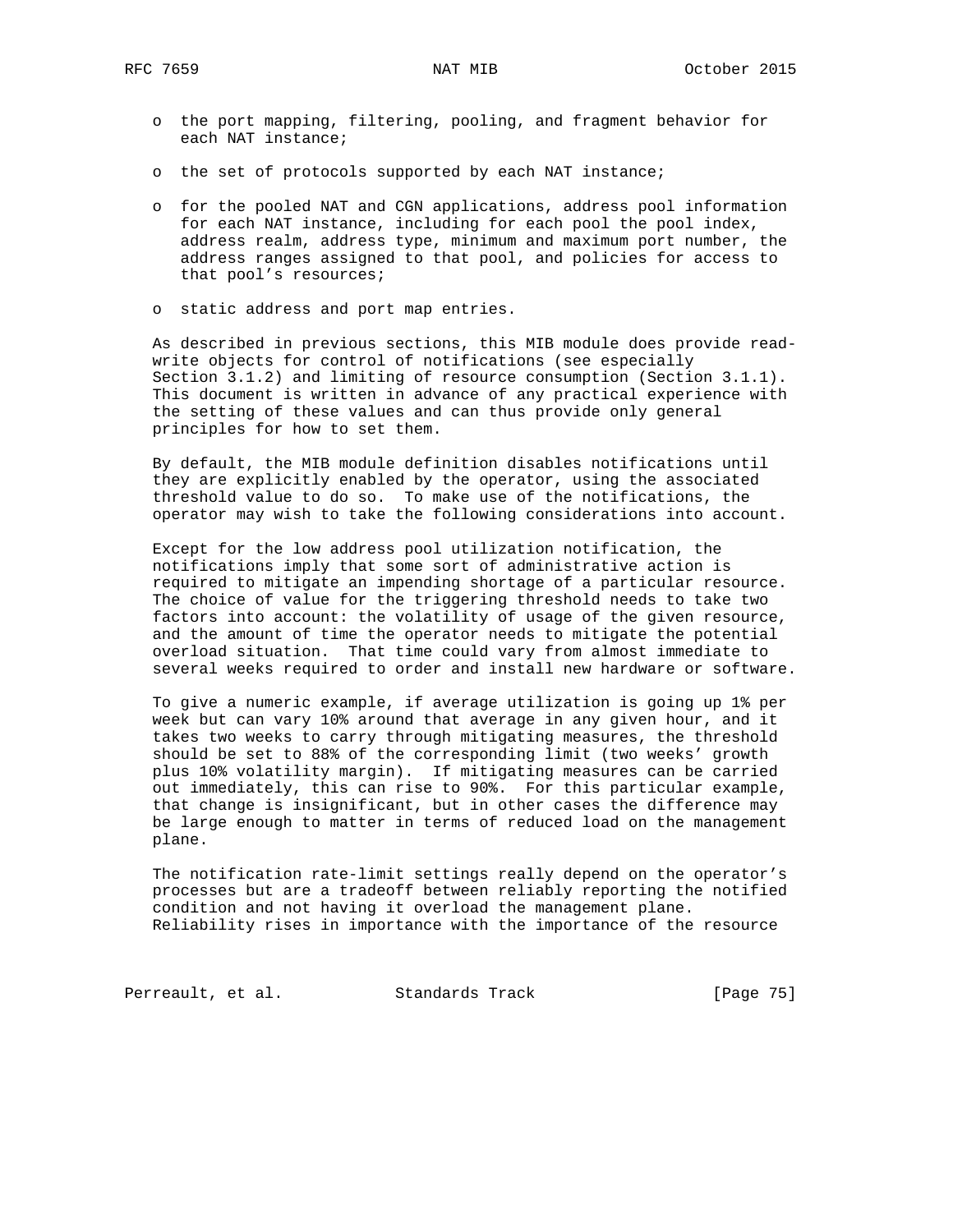involved. Thus, the default notification intervals defined in this MIB module range from 10 seconds (high reliability) for the address and port map entry thresholds up to 60 seconds (lower reliability) for the per-subscriber port entry thresholds. Experience may suggest better values.

 The limits on number of instance-level address map and port map entries and held fragments relate directly to memory allocations for these tables. The relationship between number of map entries or number of held fragments and memory required will be implementation specific. Hence it is up to the implementor to provide specific advice on the setting of these limits.

 The limit on simultaneous number of active subscribers is indirectly related to memory consumption for map entries, but also to processor usage by the NAT instance. The best strategy for setting this limit would seem to be to leave it disabled during an initial period while observing device processor utilization, then to implement a trial setting while observing the number of blocked packets affected by the new limit. The setting may vary by NAT instance if a suitable estimator of likely load (e.g., total number of hosts served by that instance) is available.

5.2. Transition from and Coexistence with NAT-MIB (RFC 4008)

 A manager may have to deal with a mixture of devices supporting the NAT-MIB module [RFC4008] and the NATV2-MIB module defined in the present document. It is even possible that both modules are supported on the same device. The following discussion brings out the limits of comparability between the two MIB modules. A first point to note is that NAT-MIB is primarily focused on configuration, while NATV2-MIB is primarily focused on measurements.

To summarize the model used by [RFC4008]:

- o The basic unit of NAT configuration is the interface.
- o An interface connects to a single realm, either "private" or "public". In principle that means there could be multiple instances of one type of realm or the other, but the number is physically limited by the number of interfaces on the NAT device.
- o Before the NAT can operate on a given interface, an "address map" has to be configured on it. The address map in [RFC4008] is equivalent to the pool tables in the present document. Since just one "address map" is configured per interface, this is the equivalent of a single address pool per interface.

Perreault, et al. Standards Track [Page 76]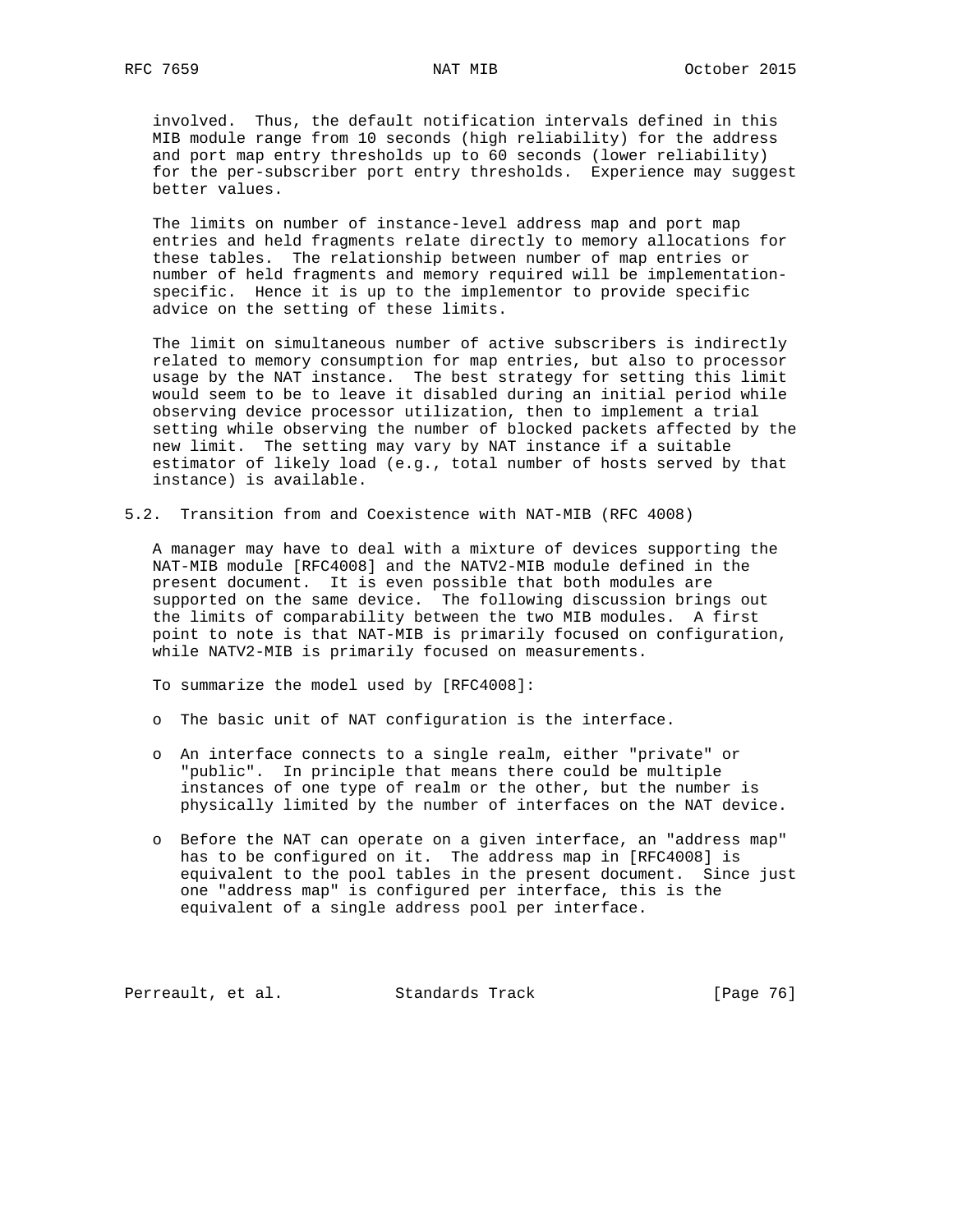- o The address binding and port binding tables are roughly equivalent to the address map and port map tables in the present document in their content, but they can be either unidirectional or bidirectional. The model in [RFC4008] shows the address binding and port binding as alternative precursors to session establishment, depending on whether the device does address translation only or address and port translation. In contrast, NATV2-MIB assumes a model where bidirectional port mappings are based on bidirectional address mappings that have conceptually been established beforehand.
- o The equivalent to an [RFC4008] session in NATV2-MIB would be a pair of port map entries. The added complexity in [RFC4008] is due to the modeling of NAT service types as defined in [RFC3489] (the symmetric NAT in particular) instead of the more granular set of behaviors described in [RFC4787]. (Note: [RFC3489] has been obsoleted by [RFC5389].)

 With regard to that last point, the mapping between [RFC3489] service types and [RFC4787] NAT behaviors is as follows:

- o A full cone NAT exhibits endpoint-independent port mapping behavior and endpoint-independent filtering behavior.
- o A restricted cone NAT exhibits endpoint-independent port mapping behavior, but address-dependent filtering behavior.
- o A port restricted cone NAT exhibits endpoint-independent port mapping behavior, but address-and-port-dependent filtering behavior.
- o A symmetric NAT exhibits address-and-port-dependent port mapping and filtering behaviors.

 Note that these NAT types are a subset of the types that could be configured according to the [RFC4787] behavioral classification used in NATV2-MIB, but they include the two possibilities (full and restricted cone NAT) that satisfy requirements REQ-1 and REQ-8 of [RFC4787]. Note further that other behaviors defined in [RFC4787] are not considered in [RFC4008].

 Having established a context for discussion, we are now in a position to compare the outputs provided to management from the [RFC4008] and NATV2-MIB modules. This comparison relates to the ability to compare results if testing with both MIBs implemented on the same device during a transition period.

Perreault, et al. Standards Track [Page 77]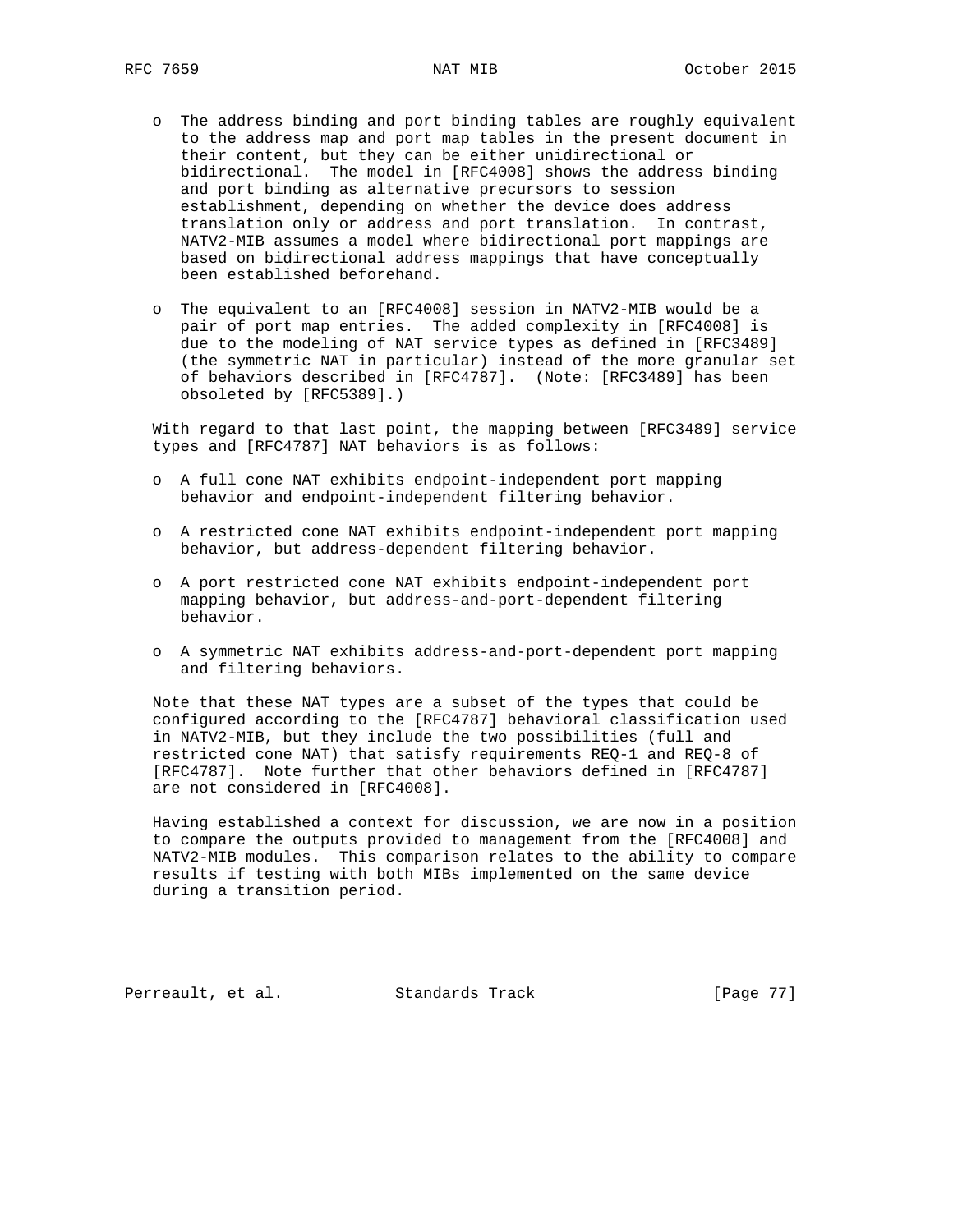[RFC4008] provides three counters: incoming translations, outgoing translations, and discarded packets, at the granularities of interface, address map, and protocol, and incoming and outgoing translations at the levels of individual address bind, address port bind, and session entries. Implementation at the protocol and address map levels is optional. NATV2-MIB provides a single total (both directions) translations counter at the instance, protocol within instance, and subscriber levels. Given the differences in granularity, it appears that the only comparable measurement of translations between the two MIB modules would be through aggregation of the [RFC4008] interface counters to give a total number of translations for the NAT instance.

 NATV2-MIB has broken out the single discard counter into a number of different counters reflecting the cause of the discard in more detail, to help in troubleshooting. Again, with the differing levels of granularity, the only comparable statistic would be through aggregation to a single value of total discards per NAT instance.

 Moving on to state variables, [RFC4008] offers counts of number of "address map" (i.e., address pool) entries used (excluding static entries) at the address map level and number of entries in the address bind and address and port bind tables, respectively. Finally, [RFC4008] provides a count of the number of sessions currently using each entry in the address and port bind table. None of these counts are directly comparable with the state values offered by NATV2-MIB, because of the exclusion of static entries at the address map level, and because of the differing models of the translation tables between [RFC4008] and the NATV2-MIB.

6. Security Considerations

 There are a number of management objects defined in this MIB module with a MAX-ACCESS clause of read-write. Such objects may be considered sensitive or vulnerable in some network environments. The support for SET operations in a non-secure environment without proper protection opens devices to attack. These are the tables and objects and their sensitivity/vulnerability:

 Limits: An attacker setting a very low or very high limit can easily cause a denial-of-service situation.

- \* natv2InstanceLimitAddressMapEntries;
- \* natv2InstanceLimitPortMapEntries;
- \* natv2InstanceLimitPendingFragments;

Perreault, et al. Standards Track [Page 78]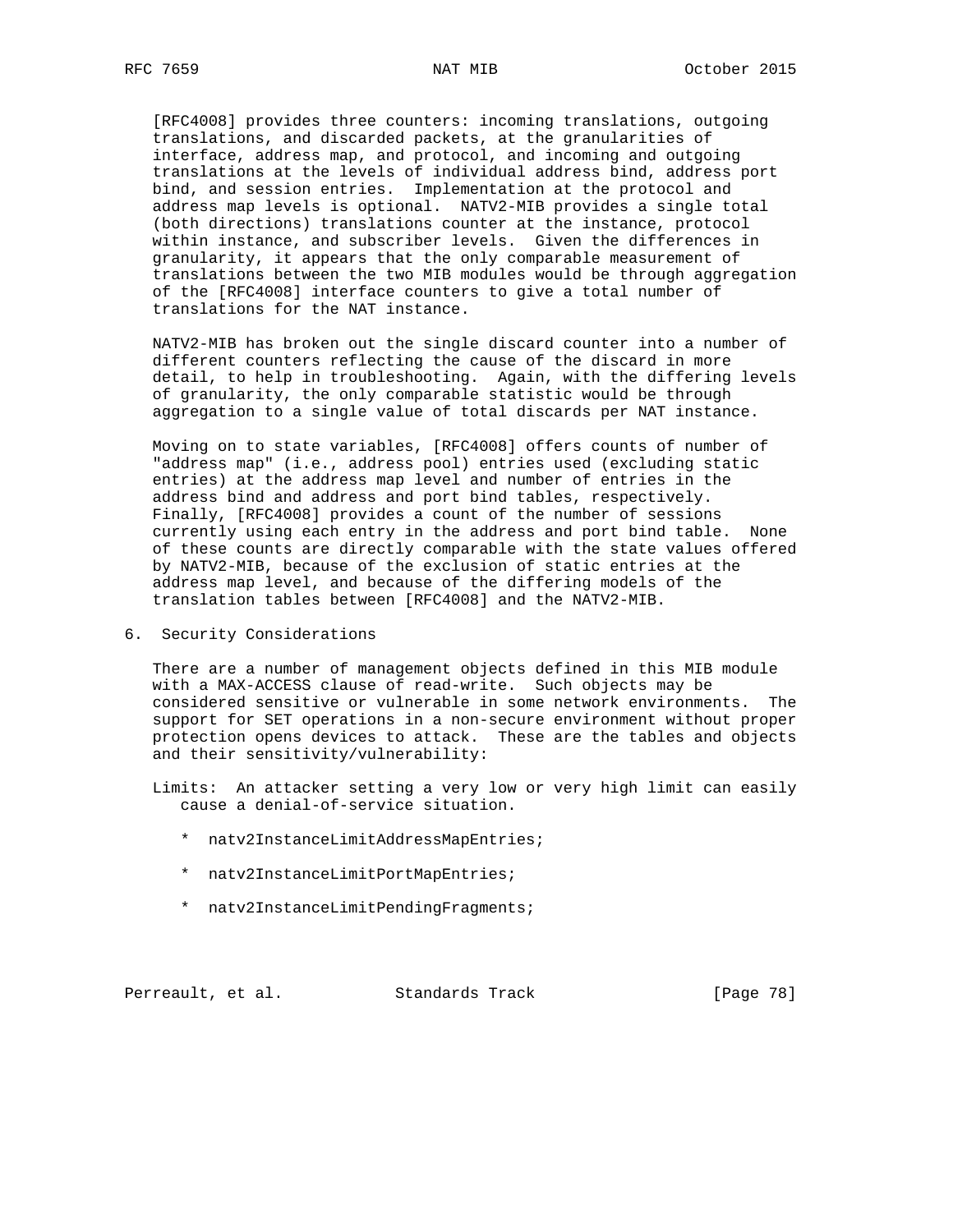- \* natv2InstanceLimitSubscriberActives;
- \* natv2SubscriberLimitPortMapEntries.
- Notification thresholds: An attacker setting an arbitrarily low threshold can cause many useless notifications to be generated (subject to the notification interval). Setting an arbitrarily high threshold can effectively disable notifications, which could be used to hide another attack.
	- \* natv2InstanceThresholdAddressMapEntriesHigh;
	- \* natv2InstanceThresholdPortMapEntriesHigh;
	- \* natv2PoolThresholdUsageLow;
	- \* natv2PoolThresholdUsageHigh;
	- \* natv2SubscriberThresholdPortMapEntriesHigh.

 Notification intervals: An attacker setting a low notification interval in combination with a low threshold value can cause many useless notifications to be generated.

- \* natv2InstanceNotificationInterval;
- \* natv2PoolNotificationInterval;
- \* natv2SubscriberNotificationInterval.

 Some of the readable objects in this MIB module (i.e., objects with a MAX-ACCESS other than not-accessible) may be considered sensitive or vulnerable in some network environments. It is thus important to control even GET and/or NOTIFY access to these objects and possibly to even encrypt the values of these objects when sending them over the network via SNMP. These are the tables and objects and their sensitivity/vulnerability:

 Objects that reveal host identities: Various objects can reveal the identity of private hosts that are engaged in a session with external end nodes. A curious outsider could monitor these to assess the number of private hosts being supported by the NAT device. Further, a disgruntled former employee of an enterprise could use the information to break into specific private hosts by intercepting the existing sessions or originating new sessions into the host. If nothing else, unauthorized monitoring of these objects will violate individual subscribers' privacy.

Perreault, et al. Standards Track [Page 79]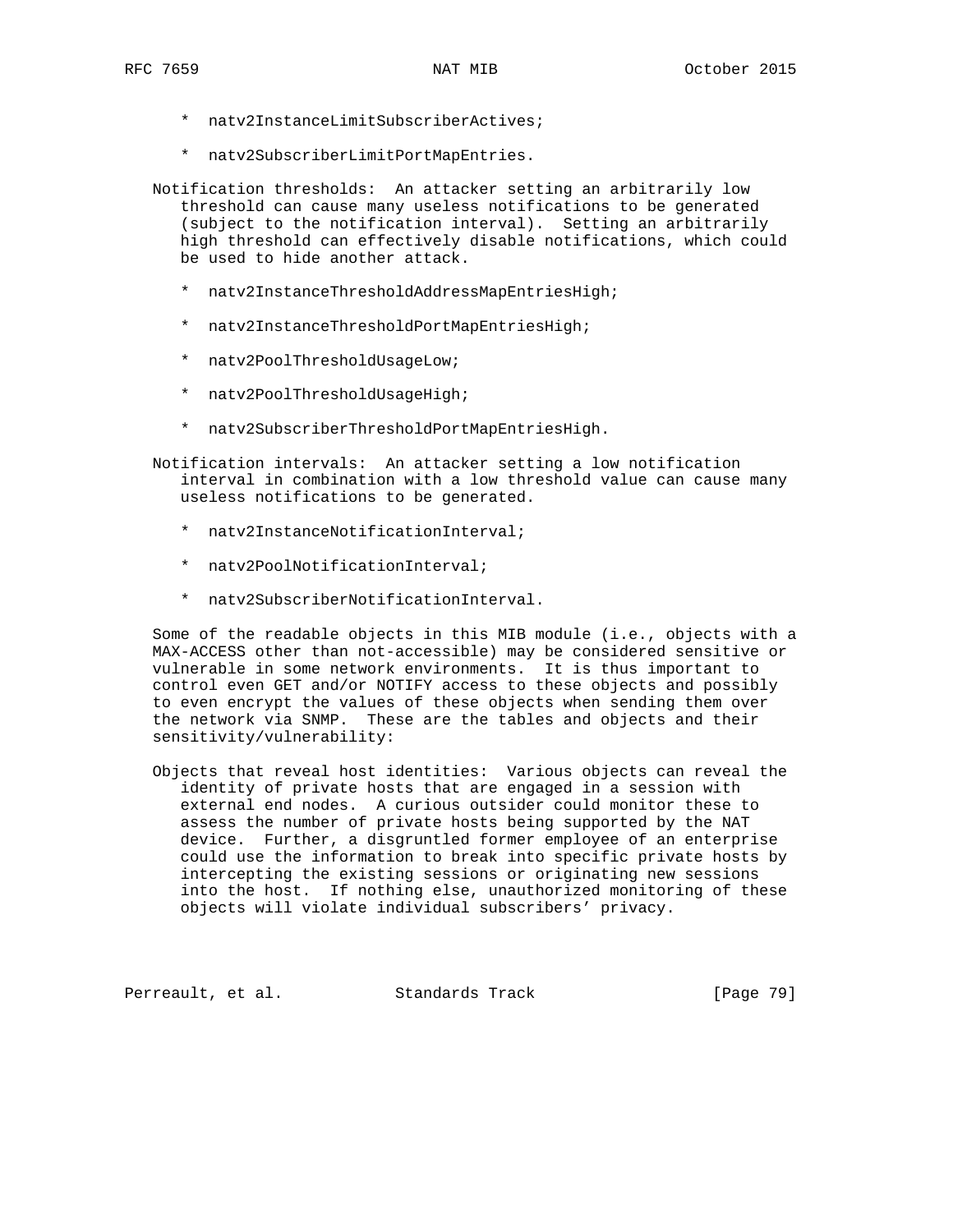- \* entries in the natv2SubscriberTable;
- \* entries in the natv2AddressMapTable;
- \* entries in the natv2PortMapTable.
- Other objects that reveal NAT state: Other managed objects in this MIB may contain information that may be sensitive from a business perspective, in that they may represent NAT capabilities, business policies, and state information.
	- \* natv2SubscriberLimitPortMapEntries;
	- \* natv2InstancePortMappingBehavior;
	- \* natv2InstanceFilteringBehavior;
	- \* natv2InstancePoolingBehavior;
	- \* natv2InstanceFragmentBehavior;
	- \* natv2InstanceAddressMapEntries;
	- \* natv2InstancePortMapEntries.

 There are no objects that are sensitive in their own right, such as passwords or monetary amounts.

 SNMP versions prior to SNMPv3 did not include adequate security. Even if the network itself is secure (for example by using IPsec), there is no control as to who on the secure network is allowed to access and GET/SET (read/change/create/delete) the objects in this MIB module.

 Implementations SHOULD provide the security features described by the SNMPv3 framework (see [RFC3410]), and implementations claiming compliance to the SNMPv3 standard MUST include full support for authentication and privacy via the User-based Security Model (USM) [RFC3414] with the AES cipher algorithm [RFC3826]. Implementations MAY also provide support for the Transport Security Model (TSM) [RFC5591] in combination with a secure transport such as SSH [RFC5592] or TLS/DTLS [RFC6353].

 Further, deployment of SNMP versions prior to SNMPv3 is NOT RECOMMENDED. Instead, it is RECOMMENDED to deploy SNMPv3 and to enable cryptographic security. It is then a customer/operator responsibility to ensure that the SNMP entity giving access to an instance of this MIB module is properly configured to give access to

Perreault, et al. Standards Track [Page 80]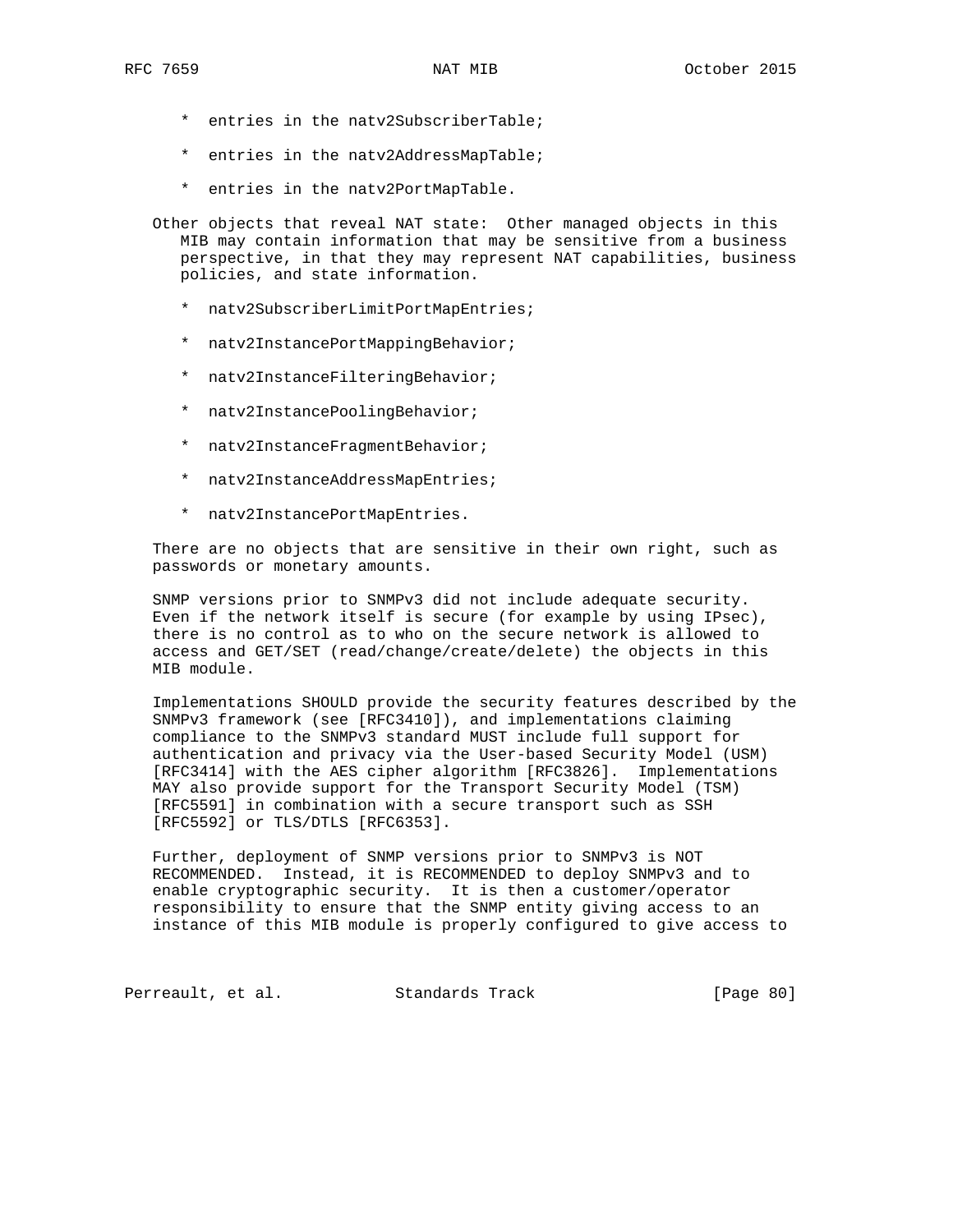the objects only to those principals (users) that have legitimate rights to indeed GET or SET (change/create/delete) them.

7. IANA Considerations

 IANA has assigned an object identifier to the natv2MIB module, with prefix iso.org.dod.internet.mgmt.mib-2 in the SMI Numbers registry [SMI-NUMBERS].

- 8. References
- 8.1. Normative References
	- [RFC2119] Bradner, S., "Key words for use in RFCs to Indicate Requirement Levels", BCP 14, RFC 2119, DOI 10.17487/RFC2119, March 1997, <http://www.rfc-editor.org/info/rfc2119>.
	- [RFC2578] McCloghrie, K., Ed., Perkins, D., Ed., and J. Schoenwaelder, Ed., "Structure of Management Information Version 2 (SMIv2)", STD 58, RFC 2578, DOI 10.17487/RFC2578, April 1999, <http://www.rfc-editor.org/info/rfc2578>.
	- [RFC2579] McCloghrie, K., Ed., Perkins, D., Ed., and J. Schoenwaelder, Ed., "Textual Conventions for SMIv2", STD 58, RFC 2579, DOI 10.17487/RFC2579, April 1999, <http://www.rfc-editor.org/info/rfc2579>.
	- [RFC2580] McCloghrie, K., Ed., Perkins, D., Ed., and J. Schoenwaelder, Ed., "Conformance Statements for SMIv2", STD 58, RFC 2580, DOI 10.17487/RFC2580, April 1999, <http://www.rfc-editor.org/info/rfc2580>.
	- [RFC3411] Harrington, D., Presuhn, R., and B. Wijnen, "An Architecture for Describing Simple Network Management Protocol (SNMP) Management Frameworks", STD 62, RFC 3411, DOI 10.17487/RFC3411, December 2002, <http://www.rfc-editor.org/info/rfc3411>.
	- [RFC3414] Blumenthal, U. and B. Wijnen, "User-based Security Model (USM) for version 3 of the Simple Network Management Protocol (SNMPv3)", STD 62, RFC 3414, DOI 10.17487/RFC3414, December 2002, <http://www.rfc-editor.org/info/rfc3414>.

Perreault, et al. Standards Track [Page 81]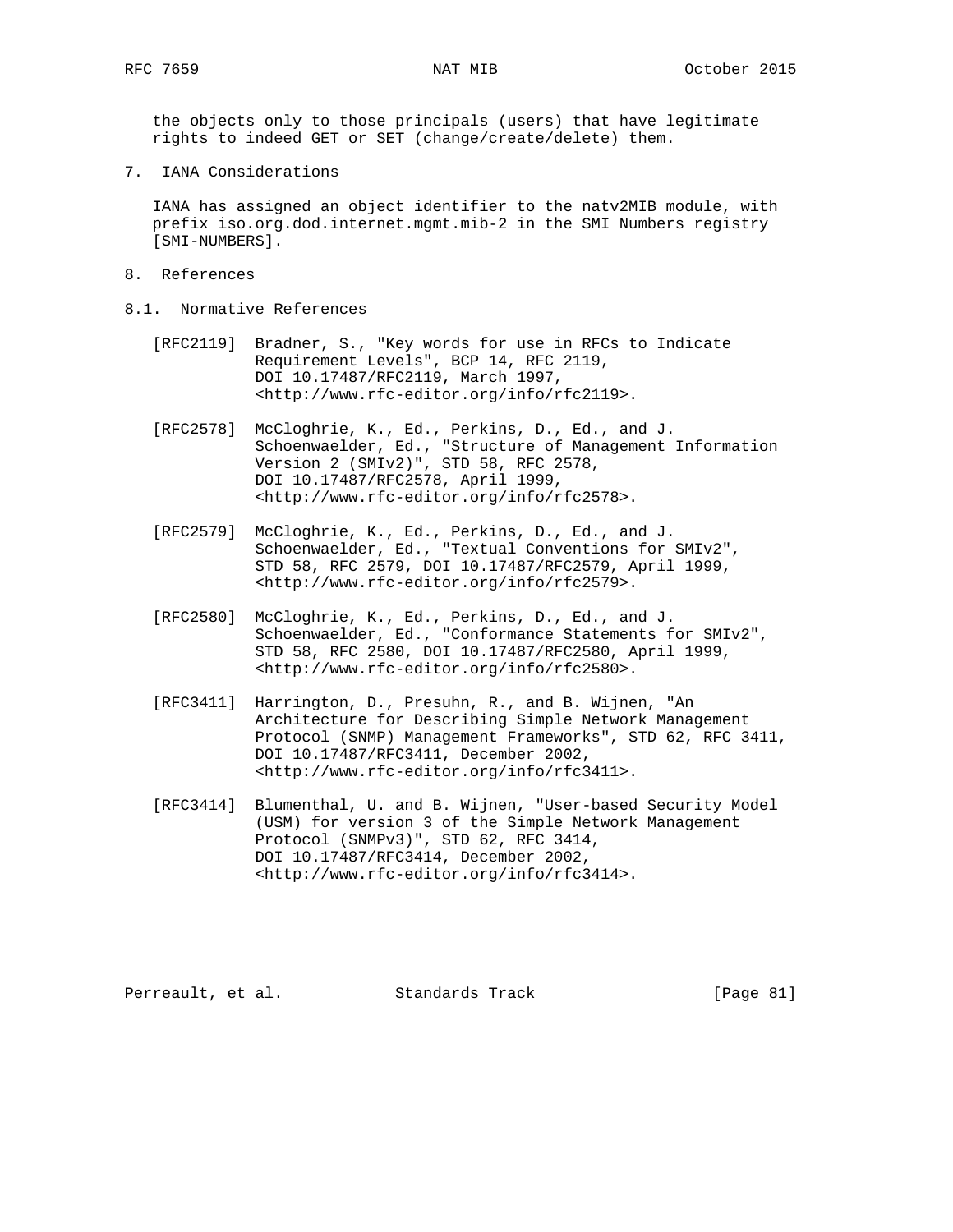- [RFC3826] Blumenthal, U., Maino, F., and K. McCloghrie, "The Advanced Encryption Standard (AES) Cipher Algorithm in the SNMP User-based Security Model", RFC 3826, DOI 10.17487/RFC3826, June 2004, <http://www.rfc-editor.org/info/rfc3826>.
- [RFC4001] Daniele, M., Haberman, B., Routhier, S., and J. Schoenwaelder, "Textual Conventions for Internet Network Addresses", RFC 4001, DOI 10.17487/RFC4001, February 2005, <http://www.rfc-editor.org/info/rfc4001>.
- [RFC4787] Audet, F., Ed. and C. Jennings, "Network Address Translation (NAT) Behavioral Requirements for Unicast UDP", BCP 127, RFC 4787, DOI 10.17487/RFC4787, January 2007, <http://www.rfc-editor.org/info/rfc4787>.
- [RFC5591] Harrington, D. and W. Hardaker, "Transport Security Model for the Simple Network Management Protocol (SNMP)", STD 78, RFC 5591, DOI 10.17487/RFC5591, June 2009, <http://www.rfc-editor.org/info/rfc5591>.
- [RFC5592] Harrington, D., Salowey, J., and W. Hardaker, "Secure Shell Transport Model for the Simple Network Management Protocol (SNMP)", RFC 5592, DOI 10.17487/RFC5592, June 2009, <http://www.rfc-editor.org/info/rfc5592>.
- [RFC6353] Hardaker, W., "Transport Layer Security (TLS) Transport Model for the Simple Network Management Protocol (SNMP)", STD 78, RFC 6353, DOI 10.17487/RFC6353, July 2011, <http://www.rfc-editor.org/info/rfc6353>.
- 8.2. Informative References
	- [RFC2460] Deering, S. and R. Hinden, "Internet Protocol, Version 6 (IPv6) Specification", RFC 2460, DOI 10.17487/RFC2460, December 1998, <http://www.rfc-editor.org/info/rfc2460>.
	- [RFC2663] Srisuresh, P. and M. Holdrege, "IP Network Address Translator (NAT) Terminology and Considerations", RFC 2663, DOI 10.17487/RFC2663, August 1999, <http://www.rfc-editor.org/info/rfc2663>.
	- [RFC3410] Case, J., Mundy, R., Partain, D., and B. Stewart, "Introduction and Applicability Statements for Internet- Standard Management Framework", RFC 3410, DOI 10.17487/RFC3410, December 2002, <http://www.rfc-editor.org/info/rfc3410>.

Perreault, et al. Standards Track [Page 82]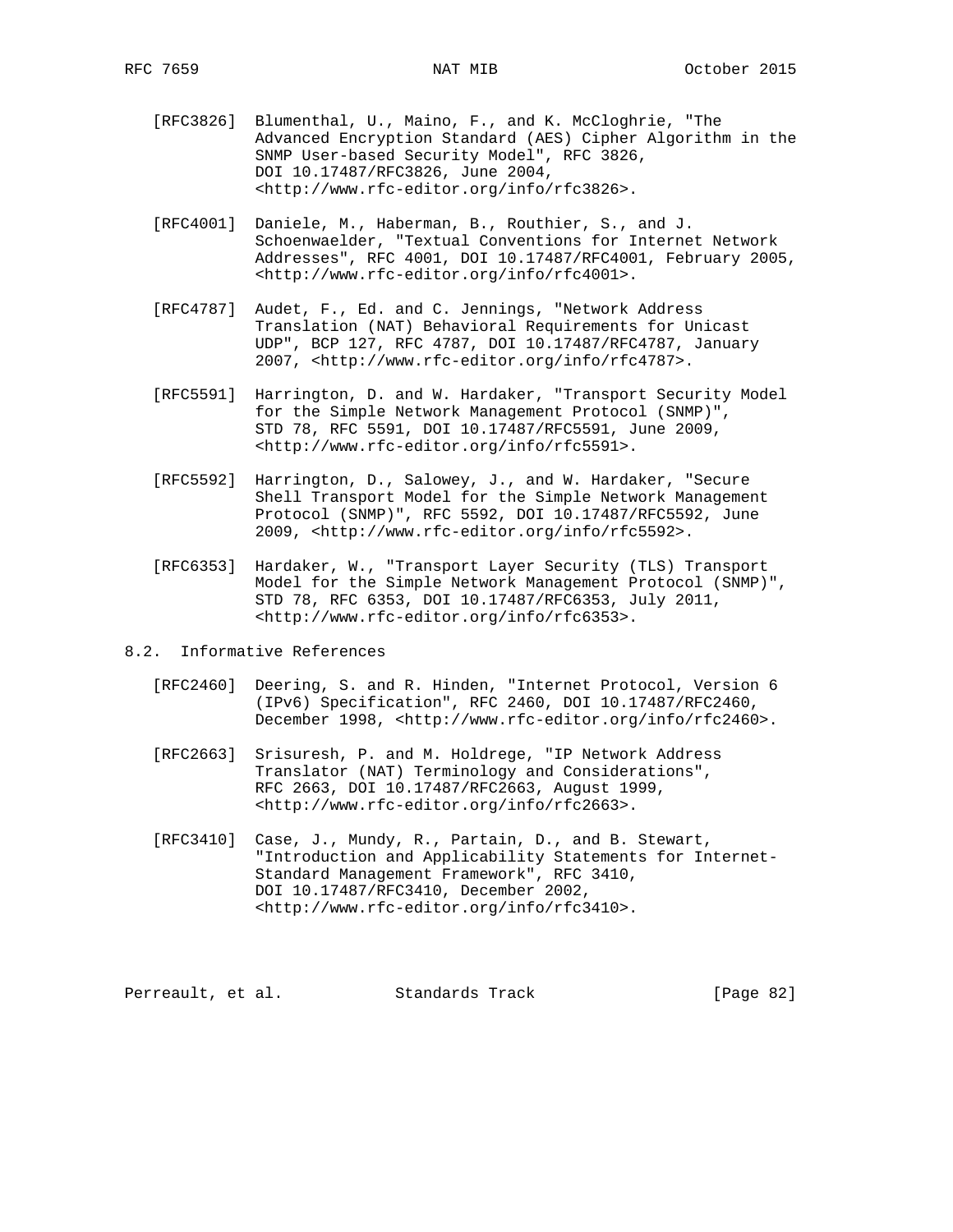- [RFC3489] Rosenberg, J., Weinberger, J., Huitema, C., and R. Mahy, "STUN - Simple Traversal of User Datagram Protocol (UDP) Through Network Address Translators (NATs)", RFC 3489, DOI 10.17487/RFC3489, March 2003, <http://www.rfc-editor.org/info/rfc3489>.
- [RFC4008] Rohit, R., Srisuresh, P., Raghunarayan, R., Pai, N., and C. Wang, "Definitions of Managed Objects for Network Address Translators (NAT)", RFC 4008, DOI 10.17487/RFC4008, March 2005, <http://www.rfc-editor.org/info/rfc4008>.
- [RFC5389] Rosenberg, J., Mahy, R., Matthews, P., and D. Wing, "Session Traversal Utilities for NAT (STUN)", RFC 5389, DOI 10.17487/RFC5389, October 2008, <http://www.rfc-editor.org/info/rfc5389>.
- [RFC6333] Durand, A., Droms, R., Woodyatt, J., and Y. Lee, "Dual- Stack Lite Broadband Deployments Following IPv4 Exhaustion", RFC 6333, DOI 10.17487/RFC6333, August 2011, <http://www.rfc-editor.org/info/rfc6333>.
- [RFC7658] Perreault, S., Tsou, T., Sivakumar, S., and T. Taylor, "Deprecation of MIB Module NAT-MIB: Managed Objects for Network Address Translators (NATs)", RFC 7658, DOI 10.17487/RFC7658, October 2015, <http://www.rfc-editor.org/info/rfc7658>.

[SMI-NUMBERS]

 IANA, "Structure of Management Information (SMI) Numbers (MIB Module Registrations)", <http://www.iana.org/assignments/smi-number>.

Perreault, et al. Standards Track [Page 83]